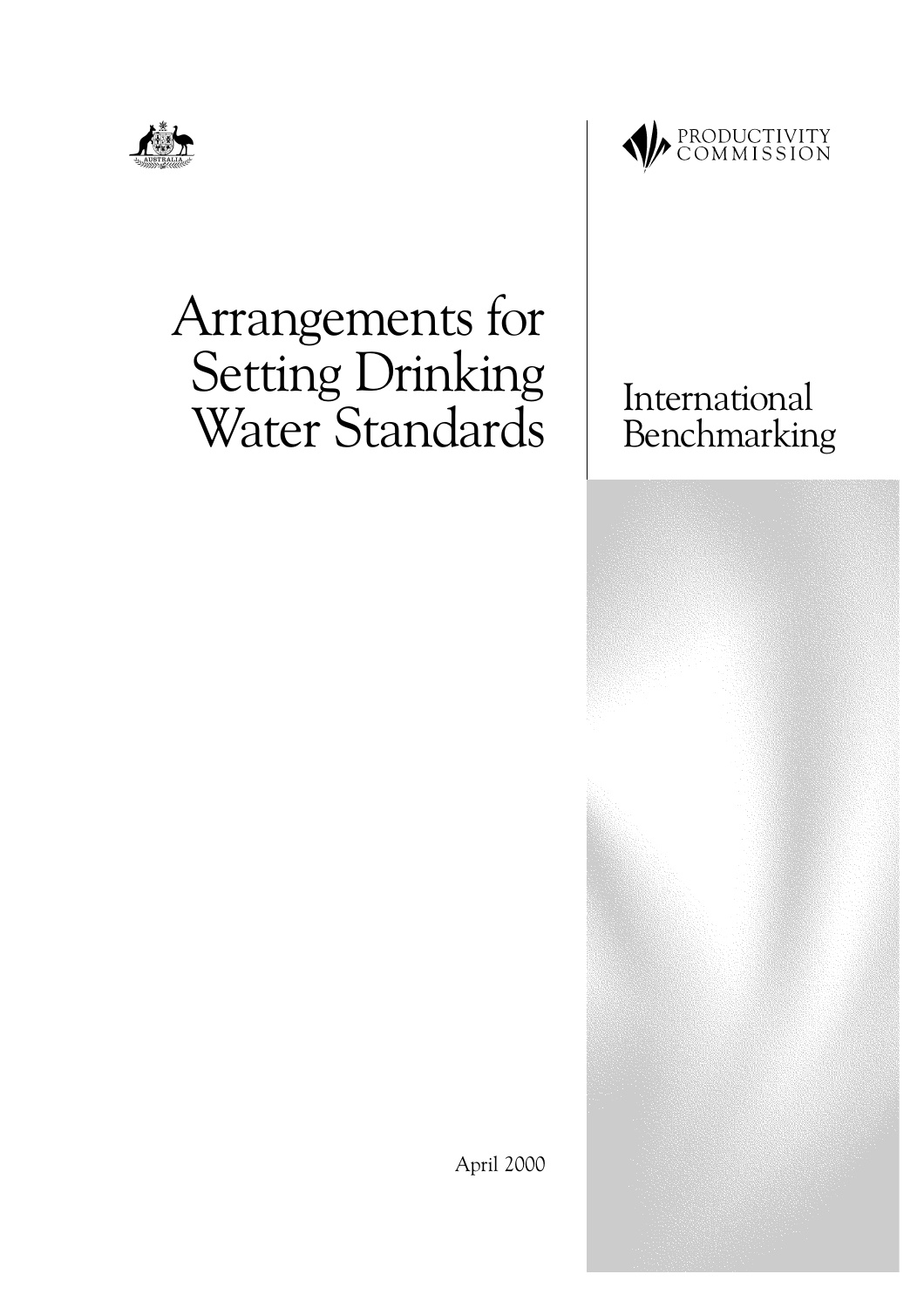Commonwealth of Australia 2000

#### **ISBN** 1 74037 001 5

This work is subject to copyright. Apart from any use as permitted under the *Copyright Act 1968*, the work may be reproduced in whole or in part for study or training purposes, subject to the inclusion of an acknowledgment of the source. Reproduction for commercial use or sale requires prior written permission from AusInfo. Requests and inquiries concerning reproduction and rights should be addressed to the Manager, Legislative Services, AusInfo, GPO Box 1920, Canberra, ACT, 2601.

#### **Publications Inquiries:**

Media and Publications Productivity Commission Locked Bag 2 Collins Street East Melbourne VIC 8003

| Tel:   | $(03)$ 9653 2244 |
|--------|------------------|
| Fax:   | $(03)$ 9653 2303 |
| Email: | maps@pc.gov.au   |

#### **General Inquiries:**

Tel: (03) 9653 2100 or (02) 6240 3200

#### **An appropriate citation for this paper is:**

Productivity Commission 2000, *Arrangements for Setting Drinking Water Standards*, International Benchmarking, AusInfo, Canberra.

#### *The Productivity Commission*

The Productivity Commission, an independent Commonwealth agency, is the Government's principal review and advisory body on microeconomic policy and regulation. It conducts public inquiries and research into a broad range of economic and social issues affecting the welfare of Australians.

The Commission's independence is underpinned by an Act of Parliament. Its processes and outputs are open to public scrutiny and are driven by concern for the wellbeing of the community as a whole.

Information on the Productivity Commission, its publications and its current work program can be found on the World Wide Web at www.pc.gov.au or by contacting Media and Publications on (03) 9653 2244.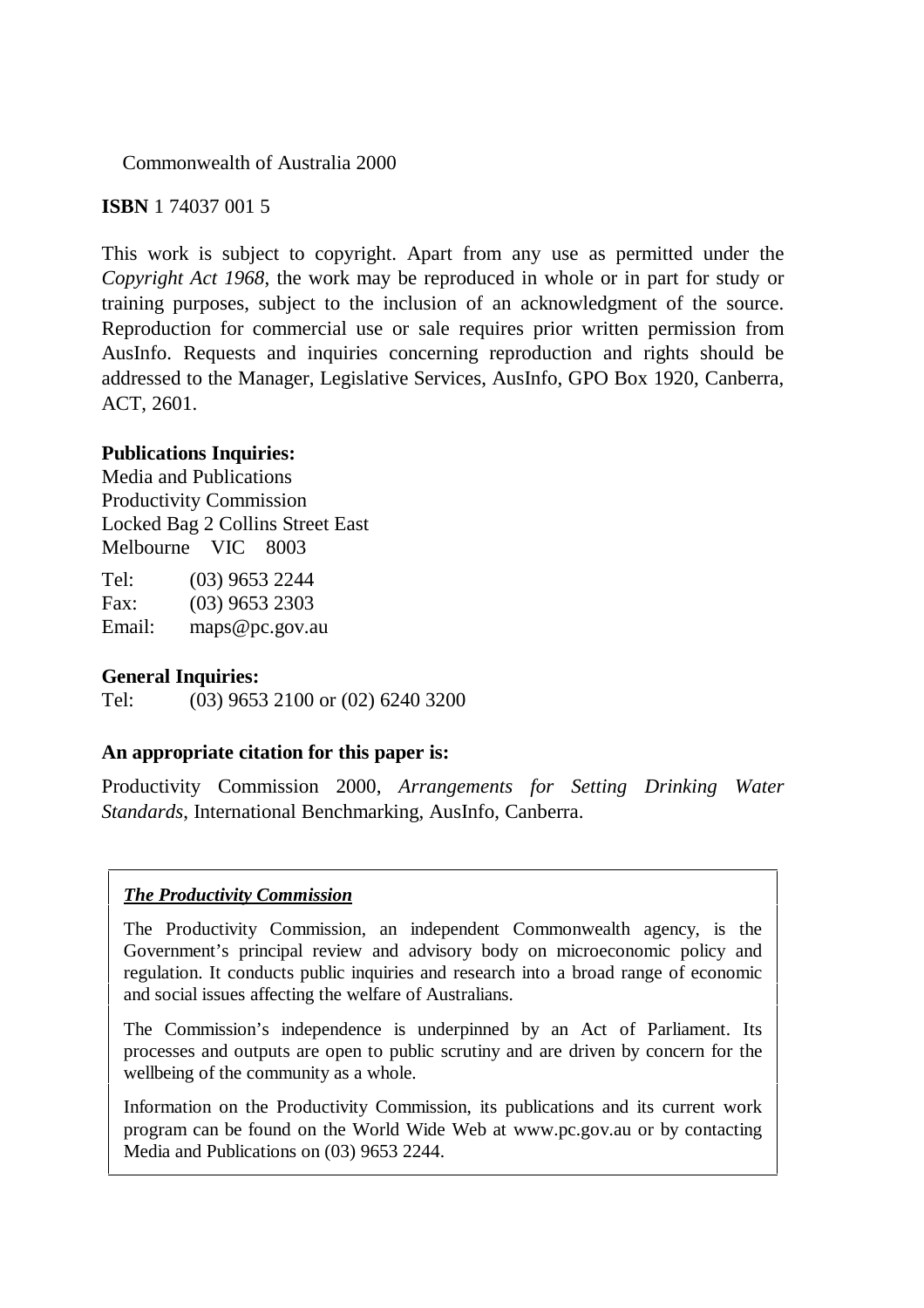### Foreword

This study forms part of a continuing program of research benchmarking the performance of economic infrastructure industries. Earlier studies have focused on information about outcomes, such as prices and productivity. This study of the water sector, however, compares regulatory processes for the development and enforcement of quality standards, in Australia and overseas, against accepted best practice principles.

Consultations with governments and industry identified this as a particularly useful area for examination at this time. The urban water sector is faced with having to make large additional investments in treatment facilities if there is a rise in required water quality standards. The magnitude of the investments and the cost to consumers will be affected by the quality of regulatory decisions. What this study reveals is that there is considerable scope to improve regulatory processes, and in particular to draw on benefit-cost analysis to identify appropriate standards.

Research for the study was undertaken by the Economic Infrastructure Branch, with Dr Neil Byron as mentoring Commissioner. The Commission is grateful for the advice and assistance provided by government and industry bodies. Universally, those approached cooperated openly and constructively.

The Commission welcomes feedback on this report, consistent with its objective to improve the information base on key issues affecting Australia's economic performance and community living standards.

Gary Banks Chairman

April 2000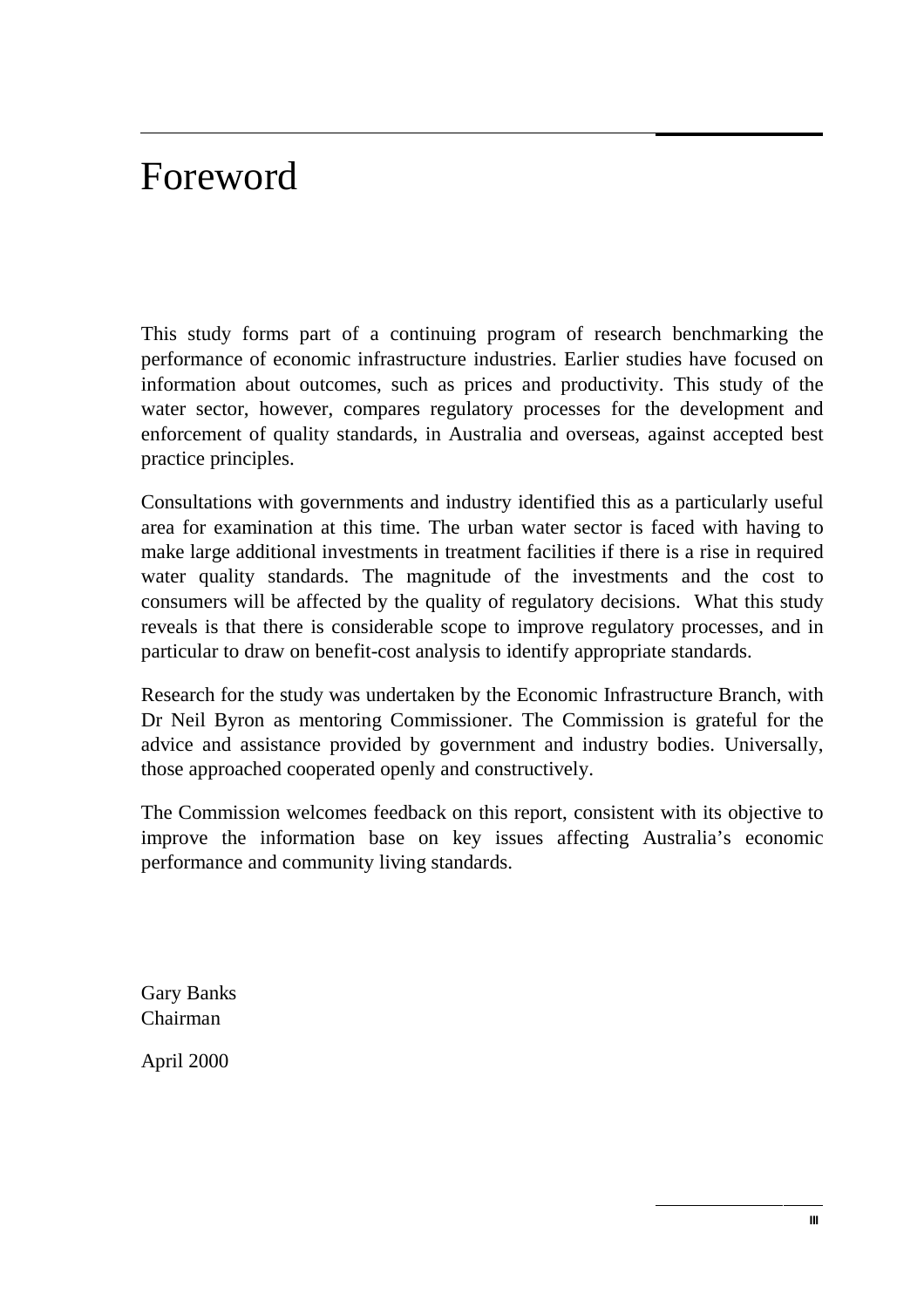### **Contents**

|                | Foreword             |                                                                 | iii            |
|----------------|----------------------|-----------------------------------------------------------------|----------------|
|                |                      | <b>Table of contents</b>                                        | V              |
|                | <b>Abbreviations</b> |                                                                 | ix             |
|                | <b>Glossary</b>      |                                                                 | xvii           |
|                | <b>Overview</b>      |                                                                 | xxi            |
|                |                      |                                                                 |                |
| 1              |                      | <b>Introduction</b>                                             | $\mathbf{1}$   |
|                | 1.1                  | Purpose                                                         | $\mathbf{1}$   |
|                | 1.2                  | Terminology                                                     | $\overline{2}$ |
|                | 1.3                  | Approach                                                        | $\overline{4}$ |
|                | 1.4                  | Study scope                                                     | 5              |
|                | 1.5                  | Report outline                                                  | 6              |
| $\overline{2}$ |                      | The drinking water sector                                       | 13             |
|                | 2.1                  | Urban water cycle                                               | 13             |
|                | 2.2                  | Historical evolution of drinking water guidelines and standards | 15             |
|                | 2.3                  | Current concerns                                                | 20             |
|                | 2.4                  | Treatment technologies                                          | 24             |
|                | 2.5                  | Economics of the industry and water quality regulation          | 28             |
|                | 2.6                  | In summary                                                      | 37             |
| 3              |                      | <b>Regulatory practices and institutions</b>                    | 39             |
|                | 3.1                  | Drinking water guidelines and standards                         | 39             |
|                | 3.2                  | Linkages between standards and monitoring and response          | 57             |
|                | 3.3                  | Transparency, accountability and consultation                   | 65             |
|                | 3.4                  | Incident plans and response protocols                           | 71             |
|                | 3.5                  | Regulation review process                                       | 74             |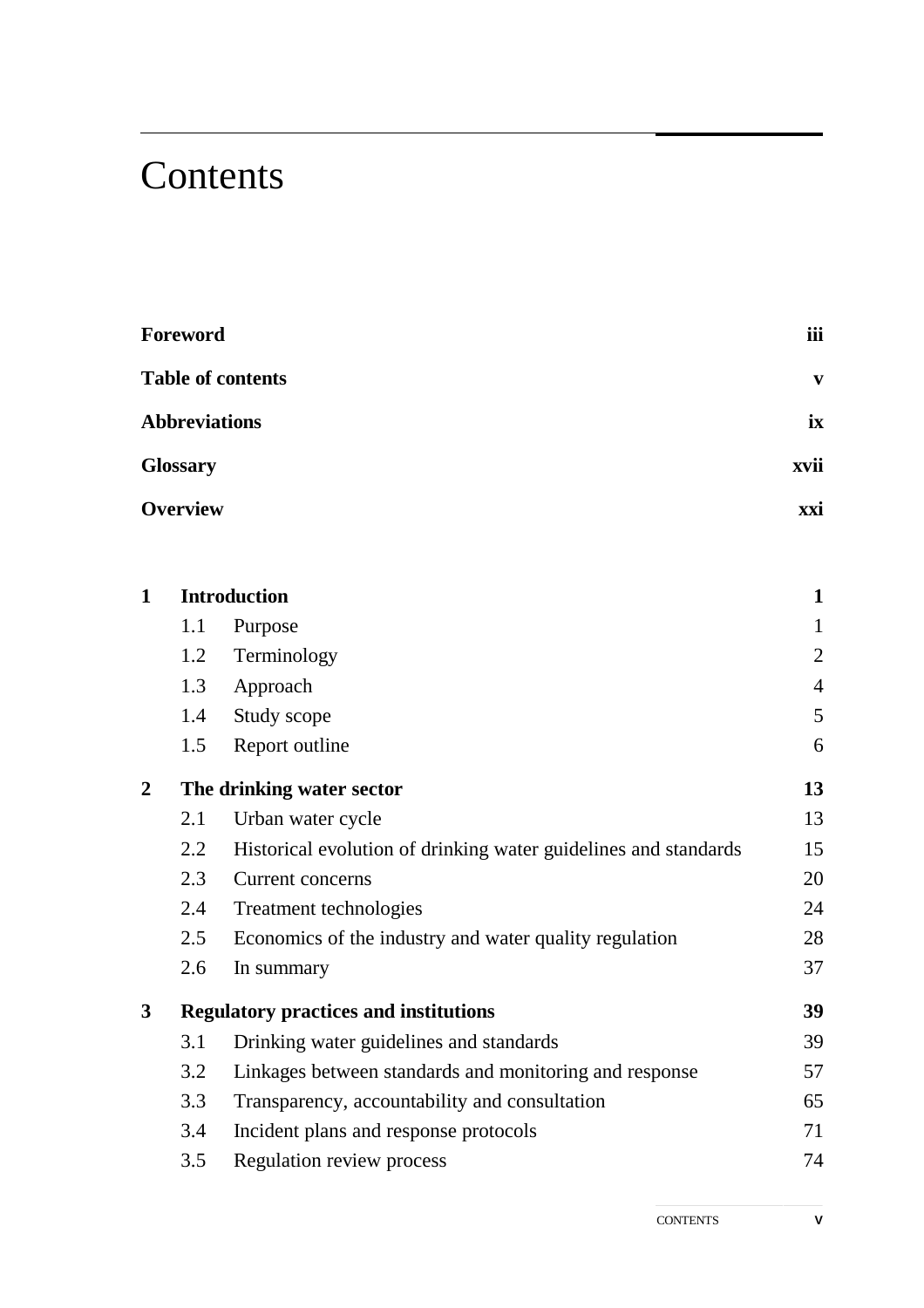|                         | 3.6 | In summary                                               | 75  |
|-------------------------|-----|----------------------------------------------------------|-----|
| $\overline{\mathbf{4}}$ |     | <b>Setting parameter values</b>                          | 79  |
|                         | 4.1 | General approach                                         | 79  |
|                         | 4.2 | <b>Risk assessment</b>                                   | 81  |
|                         | 4.3 | Evaluating public health costs                           | 99  |
|                         | 4.4 | Evaluation public health benefits                        | 100 |
|                         | 4.5 | In summary                                               | 101 |
| 5                       |     | <b>Monitoring and enforcement</b>                        | 103 |
|                         | 5.1 | <b>Regulatory instruments</b>                            | 103 |
|                         | 5.2 | Enforcement agencies and procedures                      | 113 |
|                         | 5.3 | Monitoring practice                                      | 123 |
|                         | 5.4 | Compliance record and enforcement costs                  | 128 |
|                         | 5.5 | In summary                                               | 132 |
| 6                       |     | Systems management, cost recovery and risk communication | 135 |
|                         | 6.1 | <b>Quality management systems</b>                        | 135 |
|                         | 6.2 | Cost recovery                                            | 139 |
|                         | 6.3 | <b>Risk communication</b>                                | 142 |
|                         | 6.4 | In summary                                               | 147 |
| $\overline{7}$          |     | <b>Overarching issues</b>                                | 151 |
|                         | 7.1 | Standard setting                                         | 151 |
|                         | 7.2 | Standards promulgation                                   | 157 |
|                         | 7.3 | Enforcement                                              | 158 |
|                         | 7.4 | Coordination with economic and other regulation          | 160 |
|                         | 7.5 | Implementing reform                                      | 162 |
|                         | 7.6 | In summary                                               | 163 |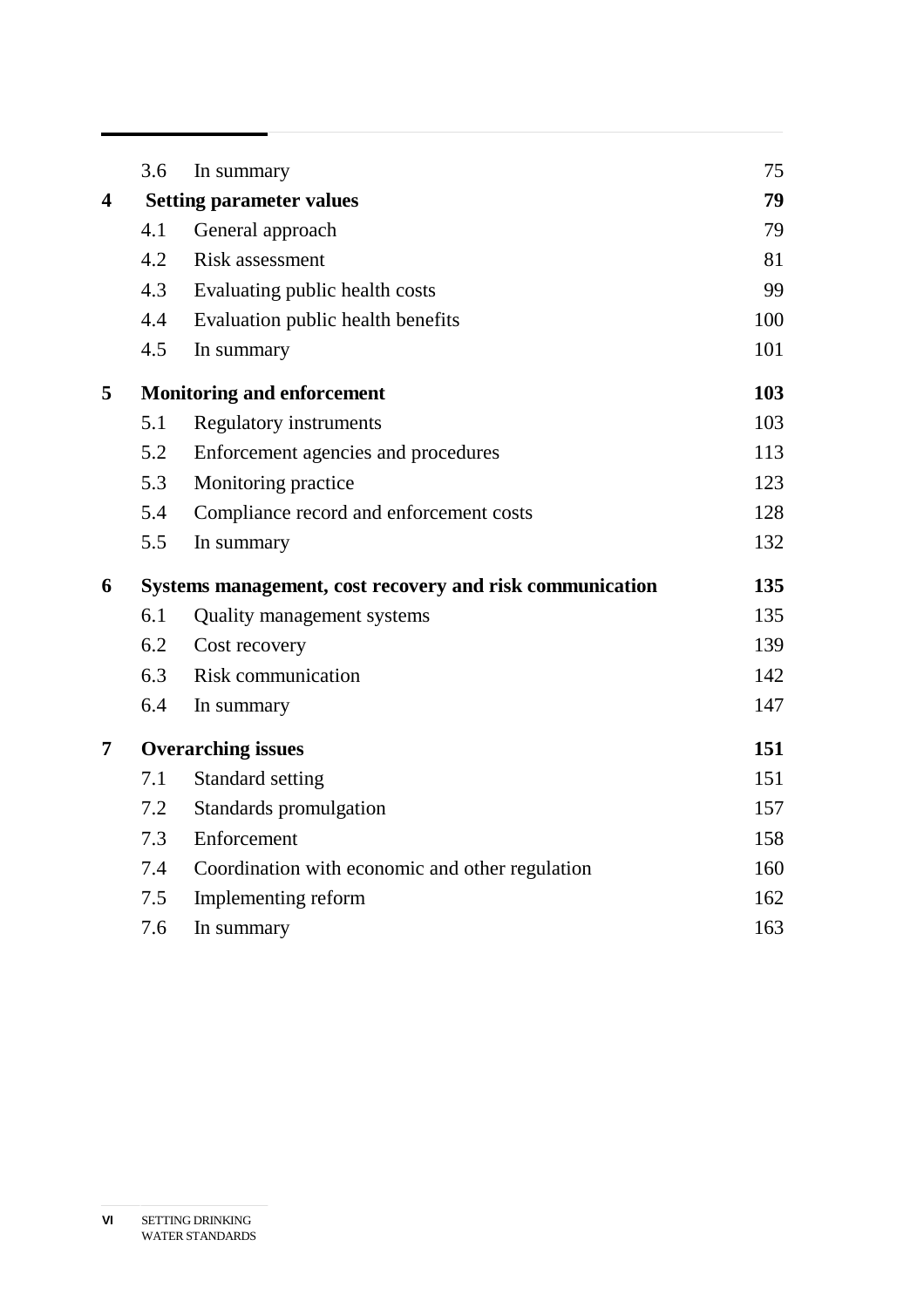| $\mathbf{A}$ | <b>Participants</b>              |                                             | 165 |
|--------------|----------------------------------|---------------------------------------------|-----|
| B            |                                  | <b>Australian Drinking Water Guidelines</b> | 169 |
| $\mathbf C$  | <b>Arrangements in Australia</b> |                                             | 199 |
|              | C <sub>1</sub>                   | <b>New South Wales</b>                      | 199 |
|              | C <sub>2</sub>                   | Victoria                                    | 223 |
|              | C <sub>3</sub>                   | Queensland                                  | 235 |
|              | C4                               | Western Australia                           | 239 |
|              | C <sub>5</sub>                   | South Australia                             | 251 |
|              | C <sub>6</sub>                   | Tasmania                                    | 261 |
|              | C7                               | Northern Territory                          | 267 |
|              | C8                               | <b>Australian Capital Territory</b>         | 271 |
| D            | <b>Overseas Arrangements</b>     |                                             | 273 |
|              | D <sub>1</sub>                   | European Union                              | 273 |
|              | D <sub>2</sub>                   | <b>England and Wales</b>                    | 281 |
|              | D <sub>3</sub>                   | <b>United States</b>                        | 293 |
|              | D <sub>4</sub>                   | Canada                                      | 323 |
|              | D <sub>5</sub>                   | New Zealand                                 | 331 |
|              | D <sub>6</sub>                   | France                                      | 343 |
| E            |                                  | <b>Legal responsibilities</b>               | 349 |
|              | <b>References</b>                |                                             | 383 |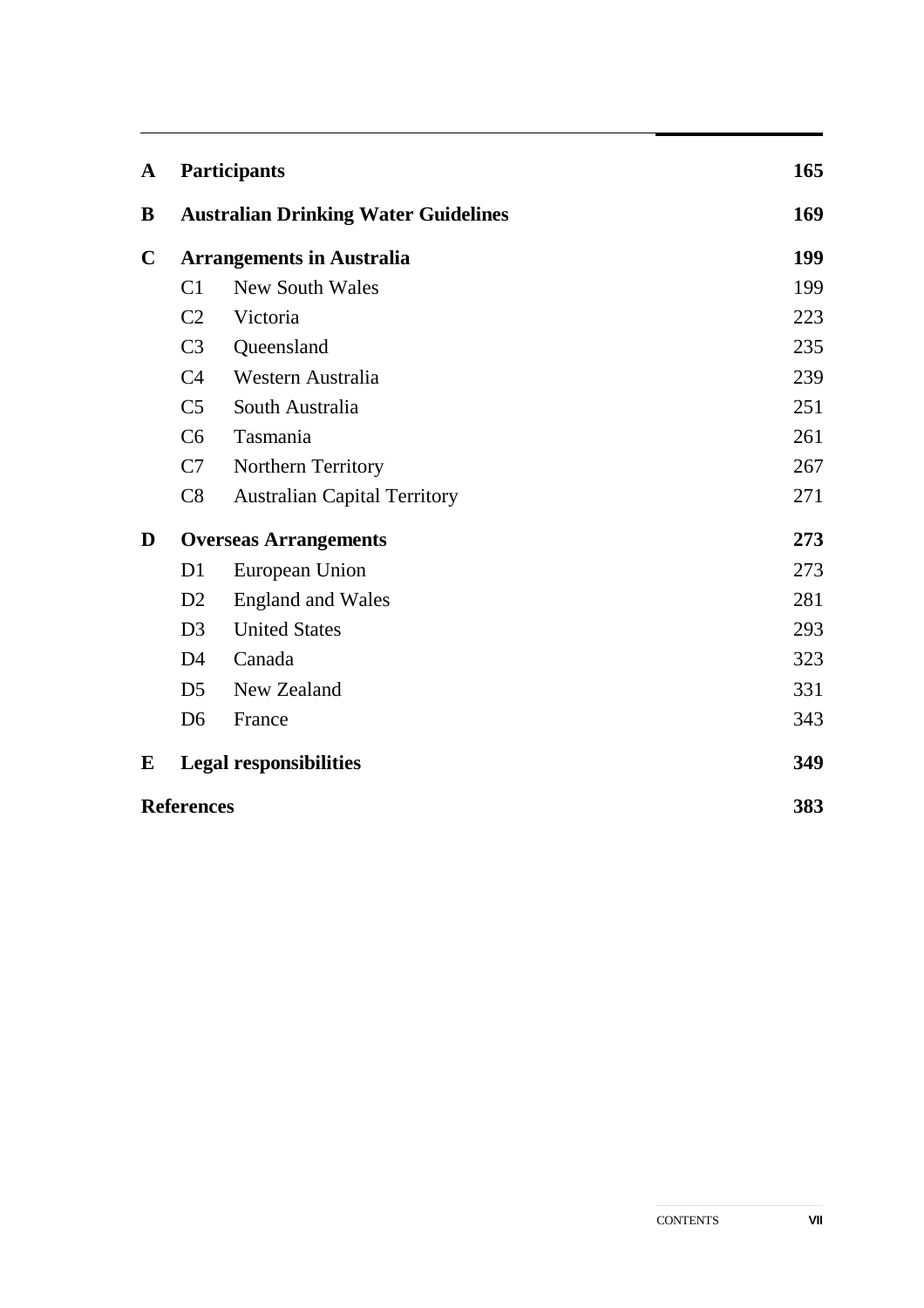## Abbreviations

| <b>AATSEIE</b> | Australian Academy of Technological Sciences and<br><b>Engineering Institute of Engineers</b> |
|----------------|-----------------------------------------------------------------------------------------------|
| <b>ABCRN</b>   | Australian Broadcasting Commision-Radio National                                              |
| <b>ABS</b>     | <b>Australian Bureau of Statistics</b>                                                        |
| <b>ACCC</b>    | <b>Australian Competition and Consumer Commission</b>                                         |
| <b>ACTEW</b>   | Australian Capital Territory Electricity and Water                                            |
| ADI            | <b>Acceptable Daily Intake</b>                                                                |
| <b>AFFA</b>    | Department of Agriculture, Fisheries and Forestry<br>(Australia)                              |
| <b>ACPW</b>    | Advisory Committee of the Purity of Water                                                     |
| <b>ANZFA</b>   | Australia and New Zealand Food Authority                                                      |
| <b>ARMCANZ</b> | Agricultural and Resource Management Council of<br><b>Australia and New Zealand</b>           |
| AS             | <b>Australian Standard</b>                                                                    |
| <b>AWWA</b>    | American Water Works Association (US)                                                         |
| <b>BAT</b>     | <b>Best Available Technology</b>                                                              |
| <b>BOOT</b>    | Build-Own-Operate-Transfer                                                                    |
| <b>BRTF</b>    | Better Regulation Task Force (UK)                                                             |
| <b>BWSA</b>    | <b>Bulk Water Supply Agreement</b>                                                            |
| <b>CCL</b>     | Contaminant Candidate List (US)                                                               |
| <b>CCP</b>     | <b>Critical Control Point</b>                                                                 |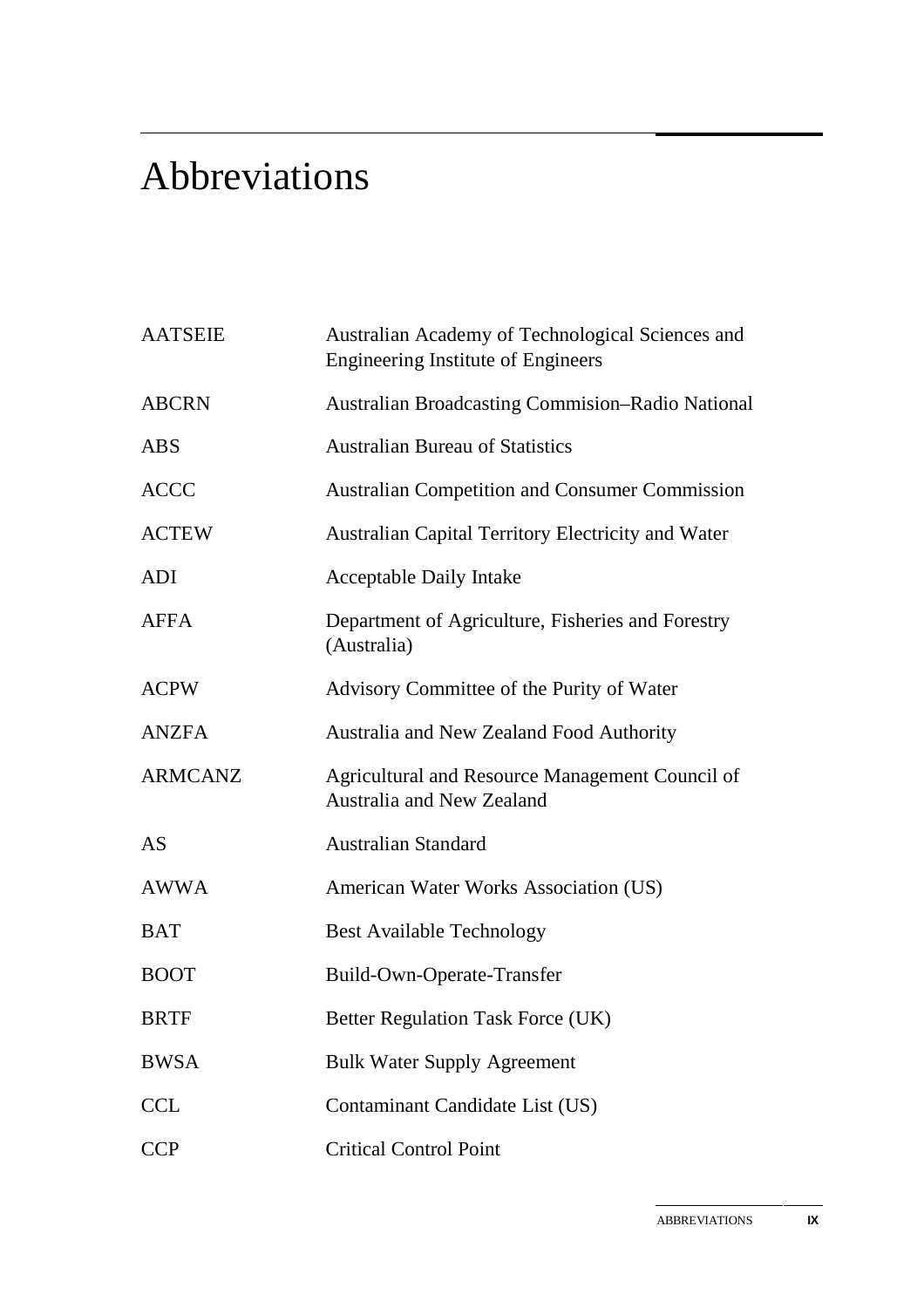| <b>CDC</b>    | Centres for Disease Control and Prevention (US)                               |
|---------------|-------------------------------------------------------------------------------|
| <b>CHO</b>    | Chief Health Officer (NSW)                                                    |
| <b>CMA</b>    | <b>Catchment Management Authority</b>                                         |
| <b>COAG</b>   | <b>Council of Australian Governments</b>                                      |
| <b>CRCWQT</b> | Cooperative Research Centre for Water Quality and<br>Treatment                |
| <b>CSIRO</b>  | Commonwealth Scientific and Industrial Research<br>Organisation               |
| <b>CWMB</b>   | Catchment Water Management Boards (SA)                                        |
| <b>CWW</b>    | <b>City West Water</b>                                                        |
| <b>CWWA</b>   | <b>Canadian Water and Wastewater Association</b>                              |
| <b>DASS</b>   | Direction Départementale de l'Action Sanitaire et Sociale<br>(France)         |
| <b>DBP</b>    | Disinfection by-products                                                      |
| <b>DETR</b>   | Department of Environment, Transport and the Regions<br>(UK)                  |
| DG            | Directorate-General (EU)                                                      |
| <b>DGWS</b>   | Director-General of Water Services (UK)                                       |
| <b>DGXI</b>   | Directorate-General of the Environment, Nuclear Safety and<br>Protection (EU) |
| <b>DHHS</b>   | Department of Health and Human Services                                       |
| <b>DHS</b>    | Department of Human Services                                                  |
| <b>DLWC</b>   | Department of Land and Water Conservation (NSW)                               |
| <b>DNRE</b>   | Department of Natural Resources and Environment (Vic)                         |
| <b>DPH</b>    | Director of Public Health (Tas)                                               |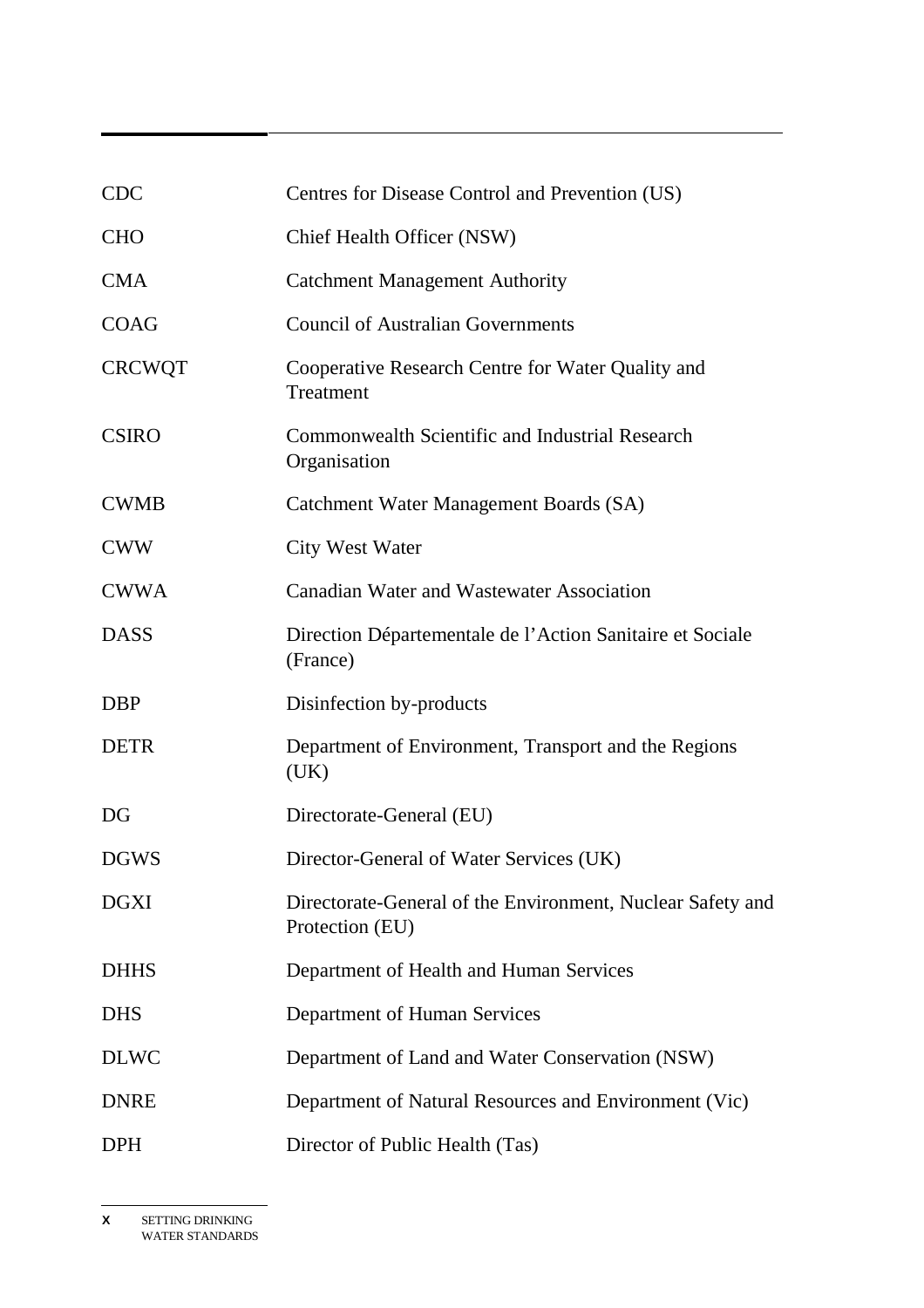| <b>DWC</b>            | Drinking Water Committee (US)                       |
|-----------------------|-----------------------------------------------------|
| <b>DWEL</b>           | Drinking Water Equivalent Level                     |
| <b>DWI</b>            | Drinking Water Inspectorate (UK)                    |
| <b>DWSRF</b>          | Drinking Water State Revolving Fund (US)            |
| EA                    | <b>Environment Australia</b>                        |
| EC                    | <b>European Commission</b>                          |
| <b>EHO</b>            | Environmental Health Officer (Tasmania)             |
| <b>EHU</b>            | Environmental Health Unit (DHS (Vic))               |
| EPA                   | <b>Environmental Protection Agency</b>              |
| <b>ESR</b>            | Environmental Science and Research (NZ)             |
| EU                    | European Union                                      |
| <b>FDA</b>            | Food and Drug Administration (US)                   |
| <b>FPS</b>            | Federal–Provincial Subcommittee (Canada)            |
| <b>GAC</b>            | <b>Granular Activated Carbon</b>                    |
| <b>HACCP</b>          | Hazard Analysis and Critical Control Points         |
| <b>HAWQ Committee</b> | Health Aspects Water Quality Committee (SA)         |
| <b>HWC</b>            | <b>Hunter Water Corporation</b>                     |
| <b>IARC</b>           | International Agency for Research on Cancer         |
| IC                    | <b>Industry Commission</b>                          |
| <b>ICR</b>            | <b>Information Collection Rule</b>                  |
| <b>ICRP</b>           | International Commission on Radiological Protection |
| <b>IESWTR</b>         | Interim Enhanced Surface Water Treatment Rule (US)  |
| <b>ILGRA</b>          | Inter-Departmental Liaison Group on Risk Assessment |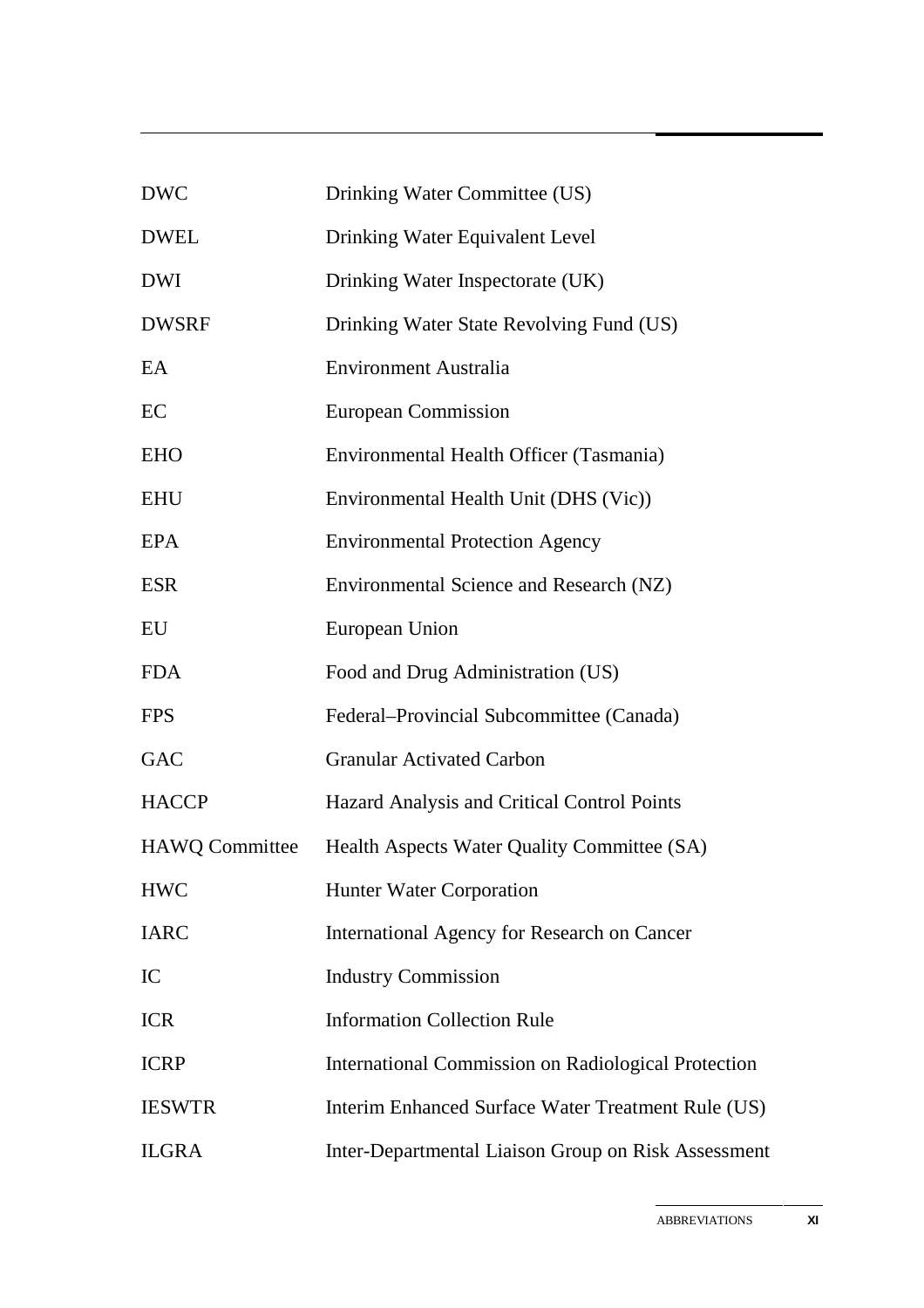| <b>IPART</b> | Independent Pricing and Review Tribunal (NSW)                                  |
|--------------|--------------------------------------------------------------------------------|
| <b>ISO</b>   | <b>International Standards Organisation</b>                                    |
| <b>LOAEL</b> | Lowest Observed Adverse Effects Level                                          |
| <b>MAC</b>   | Maximum Admissible Concentration (EU)                                          |
| <b>MAV</b>   | Maximum Acceptable Value                                                       |
| <b>MCL</b>   | Maximum Contaminant Level (US)                                                 |
| <b>MCLG</b>  | Maximum Contaminant Level Goal (US)                                            |
| <b>MIB</b>   | Methyl isoborneol                                                              |
| ML           | Megalitre                                                                      |
| <b>MMA</b>   | Melbourne Metropolitan Area                                                    |
| MoE          | Ministry of Environment (NZ)                                                   |
| MoH          | Ministry of Health (NZ)                                                        |
| MoU          | Memorandum of Understanding                                                    |
| <b>MWC</b>   | Melbourne Water Corporation                                                    |
| <b>MWQS</b>  | Melbourne Water Quality Study                                                  |
| <b>NATA</b>  | National Association of Testing Authorities                                    |
| <b>NCOD</b>  | National Contaminant Occurrence Database (US)                                  |
| <b>NDWAC</b> | National Drinking Water Advisory Council (US)                                  |
| <b>NHMRC</b> | National Health and Medical Research Council                                   |
| <b>NMUs</b>  | Non-Metropolitan Urbans (Victorian regional suppliers)                         |
| <b>NOAEL</b> | No Observed Adverse Effects Level                                              |
| <b>NPDWR</b> | <b>National Primary Drinking Water Regulation (US)</b>                         |
| <b>NRA</b>   | National Registration Authority (for Agricultural and<br>Veterinary Chemicals) |

**XII** SETTING DRINKING WATER STANDARDS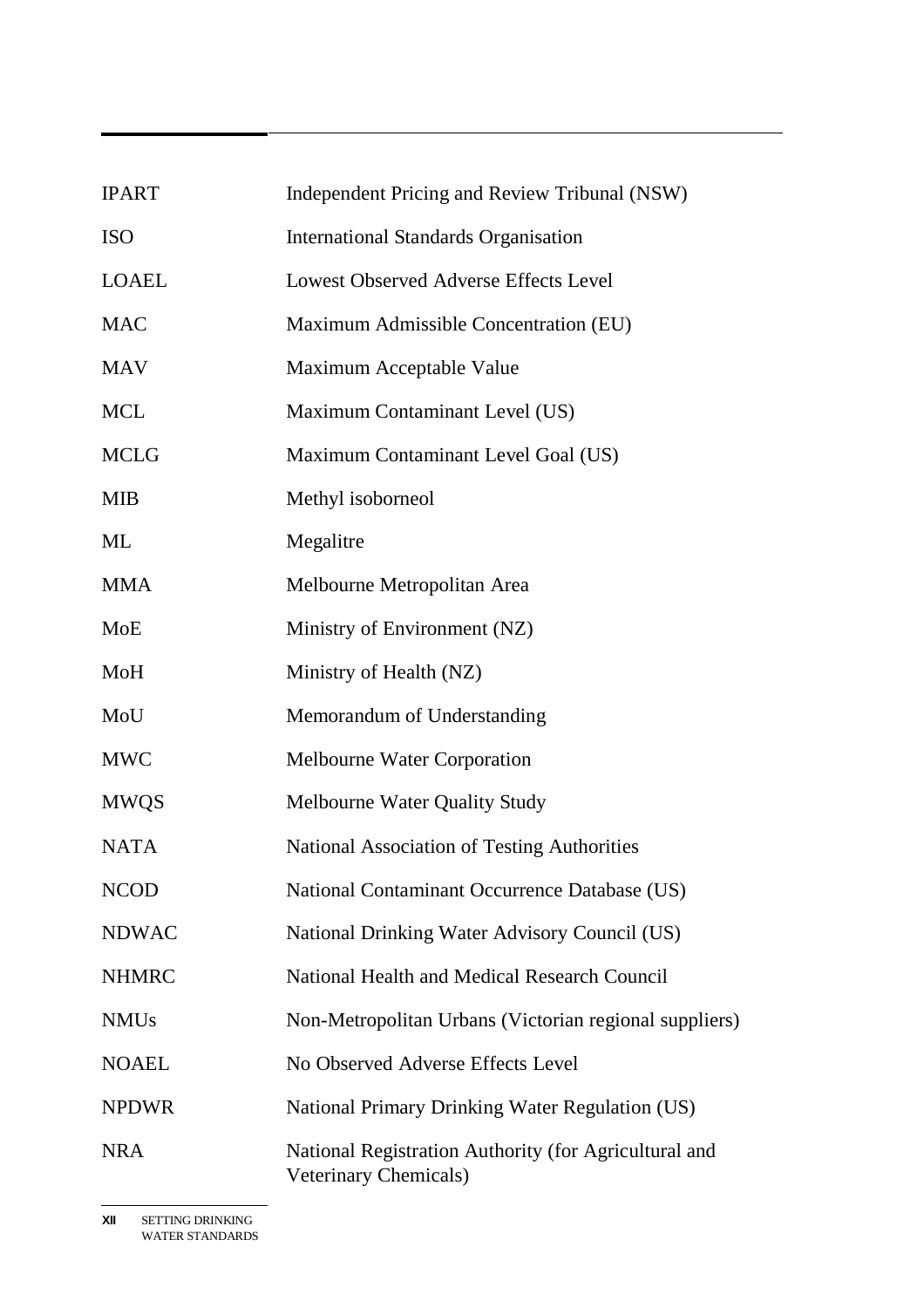| <b>NSDWR</b>  | <b>National Secondary Drinking Water Regulation</b>                         |
|---------------|-----------------------------------------------------------------------------|
| <b>NTU</b>    | Nephelometric Turbidity Unit                                                |
| <b>NZS</b>    | <b>New Zealand Standard</b>                                                 |
| <b>OECA</b>   | Office of Environment and Compliance Assurance (US)                         |
| <b>OFWAT</b>  | Office of Water Services (UK)                                               |
| <b>OGWDW</b>  | Office of Ground Water and Drinking Water                                   |
| <b>ONCC</b>   | <b>OFWAT National Consumer Council (UK)</b>                                 |
| <b>ONZPCE</b> | Office of the New Zealand Parliamentary Commissioner for<br>the Environment |
| <b>ORD</b>    | Office of the Research and Development (US)                                 |
| <b>ORG</b>    | Office of the Regulator-General, Victoria                                   |
| <b>ORR</b>    | <b>Office of Regulation Review</b>                                          |
| <b>OWR</b>    | Office of Water Regulation (WA)                                             |
| <b>OXERA</b>  | Oxford Economic Research Associates Ltd (UK)                                |
| <b>PC</b>     | Productivity Commission                                                     |
| pers.comm.    | <b>Personal Communication</b>                                               |
| <b>PHS</b>    | Public Health Service (US)                                                  |
| <b>PHSP</b>   | <b>Public Health Service Provider</b>                                       |
| <b>PHU</b>    | Public Health Unit (NSW)                                                    |
| <b>PWS</b>    | Public Water Systems (US)                                                   |
| <b>RFD</b>    | Reference Dose (US)                                                         |
| <b>RIA</b>    | <b>Regulatory Impact Assessment</b>                                         |
| <b>RIS</b>    | <b>Regulatory Impact Statement</b>                                          |
| <b>RIU</b>    | Regulatory Impact Unit (UK)                                                 |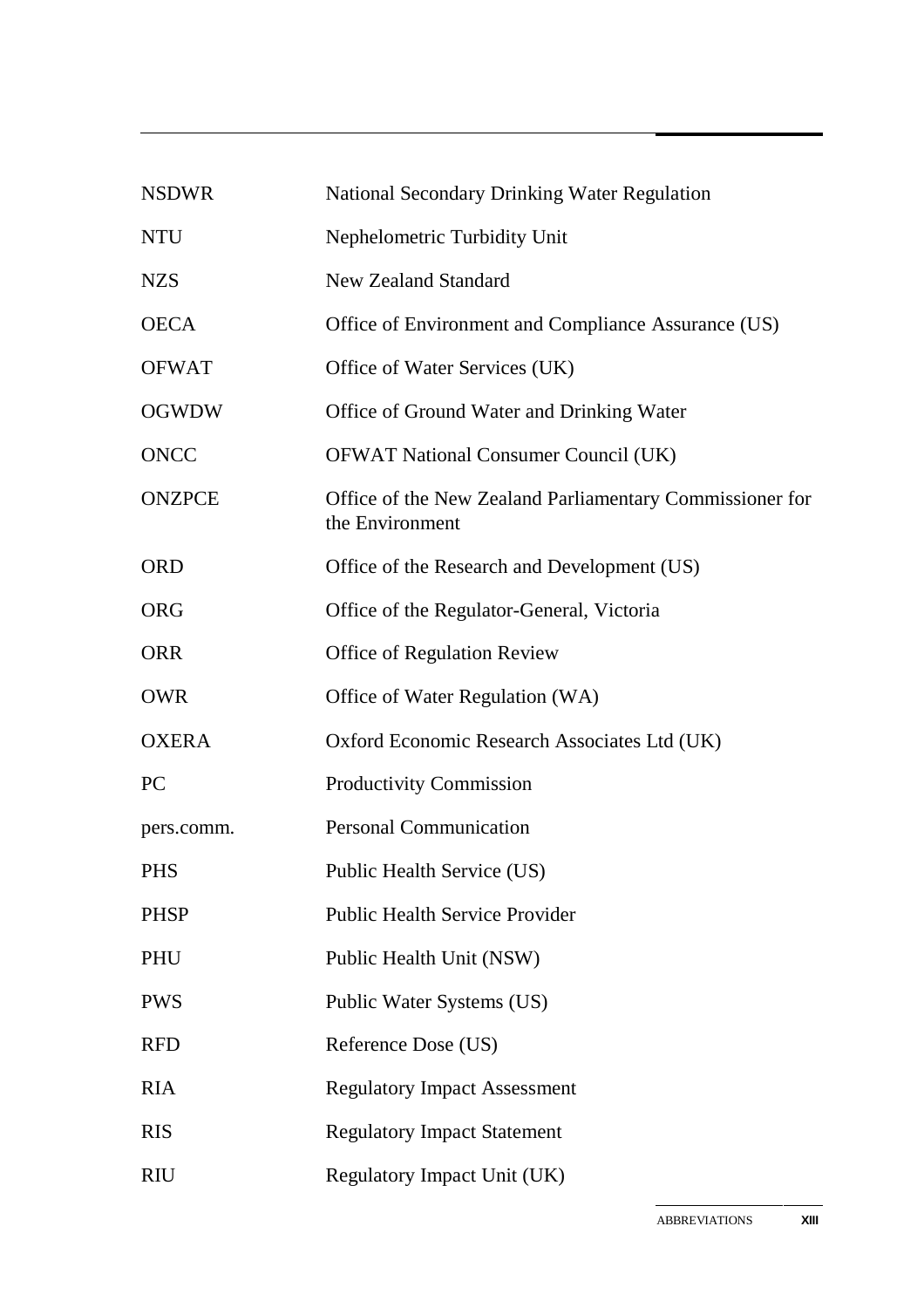| <b>SAB</b>   | Science Advisory Board (US)                                |
|--------------|------------------------------------------------------------|
| <b>SCA</b>   | <b>Sydney Catchment Authority</b>                          |
| <b>SEQWB</b> | South East Queensland Water Board                          |
| <b>SEW</b>   | South East Water                                           |
| <b>STP</b>   | <b>Sewerage Treatment Plant</b>                            |
| <b>SWAP</b>  | Source Water and Assessment Protection Program (US)        |
| <b>SWC</b>   | <b>Sydney Water Corporation</b>                            |
| <b>SWTR</b>  | <b>Surface Water Treatment Rule</b>                        |
| <b>TDI</b>   | Tolerable Daily Intake                                     |
| <b>THMs</b>  | Trihalomethanes                                            |
| <b>TIA</b>   | Tobacco Institute of Australia                             |
| <b>TLA</b>   | Territorial Local Authorities (NZ)                         |
| UV           | Ultraviolet                                                |
| <b>UWC</b>   | Urban Wate Cycle                                           |
| <b>VOAG</b>  | Victorian Office of the Auditor-General                    |
| WA           | Western Australia                                          |
| <b>WAMC</b>  | Water Administration Ministerial Corporation (NSW)         |
| <b>WAWC</b>  | Western Australia Water Corporation                        |
| <b>WTEDA</b> | Water Treatment and Economic Development Agreement<br>(SA) |
| <b>WHO</b>   | World Health Organisation                                  |
| <b>WINZ</b>  | <b>Water Information New Zealand</b>                       |
| <b>WSAA</b>  | Water Services Association of Australia                    |
| <b>WSC</b>   | Wyong Shire Council                                        |
|              |                                                            |

**XIV** SETTING DRINKING WATER STANDARDS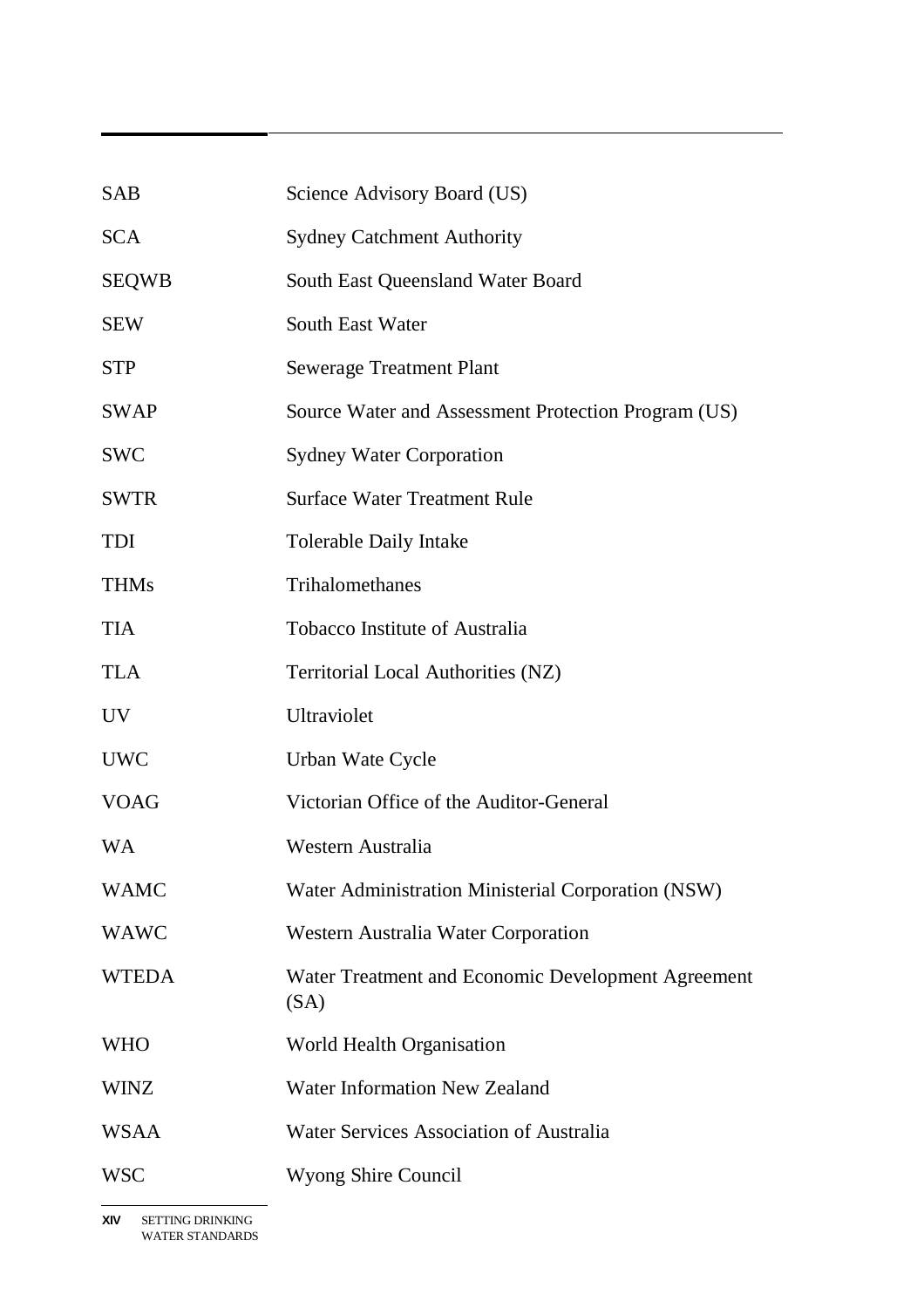| <b>WTEDA</b> | Water Treatment and Economic Development Agreement<br>(SA) |
|--------------|------------------------------------------------------------|
| <b>YVW</b>   | <b>Yarra Valley Water</b>                                  |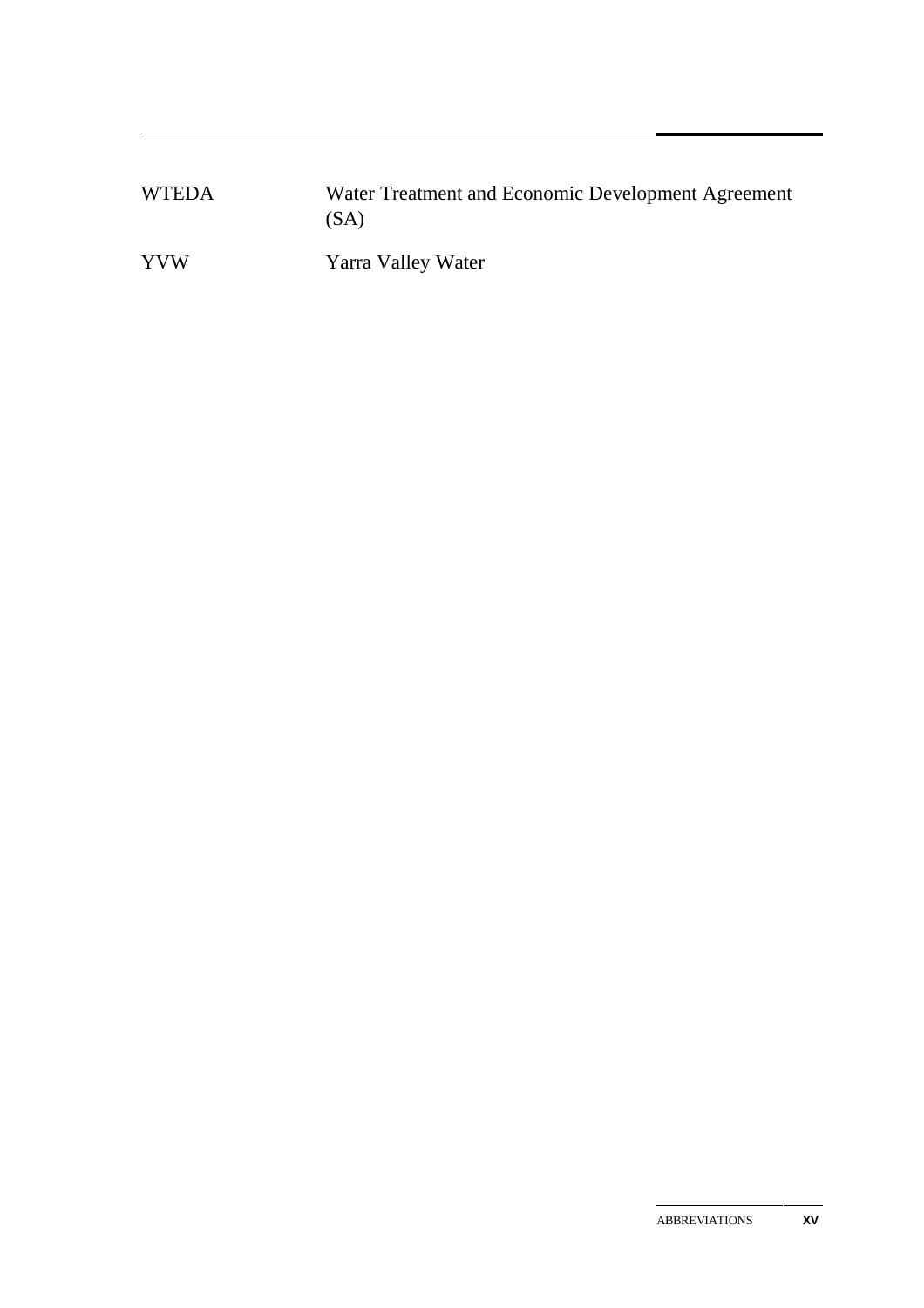# **Glossary**

| Administrative<br>Order     | Administrative orders formal enforcement actions, issued by<br>the US EPA or the US States to address the non-compliance<br>of a Public Water Suppliers, usually by means of a schedule<br>with enforceable milestone dates. |
|-----------------------------|------------------------------------------------------------------------------------------------------------------------------------------------------------------------------------------------------------------------------|
| Benefit-cost<br>analysis    | A systematic compliation of net social benefits and costs<br>associated with a project or policy change.                                                                                                                     |
| <b>Biofilm</b>              | Biologically active films that form on the inside of water<br>distribution mains and which may harbour pathogenic<br>micro-organisms.                                                                                        |
| Coliform                    | A group of related bacteria whose presence in drinking<br>water may indicate contamination by disease-causing<br>micro-organisms.                                                                                            |
| Cryptosporidiosis           | The disease resulting from infection by Cryptosporidium<br>parvum.                                                                                                                                                           |
| Cryptosproidium<br>parvum   | The only member of the Cryptosporidium family confirmed<br>as pathogenic to humans.                                                                                                                                          |
| Cysts                       | Lifecycle stage of a micro-organism during which it is<br>enclosed by a cellular membrane.                                                                                                                                   |
| Determinand                 | Chemical substance, microbiological organism, or some<br>other characteristic of the water that can be measured.                                                                                                             |
| Dose-response<br>assessment | Test to determine the relationship between the amount of<br>chemical or number of organisms consumed and the<br>severity of the resultant health impact.                                                                     |
| E. coli                     | A particular bacterium associated with diseases of the gut.                                                                                                                                                                  |
| Endemic                     | Prevalent and ongoing.                                                                                                                                                                                                       |
| Enteric                     | Pertaining to the intestines.                                                                                                                                                                                                |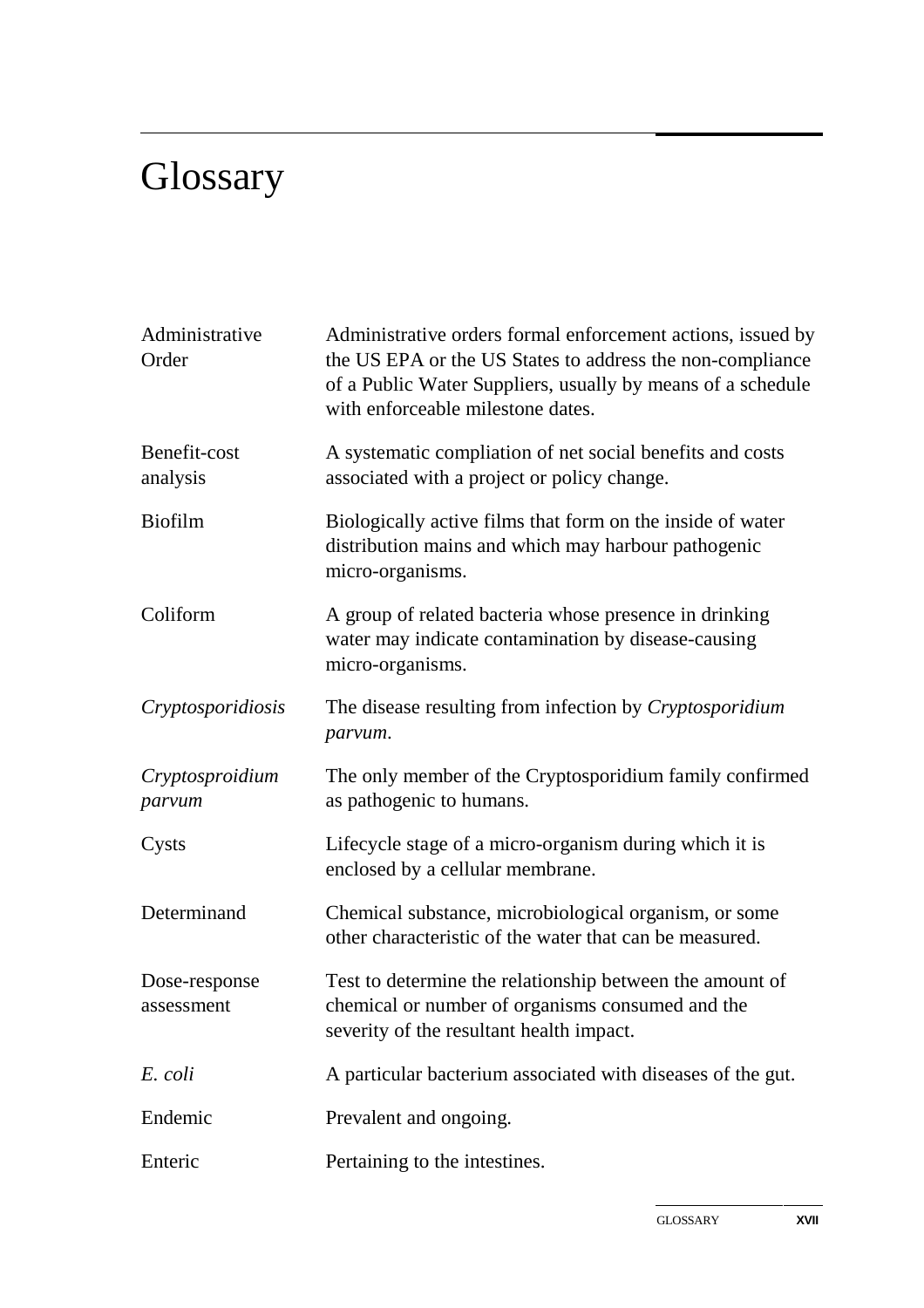| Epidemic                            | Widespread outbreak of disease, usually of limited duration.                                                                                                                                                           |  |
|-------------------------------------|------------------------------------------------------------------------------------------------------------------------------------------------------------------------------------------------------------------------|--|
| Epidemiology                        | The study of diseases in populations and their causes.                                                                                                                                                                 |  |
| Externality                         | The consequence of an action by either a producer or a<br>consumer affecting other producers or consumers that is not<br>accounted for in the market price.                                                            |  |
| Faecal coliforms                    | A particular bacterium indicating water contaminated with<br>material of faecal origin.                                                                                                                                |  |
| Floc                                | Coalescence of finely divided precipitates into larger<br>particles.                                                                                                                                                   |  |
| Genotoxic                           | Able to disrupt genetic material in cells.                                                                                                                                                                             |  |
| Giardia lamblia                     | Disease-causing organism that affects the human gut.                                                                                                                                                                   |  |
| <b>Granular Activated</b><br>Carbon | Carbon particles used to remove contaminants by adherence<br>to the material.                                                                                                                                          |  |
| Helminth                            | Parasitic worm.                                                                                                                                                                                                        |  |
| Inorganic<br>contaminants           | Mineral-based compounds such as metals, nitrates and<br>asbestos. These compounds are naturally occurring in some<br>water, but can also occur through farming, chemical<br>manufacturing, and other human activities. |  |
| Micro-organism                      | Tiny living organism or microbe that can be seen only with<br>the aid of a microscope. Some micro-organisms cause<br>health problems when consumed in drinking water.                                                  |  |
| Nano/<br>microfiltration            | Membrane filtration. Pore size is smaller for nano-filtration<br>than for microfiltration.                                                                                                                             |  |
| Oocysts                             | Lifecycle stage of Cryptosproidium parvum.                                                                                                                                                                             |  |
| Organic polymers                    | Man-made chemicals with a long-chain molecular structure.                                                                                                                                                              |  |
| Organic<br>contaminants             | Carbon-based chemicals, such as solvents and pesticides,<br>from cropland runoff or discharge from factories.                                                                                                          |  |
| Oxidisation                         | Chemical change brought about by the addition of oxygen<br>to the molecular structure of a chemical compound.                                                                                                          |  |

**XVIII** SETTING DRINKING WATER STANDARDS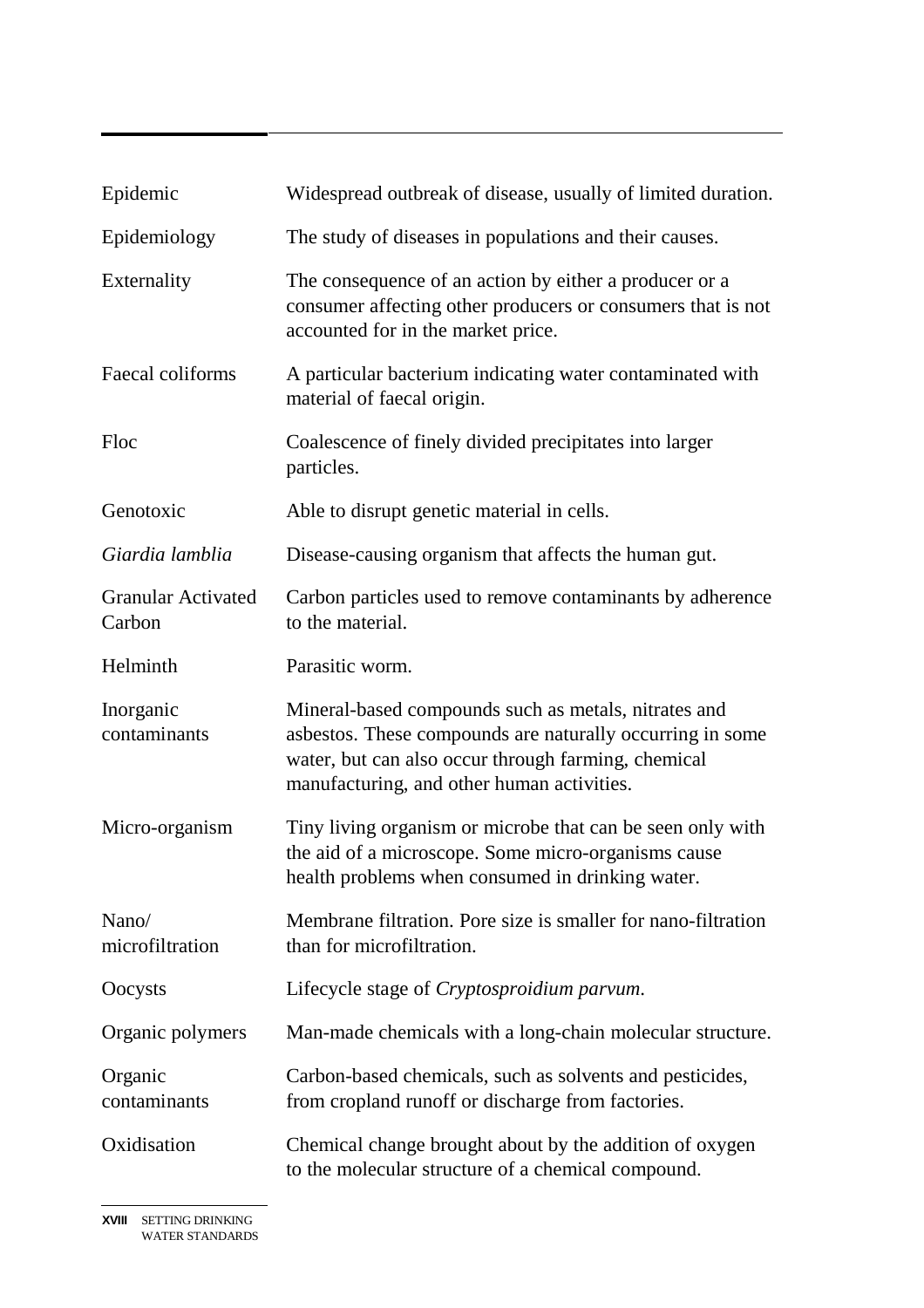| Ozonisation                        | Process of introducing ozone to disinfect drinking water -<br>usually less harmful than chlorination.                                                                                                                                       |  |  |
|------------------------------------|---------------------------------------------------------------------------------------------------------------------------------------------------------------------------------------------------------------------------------------------|--|--|
| Pathogens                          | Disease-carrying organisms.                                                                                                                                                                                                                 |  |  |
| pH                                 | A measure of the acidity of a solution.                                                                                                                                                                                                     |  |  |
| Quasi-regulatory<br>instruments    | Instruments such as operating licences that contain<br>requirements of a regulatory nature but do not possess the<br>legal status of regulation.                                                                                            |  |  |
| Radionuclides                      | Any man-made or natural element that emits radiation that<br>may cause cancer after many years of exposure through<br>drinking water.                                                                                                       |  |  |
| Sanitary survey                    | An on-site review of the water sources, facilities,<br>equipment, operation and maintenance of a public water<br>system for the purpose of evaluating the adequace of the<br>facilities for producing and distributing safe drinking water. |  |  |
| Sewage                             | Human effluent.                                                                                                                                                                                                                             |  |  |
| Sewerage                           | Infrastructure by which human effluent is transported and<br>treated.                                                                                                                                                                       |  |  |
| <i>Thermotolerant</i><br>coliforms | Bacteria that are heat-resistant that are typically associated<br>with warm blooded animals.                                                                                                                                                |  |  |
| Total coliforms                    | Collective term referring to a specified list of coliform<br>bacteria.                                                                                                                                                                      |  |  |
| Toxicology                         | Study of poisons, their effects, antidotes and detection.                                                                                                                                                                                   |  |  |
| Turbidity                          | The cloudy appearance of water caused by the presence of<br>tiny particles. High levels of turbidity may interfere with<br>proper water treatment and monitoring.                                                                           |  |  |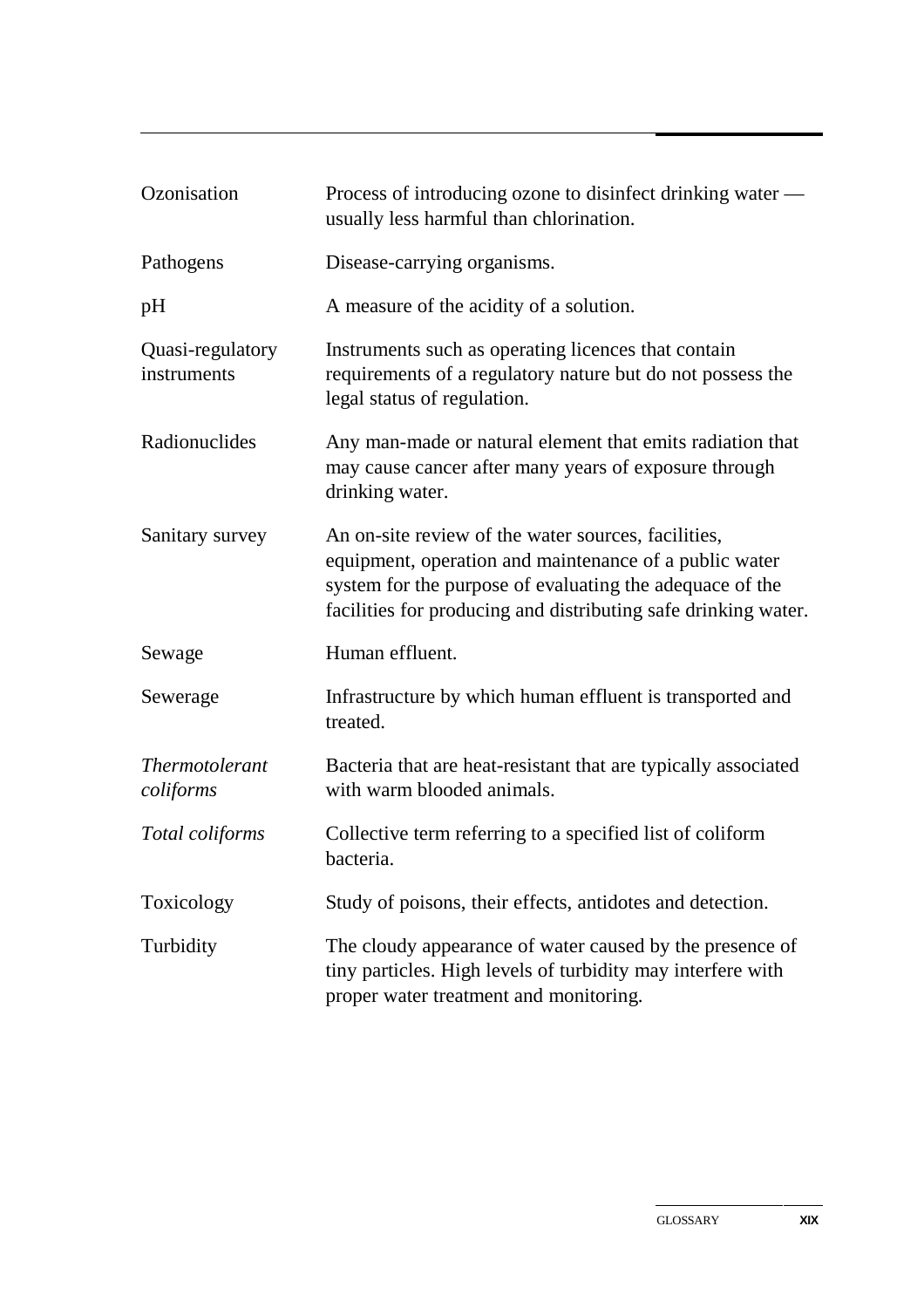#### **Key messages**

- This study has revealed a diversity of approaches to developing, promulgating and enforcing standards, both within Australia and across the benchmarked countries.
- In Australia, as in most of the countries examined, there is considerable scope to improve processes for the development and enforcement of water standards
	- apart from the United States, benefit-cost analysis is rarely used in developing standards.
- Compared to some other countries, relatively little resources are devoted to regulatory development and enforcement activities in Australia.
- In the absence of rigorous regulatory assessment, it is difficult for authorities to fully justify existing standards, which vary across and within jurisdictions
	- it is also difficult to make sound decisions about infrastructure investments, in the face of pressures to adopt new technology.
- Any further increase in standards is likely to require significant additional investment in water treatment infrastructure, with cost implications for consumers. The cost to smaller communities would be relatively large because of scale disadvantages.
- There is a dearth of information on the quality of drinking water in different parts of Australia and the accompanying risk levels. This is an impediment to effective consultation to ascertain community preferences — a necessary part of ensuring that new standards are appropriate.
- In addition to lack of transparency, divided responsibilities for water regulation can diminish accountability.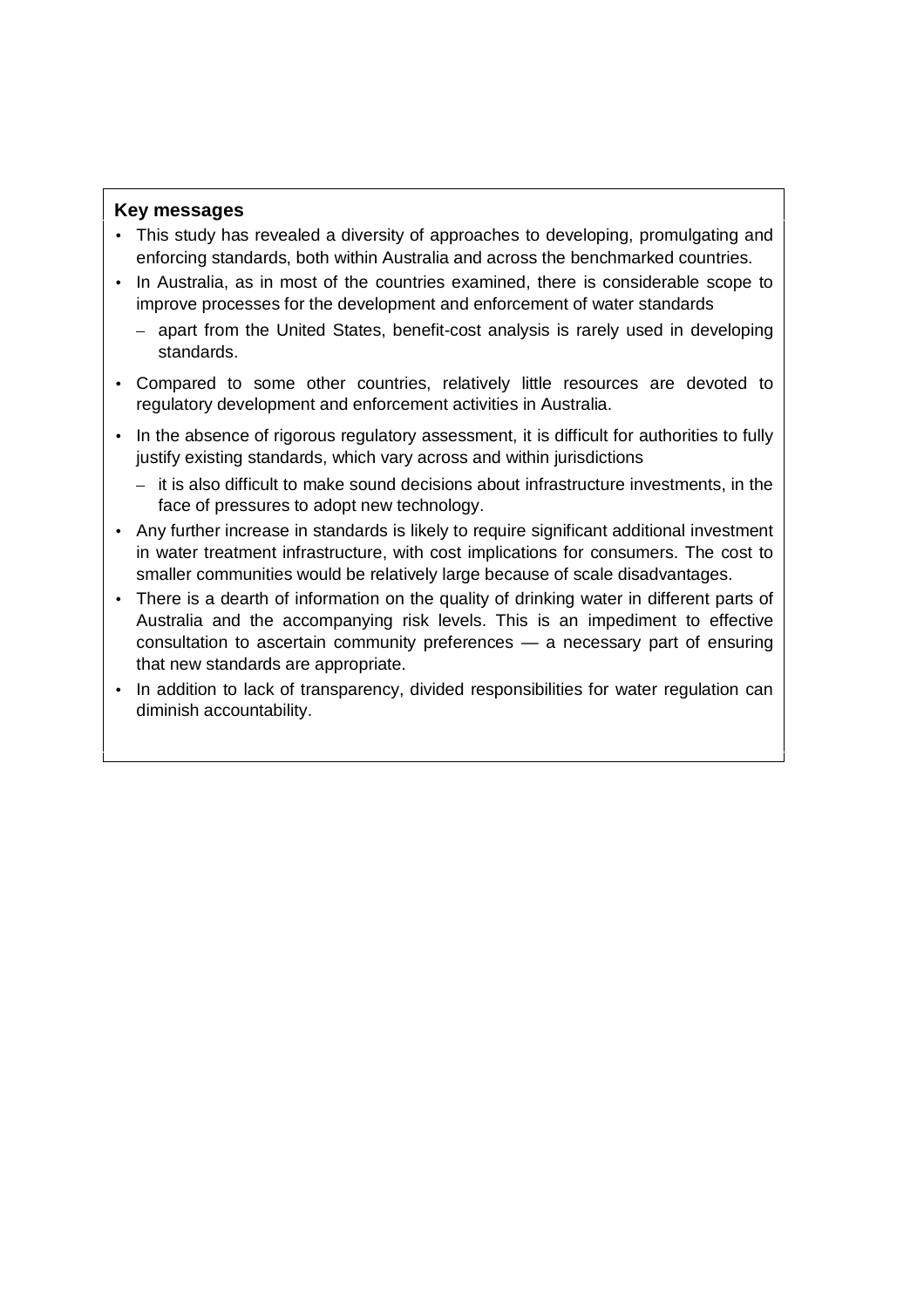### **Overview**

Australia-wide, the urban water sector faces the prospect of having to make large investments in treatment technologies, because of an increase in the scope and stringency of water quality standards. Given the magnitude of potential costs and the importance of public health objectives, it is timely to explore how higher standards are developed, how risks are analysed, and how decisions are taken to implement higher standards.

This study was undertaken following consultations with a *Benchmarking can* number of jurisdictions. Approaches to drinking water *help improve* regulation in Australia and other selected countries, were *processes.* compared against established 'best practice' principles of regulation making. The benchmarking is described in box 1. Benchmarking can provide insights into ways to improve institutional settings and regulatory processes with a view to achieving better health outcomes. The best practice principles used are outlined in box 2.

#### Box 1 **Benchmarking approach and scope**

- Regulatory arrangements and processes for establishing and enforcing drinking water standards in Australian jurisdictions were compared with those in Canada, France, New Zealand, the UK and US. The purpose was to compare regulatory process — not standards, the gap between standard requirements and actual water quality or public health outcomes, for which data are not generally obtainable.
- Information was collected on the organisations involved in developing, promulgating and enforcing drinking water standards. The information includes details of these organisations' responsibilities, processes and accountabilities.
- Differences were examined against best practice regulation making and enforcement. Widely accepted criteria for determining best practice were used.
- As a benchmarking study, there was no attempt made to develop an ideal Australian regulatory model. In any event, there is insufficient information to do so and it is unlikely that a single model would suit all jurisdictions and circumstances.
- The Commission consulted widely with relevant organisations during development of the study approach.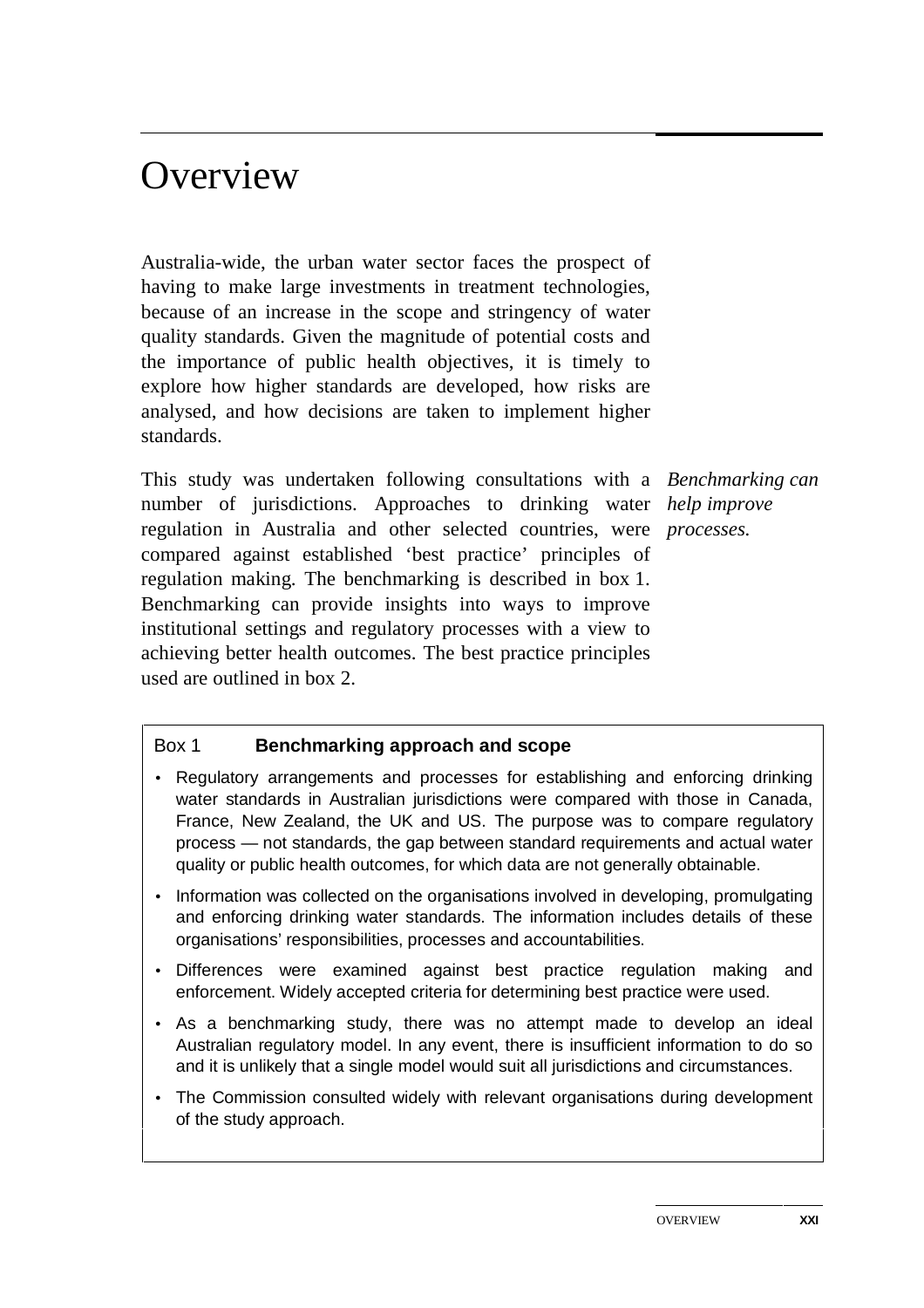#### Box 2 **Best practice principles**

The following principles are widely recognised by Australian governments as best practice in government administration and regulation making.

Institution settings

- Clearly defined objectives. The success of an institution is judged by the extent to which it achieves clearly defined regulatory objectives.
- Avoidance of shared responsibility. Shared responsibilities can lead to confusion and a lack of accountability for regulatory outcomes.
- Transparent processes. Accountability requires processes that are transparent and a clear understanding of who is responsible for what.

Regulatory process

- Adequate communication and consultation. Community acceptance of regulation and the incorporation of design features that recognise any relevant constraints in its implementation, are best achieved if there is adequate communication and consultation with those affected by the regulation, prior to its finalisation.
- Clearly defined regulatory objectives. The desired objective(s) of all proposed regulation should be identified and clearly defined so that it is possible to assess how effective proposed regulation would be in the achievement of objectives.
- Identification of regulatory alternatives. A range of regulatory options that represent viable means of achieving the desired objectives should be identified. Regulators should look beyond regulatory approaches used in the past.
- Benefit−cost assessment of all proposals. Regulatory options should be subject to benefit−cost assessment. This enables alternatives to be ranked and the expected net benefits of the proposed regulation to be confirmed. Without this assessment process, resources may be wasted in developing and complying with a regulation that does not achieve its intended purpose.
- Flexibility, provided that it is compatible with objectives. Regulations should focus on outcomes that are consistent with the regulatory objectives, but subject to this constraint, they should be sufficiently flexible to allow different means of compliance that are cost effective.

Source: ORR 1998, Audit Office of NSW 1997.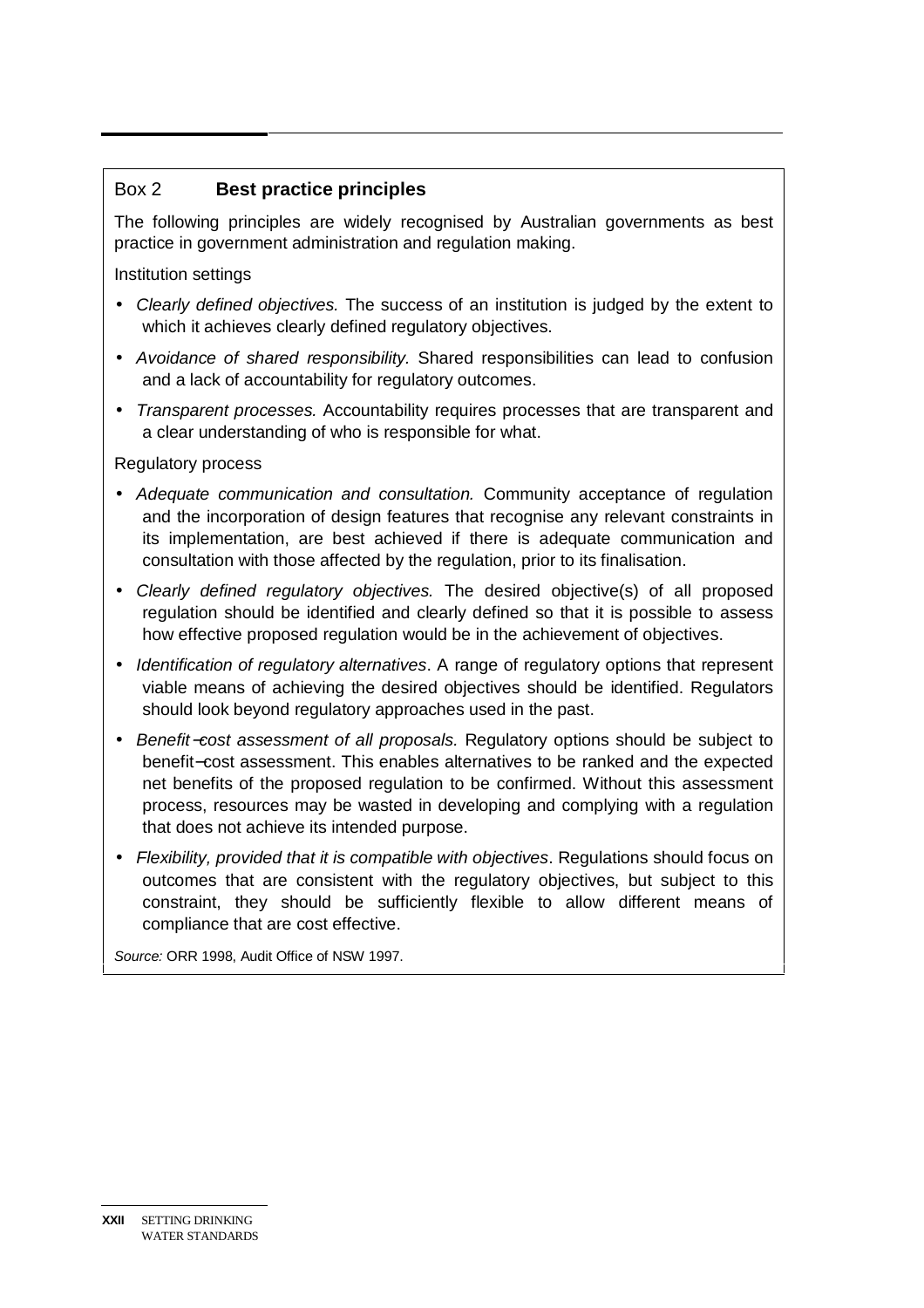#### **Background**

Drinking water quality guidelines and standards are set for microbiological, chemical and radiological contaminants, as well as physical characteristics such as odour, taste and clarity. Guidelines and standards are promulgated by the National Health and Medical Research Council (NHMRC) and State and Territory governments respectively. The distinction between guidelines and standards is set out in box 3.

#### Box 3 **Drinking water guidelines and standards**

Guidelines and standards establish quantitative limits or values for individual drinking water contaminants. In the case of chemicals, these values generally represent the concentration of a contaminant that would not result in any significant risk to health if consumed over a lifetime.

Guidelines are non-enforceable, with discretionary compliance. They may be adopted as goals to be achieved over time.

Standards have the force of law, must be complied within a specified timeframe and are usually backed by penalties for non-compliance.

Guidelines may also differ from standards in the way they are established, with no formal requirement for a Regulatory Impact Statement (RIS).

Guidelines and standards are generally set to protect the health of the population. However, not all individuals benefit equally, as some groups, particularly those who are immunocompromised, require higher quality drinking water than others in the community.

Over the last twenty years the stringency of drinking water *Standards are* standards in developed countries, including Australia, has *becoming more* increased considerably and their scope has widened. This has been in response to increasing contamination of source water in some areas, combined with a greater understanding of the effects of microbiological pathogens on health. *stringent.*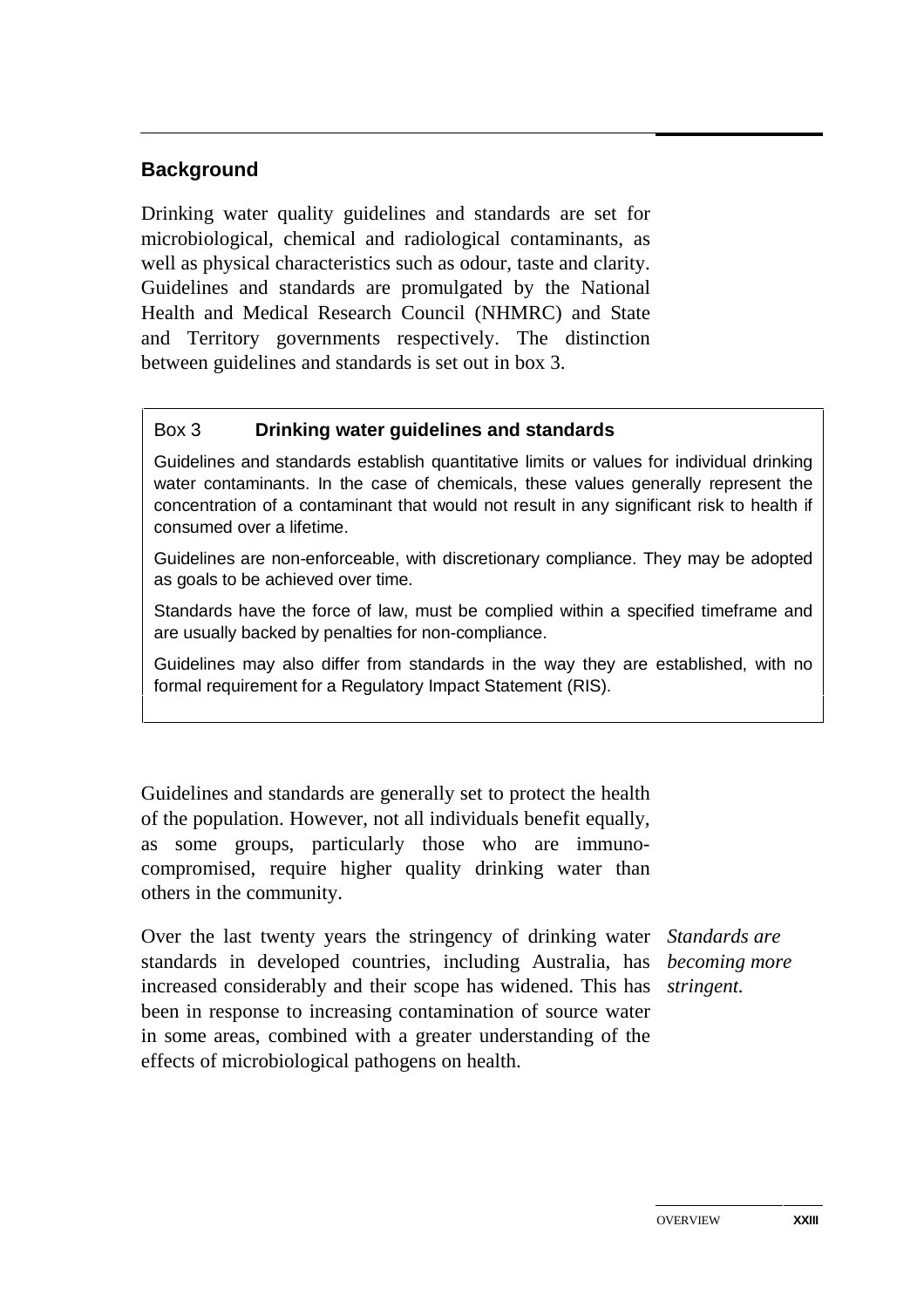Developments in the science of detecting contaminants and improvements to technology to remove them — as well as an increase in community awareness and demand for cleaner water — have also played a role.

*Water treatment costs can be expected to increase.* It is estimated that \$400 million is spent annually on water treatment in Australia. If a higher level of water safety is desired, costs could be expected to increase. Any degradation of source water caused by human activity is also likely to result in higher treatment costs.

> Additional treatment facilities can involve large capital expenditures. For example, it has been estimated that up to \$500 million would be required to filter all of Melbourne's water.<sup>1</sup>

*Consumer confidence may have decreased.* Industry leaders consulted by the Commission observed that consumer confidence in the safety of Australian drinking water has decreased, even though there is very little evidence of deteriorating quality or adverse health effects.2

#### **Broad regulatory approach**

*The approach differs among countries.* There are significant differences among countries in the approaches to setting, promulgating and enforcing standards. These differences reflect a divergence in regulatory processes or philosophy (see box 4).

> In Australia, a 'light-handed' regulatory approach has evolved, with water suppliers cooperating with government bodies. This approach results in lower compliance costs by providing greater flexibility to set standards according to local circumstances, particularly the cost of treatment. However, there may also be less certainty of compliance and less transparency and accountability.

 $\overline{a}$ 

<sup>1</sup> A study of the possible health benefits of filtering Melbourne's water is currently being undertaken by the Cooperative Research Centre for Water Quality and Treatment.

<sup>&</sup>lt;sup>2</sup> The 1998 Sydney water crisis is likely to have contributed to a loss of confidence.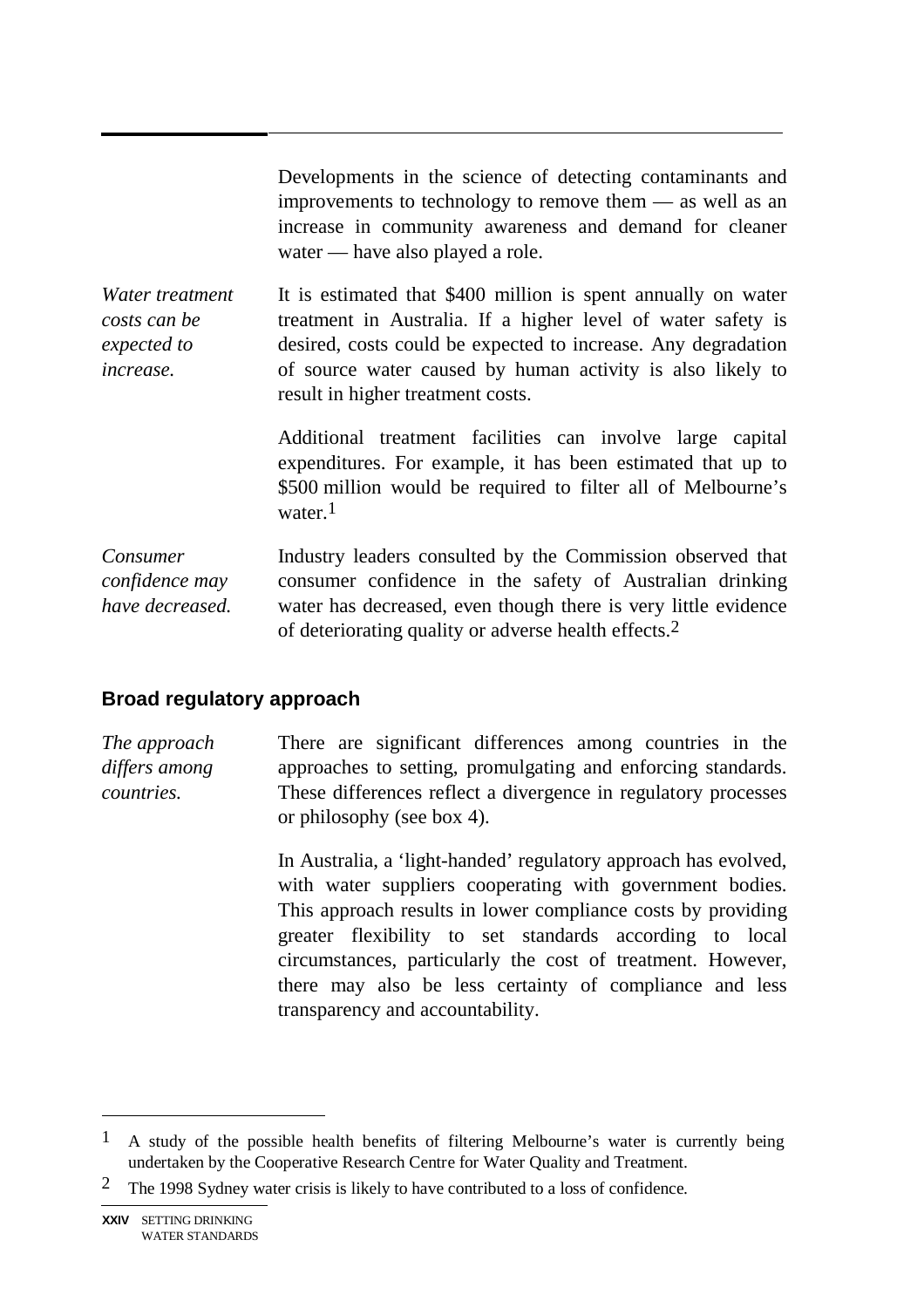#### Box 4 **Key differences between countries**

The benchmarking revealed that Australia, along with most of the other countries benchmarked, is unlikely to be at best practice in the regulatory assessment of drinking water standards.

- The Australian Guidelines are based mainly on scientific assessment. In contrast, the US Environmental Protection Agency (US EPA) is required to undertake detailed benefit–cost evaluation of its regulatory proposals, which it publishes.
- Standards are promulgated in Australia using a variety of quasi-regulatory instruments, under which legal responsibilities are not always clear and rigorous assessment is lacking. In other countries, national legislation is the norm.
- In the US and EU, standards are promulgated in national legislation. In Australia, Canada and NZ, guidelines are developed at the national level and are promulgated — sometimes as standards — at a State, provincial or local level.
- The regulations in Australia are not as strictly enforced as in France, the UK and US and there is often no separation between the agencies responsible for promulgation and enforcement.
- In France, the UK and US, where private sector involvement in water supply is greater, regulators have the legal power to impose substantial penalties for noncompliance.
- Self-reporting of compliance occurs in all of the countries studied including Australia, but test results are more closely monitored overseas.

The NHMRC is the expert technical body that develops *The NHMRC* Australia's Drinking Water Guidelines. The Guidelines *develops guidelines* include lists of recommended maximum values contaminants, as well as information on water quality *safe water.* management practice and monitoring.

*on what constitutes*

Guideline values are the maximum recommended concentration of a contaminant deemed unlikely to produce an adverse health effect.

The status of the Australian Guidelines is often misunderstood. The values listed in the Guidelines have no binding status. In practice, most suppliers try to comply with a version of the Guidelines, although not necessarily the most recent.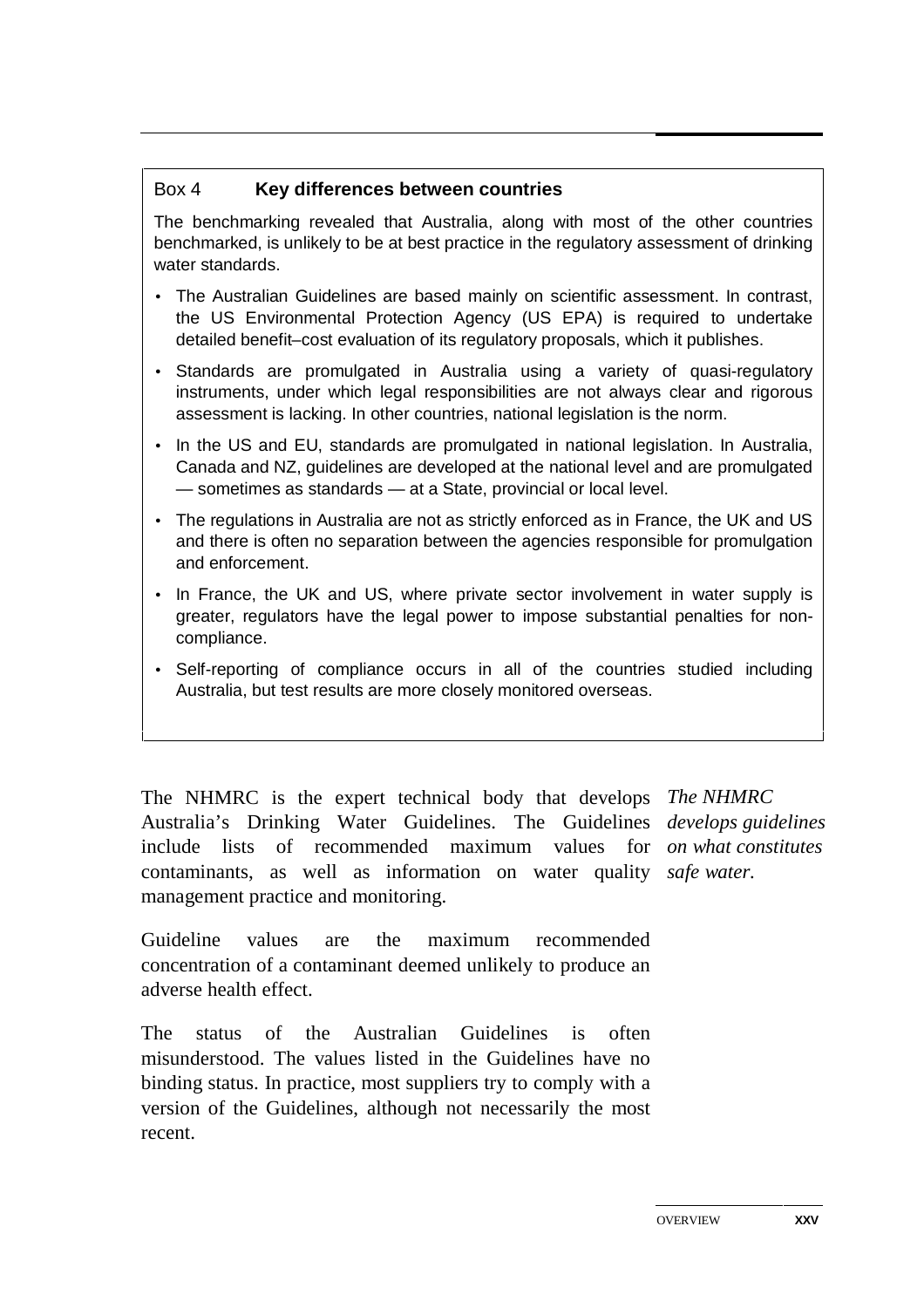| The need for<br><i>flexibility in</i><br><i>implementation is</i><br>recognised. | The NHMRC acknowledged in the 1996 Guidelines that water<br>quality improvement works may have to be phased in<br>gradually over a number of years. In effect, this introduces<br>flexibility to accommodate variations in the quality of source<br>water, and the financial capacity of local communities to meet<br>the costs. Similar regional variations and constraints are<br>recognised overseas. |
|----------------------------------------------------------------------------------|----------------------------------------------------------------------------------------------------------------------------------------------------------------------------------------------------------------------------------------------------------------------------------------------------------------------------------------------------------------------------------------------------------|
|                                                                                  |                                                                                                                                                                                                                                                                                                                                                                                                          |

*Implementation is a State and Territory responsibility ...* Under Australia's Constitution, water quality is a State and Territory responsibility. Consequently, those jurisdictions determine whether and how the Guidelines are to be implemented.

*… which has led to differing approaches in Australia.* Most jurisdictions, consistent with the NHMRC's approach,` have viewed the Guidelines as long term goals — to be adopted as enforceable standards as quickly as possible (see box 5). This has led to considerable differences in regulation and water quality across Australia.

> Versions of the Australian Guidelines have been adopted in some jurisdictions as enforceable standards without regulatory assessment, using a variety of quasi-regulatory instruments such as operating licences and memoranda of understanding (see box 5).

> From a national perspective, implementation looks haphazard, but the resulting variation in water quality can be expected to reflect local circumstances and preferences to some extent. Nevertheless, differences in the quality of water across the country may prove to be contentious in the future unless the public understand the reasons.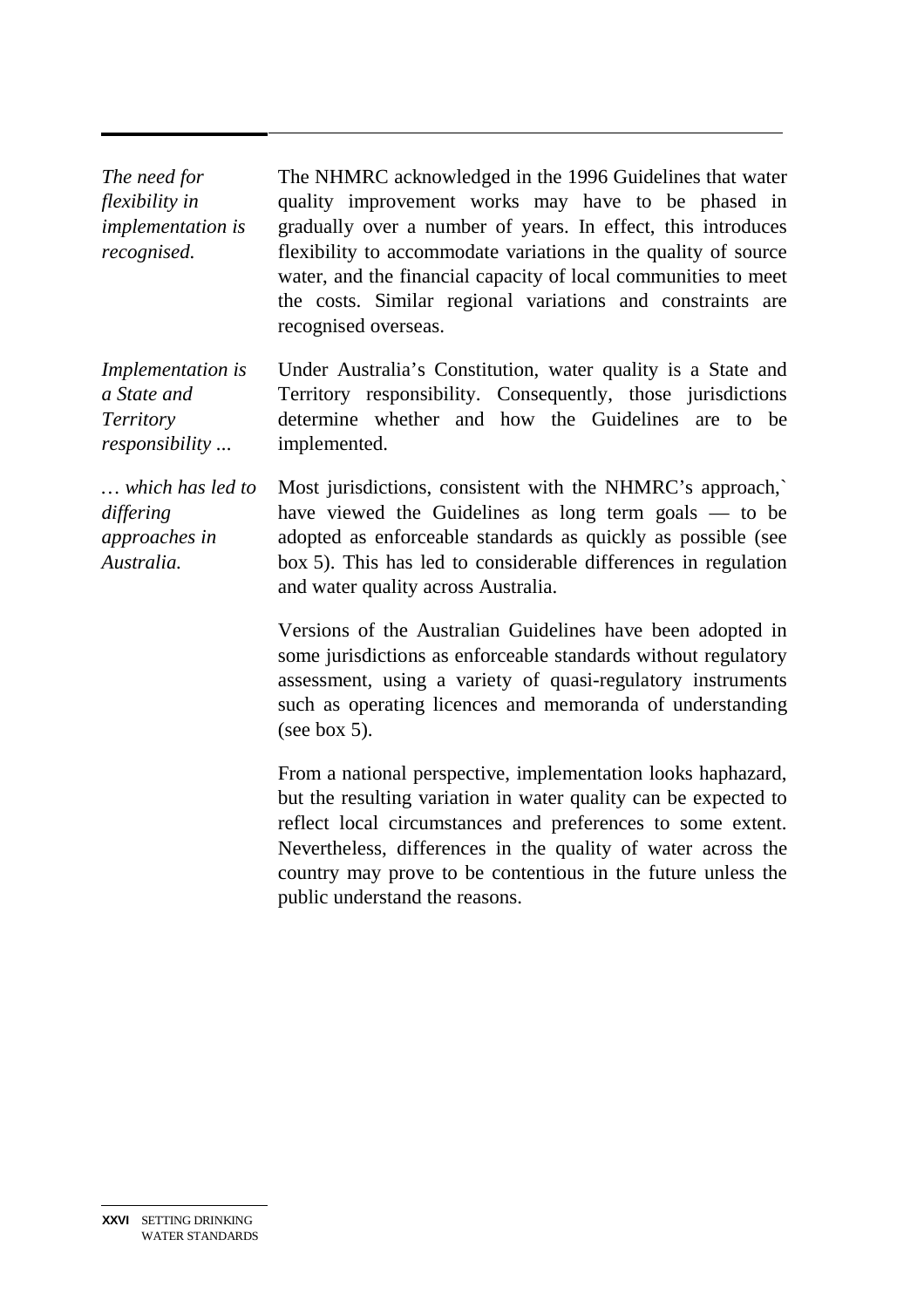| <i>Jurisdiction</i>             | Supplier(s)                      | Enforceable standard <sup>a</sup> | Guidelines achieved <b>b</b> |
|---------------------------------|----------------------------------|-----------------------------------|------------------------------|
| New South Wales                 | <b>Sydney Water</b>              | <b>NHMRC 1996</b>                 | <b>NHMRC 1996</b>            |
|                                 | <b>Hunter Water</b>              | <b>NHMRC 1994</b>                 | <b>NHMRC 1996</b>            |
|                                 | Wyong Shire Council              |                                   | <b>NHMRC 1996</b>            |
|                                 | <b>Gosford City Council</b>      |                                   | <b>NHMRC 1996</b>            |
|                                 | Non-metropolitan suppliers       |                                   | NHMRC 1987 and               |
|                                 |                                  |                                   | 1996                         |
| Victoria                        | Melbourne Water                  |                                   | <b>NHMRC 1987</b>            |
|                                 | City West Water                  | <b>NHMRC 1987</b>                 |                              |
|                                 | South East Water                 | <b>NHMRC 1987</b>                 |                              |
|                                 | Yarra Valley Water               | <b>NHMRC 1987</b>                 |                              |
|                                 | Non-metropolitan suppliers       |                                   | <b>WHO 1984</b>              |
| Queensland                      | South East Queensland Water      |                                   | <b>NHMRC 1996</b>            |
| Western Australia               | Water Corporation                | <b>NHMRC 1987</b>                 |                              |
| South Australia                 | <b>SA Water</b>                  |                                   | <b>NHMRC 1996</b>            |
|                                 | <b>United Water</b>              | <b>NHMRC 1996</b>                 |                              |
|                                 | <b>Riverland Water</b>           | <b>NHMRC 1996</b>                 |                              |
| Tasmania                        | Suppliers of potable water       |                                   | <b>NHMRC 1996</b>            |
| Northern Territory              | Power and Water Authority        |                                   | <b>NHMRC 1987</b>            |
| Australian Capital<br>Territory | <b>ACT</b> Electricity and Water |                                   | <b>NHMRC 1996</b>            |

In Australia and overseas, there are protocols for dealing with *There is an* public health problems once they have been detected. These *acceptance that* protocols provide a mechanism for addressing system failures. *risk cannot be* They are an acknowledgment that it is unrealistic and *eliminated entirely.*impracticable from a technical and economic viewpoint to ensure that standards are always met. The acceptance of possible system failures might also imply that the consequences of the residual risks are not considered to be serious.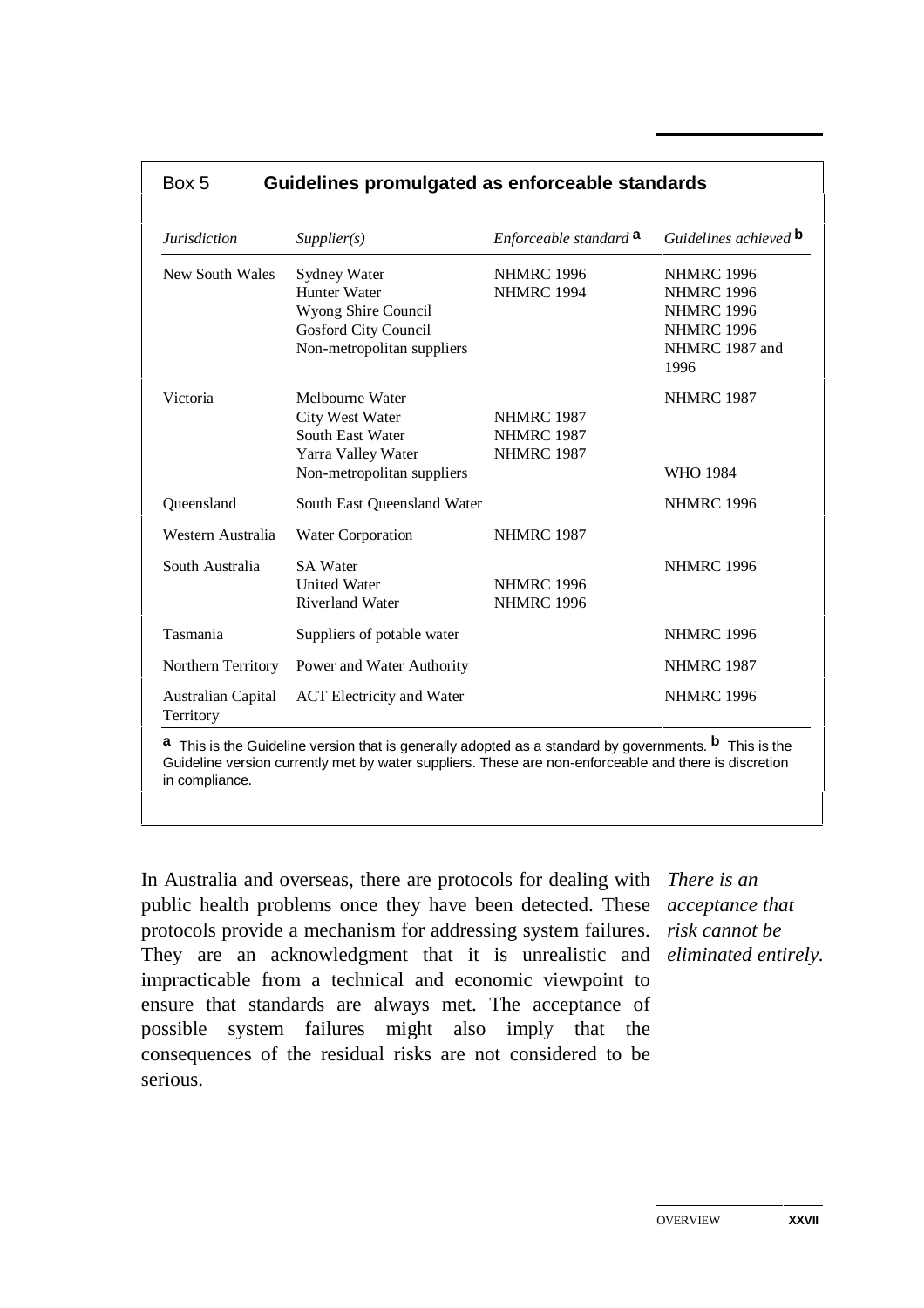This approach means that the public bears some risk that not all drinking water hazards can be foreseen and that there may be (rare) failures in the detection and treatment of contaminants.

#### **How standards are set**

Ideally the processes followed to arrive at standards (maximum levels of contaminants) should include scientific assessment, economic evaluation and consultation. The extent to which all three processes are undertaken differs among countries.

*The NHMRC is responsible for scientific assessment.* In Australia, health specialists and practitioners from government-owned water supply authorities throughout the country assist the NHMRC in the ongoing development of the **Guidelines** 

> Risk assessment procedures are used to evaluate health hazards in drinking water. In doing so, the NHMRC sets its guidelines at levels judged to represent an 'acceptable risk'.

> Most countries, including Australia, rely heavily on existing assessments by the World Health Organisation. In contrast, the US develops many of its own standards using the considerable resources of the US EPA.

*No evidence of rigorous evaluation in Australia.* State and Territory governments do not appear to subject the NHMRC's guidelines to rigorous economic assessment when adopting them as standards — despite inter-governmental agreements that this should happen with all regulation making.

> More extensive use is made of benefit–cost analysis in the US. Under the more stringent regulatory approach found in the US, benefit−cost evaluation is mandated.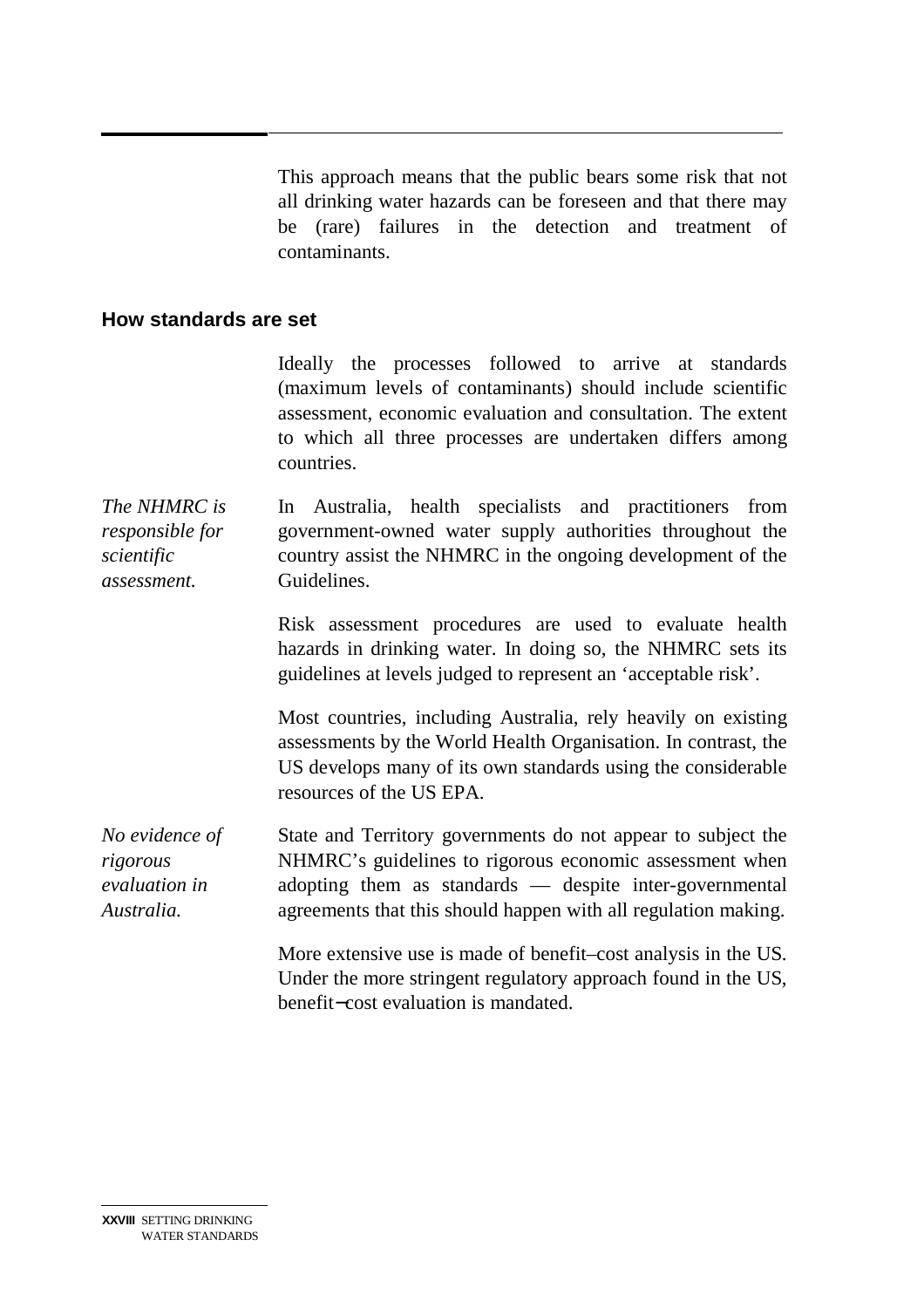Without economic evaluation or an appreciation of risk preferences, it is difficult to determine the level of resources that should be devoted to water quality. That said, benefit−cost analysis in this area is not straightforward, partly because of scientific uncertainty concerning the relationship between standards and health outcomes (see box 6).

#### Box 6 **Benefit**−**cost assessment under scientific uncertainty**

- The link between different drinking water standards and health outcomes is not well understood. The evidence supporting such linkages is mainly inferential - derived from animal experiments at dose rates that are unlikely to be encountered by humans in drinking water supplies.
- Uncertainty provides no excuse for not identifying and, where possible, evaluating the benefits and costs of standards; or conversely, for not implementing standard values for certain contaminants. Indeed, the evaluation of the benefits and costs within an assessment framework can make the limitations imposed by uncertainty more explicit.
- That said, taking a conservative approach to setting standard values without a benefit–cost evaluation — through the adoption of safety factors, for example may be necessary when knowledge about events and effects is particularly limited.
- The precautionary approach to environmental health management recognises that policy must always be of a provisional nature, pending the results of further research and information. Thus, research and information should be seen as tools for reducing uncertainty and improving decision making.

Consultation helps to ensure that standards are effective and *Broad community* efficient. In Australia, consultation by the NHMRC is mainly *consultation is* with health and water quality experts. Although this is true of *relatively limited in* most of the countries studied, the US has very comprehensive *Australia ...* processes that examine both technical and economic issues.

Consumers have the right to information about risks. *… as is risk* Compared with some overseas countries, Australian *communication.*consumers receive relatively little information on risks, expected changes to health outcomes and costs. Consequently, there is no basis for communicating their preferences when guidelines or standards are developed.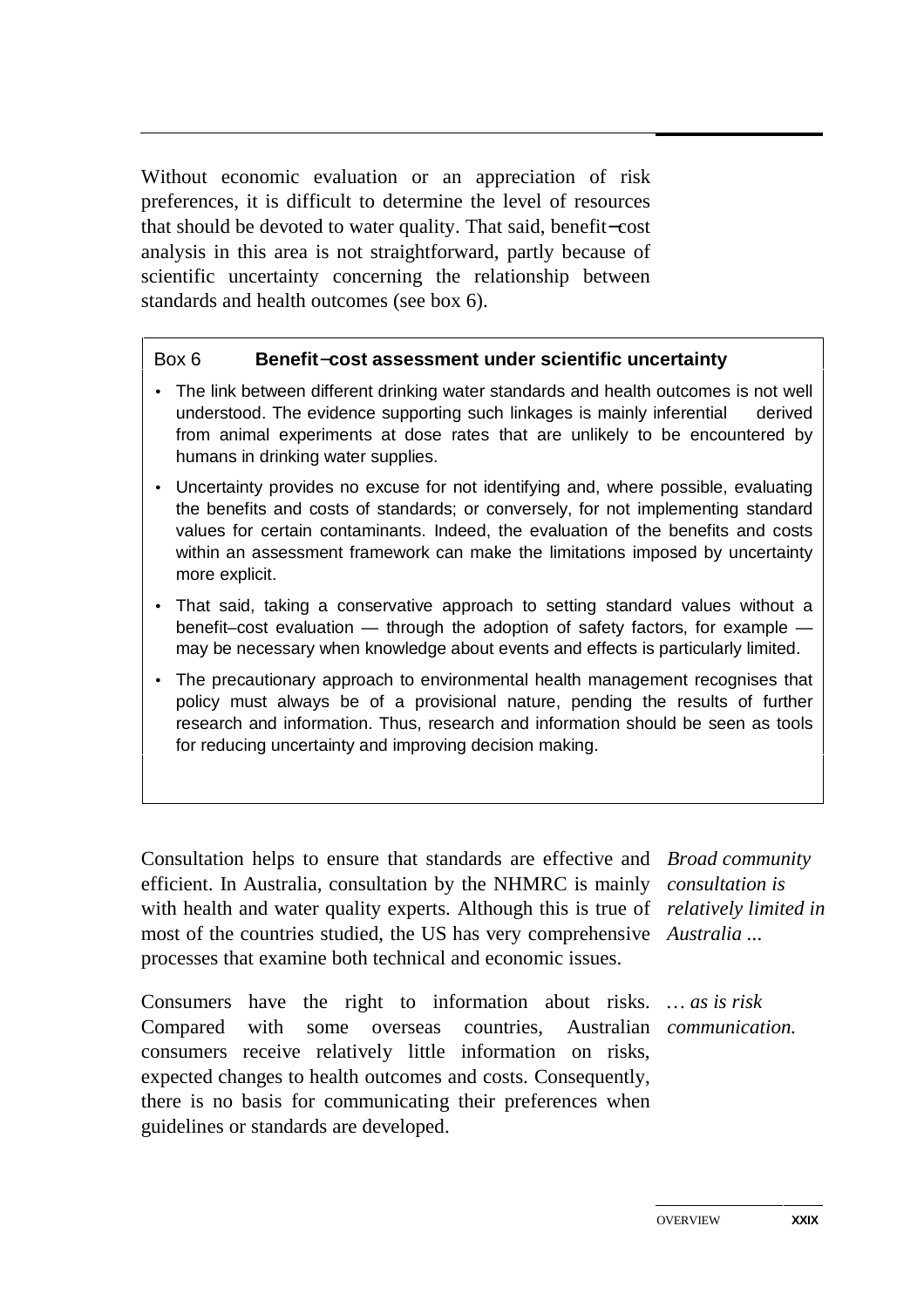With greater transparency, water suppliers are more effectively accountable for their performance. Also, consumers are less susceptible to 'scare campaigns' about the safety of drinking water.

New Zealand and the US were found to be leaders in providing readily understood consumer information on water quality. The NZ system of grading water quality and providing a broad indication of risks is outlined in box 7.

#### **Promulgation and enforcement**

*There are many institutional models.* The institutional arrangements for promulgating and enforcing standards differ among countries. In the US, the EPA promulgates standards on a national basis, whereas in Australia and Canada, standard promulgation is the responsibility of State (and Territory) and Provincial governments respectively.

*Control by central governments varies.* In France, the UK and US, central governments retain a strong role in regulation, even where enforcement functions are devolved to State or regional levels. The opposite is true in Australia, New Zealand and Canada.

> There is institutional fragmentation within jurisdictions in promulgating and enforcing standards in Australia. Health departments, water resources departments and the water suppliers are all involved. This sharing of responsibility potentially lessens accountability for public health outcomes.

> Moreover, drinking water standards are often established in Australia through instruments that are not scrutinised through normal parliamentary processes (see box 8).

> An advantage of operating licences and memoranda of understanding is that they are easier, and less costly, to change as circumstances alter. However, there is uncertainty about the legal force of these instruments and the obligations that they impose.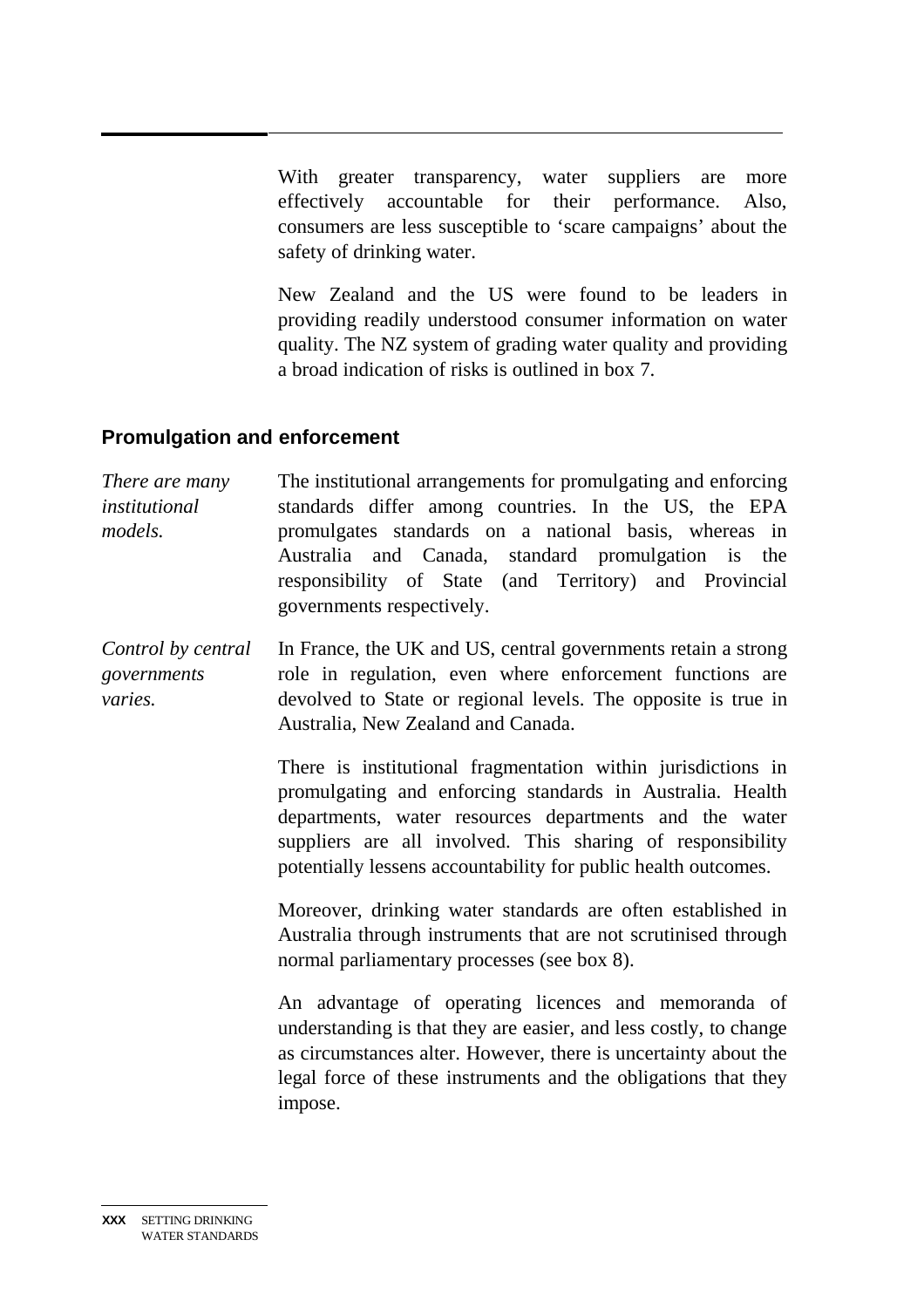In addition, the process of 'referencing' standards in operating licences or memoranda of understanding does not provide for the same level of transparency and accountability as that achieved in countries where standards are set out in regulation.

#### Box 7 **New Zealand's water supply grading program**

New Zealand water quality is graded by the Ministry of Health for the purpose of:

- assessing whether a particular drinking water supply consistently delivers a safe wholesome product; and
- ensuring that communities are provided with reliable information about the quality of their water supply.

The grading system assesses separately the source and treatment part of the water supply system, as well as the distribution system. A two letter grading is designated, such as Aa, Cb, Ed. The capital letter (A1, A, B, C, D or E) represents the grade of the water coming into the zone (source quality and treatment) while the lower-case letter (a, b, c, d, or e) indicates the quality of the water received at the consumer's tap.

Both gradings are presented in the Register of Community Drinking-Water Supplies in New Zealand, which is accessible through public libraries.

The description of the grades for source and treatment is as follows:

- A1 Completely satisfactory, negligible level of risk, demonstrably high quality
- A Completely satisfactory, very low level of risk
- B Satisfactory low level of risk
- C Marginal moderate level of risk
- D Unsatisfactory high level of risk
- E Completely unsatisfactory very high level of risk

The evaluation of the distribution system uses a system of demerit marks for factors in the distribution of the water supply which adversely affect, or put at risk, the quality of the distributed water.

The description of the distribution grading is similar to the source and treatment description and uses letters a to e, with the smallest number of demerit marks receiving an 'a' grade.

Source: ONZPCE (1996).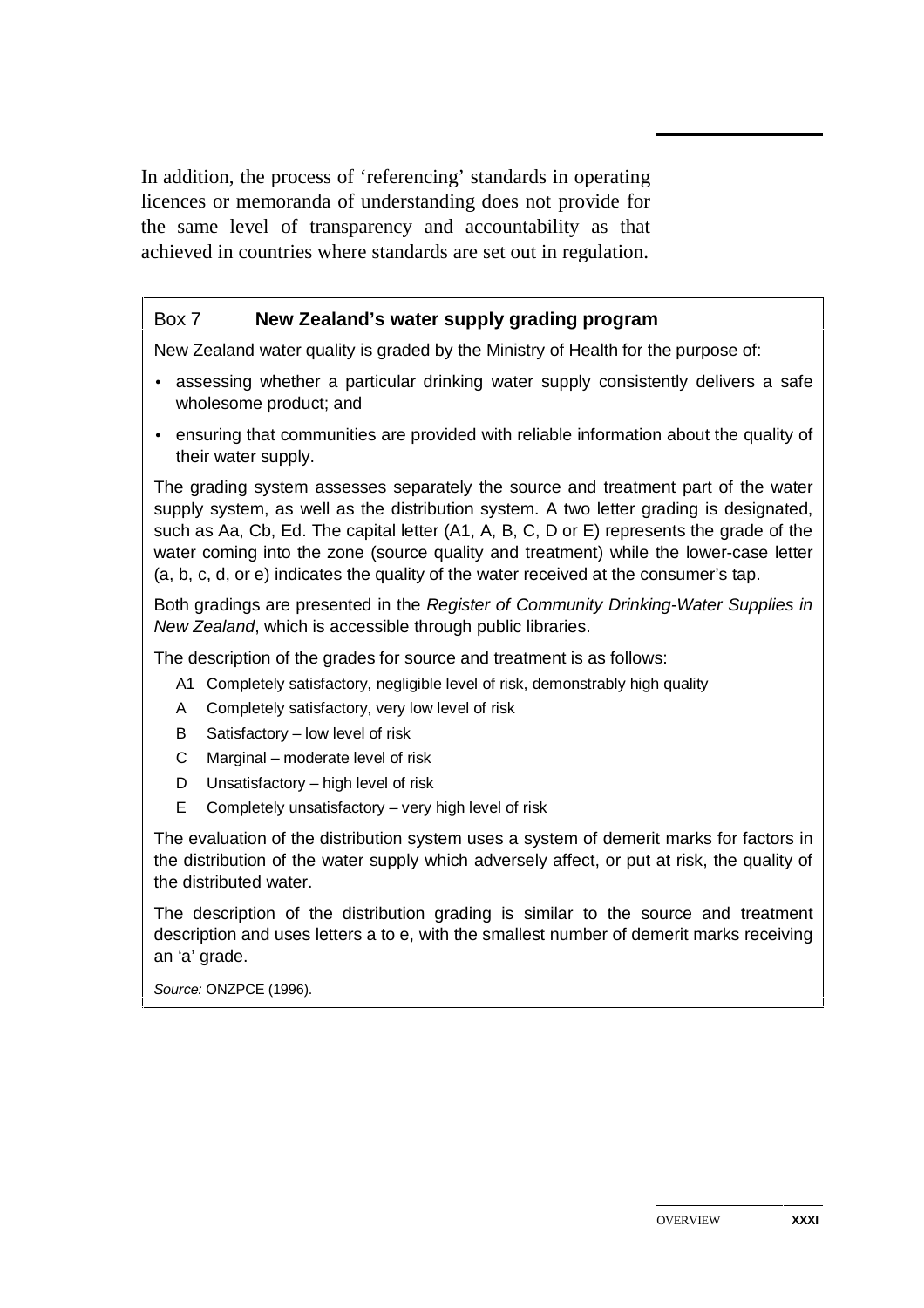#### Box 8 **Regulating water quality requirements in Australia**

State and Territory governments have taken diverse approaches to committing water suppliers in their jurisdictions to the Australian Guidelines. In most cases, governments have used quasi-regulation such as operating licences, charters, memoranda of understanding and customer contracts.

The instruments employed vary not only between States and Territories, but also within some jurisdictions. Often some combination of these instruments is employed. One jurisdiction (South Australia) has commercial contracts with the private sector, while three other jurisdictions (Queensland, ACT and NT) currently have no regulatory requirements in place.**a**

| <i>Jurisdiction</i>                    | Supplier(s)                                                                     | <i>Instruments</i>                                                                                                           |
|----------------------------------------|---------------------------------------------------------------------------------|------------------------------------------------------------------------------------------------------------------------------|
| New South Wales                        | Sydney Water and Hunter<br>Water<br>Wyong Shire Council<br>Gosford City Council | Operating licence, memorandum of<br>understanding, customer contract<br>Water supplier business plan<br>City Management Plan |
| Victoria                               | City West Water,<br>South East Water and<br>Yarra Valley Water                  | Operating licence, <i>Health</i> (Quality of Drinking<br>Water) Regulation 1991 <sup>b</sup> , Customer contract             |
|                                        | Melbourne Water<br>Non-metropolitan suppliers                                   | Memorandum of understanding<br>Memorandum of understanding                                                                   |
| Queensland                             |                                                                                 | South East Queensland Water No regulatory arrangements in place.                                                             |
| South Australia                        | <b>SA Water</b><br><b>United Water</b><br><b>Riverland Water</b>                | Charter, performance agreement<br>Commercial contract<br>Commercial contract                                                 |
| Western Australia                      | Water Corporation                                                               | Operating licence                                                                                                            |
| Tasmania                               | Suppliers of potable water                                                      | Public Health Act 1997 — Guidelines for<br>Water Quality                                                                     |
| Northern Territory                     | Power and Water Authority                                                       | No regulatory arrangement in place.                                                                                          |
| <b>Australian Capital</b><br>Territory | <b>ACT</b> Electricity and Water                                                | No regulatory arrangement in place.                                                                                          |

**a** The ACT is about to introduce a Code of Practice. **b** Regulations establish monitoring arrangements only.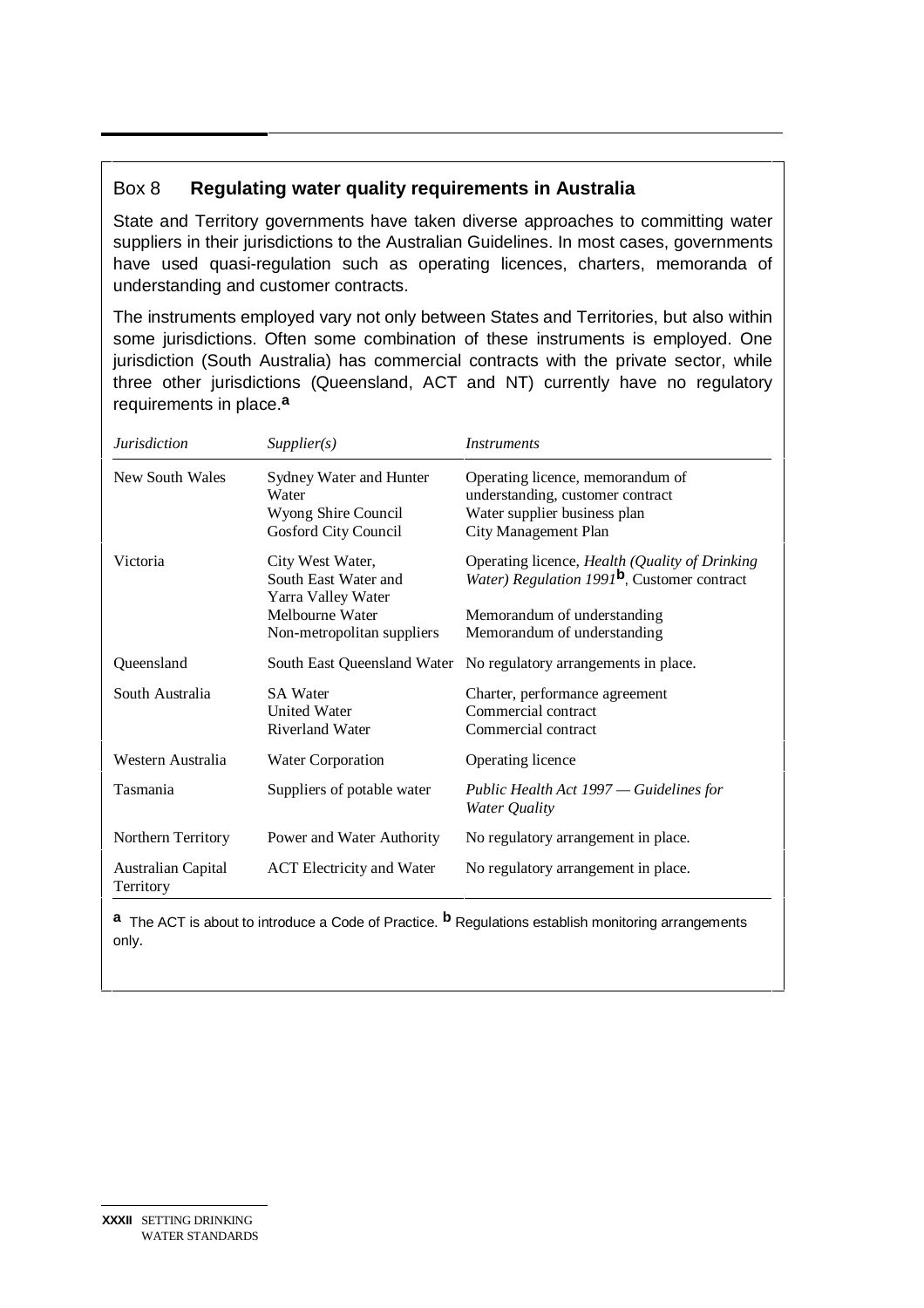Australia and most of the other countries studied make *Enforcement is less* provision for the enforcement of drinking water standards. *strict in Australia.* However, enforcement mechanisms in the US and UK are much stricter, and larger penalties are applied when noncompliance occurs.

Approaches to monitoring and enforcement usually depend on whether standards are backed by the force of law, and whether there are associated agencies responsible for enforcement. In Australia, governments typically rely on cooperation between State Health Departments and government-owned water suppliers.

Australian governments also rely on self-reporting by the *The Australian* industry. Although similar approaches are used in the UK and the US, in Australia there do not seem to be the processes in place to scrutinise the information provided to the same degree.

Suppliers in most Australian jurisdictions, and in the benchmarked countries, are required to report instances where standards are significantly exceeded. When this occurs, they are required to take action to mitigate risk.

In Australia, however, sanctions for non-compliance are generally not imposed and there is more scope for administrative discretion about compliance.

#### **Findings and policy issues**

The benchmarking revealed that the regulatory assessment of *Australian* water quality standards does not satisfy important best practice *regulatory* criteria in most countries, including Australia. An exception is *processes are not* the US, which consults widely and has a very transparent *at best practice.*process of rigorously assessing standards. The overall findings and some of the issues arising out of this study are outlined in the key messages box before the overview.

*industry is selfreporting.*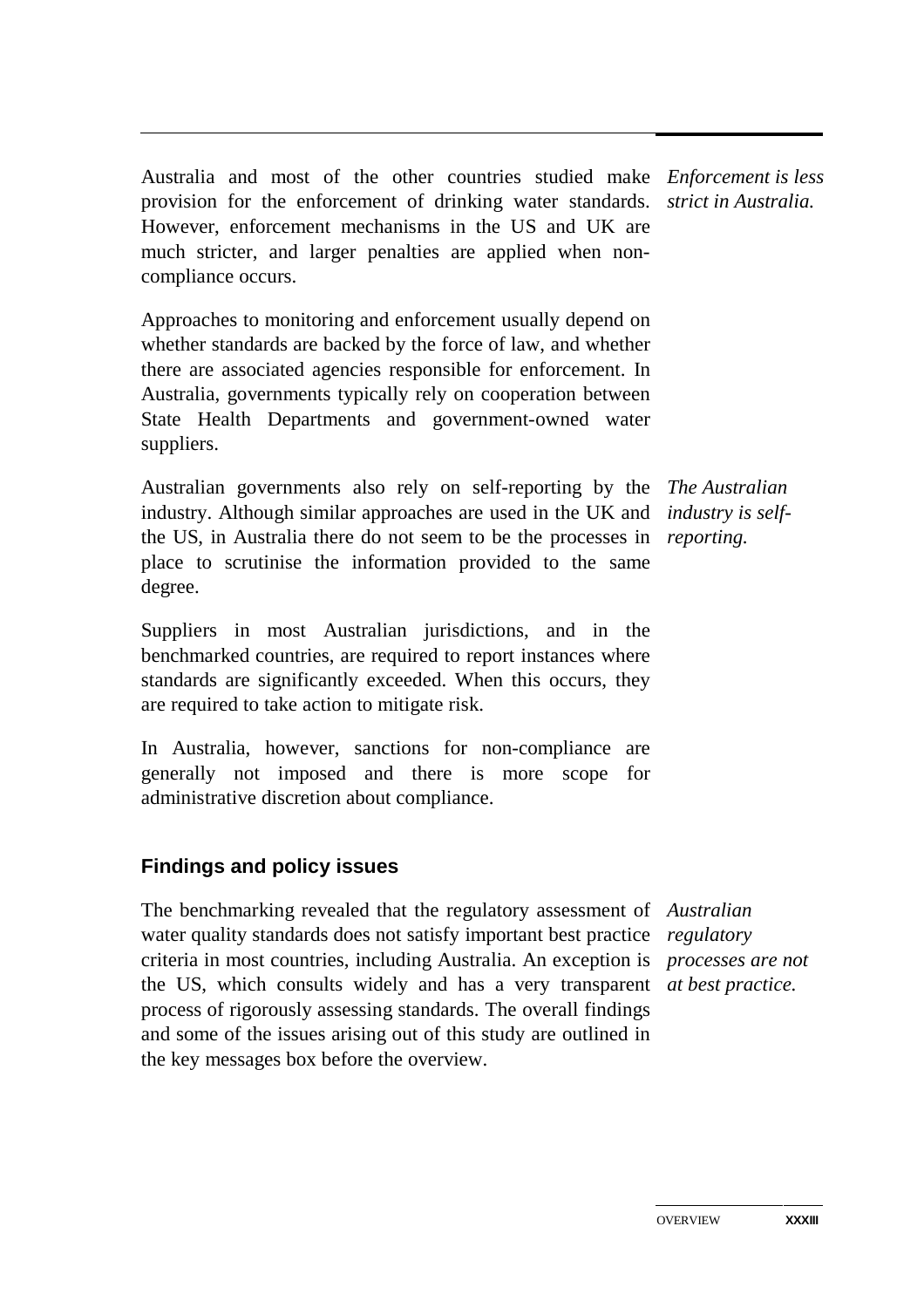*Standards should be rigorously assessed ...* The benchmarking results suggest that there is scope to inject greater rigour into Australian regulatory processes for establishing and enforcing drinking water standards. This would be particularly important if there were proposals for new standards requiring substantial investment in new water treatment facilities.

*... along with the approach …* Of particular importance is to assess whether the cooperative approach is the most effective means of achieving efficient outcomes. Also, whether the relative emphasis on output (maximum levels of contaminants) and process regulation (requirements to have quality assured risk management plans) is effective and efficient.

> In Australia, compliance costs are lower and there is greater flexibility to set standards according to local circumstances. However, there is less certainty about whether compliance has been achieved and institutional responsibilities remain unclear compared with overseas regimes.

*... and instruments.* The 'right' balance between specific regulation and general consumer protection law is also important. This is best resolved by assessing regulatory options as part of the regulatory assessment process.

*Further industry reform will necessitate better regulation making.* Moreover, the current approach to standards setting in Australia, which appears to be predicated on government ownership, may not be sustainable if parts of the industry undergo further restructuring and commercialisation, or even privatisation. For example, the public would be likely to expect governments to take a more formal approach to regulation and monitoring with private ownership.

> With greater private sector involvement, greater specificity would also be necessary. For example, the extent to which some standards are to be met over a period of time would have to be precisely specified to ensure enforceablity.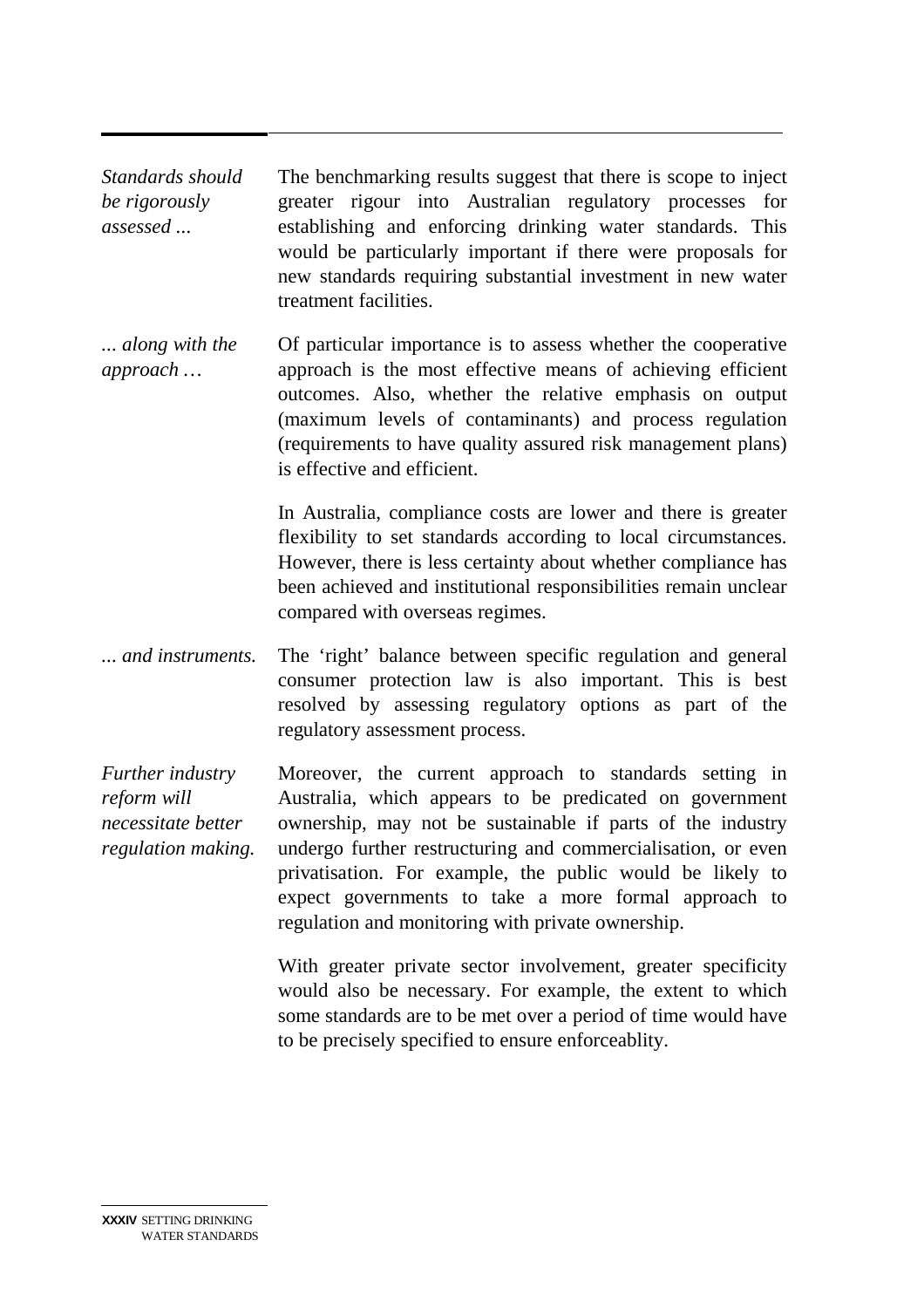*Evolving information poses new challenges.* The development of new contaminant detection techniques and treatment technologies creates a number of additional challenges. For example, there is some industry concern that extensive training would be required to upgrade competencies of staff to operate some new technologies.

> Also, there are understandable commercial incentives for developers of new technology to push for more stringent standards that make use of their equipment. In the absence of information to assess whether it is cost effective to increase standards, these pressures may be hard to resist.

*Institutional arrangements could be improved.* A key requirement of reform in this area, as in others, is to establish effective institutional structures and appropriate objectives.

> The threshold institutional issue in Australia is the respective roles and responsibilities of the NHMRC and the State standard setting bodies.

> Responsibility for drinking water regulation is effectively shared between the NHMRC and the States and Territories, when NHMRC guidelines are adopted as standards without formal regulatory assessment. Shared responsibility makes it difficult to apportion responsibility for poor outcomes.

> The NHMRC's role should complement the State and Territory responsibility for setting water quality standards and administering public health. Specifically, one of the NHMRC's objectives in developing the Australian Guidelines should be to reinforce State and Territory responsibility for the rigorous assessment of standards.

> The NHMRC should continue to play an important role in providing scientific advice. However, the NHMRC guidelines would be just one, albeit important, input into the regulatory assessment process undertaken by State and Territory governments.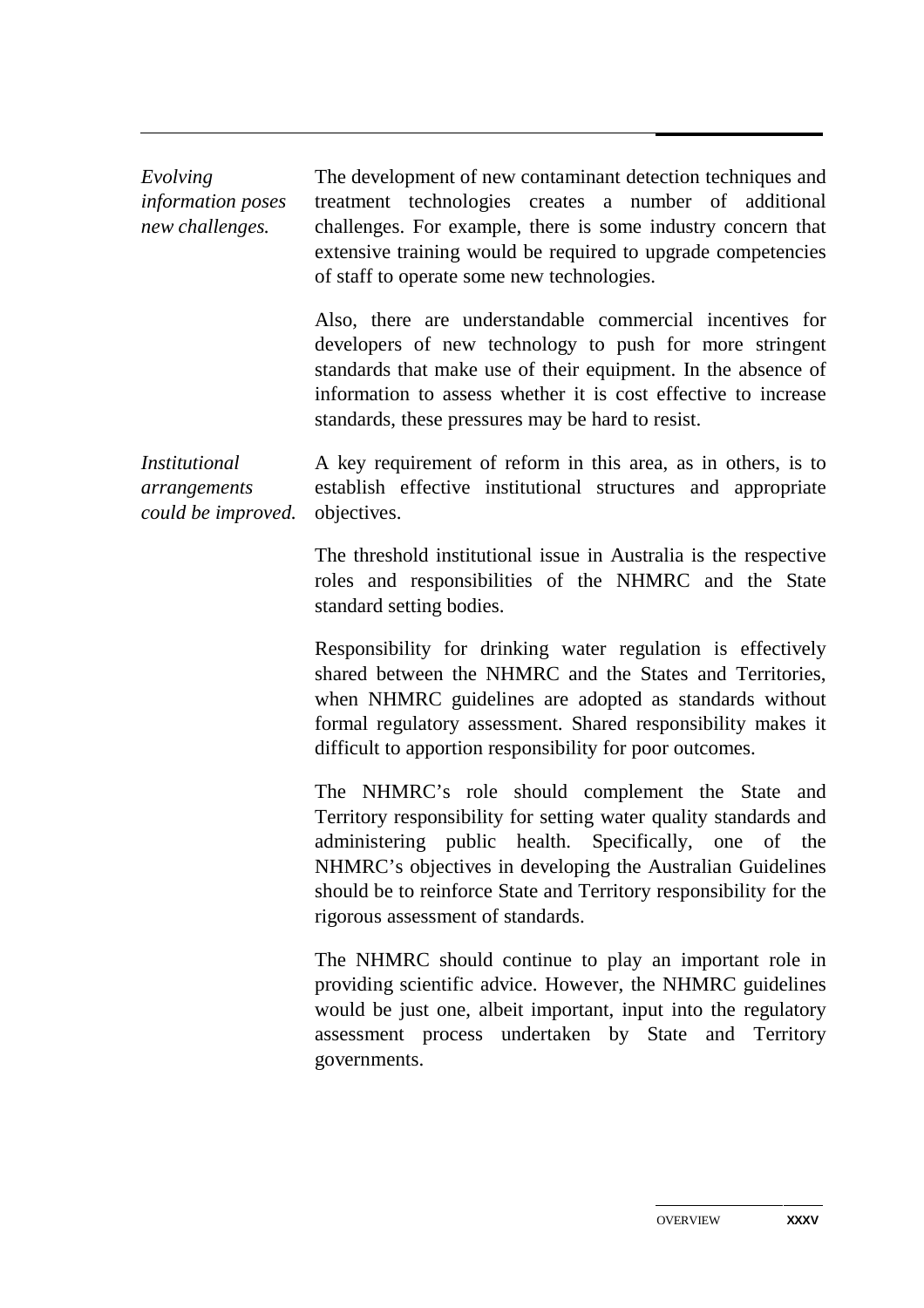| Regulatory authorities need to be adequately resourced to Authorities have to<br>maintain their independence and have powers that enable them be resourced<br>to obtain information.                                                                                                                                                                                               | <i>adequately.</i> |  |
|------------------------------------------------------------------------------------------------------------------------------------------------------------------------------------------------------------------------------------------------------------------------------------------------------------------------------------------------------------------------------------|--------------------|--|
| A greater commitment of expertise and resources is likely to<br>be required. Overseas agencies appear to allocate significantly<br>more resources than is currently the case in Australia. For<br>example, Washington State, with a comparable population to<br>NSW, has 80 to 90 people employed in the drinking water<br>program. The water unit of NSW Health has a staff of 4. |                    |  |
| There is a need to ensure that health risks from contaminants An economywide<br>are addressed in the most effective and efficient way — across focus is required.<br>all possible sources, including those from hazards other than<br>water.                                                                                                                                       |                    |  |
| Above all, there is a need for a well informed public debate Public discussion<br>about how safe drinking water should be and consultation on is required on<br>how much consumers are willing to pay for greater safety.                                                                                                                                                          | safety.            |  |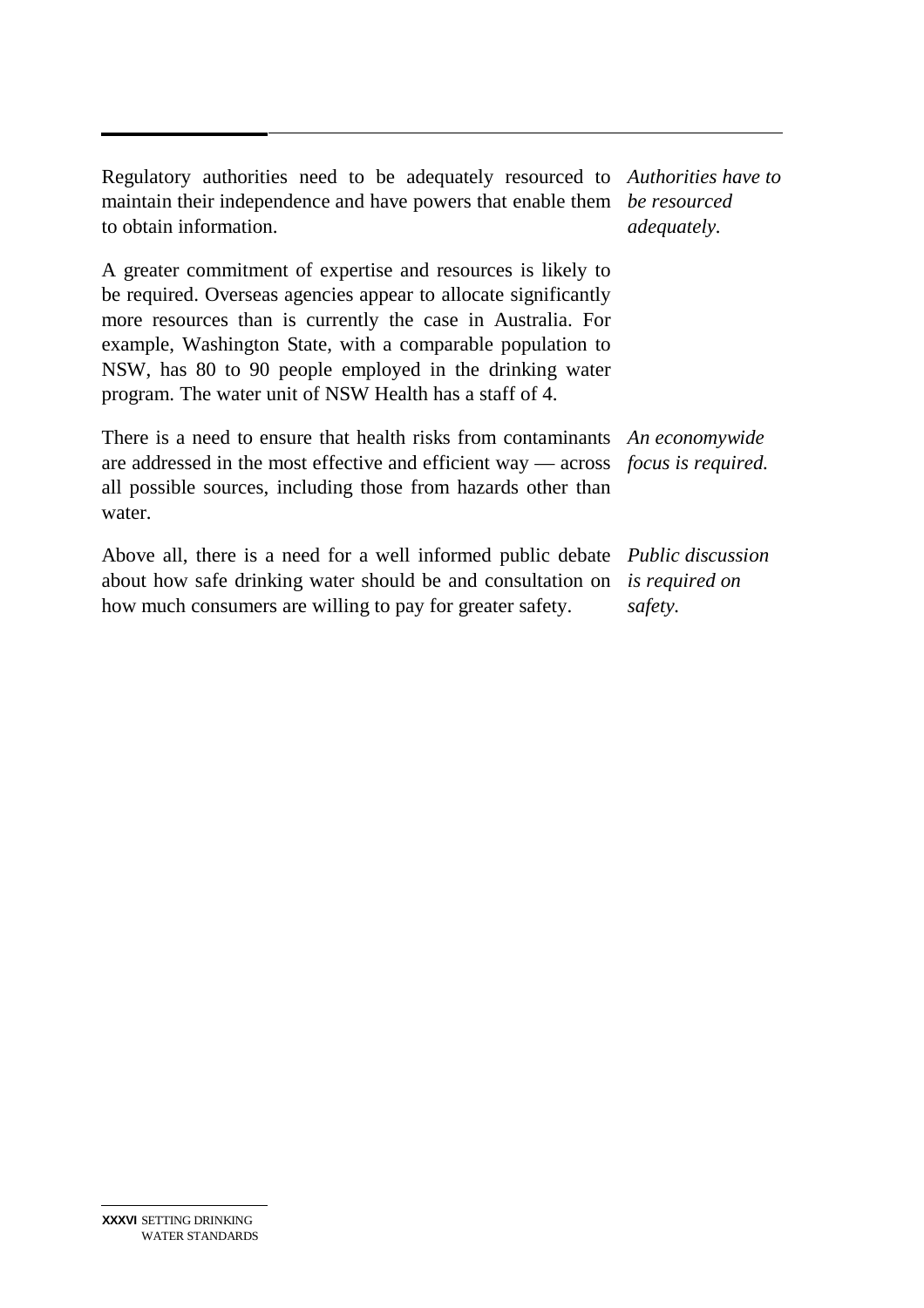### 1 Introduction

There has been an international trend toward increasingly stringent regulation of drinking water quality. This trend can be expected to drive up water treatment costs, even if they are offset somewhat by technological improvements.

During the last decade, there has been a shift toward commercialisation and corporatisation of Australia's water suppliers (PC 1998). Suppliers have been required to develop a stronger commercial focus and among other things, reduce their operating costs.

In view of these developments, it was decided to review existing institutions and regulatory processes and to assess the effectiveness and efficiency of drinking water regulation in Australia.<sup>1</sup> This decision was based on the belief that good regulatory processes would deliver more effective and efficient outcomes.

Information from benchmarking can provide tangible insights into alternative regulatory approaches and their possible application in Australia.

### **1.1 Purpose**

 $\overline{a}$ 

The purpose of this study is to compare Australia's approach to drinking water regulation with other countries and against generally accepted criteria for good regulatory practice.

The Australian urban water sector faces the prospect of having to make large investments in treatment works because of more stringent water guidelines. For example, Melbourne Water Corporation (MWC) has indicated that if it were to filter all water supplies to Melbourne, it would cost between \$430 million to \$510 million depending on the process selected (MWC pers. comm., 25 January 2000).

Information from the study will be particularly relevant to the consideration of whether:

<sup>&</sup>lt;sup>1</sup> Regulation is effective when the objectives of the regulation are achieved — efficiency requires that an appropriate level of resources is allocated to that end.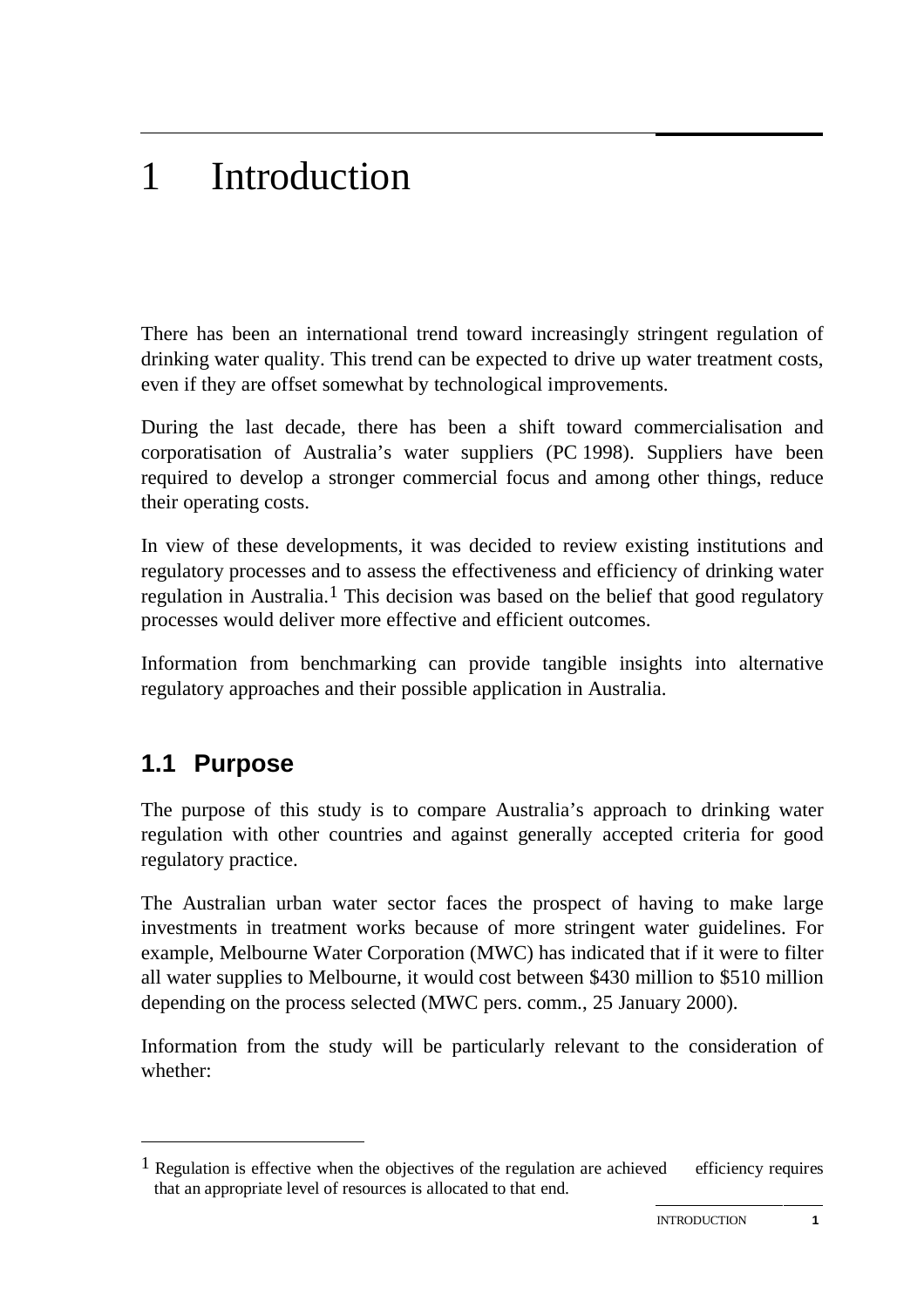- existing arrangements are amenable to the establishment of effective and efficient regulation;
- the implementation of existing regulation is consistent with its intended purpose; and
- the current approach to regulation in Australia will remain appropriate if the industry undergoes further restructuring and commercialisation.

At a more detailed level, the information presented is expected to facilitate the consideration of issues that are relevant to good regulatory practices. For example, the information should assist policy developers to:

- consider the impact of evolving scientific knowledge;
- assess the appropriate role of community awareness and consultation;
- assess current benefit–cost analysis of regulatory alternatives;
- explore the interactions and coordination issues between regulation of water quality and service delivery; and
- identify the type of information and analysis required for better public health policy choices.

### **1.2 Terminology**

The Commonwealth Government coordinates the development of drinking water guidelines through a joint committee of the National Health and Medical Research Council (NHMRC) and the Agricultural and Resource Management Council of Australia and New Zealand (ARMCANZ). The *Australian Drinking Water Guidelines* are published jointly by both organisations, but for ease of exposition, they are hereafter referred to as either the NHMRC Guidelines, the Australian Guidelines or just the Guidelines.

The Commission believes that terminology is an important source of confusion and an impediment to constructive dialogue on changes in regulatory practice. The four terms 'regulation', 'standard', 'guideline' and 'code of practice' are commonly used, sometimes interchangeably, without regard for their precise meaning.

In particular, the distinction between a 'standard' and a 'guideline' is a source of much discussion within the industry. To avoid confusion, the Commission has sought to outline its interpretation of these terms (see box 1.1).

**<sup>2</sup>** SETTING DRINKING WATER STANDARDS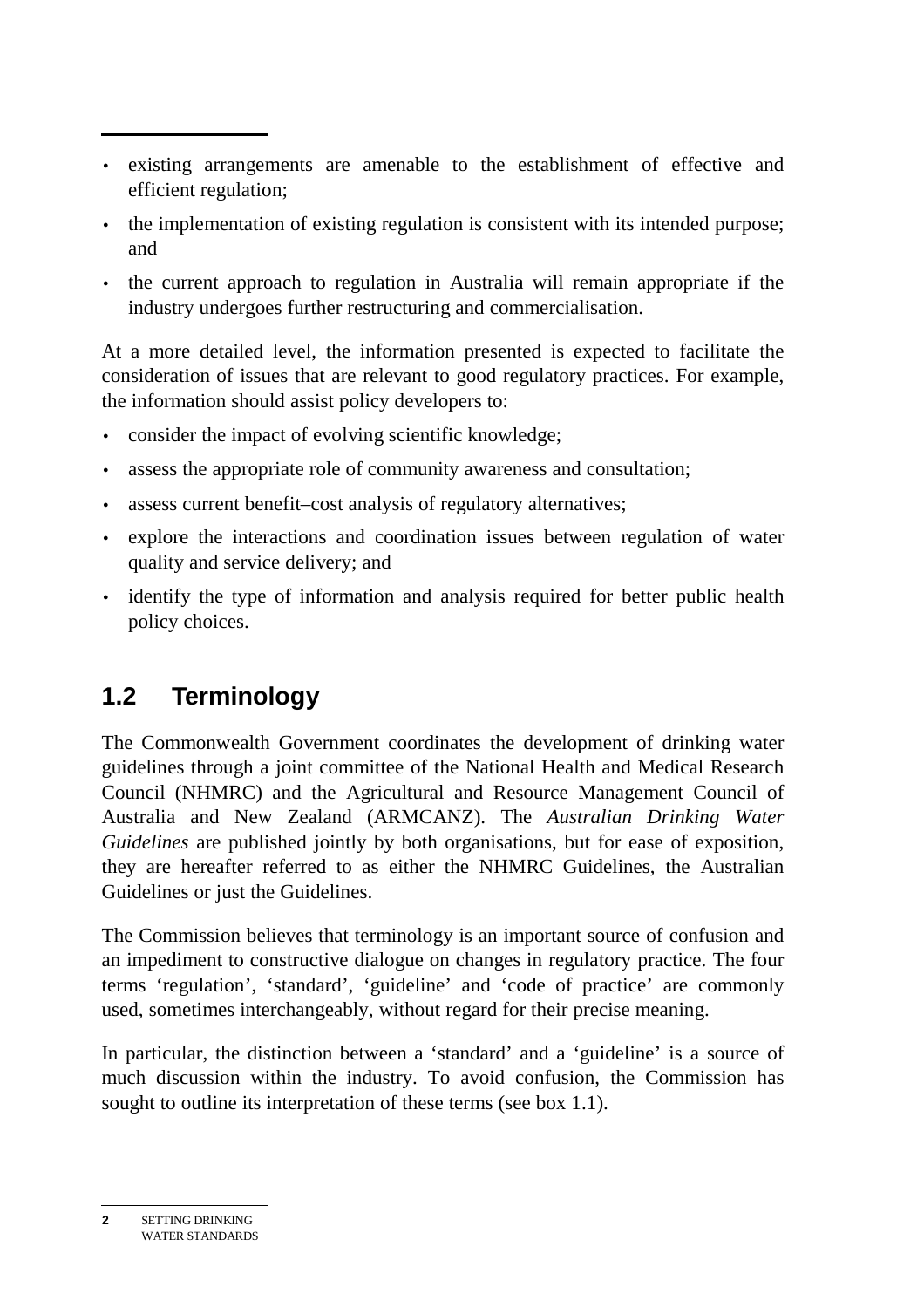#### Box 1.1 **Interpretation of regulatory terms**

- In distinguishing between the terms 'regulation', 'standard', 'guideline' and 'code of practice', emphasis is sometimes placed on the administrative ease with which these instruments can be amended. However, the definitions proposed by the Commission below focus mainly on another important distinction - whether compliance is discretionary.
- Regulation The legal form of a regulation is a rule that is subordinate to and made pursuant to a provision in an Act. A penalty for non-compliance with the rule normally applies.
- Sometimes the word 'regulation' is used loosely to encompass any of the terms 'standard', 'guideline', or 'code of practice'. This report uses the term regulatory approach as a catch all when referring non-specifically to any or all of these terms.
- Standard In the drinking water context, the term 'standard' is sometimes used to distinguish it from a 'guideline'. The most important legal distinction between these two terms is that compliance with a standard is backed by a penalty, whereas there is no penalty for non-compliance with a guideline. It is this distinction which gives a standard the status of a regulation in the legal sense - in contrast with guidelines.
- Using 'standard' and 'guideline' interchangeably ignores the distinction made above.
- Guideline A guideline has no legal status, in that non-compliance is not the subject of a penalty provision. If, however, an instrument of any kind is used to impose a penalty for non-compliance with a 'guideline', then the status of that 'guideline' has been elevated to that of a 'standard', and use of the term 'guideline' is no longer appropriate.
- For example, if compliance with a 'guideline' is a legal requirement for the continuance of an Operating Licence, then the 'guideline' has assumed the status of a 'standard'. Non-compliance incurs a penalty and therefore the so-called guideline fits within the above definition of a standard.
- Code of Practice Codes can be purely advisory in nature, or there may be a penalty for non-compliance with the provisions of the Code. In the latter case, a Code has also assumed the status of a standard. Similarly, if a Code refers to a set of guidelines and the Code contains a penalty for non-compliance with the guidelines, then the Code has again assumed the status of a standard and is more correctly described as such.

Source: Productivity Commission.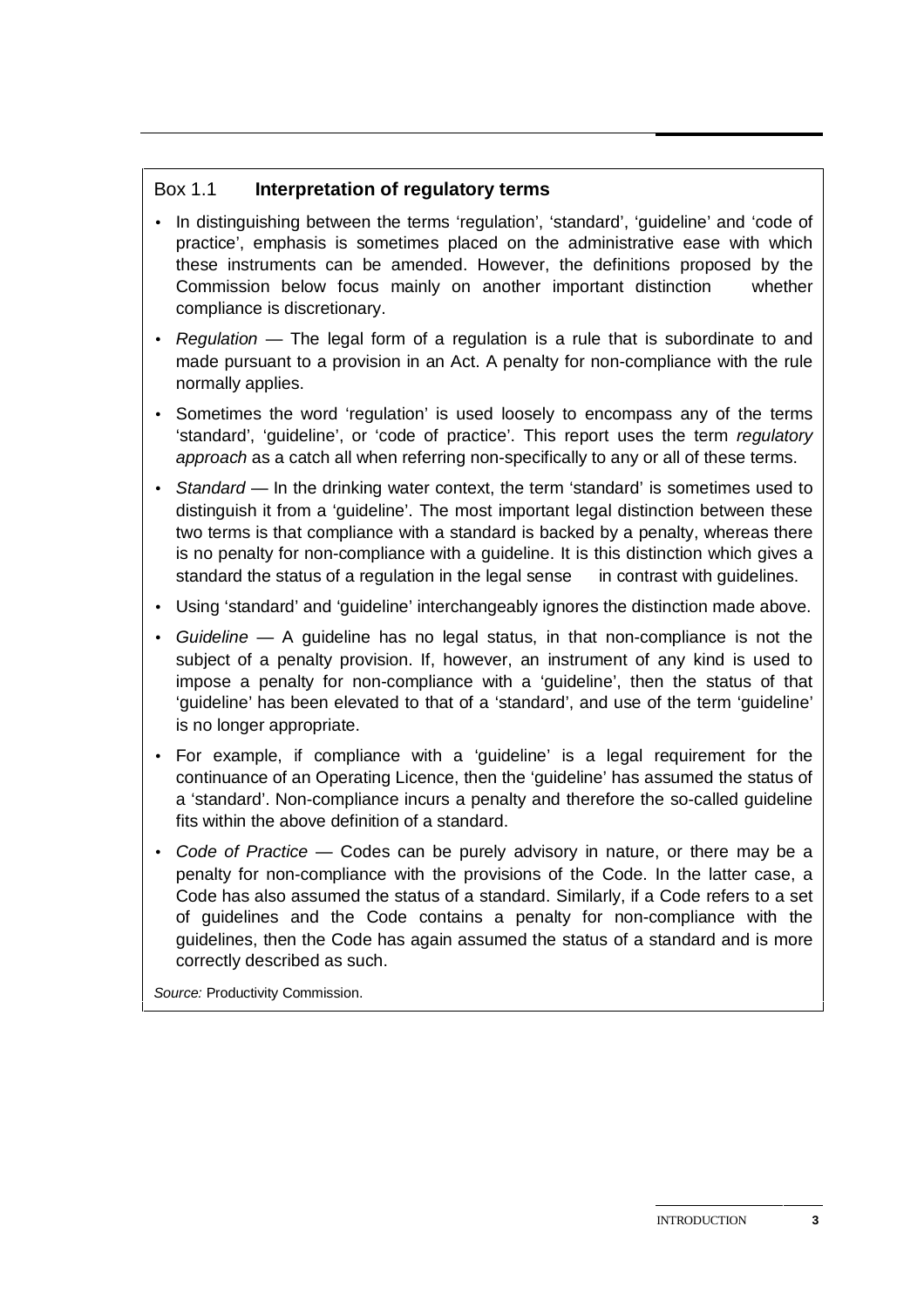# **1.3 Approach**

The approach taken is to compare the regulatory arrangements for setting drinking water guideline values and standards in Australia and overseas. The differences in regulatory approach are highlighted, and their effectiveness and efficiency discussed in terms of the criteria generally considered to be consistent with good practice. The criteria used are presented in attachment 1A to this chapter.

These criteria refer to the institutional structures and processes involved in regulation making, rather than criteria for a particular regulatory model. As generally accepted criteria for good regulatory practice, they can be thought of as recommended principles for regulation making.

The main study tasks involved collecting information on the regulatory arrangements. This included information on the organisations, their responsibilities and accountabilities, as well as the processes in developing, adopting, monitoring and reporting on compliance with drinking water regulation.

At a more specific level, information was collected on the processes adopted in regulation-making, which included:

- problem identification and reasons for having a guideline or standard;
- specification of desired objectives;
- identification of options;
- consultation:
- assessment of impacts (benefits and costs) of each option; and
- consideration of implementation and review.

Information sources mainly comprised primary sources, publications and direct contact in the case of Australia. The Internet and e-mail communication were used to gather international information.

# **Consultation**

The Commission consulted widely with government, industry and others during development of the study approach. Advice was obtained on regulatory issues and methodology. Representatives of the Water Services Association of Australia were particularly helpful at the commencement of the study.

A list of the organisations and individuals contacted by the Commission in the course of the study is provided in appendix A.

**<sup>4</sup>** SETTING DRINKING WATER STANDARDS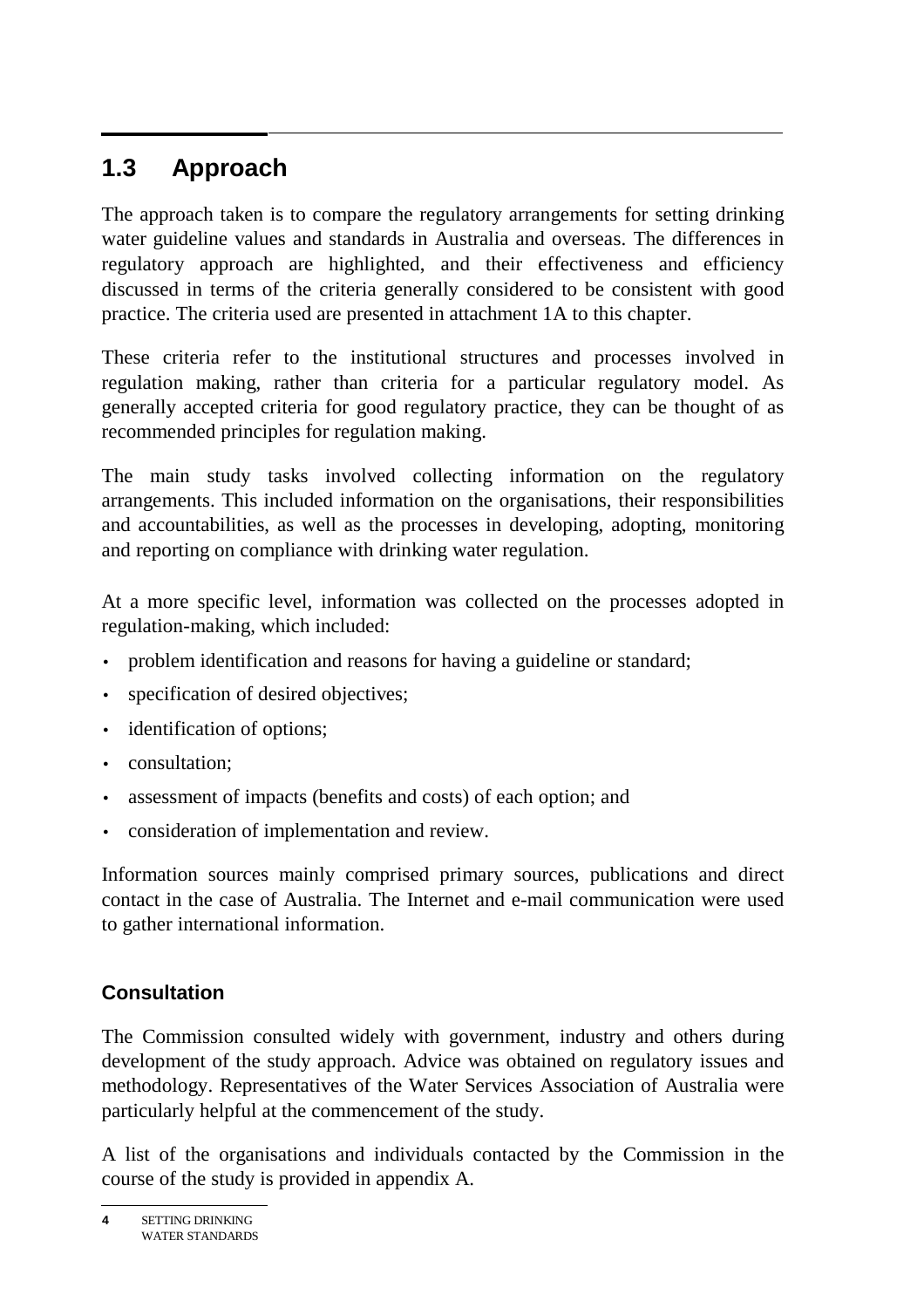An invitation was also issued for those with an interest in the study to formally or informally comment and provide information that would assist the Commission. A study outline was posted on the Commission's web page as a guide.

Throughout the study, comment on the accuracy of factual information on regulatory arrangements was obtained from the National Health and Medical Research Council, the Australian industry and overseas regulatory authorities. Universally, those approached cooperated openly and constructively.

A workshop was held on 14 December 1999 to discuss the study methodology and present the study findings and their interpretation. A list of organisations and academics who were invited to attend the workshop is also provided in appendix A.

# **Refereeing**

Drafts of the report chapters were refereed by Professor Don Bursill of the Cooperative Research Centre for Water Quality Treatment. Dr Murray Raff of the Melbourne University Law School and Associate Professor Jennifer McKay of the School of International Business, University of South Australia, refereed parts of the report dealing with legal issues.

# **1.4 Study scope**

Regulatory arrangements for determining, implementing, monitoring and enforcing water quality guidelines and standards were benchmarked in Australia and overseas. All Australian States and Territories were included. These were compared with overseas arrangements in Canada, the European Union (EU), France, New Zealand, the United States of America (US) and the United Kingdom (UK).

In some cases, the benchmarking comparisons have led to findings that some arrangements are more consistent with the criteria or recommended principles in attachment 1A. However, these findings are too general to recommend their application in a particular jurisdiction.

Drinking water regulation is complex because there are many dimensions to water quality and local supply conditions and community values differ, which may necessitate different approaches. There is also scientific uncertainty about the links between particular aspects of water quality and public health outcomes.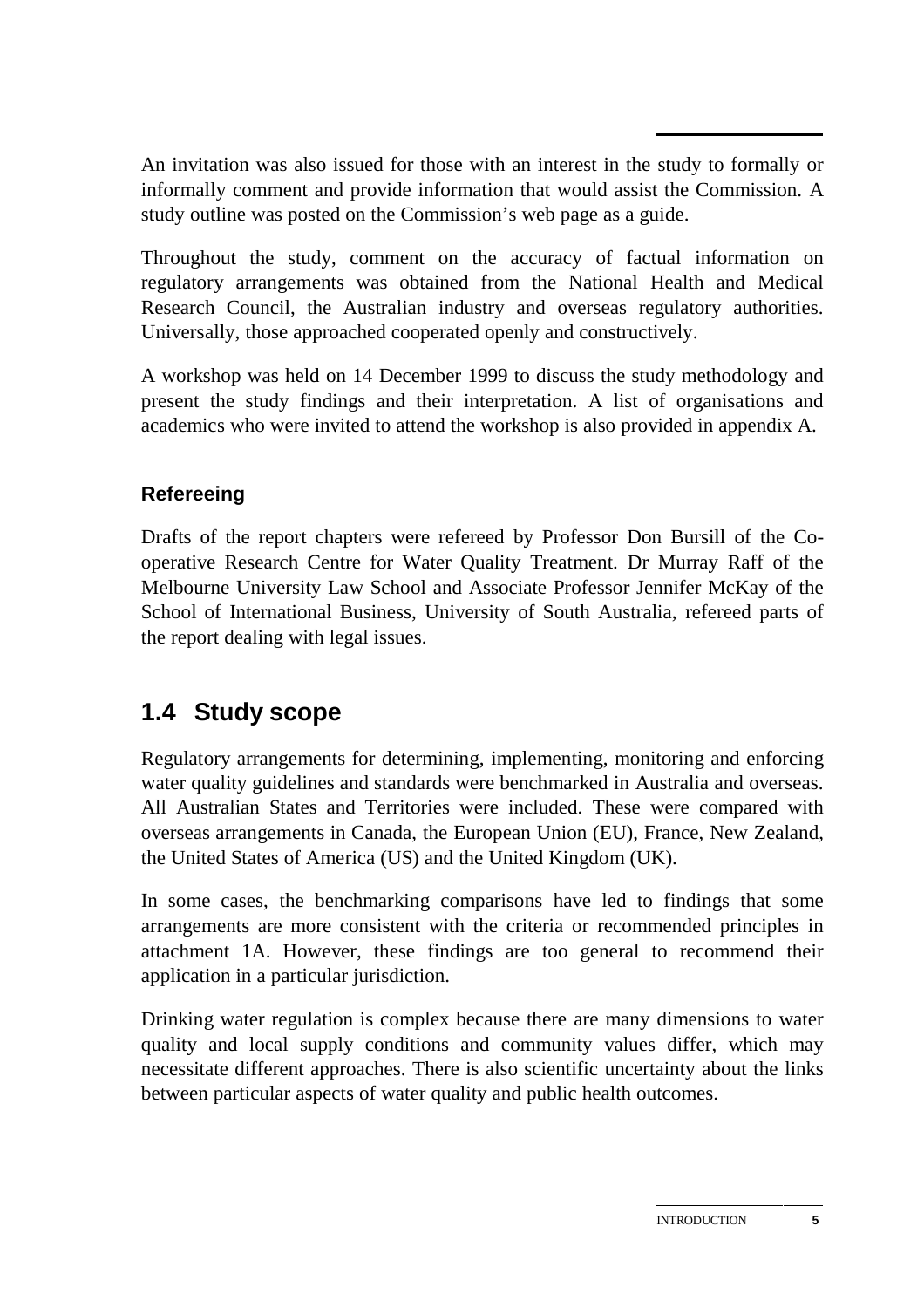Promulgation and enforcement of drinking water regulation depends on the institutional and legislative arrangements in place. Accordingly, promulgation and enforcement arrangements can differ widely between jurisdictions.

A preferred regulatory model is not just about processes that conform with best practice principles — it necessarily involves judgements about social and economic values. However, it is often not possible to take into account all of the local factors and community preferences that make one approach superior to another. How the elements of an approach interact, and the tradeoffs within individual jurisdictions between quality and affordability, for example, have not been fully articulated within the scope of the study. Accordingly, there is not sufficient basis on which to recommend particular regulatory models.

The study covered arrangements for setting all quality categories microbiological, radiological, chemical and physical.

Microbiological guideline values and standards are given particular emphasis in this report because, among drinking water quality experts, concern about microbiological quality is the major driver of new capital expenditure on drinking water treatment facilities. However, consumers may be more concerned about the colour, taste and pH of water, sometimes referred to as physical or aesthetic guidelines.

The study was concerned with drinking water only. Possible links between the cost of meeting water quality guidelines and the cost of wastewater treatment were not examined.

The relationship between the regulation of drinking water quality and other components of the regulatory framework, for instance price regulation, is only covered to a limited extent in the study.

# **1.5 Report Outline**

The regulatory and institutional arrangements for drinking water quality differ among Australian jurisdictions, and between Australia and the other benchmarked countries.

The urban water cycle, historical trends in treatment technology and guideline values and standards in Australia and the other countries selected for this study are described in chapter 2. Current water quality guidelines and standards are outlined. There is also a brief discussion of the industry's place within the general economy, the economics of the industry and the cost of current treatment processes. This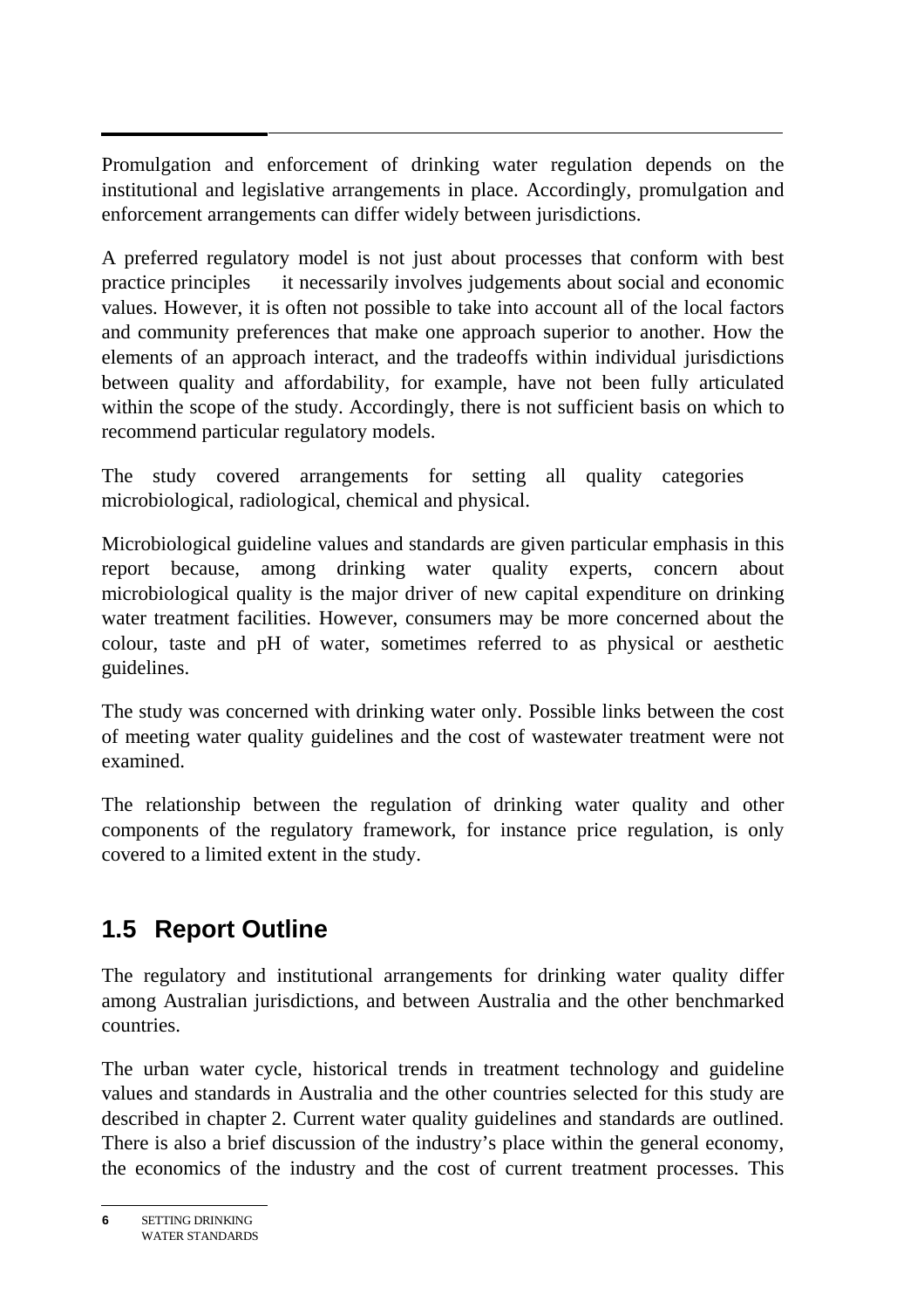chapter is intended to provide the context to setting water quality guidelines and standards.

In chapter 3, the institutional settings and general approach to regulation are compared. The processes for establishing safe levels for each hazard are reviewed in chapter 4.

The promulgation and enforcement of standards in Australia and overseas is presented in chapter 5. Also included is a discussion of the approaches to monitoring.

Issues of systems management, cost recovery and risk communication are discussed in chapter 6. The issues examined include operator training and certification, cost recovery for investments made to achieve compliance with guidelines and standards and the benefits of effectively communicating risks.

Finally, the benchmarking findings and a number of overarching issues to be addressed in evaluating current and future effectiveness and efficiency of water quality guidelines and standards, are covered in chapter 7.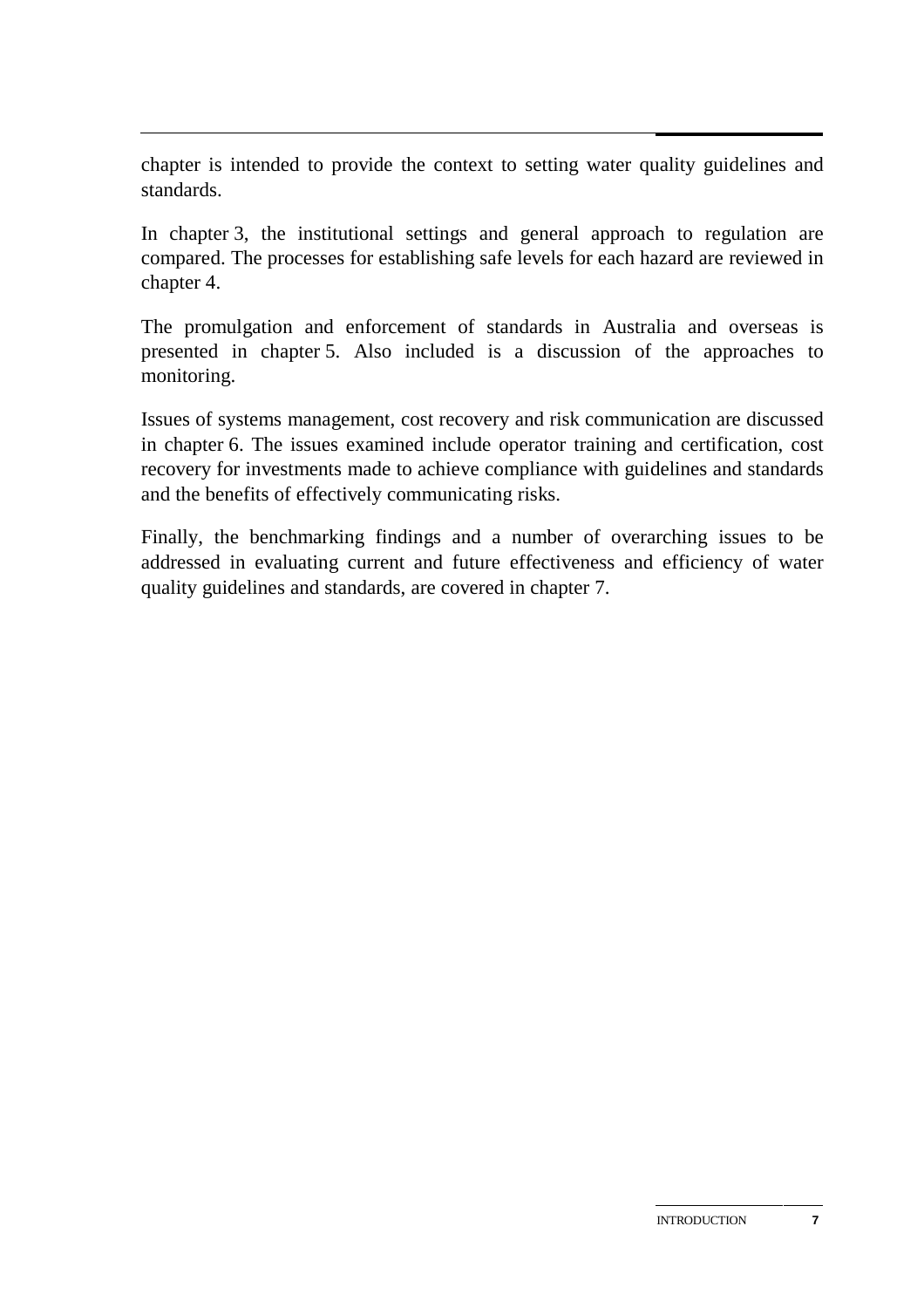# Attachment 1A Criteria used to assess the efficacy of arrangements

Criteria were developed as a basis for discussing the efficacy of current regulation making arrangements for drinking water. They are generic criteria that could also be applied to other areas of regulation making.

# **Institutional settings**

The following criteria, consistent with effective governance, were used to discuss the strengths and weaknesses of current institutional settings.

# *Objectives*

*Clearly delineated responsibility and jurisdictional scope* — responsibilities for outcomes are unambiguously defined and fall within jurisdictional function.

*Non-conflicting objectives* — ideally, objectives are not conflicting and allow the agency to take an economy-wide perspective to achieve the most effective and efficient outcomes for the community as a whole.

# *Accountability*

*Avoidance of shared responsibility* — where responsibilities are shared, authority to act and accountability can become confused.

*Effective review and appeals mechanisms* — the agency is subject to the discipline of review and appeal.

*Single-point accountability* — ideally, the agency is accountable to a single higher authority.

*Resource sufficiency* — the agency is adequately resourced so that it cannot avoid accountability for performance deficiencies.

*Requirement to report outcomes* — requirement to report outcomes against statement of corporate intent and the achievement of objectives in the case of regulation.

**<sup>8</sup>** SETTING DRINKING WATER STANDARDS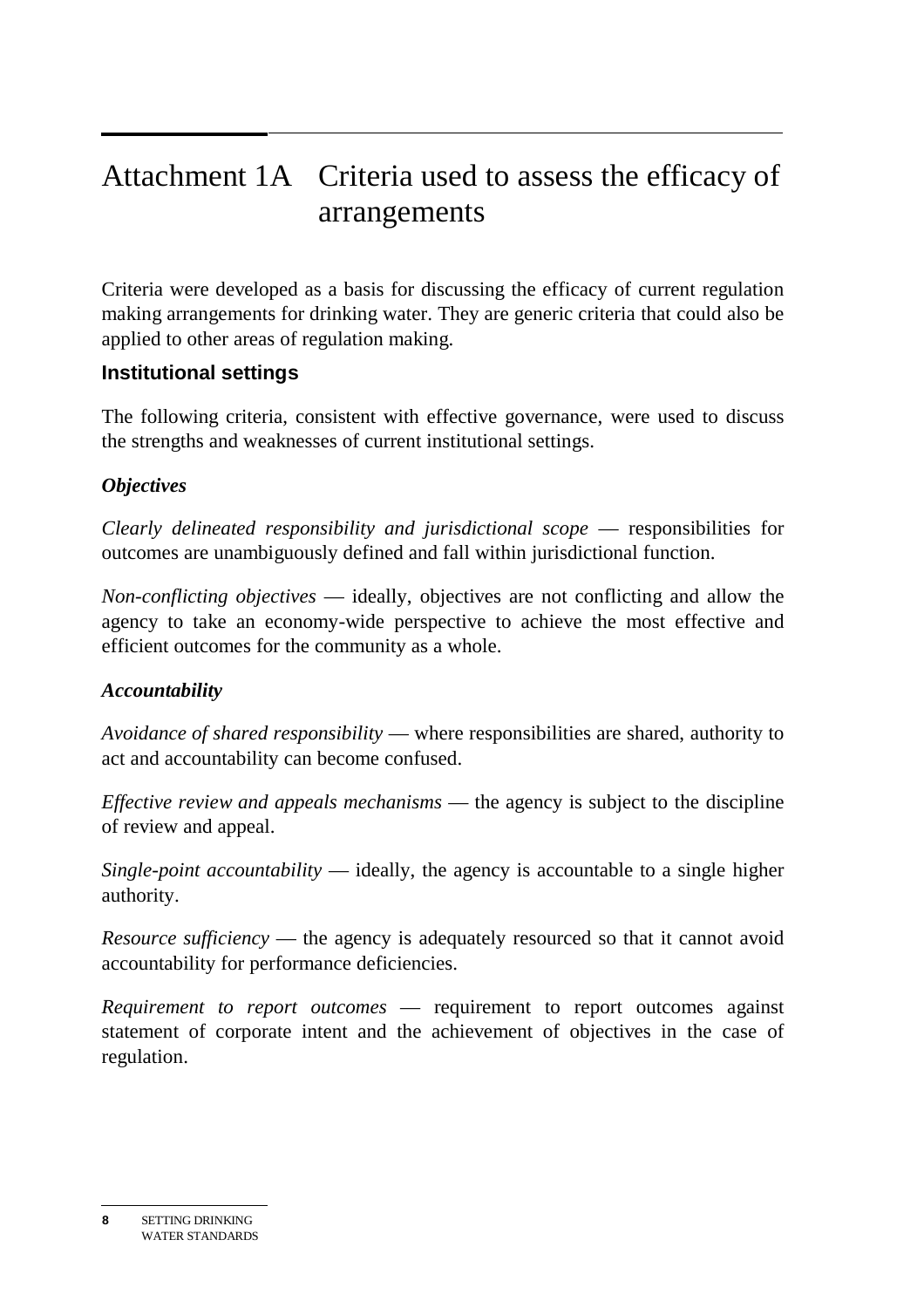### *Transparency*

*Clearly enunciated basis for decisions* — where there are competing objectives, the tradeoffs made in program decisions should be published.

*Open processes* — decision-making processes should be open to participation and scrutiny.

*Measurable performance* — agency performance is readily measurable.

### *Responsiveness*

*Receptive to changing demands and needs* — the agency actively assesses the need to review its regulation to ensure that it remains effective and efficient, given changes in need and preferences.

# **Regulatory process**

The following elements of Regulatory Impact Statements were used in considering the current regulatory processes and their relative merit.

*Identification of problems and issues* — the nature of the problem is identified so that it is clear what the regulation is to address. In the case of water quality guidelines and standards, this involves a rigorous assessment of risks.

*Objectives are transparent* — the objectives of the proposed regulation are defined as desired outcomes and published.

*Identification of options* — all of the viable options are identified. This should include options outside water quality regulations.

In considering regulatory options and their codification, the following criteria were considered to be relevant.

*Compliance flexibility* — ideally, regulations focus on outcomes and maximise flexibility in the means by which these outcomes are achieved. However, output, input, or process forms of regulation may be specified in circumstances where their use is demonstrated to be the most cost-effective option.

*Pro-competitive impacts* — the regulation does not represent an impediment to neutral competition.

*Impacts are assessed* — a rigorous assessment of compliance costs and the impacts on consumers, business, government and the community is undertaken.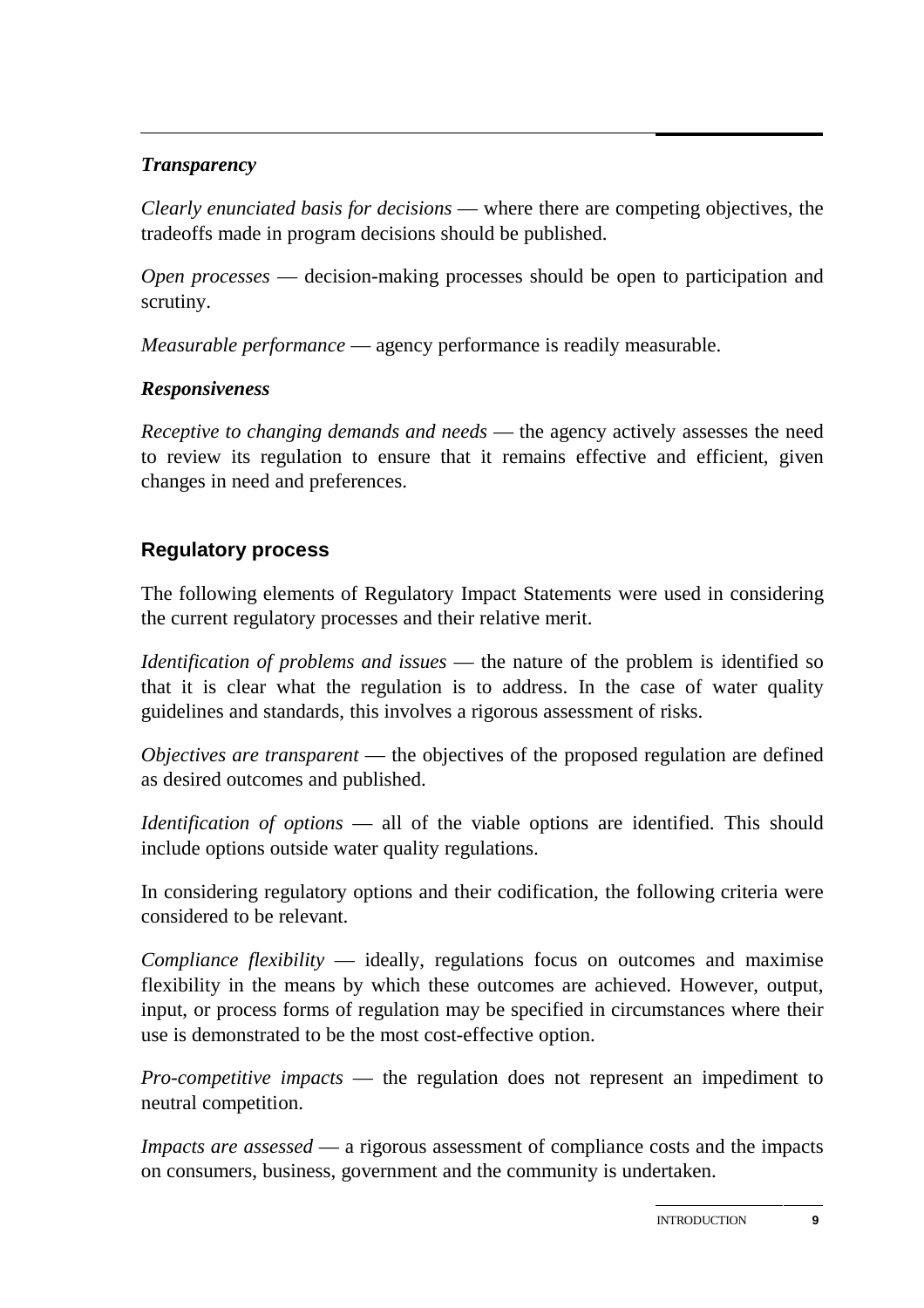*Consultation* — consultation is undertaken throughout the regulation-making process.

# **Enforcement**

The following criteria, consistent with effective enforcement, were used to discuss the strengths and weaknesses of current enforcement practice.

# *Legal instruments*

*Effectiveness* — the instrument used provides the necessary force of law and accountabilities.

# *Transparency*

*Powers and sanctions* — regulations clearly outline enforcement powers, appeal mechanisms and sanctions. Administrative procedures setting out the enforcement policy and strategies of the regulatory agency are published.

*Industry consultation* — mechanisms are in place to ensure that enforcement policy and procedures are understood, effective, and minimise the burden on industry of the proposed regulation.

*Enforcement record* — details of enforcement action and penalties are publicly available to provide information on how enforcement is being exercised and the outcomes for those not meeting standards.

# *Enforcement strategies*

*Legal action as a measure of last resort* — enforcement strategies are consistent with minimising disputes and legal remedies.

*Cost effectiveness* — the benefits of better health outcomes from enforcement outweigh the cost of the enforcement effort and the compliance burden on industry.

*Flexibility* — the strategy is sufficiently flexible to accommodate new risks and changes to compliance response.

*Penalties* — penalties provide an effective disincentive to non-compliance.

*Consistency* — enforcement is consistently applied and is competitively neutral.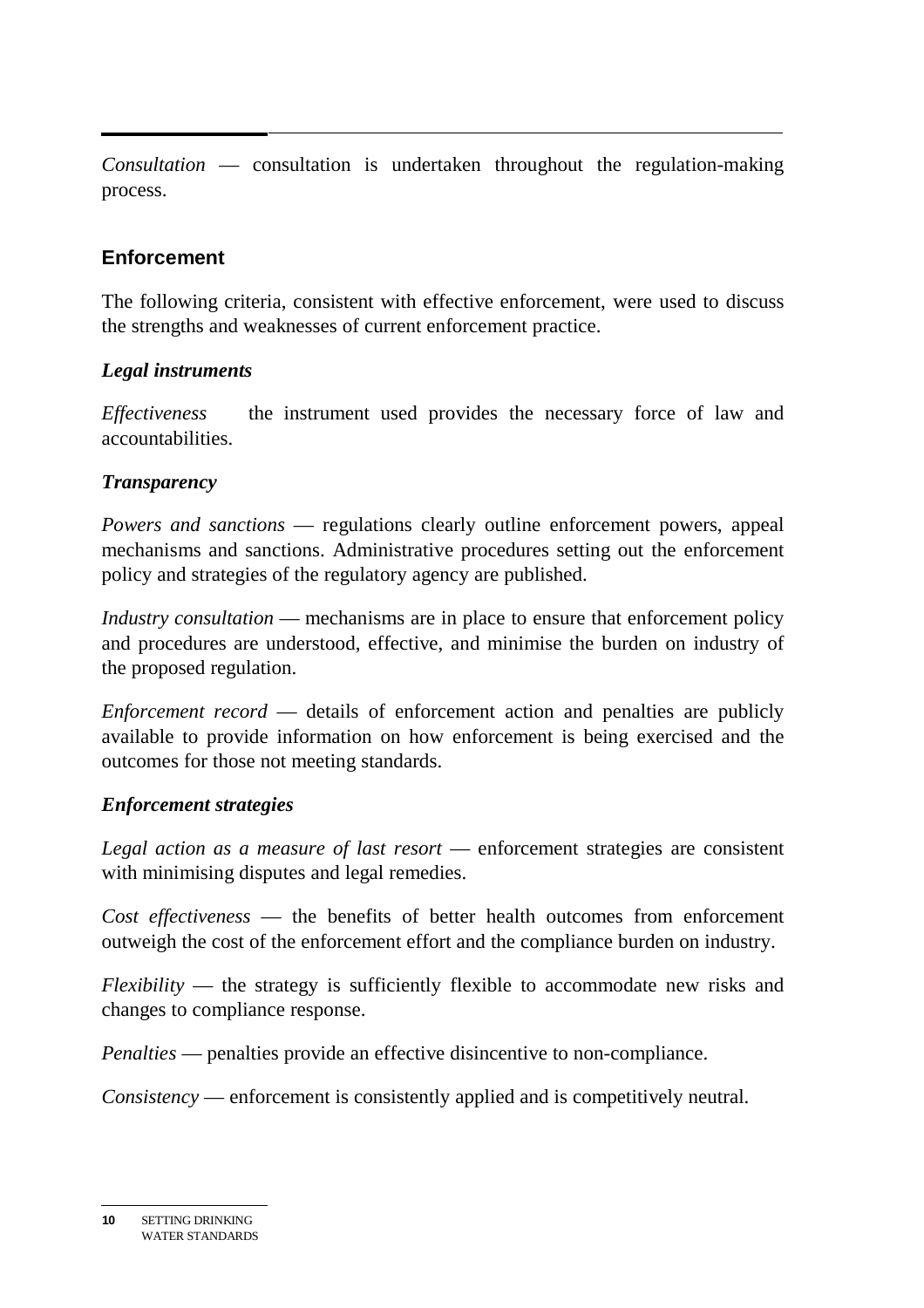# *Monitoring*

*Indicators* — the purpose of monitoring and the rationale for particular indicators is clear.

*Cost effectiveness* — the benefits of monitoring outweigh the cost burden on industry in providing information.

*Acceptance* — ideally, indicators are chosen after consultation with industry to ensure that they are widely used and there is agreement on their interpretation.

# **Implementation**

The following criteria were used to assess compliance approaches.

*Integrated approach* — authorities have regard for the overall resource implications of meeting the guidelines or standards, taking a system-wide management approach as appropriate.

*Productive efficiency* — the most cost effective technology is used to meet the guidelines or standards.

*Risk management* — in identifying the best technical solution external risks are identified, assessed and managed.

*Quality assurance* — the systems in place to comply with guidelines or standards are quality assured to minimise systemic risks.

*Evaluation and review* — mechanisms are in place to evaluate and improve implementation.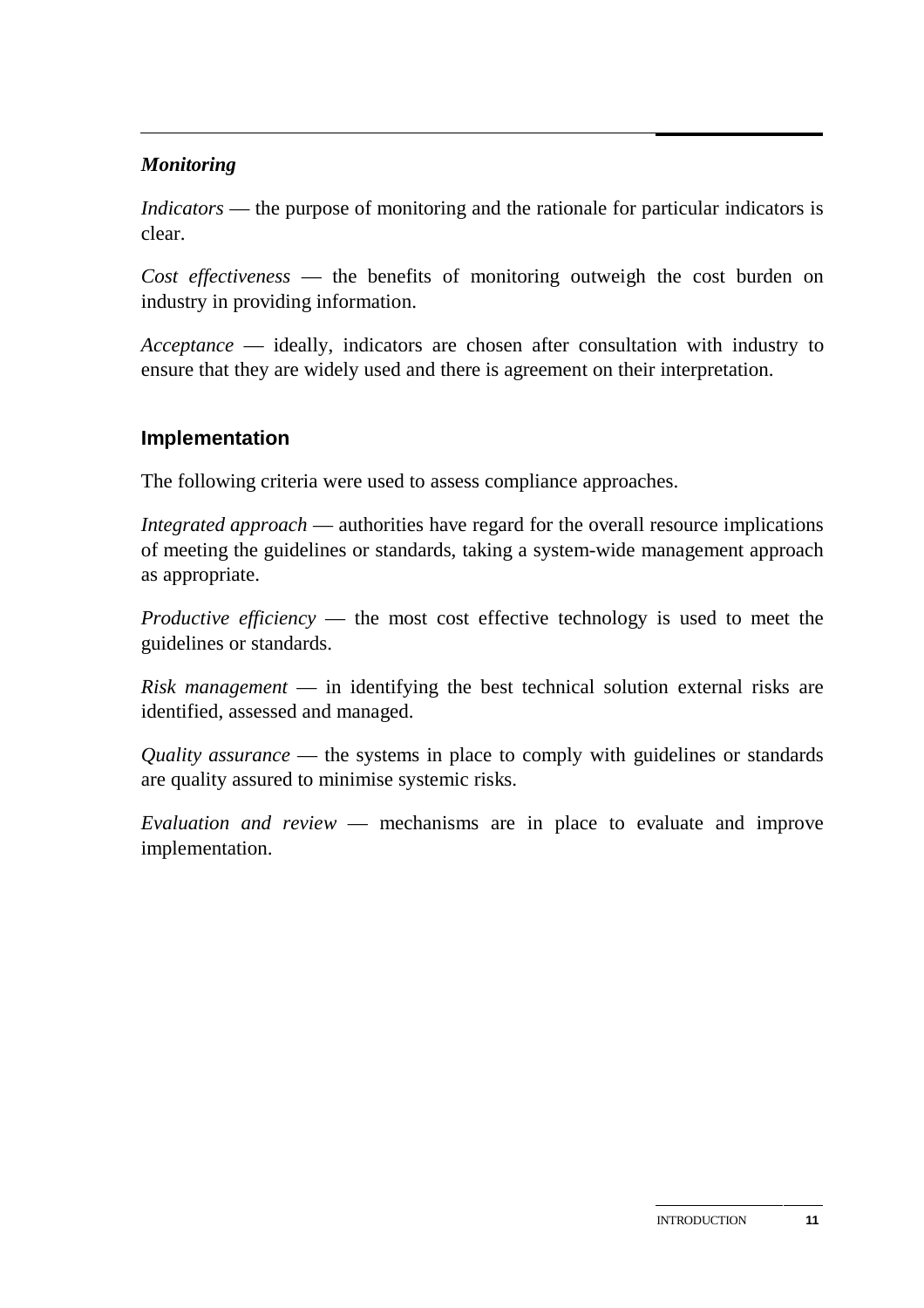**<sup>12</sup>** SETTING DRINKING WATER STANDARDS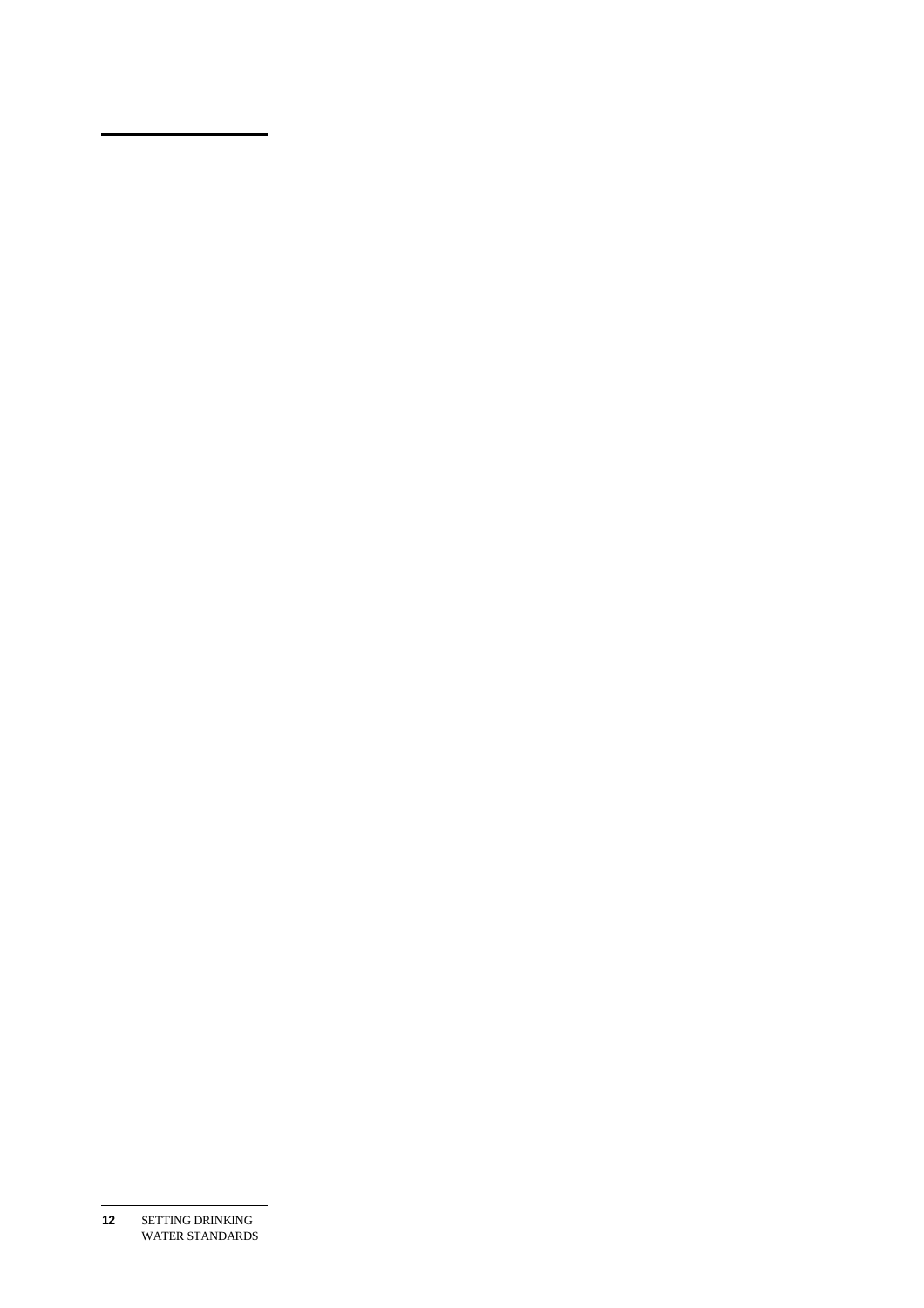# 2 The drinking water sector

Provision of safe drinking water in developed countries is seen as an essential requirement. This is because of the linkages between drinking water and health outcomes.

Drinking water quality depends on the quality of source water and the treatment processes undertaken prior to its consumption by the consumer. Its delivery is a significant economic activity.

# **2.1 Urban water cycle**

 $\overline{a}$ 

Drinking water is one part of a complex physical system know as the urban water cycle (UWC). The UWC refers to the flow of water for consumption and other purposes, taken from and eventually returned to the environment (see figure 2.1).

Water is harvested from rivers, streams, lakes and underground systems and stored in dams and reservoirs until needed. It is then transported to the population through a network of pipes and pumping stations.

Prior to, and during distribution, drinking water is treated to make it safe for human consumption. The level of treatment required is dependent on the quality of source water. Source water from a protected catchment is likely to be of a better quality because it is less likely to be subject to contamination.

Most properties in metropolitan areas are connected to a reticulated drinking water supply. The same reticulated supply is used to flush the sewerage system. Wastewater is returned to the environment through the sewerage system and its regulation is usually the responsibility of environment protection agencies. 1

<sup>&</sup>lt;sup>1</sup> The level of treatment of wastewater depends on whether it is to be re-used or disposed of on land or at sea.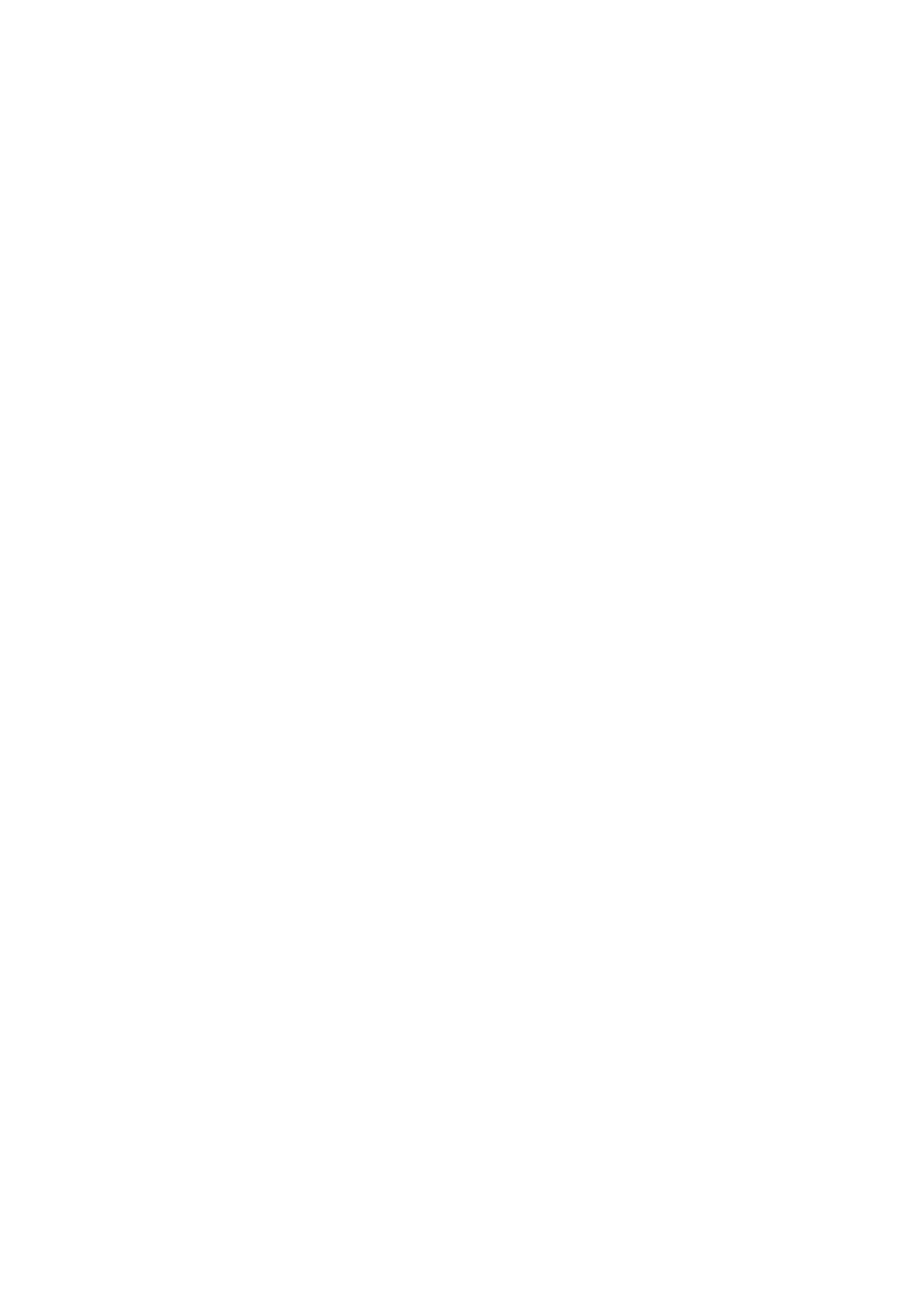

#### Figure 2.1 **The urban water cycle**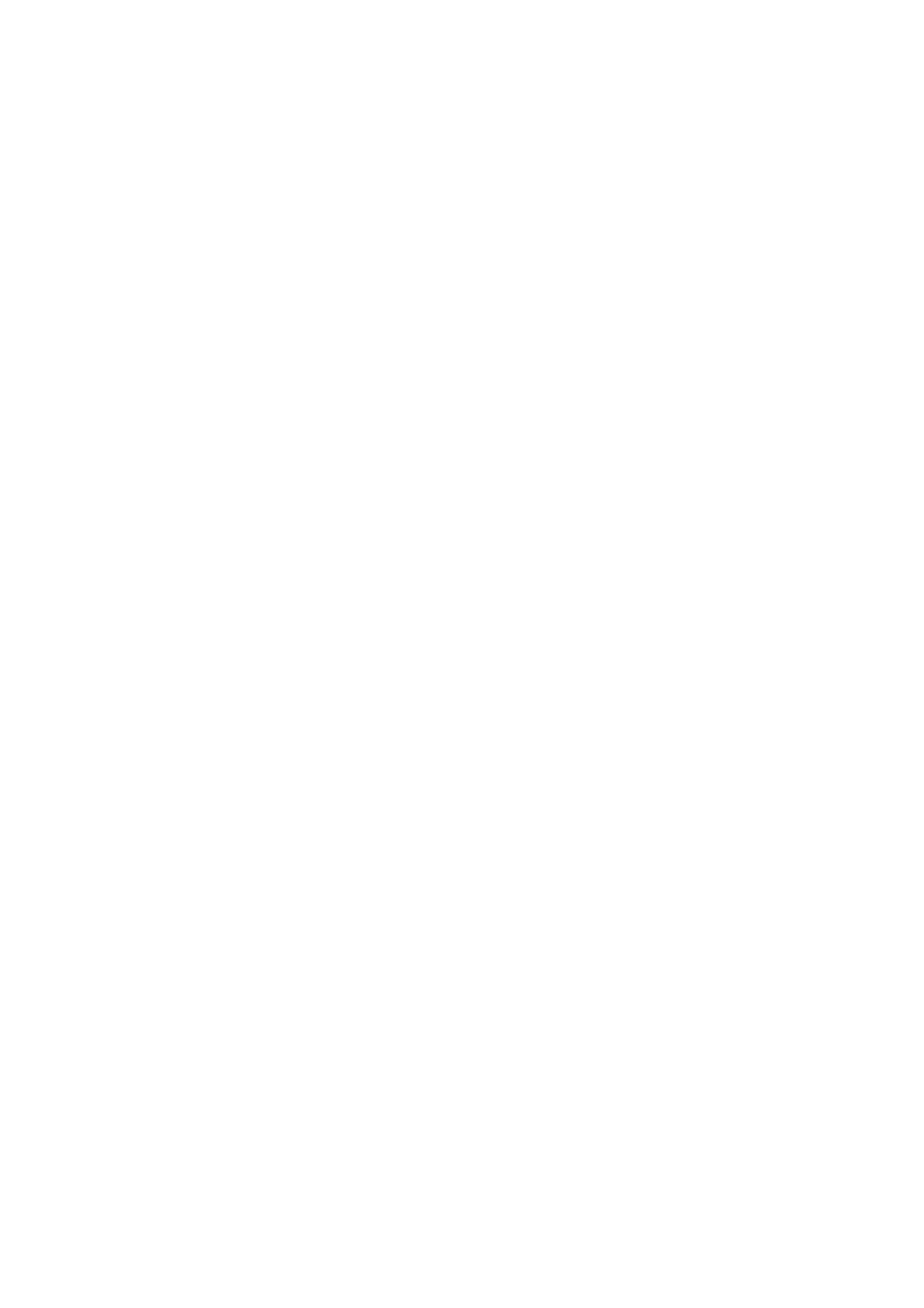# **2.2 Historical evolution of drinking water guidelines and standards**

Water quality became an issue with the urbanisation that occurred during the Industrial Revolution. Cities were using the same water sources for both consumption purposes and waste disposal, causing the quality of drinking water and public health to deteriorate*.* This led to a series of developments in treatment processes aimed at improving drinking water quality (see box 2.1).

Setting guidelines and standards has had a significant effect on the drinking water treatment processes undertaken in developed countries. Filtration, together with chlorination, was a major breakthrough when introduced in the 1930s and reduced the risk of diseases such as typhoid and cholera.

#### Box 2.1 **Historical evolution of water treatment guidelines and standards over the past 200 years**

- In the 1820s, James Simpson pioneered the sand filter in the United Kingdom. It was the first treatment process used to clarify water supplies for consumption.
- It was not until 1852, when a law requiring all water to be filtered in London was introduced, that any standards or requirements concerning water quality were established.
- In the mid-1850s, the link between health and water quality was made. Dr. John Snow and William Farr released reports empirically linking cholera outbreaks to the quality of the water supplied at this time.
- In the 1880s, studies by Louis Pasteur on bacteriology, demonstrated the causal link between water quality and disease.
- In 1914, the first formal review of drinking water concerns occurred in the United States. Following this review, standards were established and it was agreed that they were to be re-evaluated on a regular basis.
- In the 1930s and 1940s chlorination was introduced almost universally throughout developed countries, when it became clear that filtration and disinfection with chlorine had a major impact on drinking water quality, preventing outbreaks of cholera and typhoid fever.

Source: AWWA (1990); Barty-King (1992).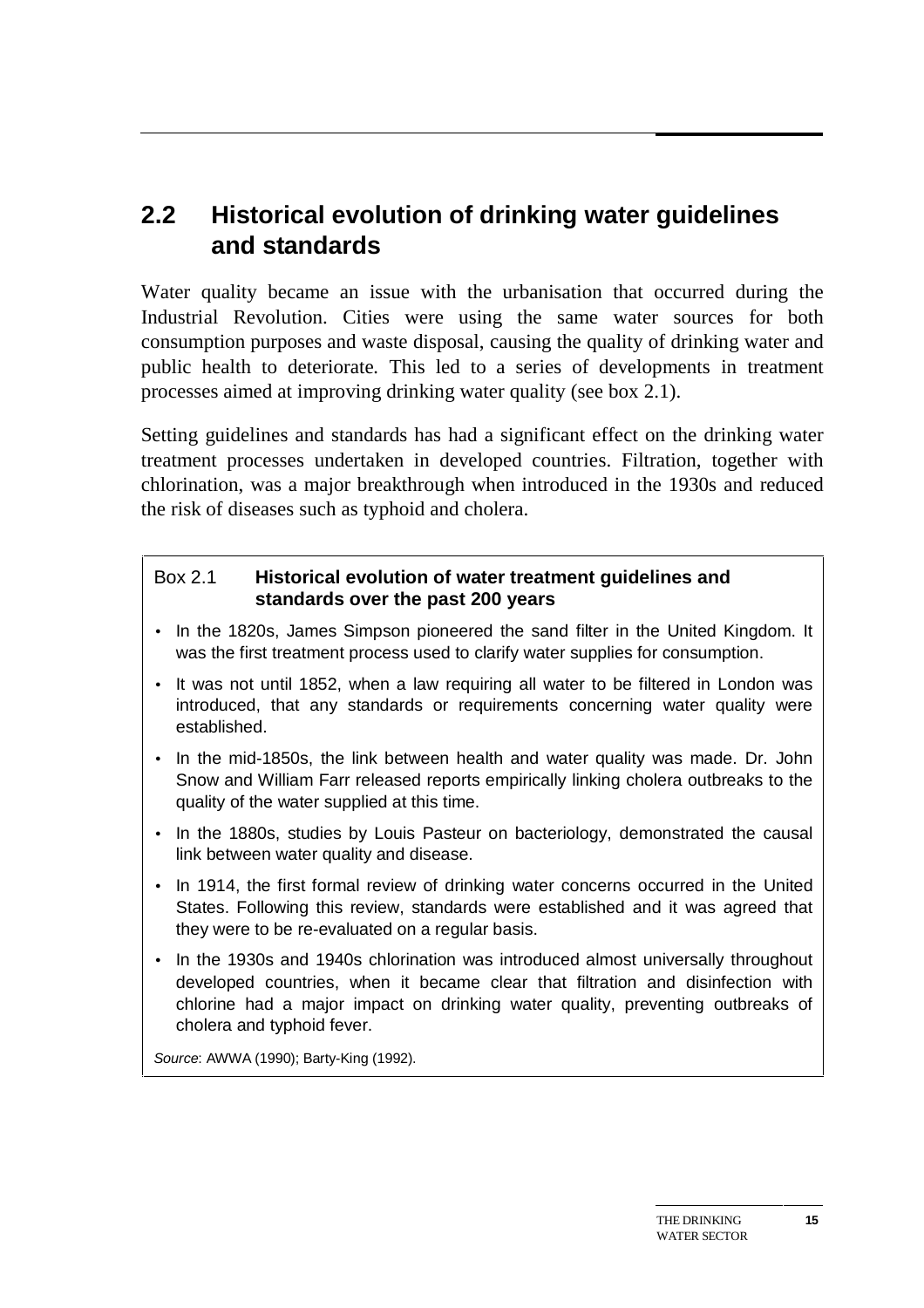Over the past fifty years, the World Health Organisation (WHO) and the United States Environmental Protection Agency (US EPA) have been the world leaders in setting guidelines and standards respectively (see section 1.2 for the distinction between guidelines and standards). Most developed nations, including Australia, have adopted or modified the WHO guidelines to suit local conditions.<sup>2</sup>

Despite the widespread development and acceptance of drinking water guidelines and standards over the last century, the processes by which standards are set, promulgated and enforced have been very different. These differences tend to reflect the history and unique characteristics of the countries in which the guidelines and standards have been developed.

Development of the US system of regulating drinking water started with a review of drinking water quality in 1914. Subsequently, drinking water guidelines were developed in 1925, 1942 and 1962 by the United States Public Health Services (USPHS).

The passing of the *Safe Drinking Water Act 1974* (SDWA) required the US EPA to set enforceable standards for health-related drinking water contaminants to apply to all drinking water systems (see appendix D3). The US EPA was established in 1970 out of the Federal Government's attempt to reduce cancer in the US by the regulatory control of carcinogens in the general environment (Albert 1994). The dissolution of the USPHS and other regulatory bodies saw Federal regulatory programs in air, water, radiation, pesticides, and drinking water reassembled under the US EPA.

The European Union (EU) first established standards for the quality of drinking water in 1980, with the Drinking Water Directive 80/778/EEC, applying to all water intended for human consumption. Revision of the Directive as part of the restructuring of European water policy, saw it replaced in 1998 by the Drinking Water Directive 98/83/EC (see appendix D1).

The current system that applies in Australia evolved in an *ad hoc* fragmented way through a series of historical developments. At the Commonwealth level, the National Health and Medical Research Council (NHMRC) is responsible for developing national drinking water guidelines and these are implemented at the State and Territory level. The first water quality guidelines for Australia were produced in 1972. They have subsequently been updated in 1980, 1987 and 1996.

 $\overline{a}$ 

<sup>2</sup> The World Health Organisation (WHO) was created in 1948 as an agency of the United Nations with responsibility in international health matters and public health, including issues relating to safe drinking water supplies.

**<sup>16</sup>** SETTING DRINKING WATER STANDARDS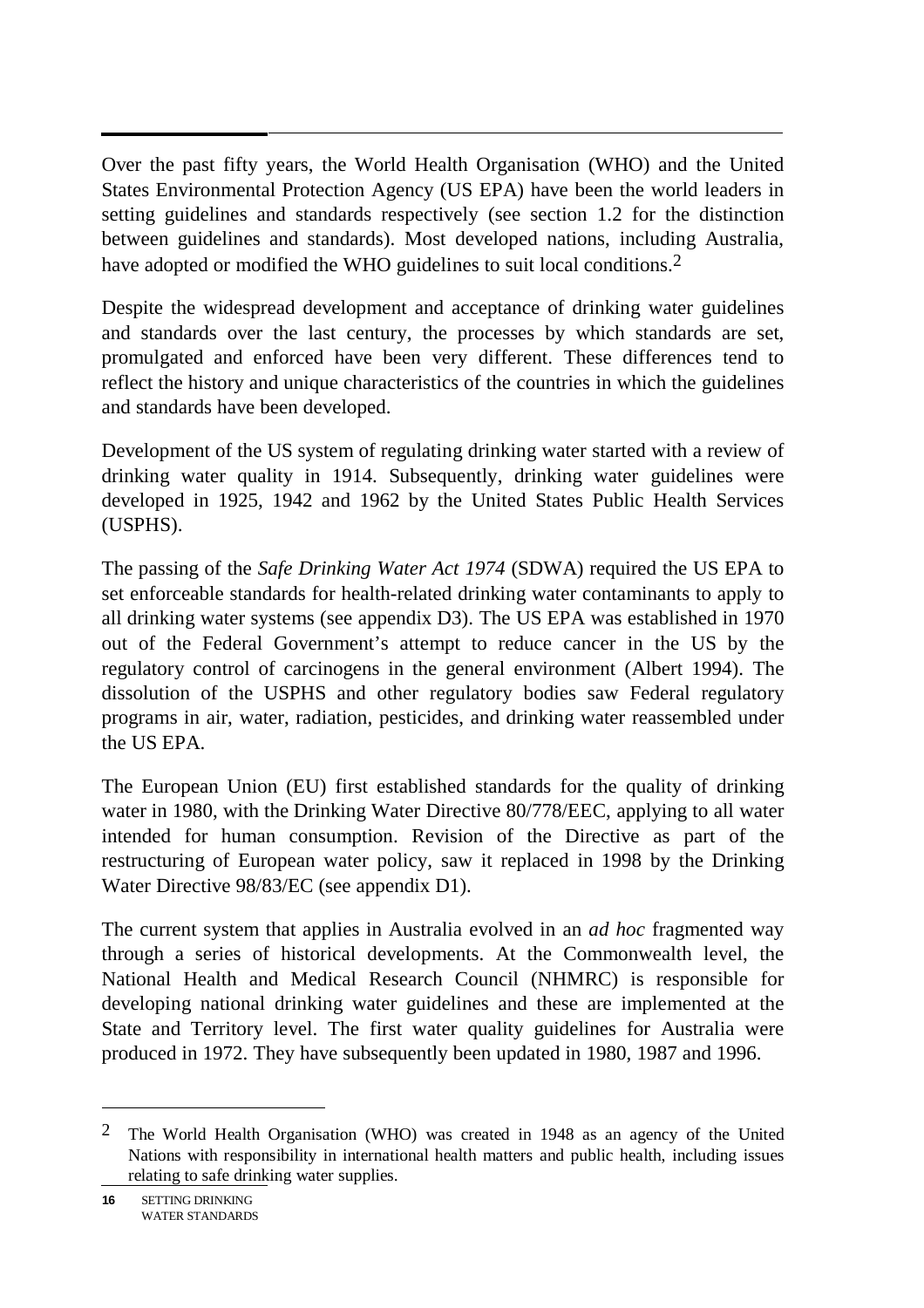Australia's principal research and development body on drinking water quality is the Cooperative Research Centre for Water Quality and Treatment (CRCWQT). It was established in 1995 under the Australian Government's Cooperative Research Centres Program (see box 2.2).

### Box 2.2 **The Cooperative Research Centre for Water Quality and Treatment (CRCWQT)**

- The CRCWQT's role is to look at issues relating to water quality management and health risk reduction, from catchment management to the distribution of drinking water to consumers' taps and to provide advice to the government regarding water supply policy and regulatory issues.
- The CRCWQT is funded through in-kind contributions made by participants who come from the Australian water industry, research organisations, universities and other relevant government organisations. External research grants are also important in supporting key projects.

Source: CRCWQT (1998, 1999a).

 $\overline{a}$ 

As drinking water standards have evolved, there have been ebbs and flows in the level of interest shown in particular contaminants. Water quality literature routinely contains assertions like the following:

… water quality issues that concern developed countries have changed from a focus on infectious agents, which are largely under control, to a concern with chemical contaminants (Spear 1991).

This statement is only partly correct when viewed in the context of the full span of the twentieth century. In the early part of the century, diseases such as cholera and typhoid killed large numbers of people in developed countries, but these diseases have been largely brought under control.

In recent years guidelines and standards have been developed for radiological and chemical contaminants — largely in response to concerns about carcinogens — and the ability to detect them.

Despite the reduction of diseases through disinfection, concerns have arisen over the last twenty years about the by-products produced by disinfectants such as chlorine, chloramine and ozone.<sup>3</sup> In response to these concerns the US EPA promulgated a Total Trihalomethane Rule in 1979. Subsequently, a more

 $3$  Chlorination and chloramination produce halogenated organics such as Trihalomethanes, chlorine dioxide produces chlorite and chlorate, while ozone produces bromate aldehydes, keytones and inorganic by-products.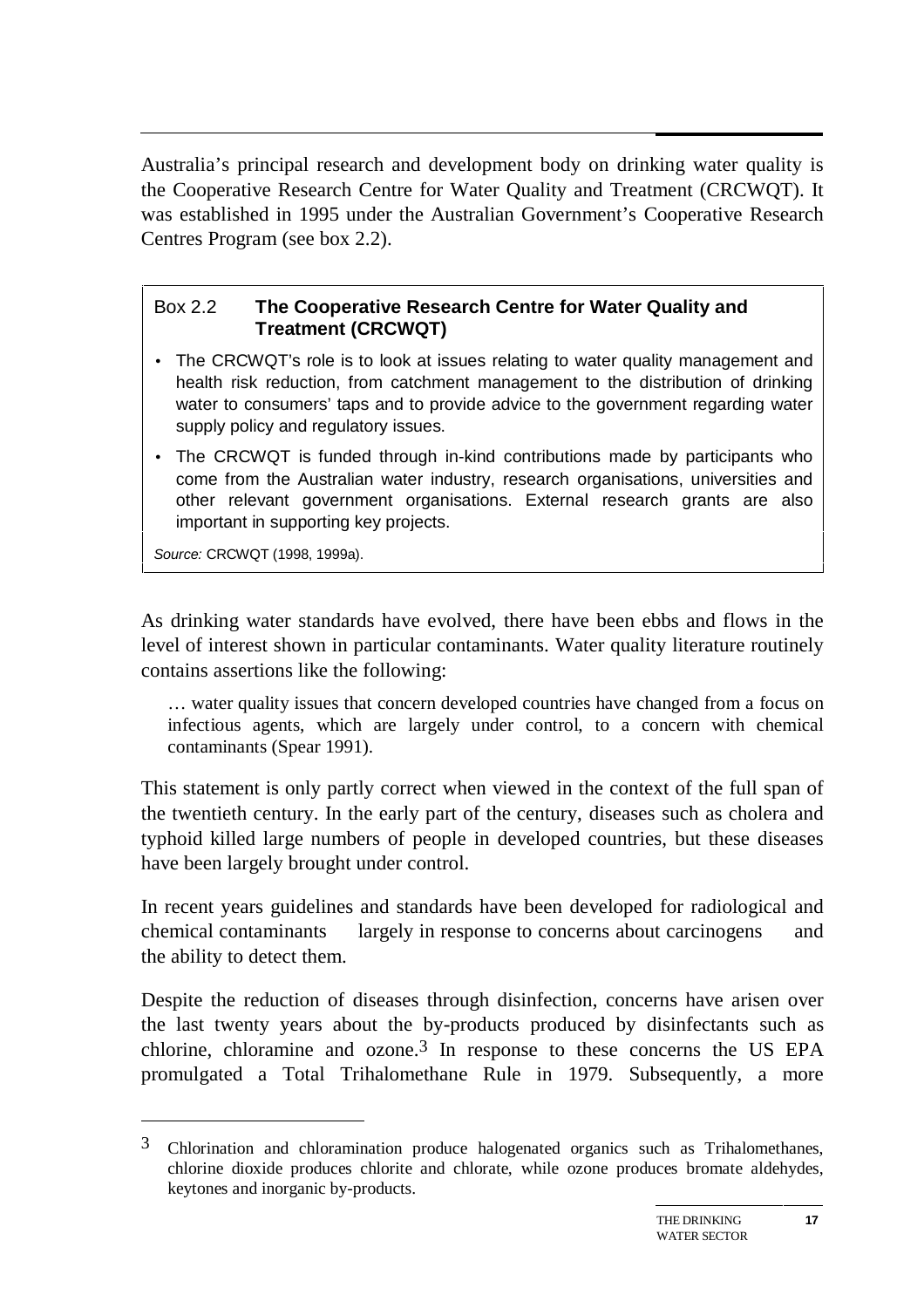comprehensive Disinfection By-products Rule was promulgated in 1998. This rule contains maximum contaminant level goals for four trihalomethanes and two haloacetic acids as well as a maximum residual disinfectant level goal for chlorine, chloramines and chlorine dioxide (US EPA 1998g).

In the 1970s and 1980s, there was considerable interest in chemical contaminants. At the same time, gastrointestinal diseases were regarded as less serious and not life threatening. However, experience in developed countries in the 1980s and 1990s has shown that some microbiological contaminants can have serious, and even life threatening consequences for more vulnerable sub-populations within the community.

Waterborne disease emerged as a major public health issue with outbreaks of illness from protozoa such as *Cryptosporidium parvum* and *Giardia lamblia*. In 1993, up to 100 people died and 400 000 were affected by an outbreak of *Cryptosporidium* in the US city of Milwaukee. In mid-1998 *Cryptosporidium* was detected in Sydney's water supplies. Although no illness of any kind was linked to the incident, 'boil water' alerts were issued over a period of three months.

Thus, a number of microbiological pathogens, some of whose properties are poorly understood, have assumed greater importance in the 1990s.

# Escalation of guidelines and standards over time

Over the last twenty years, the scope and stringency of drinking water guidelines and standards in developed countries, including Australia, has increased. Developments in the science of detecting contaminants and the technology to remove them, as well as an increase in community awareness and demand for high quality water, have seen guidelines and standards become more comprehensive.

Australia and the benchmarked countries periodically adjust and update their guidelines and standards in an uncoordinated way. New rules, guideline and standard values are established at different times in different countries, such that they often supercede those existing elsewhere. However, countries often adopt or adapt the latest developments, even though they were conceived in another country. This creates a certain element of commonality in guidelines and standards for drinking water throughout developed countries.

In Australia, the number of contaminants for which values are listed in the *1996 Australian Drinking Water Guidelines* (referred to from here on as the Guidelines) has risen from 29 in 1980 to 125. This was most notably due to an increase in the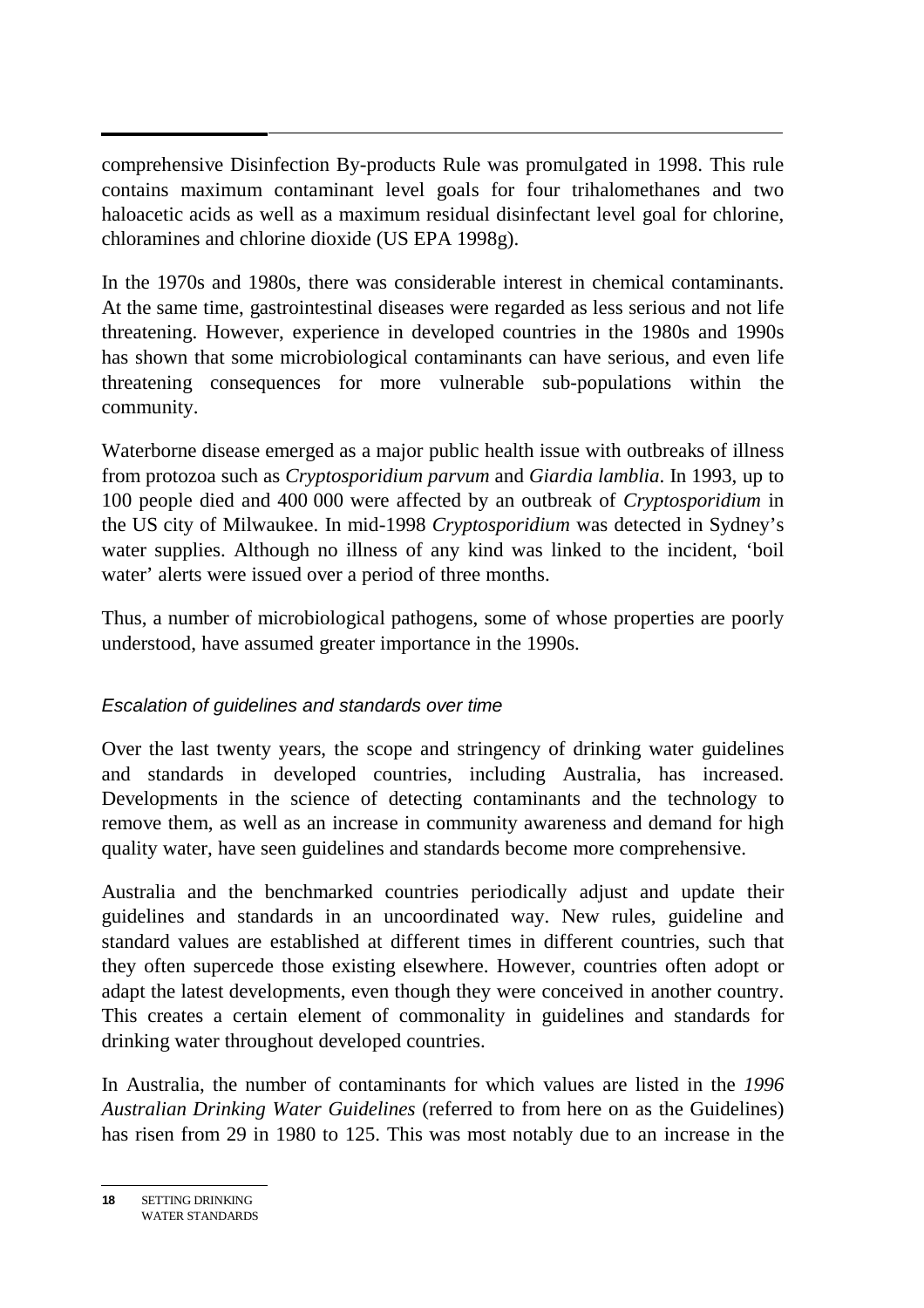number of pesticides and other organic compounds included in the Guidelines (see table 2.1).

| Guideline<br>category                         | 1980 <sup>a</sup><br>No. of<br>Values | 1987<br>No. of<br>Values | No. of<br>values<br>more<br>stringent | No. of<br>values<br>less<br>stringent | 1996<br>No. of<br>Values | No. of<br>values<br>more<br>stringent | No. of<br>values<br>less<br>stringent |
|-----------------------------------------------|---------------------------------------|--------------------------|---------------------------------------|---------------------------------------|--------------------------|---------------------------------------|---------------------------------------|
| Physical                                      | 4                                     | 4                        | 3                                     | 0                                     | 8                        | 2                                     | 0                                     |
| Inorganic<br>Chemicals                        | 23                                    | 17                       | 1                                     |                                       | 39                       | 9                                     | 2                                     |
| Organic<br><b>Disinfection</b><br>By-products | 0                                     | 3                        | na                                    | na                                    | 20                       | 2                                     | 1                                     |
| Other<br>Organic<br>Compounds                 | 0                                     | 9                        | na                                    | na                                    | 30                       | 1                                     | 3                                     |
| Pesticides                                    | 0                                     | 6 <sup>b</sup>           | na                                    | na                                    | 21 $(100)$ <sup>C</sup>  | 5                                     |                                       |
| Radiological                                  | $\overline{2}$                        | $\mathcal{P}$            | 1                                     | $\Omega$                              |                          | 0                                     | 1                                     |
| Total                                         | 29                                    | 41                       | 5                                     |                                       | 125                      | 19                                    | 8                                     |

#### Table 2.1 **Comparison between 1980, 1987, 1996 Drinking Water Guidelines**

**a** The 1980 guidelines provide three different categories of values — 'desirable current criteria', 'long term objectives' and 'health investigation levels'. The desirable current criteria is used for the purpose of comparison with subsequent guideline values. **b** The 1987 Guidelines contain an appendix listing the values for pesticides that degrade rapidly in the environment and are therefore non-toxic. They are included only as a guide for situations where there is accidental direct contamination of drinking water. However, the non-toxic pesticides in this list are not included among these six pesticides. **c** The figure in parenthesis is the number of pesticides for which guideline values are listed in the 1996 Guidelines, but are not likely to be found in Australian water systems. **na** not applicable.

Source: NHMRC (1980, 1987 and 1996).

 $\overline{a}$ 

Increases in the number of organic compounds and pesticides included in the Guidelines are not a true reflection of the increase in the scope or stringency of the Guidelines. A number of these compounds are only included as a precautionary measure and do not require monitoring.<sup>4</sup>

The scope of the Guidelines may be extended further in the future to include pharmaceutical residuals such as hormones. Research, although still formative, has shown that minuscule concentrations of these residuals in water supplies may be enough to threaten reproductive health, posing an environmental health problem (Fisher 1999).

The stringency of drinking water guideline values is also increasing. This is evident in Australia, with the alteration of recommended concentration in guideline values,

<sup>&</sup>lt;sup>4</sup> Many of the pesticides, for example, are not currently used in Australia and are listed in case they are used at some time in the future.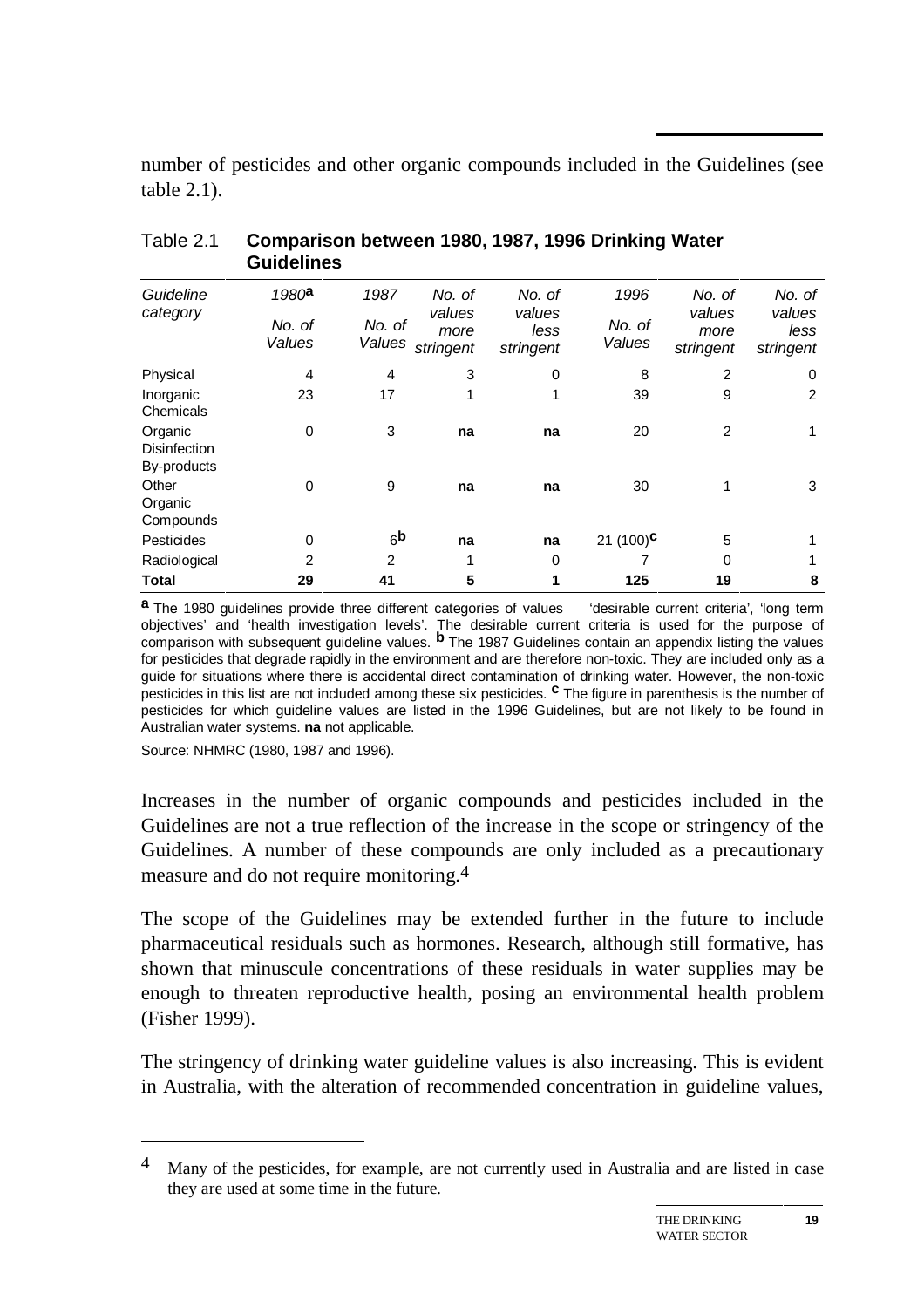where the number that have become more stringent outweighs the number of guideline values that have been relaxed (see table 2.1).

Monitoring regimes have also become more rigorous, with the required frequency of testing for some contaminants increasing (see table 2.2). Further, developments in science and technology have allowed the detection of contaminants that were previously unknown.

Table 2.2 **Comparison of monitoring frequency for microbiological quality**

| Population serviced | 1987: Minimum number of samples                            | 1996: Minimum number of samples                                                                        |
|---------------------|------------------------------------------------------------|--------------------------------------------------------------------------------------------------------|
| Above 100 000       | 13 samples per month plus one<br>sample per 10,000 people. | Six samples per week, plus one<br>additional sample per month for each<br>10,000 above 100,000 people. |

Source: NHMRC (1987 and 1996).

# **2.3 Current concerns**

Current guidelines and standards have arisen in response to concerns about disease and the toxic impact of chemicals, pesticides and radiological compounds. The expansion in the number and stringency of guideline parameters over time is, in part, due to the development of new technology in detecting contaminants and from research linking contaminants with adverse health outcomes. As noted previously, water treatment, the establishment of guidelines and regulation arose in response to concerns about waterborne diseases.

#### Waterborne diseases

Waterborne diseases, such as cholera and dysentery, continue to be a major health problem in many developing countries. Between 1991 and 1993, a cholera epidemic spread from Peru north up the coast to Mexico  $-$  killing 7000 people and infecting over 800 000 (Putnam and Wiener 1995).

Cholera and dysentery occur only rarely in developed countries, with most waterborne disease outbreaks exhibiting as non life-threatening gastroenteritis of undefined cause. However, these disease outbreaks have the potential to spread and impose costs not just on those initially infected, but on other community members as well.

Many waterborne disease outbreaks come and go before the causal organism can be identified because of the difficulty in sampling and culturing organisms. Between

**<sup>20</sup>** SETTING DRINKING WATER STANDARDS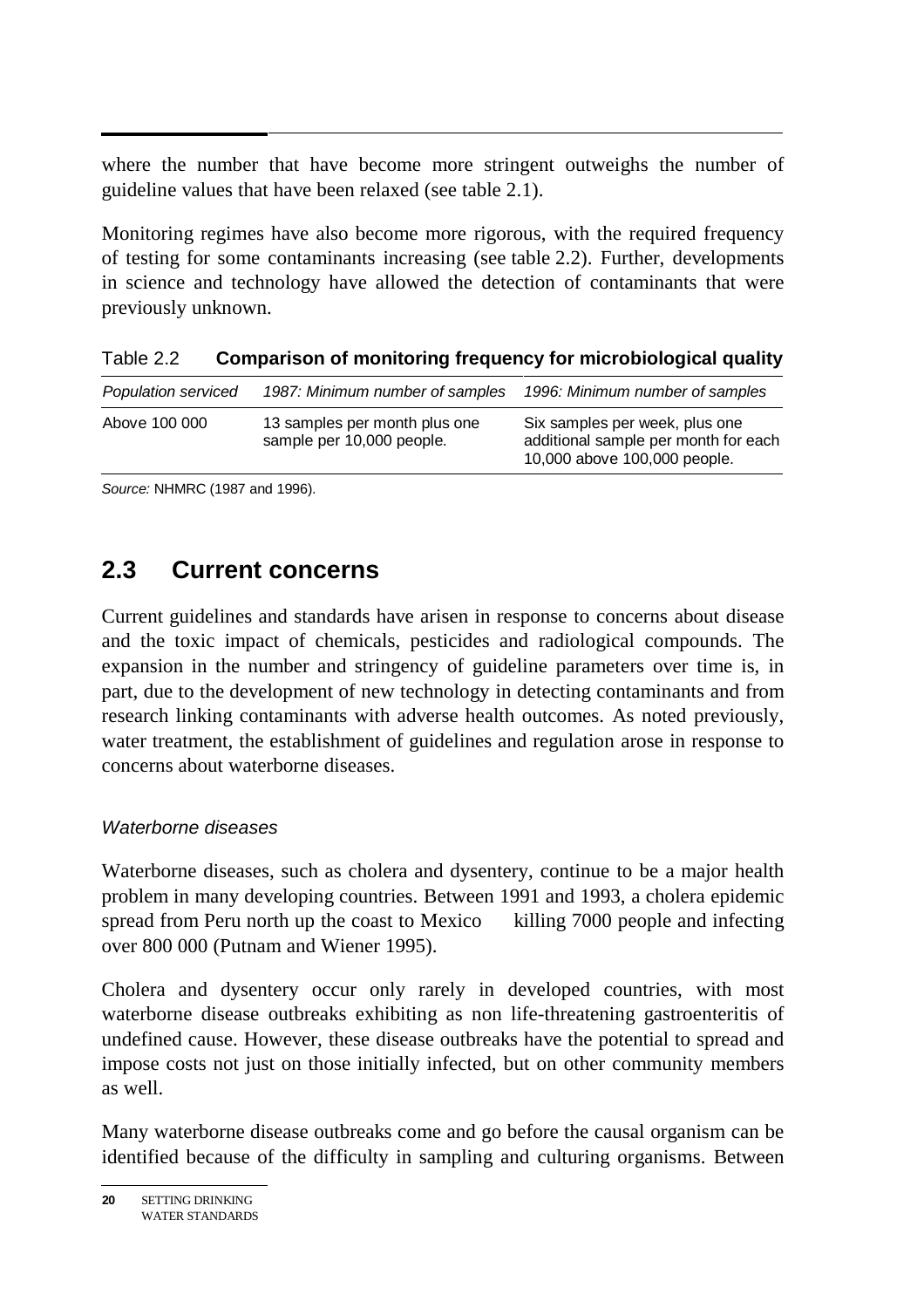1971 and 1985, the causal organism was not identified in approximately half of the disease outbreaks recorded in the US over the period, despite improved sampling and analytical techniques (Tate and Arnold 1990).

In the US between 1971 and 1988, there were nearly 137 000 cases of waterborne disease reported. When unreported cases are included, it is believed that there may have been as many as 900 000 cases and 900 deaths (Putnam and Wiener 1995).

Waterborne diseases result from a variety of micro-organisms (see table 2.3).

While bacterial diseases such as cholera and typhoid have largely been brought under control in developed countries, other micro-organisms are constantly being identified and connected to waterborne illness.

In the US, the microbial agent most commonly identified in outbreaks of waterborne disease between 1971 and 1985 was the protozoan cyst *Giardia lamblia* (Tate and Arnold 1990). This observation is not surprising given that 26 to 43 per cent of US water supplies are said to be contaminated with *Giardia* cysts, ranging in concentration from 0.3 to 100 cysts per one hundred litres (Putnam and Wiener 1995).

In developed countries, the diseases listed in table 2.3 are not for the most part fatal for people with normal immune systems and their symptoms are usually reversible. However, these diseases can be a serious health threat to those whose immune systems are incapable of dealing with them. Further, diarrhoea and dehydration due to poor water quality kill millions of children each year in developing countries.

The treatment and disinfection of drinking water has dramatically lowered the incidence of waterborne disease outbreaks since the early part of this century. More recently, however, there is some evidence of an increase in the number of reported outbreaks from the US (Tate and Arnold 1990). This is presumed to be the result of increased public awareness and the associated increase in the reporting of disease outbreaks.

#### Epidemic and endemic disease

Disease can exhibit as an epidemic or it may be endemic. In the case of an epidemic, the disease is likely to be readily observed and it will usually be well documented. Alternatively, disease may be endemic in that it appears relatively frequently, but is confined to a smaller number of individuals on any one occasion. Because its occurrence is sporadic, it frequently goes undetected or unreported. Accordingly, its impact is not documented and the relevant authorities may not even be made aware of its existence, let alone its cause.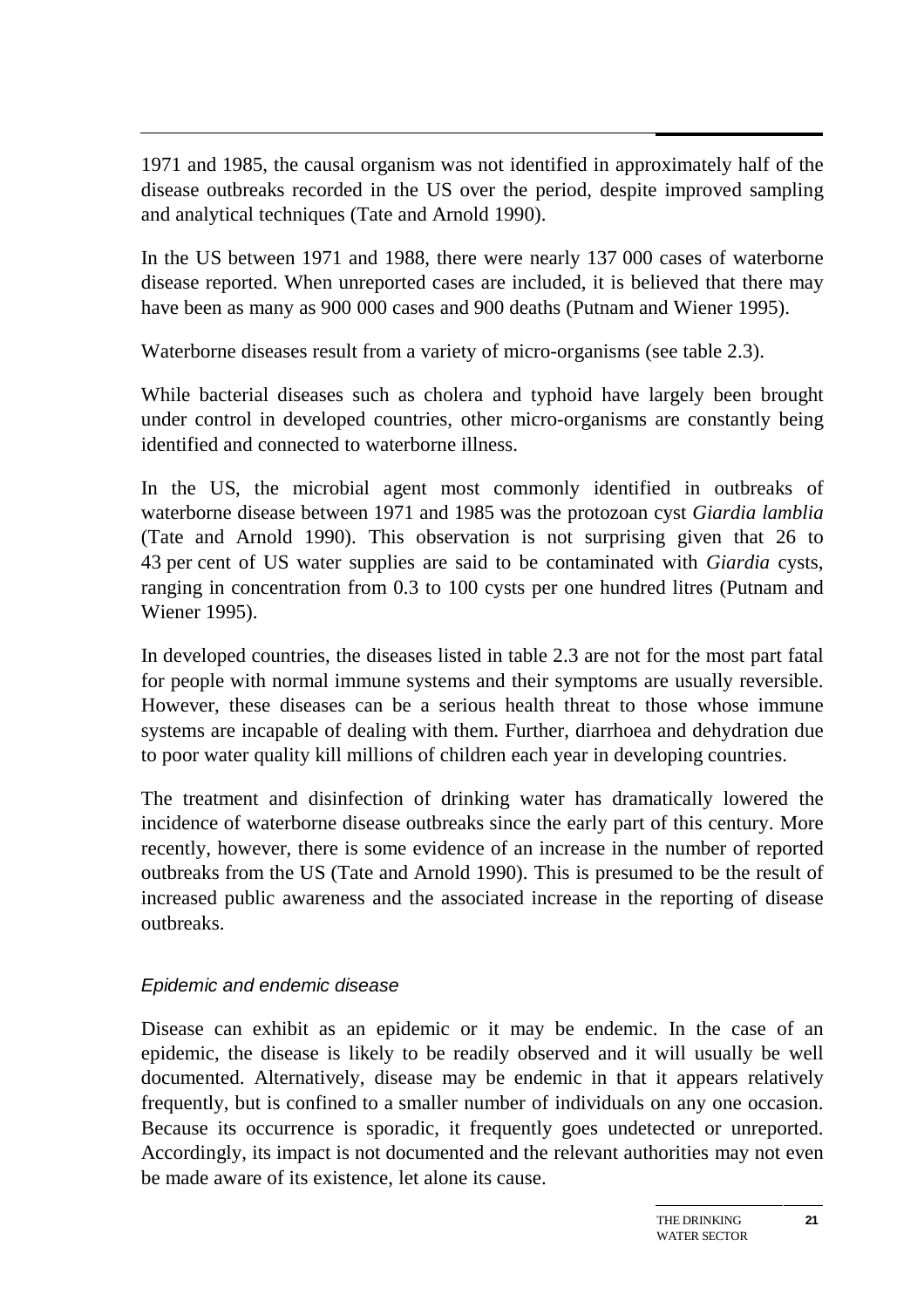| Waterborne<br>disease <sup>a</sup> | Causative<br>organism <sup>b</sup>          | Source of organism<br>in water                         | Symptom                                                                                         |
|------------------------------------|---------------------------------------------|--------------------------------------------------------|-------------------------------------------------------------------------------------------------|
| Gastroenteritis                    | Multiple potentially<br>causative organisms | Animal or human<br>faeces                              | Acute diarrhoea and<br>vomiting                                                                 |
| <b>Typhoid</b>                     | Salmonella typhosa<br>(bacterial)           | Human faeces                                           | Inflamed intestine,<br>enlarged spleen,<br>high temperature;<br>can be fatal                    |
| <b>Dysentery</b>                   | Shigella<br>(bacterial)                     | Human faeces                                           | Diarrhoea; rarely<br>fatal                                                                      |
| Cholera                            | Vibrio cholerae<br>(bacterial)              | Human faeces                                           | Vomiting, severe<br>diarrhoea, rapid<br>dehydration, mineral<br>loss; often fatal               |
| Infectious hepatitis               | Virus                                       | Human faeces,<br>shellfish grown in<br>polluted waters | Yellowed skin,<br>enlarged liver,<br>abdominal pain;<br>lasts up to 4 months,<br>seldom fatal   |
| Amoebic dysentery                  | Entamoeba<br>histolytica<br>(protozoa)      | Human faeces                                           | Mild diarrhoea,<br>chronic dysentery                                                            |
| Cryptosporidiosis                  | C.parvum<br>(protozoa)                      | Animal or human<br>faeces                              | Diarrhoea,<br>abdominal<br>discomfort,<br>possibly fatal                                        |
| Giardiosis                         | Giardia lamblia<br>(protozoa)               | Animal or human<br>faeces                              | Diarrhoea, cramps,<br>nausea and general<br>weakness; lasts<br>1 week to 30 weeks,<br>not fatal |

#### Table 2.3 **Waterborne diseases**

**a** All of the diseases listed can also be transmitted by means other than water. **b** Not all of the organisms listed cause the associated waterborne disease.

Source: American Water Works Association, reproduced in Putnam and Wiener (1995) and US EPA (1993).

The contribution of waterborne micro-organisms is particularly unclear in the case of endemic disease. A pivotal Canadian study suggested that tap water was responsible for about 30 per cent of gastrointestinal illness, even though the water was free of *total coliforms* and was compliant with Canadian water quality guidelines (Payment et al 1991). However, the absence of 'double blind' methodology used in this Canadian study has been criticised, and further research effort attempted to establish whether drinking water that meets accepted microbiological guidelines, can still cause gastroenteritis.5

 $\overline{a}$ 

<sup>5</sup> 'Double blind' methodology is designed to prevent reporting bias which can occur if those being tested already know the status of the water they are being given in the study.

**<sup>22</sup>** SETTING DRINKING WATER STANDARDS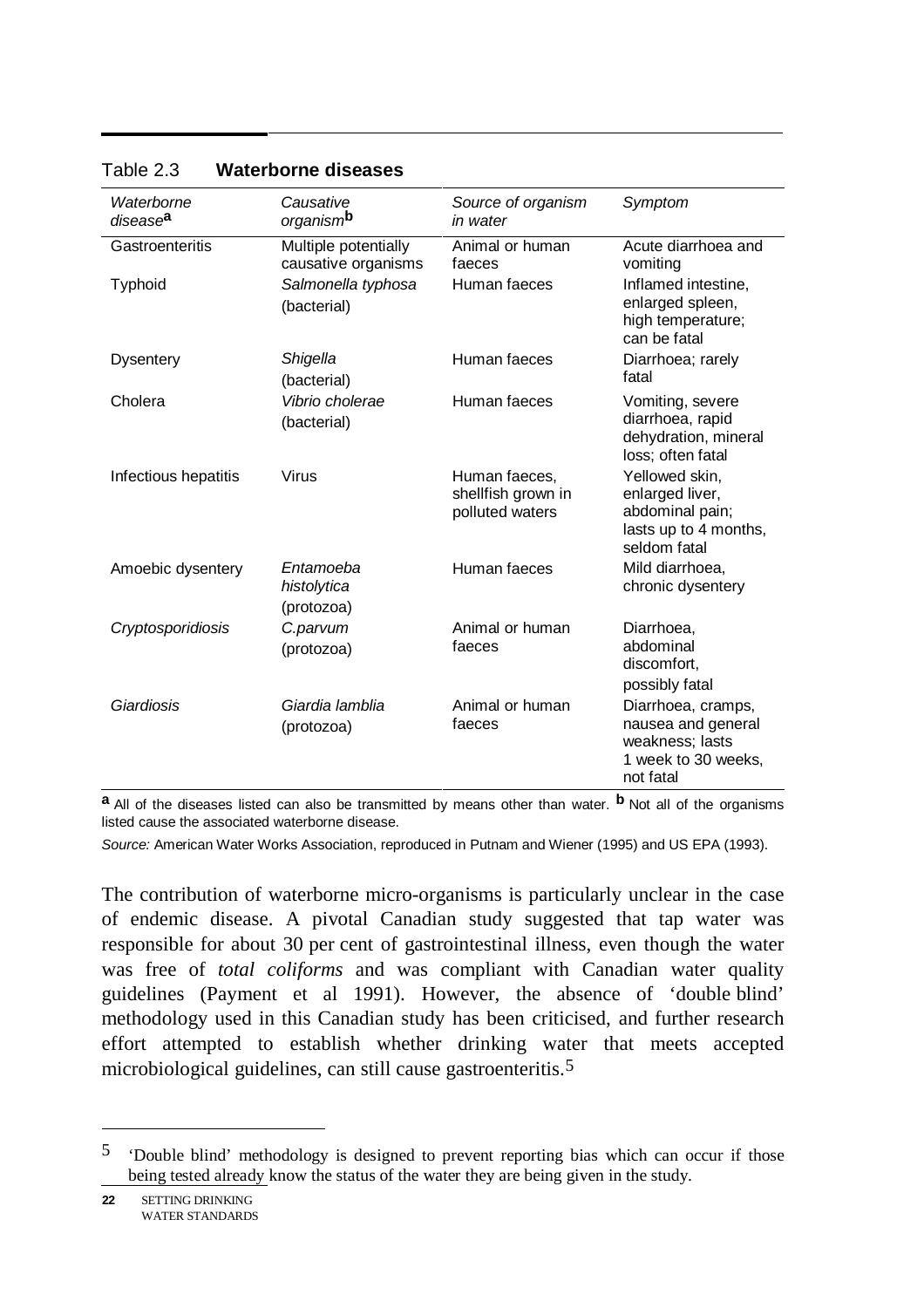In Australia, the CRCWQT is undertaking a large epidemiological study similar to that undertaken in Canada. The study objective is to determine whether additional treatment of Melbourne's drinking water supply is required on public health grounds (see box 2.3).

#### Box 2.3 **Melbourne water quality study**

The Melbourne Water Quality Study (MWQS) is a large scale household study designed to investigate the level of endemic disease attributable to drinking water at its present level of quality. The MWQS has been designed as a 'double blind' study to overcome the methodological criticisms of a similar study conducted in Canada. The results are expected to be available in April 2000.

The study recorded illness among two population groups, each comprising approximately 300 households. One group consumed normal tap water and the other consumed water that was filtered and disinfected with ultraviolet radiation.

The study objective is to test whether the baseline group drinking normal tap water experience a higher level of gastrointestinal illness than the group drinking filtered water. If there is a difference, then it is anticipated that the difference can be used to estimate the public health benefit from further treating Melbourne's water supply. The cost of further treatment would depend on the organism(s) responsible for the difference.

If on the other hand there is no difference between the two groups, then the study will not necessarily mean that there is no endemic waterborne gastroenteritis. Rather, if it exists at all, it may be too small to measure. The study team has suggested that a randomised clinical trial like the MWQS is unable to rule out endemic waterborne gastroenteritis if it represents less than 15 per cent of all community gastroenteritis.

Source: Fairley and Sinclair (1999).

#### Chlorine resistant organisms

Disinfection is the major means of guaranteeing the microbiological quality of drinking water. However, *Cryptosporidium* is immune to chlorine at concentrations normally used for drinking water disinfection. This has prompted greater interest in advanced technologies capable of removing *Cryptosporidium*. About one per cent of the general population contracting *Cryptosporidiosis* require hospitalisation, but severely immuno-compromised individuals may suffer a mortality rate of 50 per cent because no effective drug treatment currently exists (Baudish and Merz 1999). Nevertheless, the links between *Cryptosporidium* and health outcomes are not clear.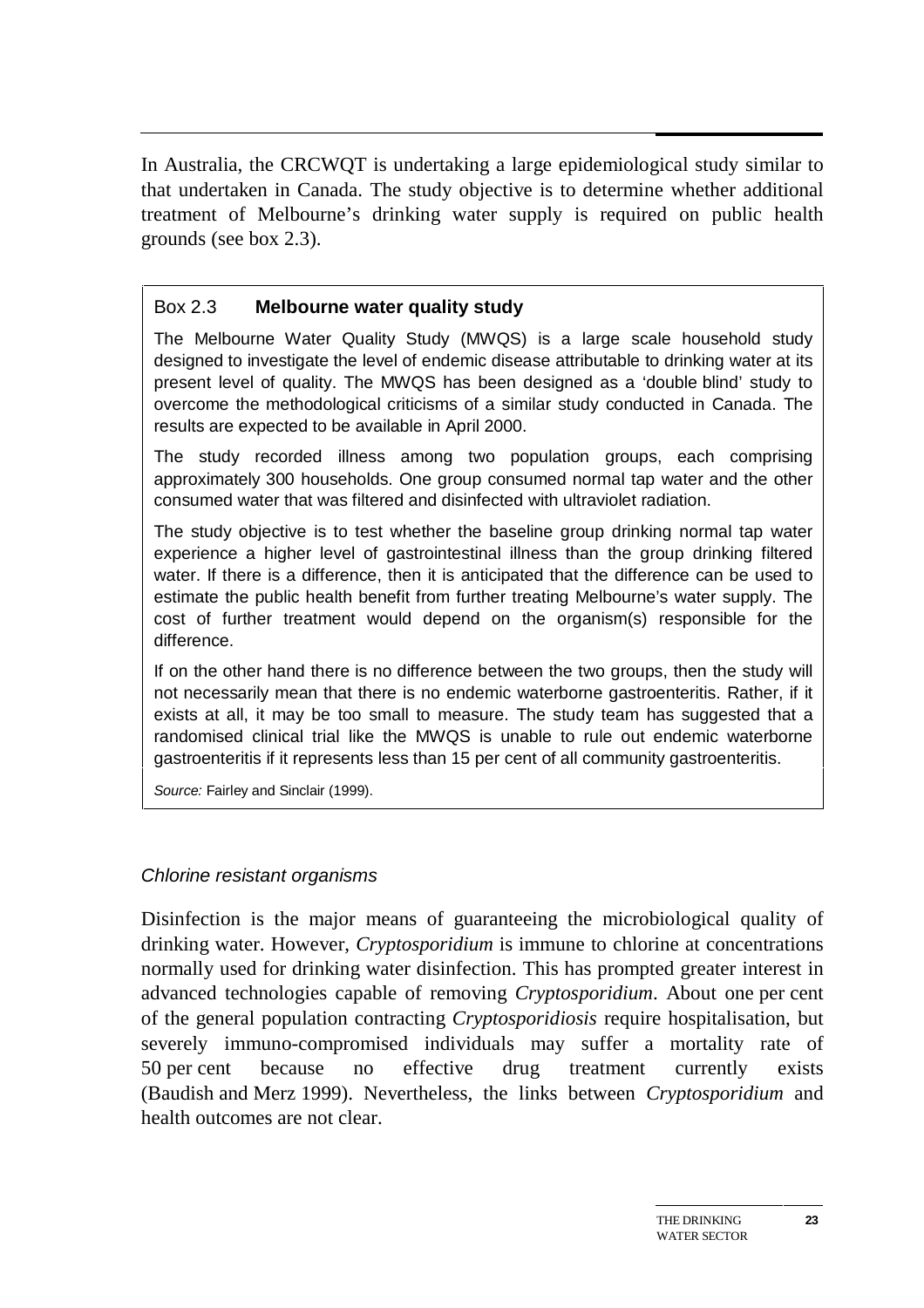### Disinfection by-products

Disinfection by-products are the most commonly found organic contaminant in Australian drinking water supplies according to the Guidelines. Disinfection byproducts result from the interaction between disinfectants, particularly chlorine, and naturally occurring organic material resulting from the decay of animal and vegetable matter. Of these disinfection by-products, the trihalomethanes (THMs) are produced in the highest concentrations.

THMs have been the source of international concern for some time. A difficult aspect to the regulation of THMs is the risk tradeoff between the use of disinfecting chemicals that result in their production, and the risk from minimising chemical use to the point where it jeopardises the effectiveness of disinfection. In this context, the Australian Guidelines contain the following caution:

Action to reduce the concentration of disinfection by-products is encouraged, but disinfection itself must not be compromised: the risk posed by disinfection by-products is considerably smaller than the risk posed by the presence of pathogenic microorganisms in water which has not been disinfected (NHMRC 1996, pp. 3–4).

# **2.4 Treatment technologies**

Drinking water treatment processes encompass the management and protection of raw water sources, through to the protection of treated water in the distribution system before it reaches the consumer's tap. Water treatment is undergoing rapid change, driven by advances in technology, a greater understanding of the contaminants present in water and their health risks, as well as rising public expectations and the need to develop cost effective processes.

# Effect of source water quality on treatment approaches

The level of risk of hazardous contamination in drinking water supplies is determined by source water quality and by catchment conditions. Both these factors affect the level of treatment required to satisfy quality standards and hence the technology required to remove hazardous contaminants.

Water collected from catchments that are isolated from human and agricultural contamination, is usually of better quality, and therefore may require less treatment for drinking purposes. These catchments may be protected catchments, where the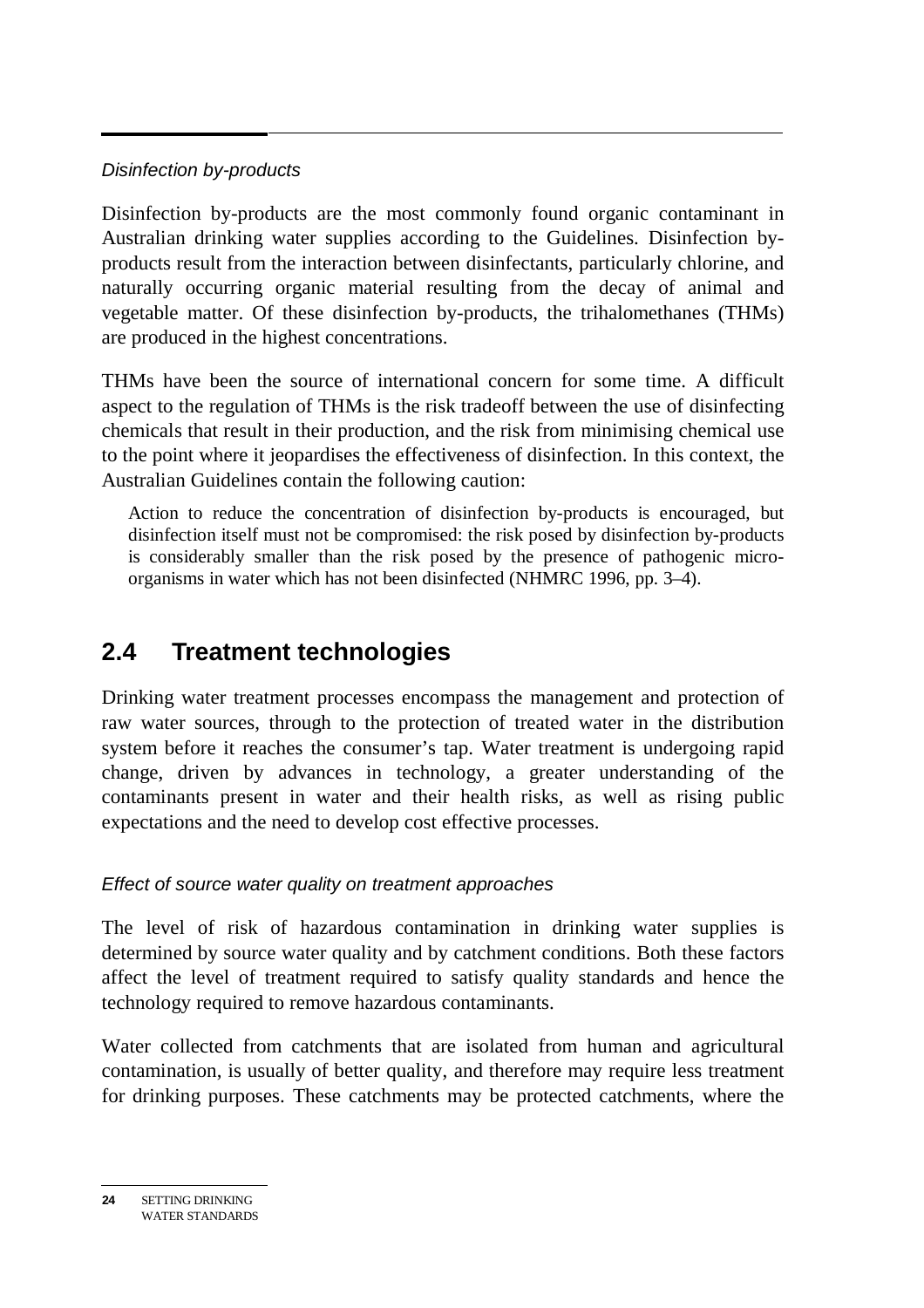likelihood of human pathogens being transmitted is very low, particularly in terms of protozoa and viruses.6

# Conventional and alternative treatment processes

Conventional treatment of drinking water is a combined process of screening, coagulation, sedimentation, filtration and disinfection (see figure 2.2 and box 2.4). Conventional treatment processes have been effective over the past century in eliminating outbreaks of waterborne disease such as cholera and typhoid in developed countries.

Currently in Australia, all major urban water suppliers (Water Services Association of Australia (WSAA) members) at least filter and disinfect most of their water supplies, with the exception of Melbourne Water which only filters a small proportion taken from sources outside their protected catchments.<sup>7</sup> A survey of nonmetropolitan water suppliers found that 76 per cent filtered and disinfected and at least 97 per cent disinfected drinking water supplies (AFFA 1999).<sup>8</sup>

In most cases conventional treatment will provide safe drinking water. However, there are limits to the extent which conventional treatments can remove harmful organisms such as *Cryptosporidium*. Accordingly these deficiencies have renewed interest in the multiple barrier approach, involving processes other than disinfection, and the development of alternative treatment technologies (see box 2.5).

These technologies all have advantages and disadvantages and there is no single water treatment process that is at present regarded as superior in all circumstances.

The high capital cost of new technologies, high energy consumption and, in some cases, very large waste streams, can make their application uneconomic. Their use has been restricted to relatively small scale plants needed to deal with special situations, but larger scale plants are now appearing.

 $\overline{a}$ 

<sup>6</sup> Despite the isolation of protected catchments, there is still some risk of contamination from birds and native animals (NHRMC 1999).

<sup>7</sup> Currently, most of Melbourne's water supply does not undergo full treatment as around 90 per cent of its water is sourced from protected catchments (MWC 1999, p. 5).

<sup>8</sup> A non-metropolitan water supplier is defined in *The Non-Major Water Utilities 1998 Performance Measurement Report* as a water utility in Australia supplying water to 10 000 – 50 000 properties.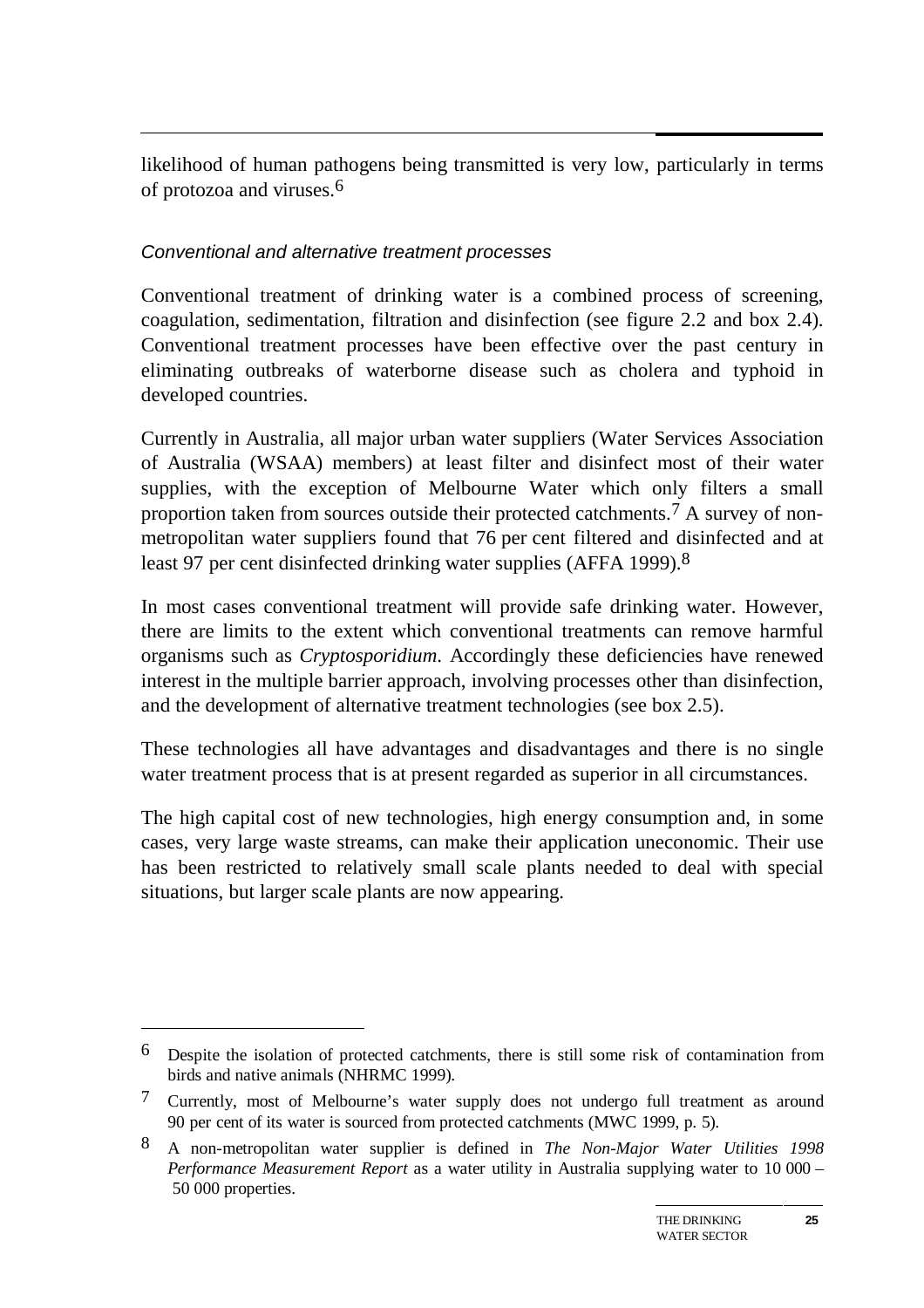

Figure 2.2 **Conventional water treatment process**

Source: AWWA (1990).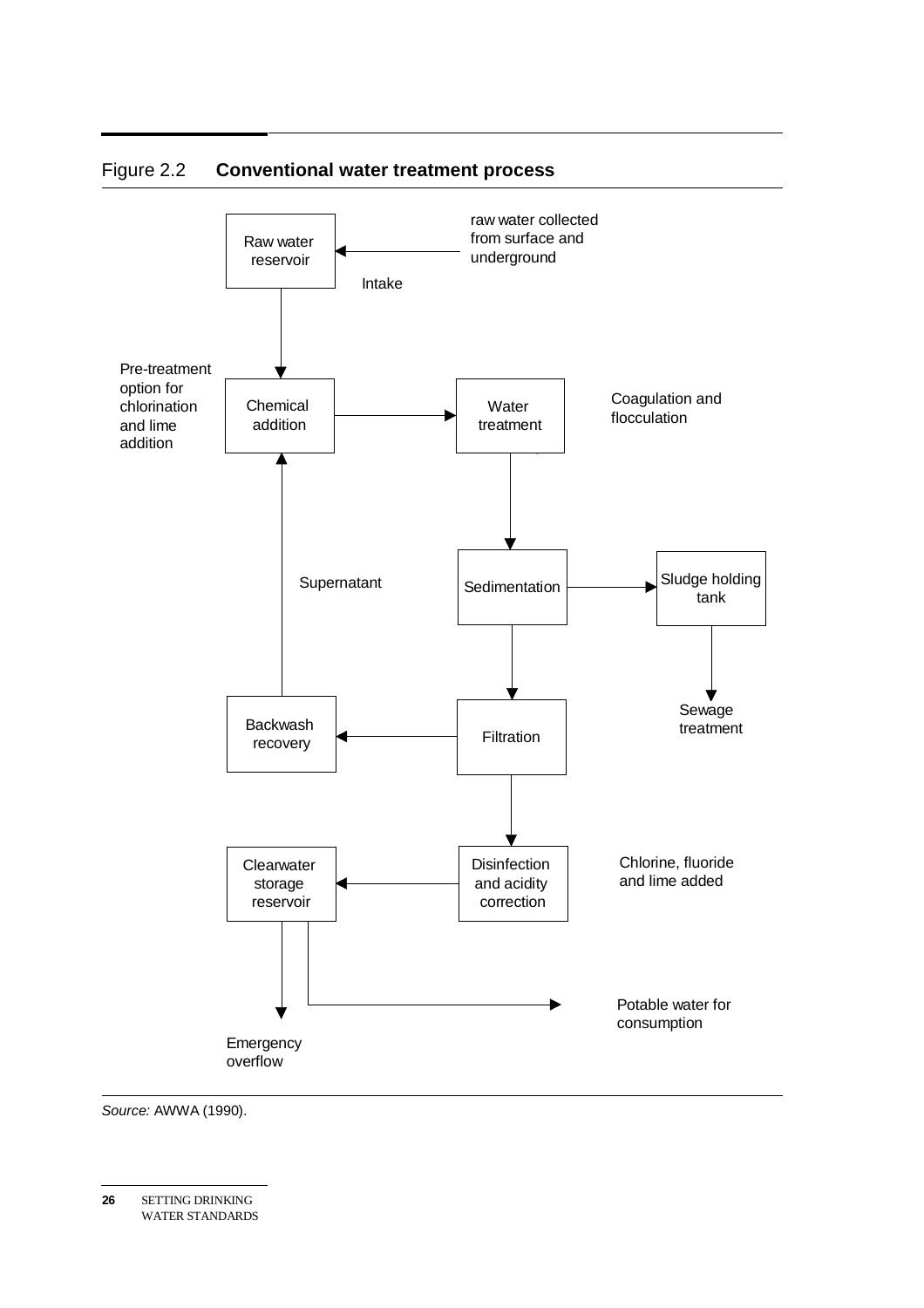### Box 2.4 **Conventional treatment processes**

Intake is the process of taking water from its natural source and transferring it to a holding water reservoir in preparation for treatment. Screens are used to remove floating material and prevent large clumps of organic material from entering the holding reservoir.

Storage of water in open reservoirs reduces the number of pathogenic microorganisms through a combination of settling, ultraviolet (UV) radiation and natural die off.

Water is often transferred from a reservoir to an enclosed tank, where acidity levels of the water may be adjusted before treatment. This prevents corrosion and enhances the effectiveness of disinfection.

Alum and iron salts or synthetic organic polymers (alone, or in combination with metal salts) are added to promote coagulation of fine organic matter and pathogenic organisms in the water into a 'floc'.

The water and floc then passes into clarifiers, where the floc settles to the bottom of the tanks. The clear water then flows into the filtration tanks and the sediment at the bottom of the clarifiers is removed.

Filters, made of layers of sand and gravel, remove remaining flocculated particles and micro-organisms, enhancing the effectiveness of subsequent disinfection. These filters rely on chemical pre-treatment of the incoming water to be effective in removing the remaining particles and micro-organisms.

Disinfection is the last stage in the treatment process. Chlorine (or some other disinfectant such as chloramine) is added to inactivate any remaining microbiological contaminants which have passed through the filters. The treated water is finally stored in a closed tank or reservoir, before being distributed to consumers. Residual amounts of chlorine are left in the water to prevent infection from bacterial regrowth and provide protection against contaminants in the distribution system.

After disinfection, water may have more chemicals added to make it suitable for drinking. For example, lime may be added to adjust the pH level. Some governments have legislated for fluoride to be added to drinking water supplies.

Source: AWWA (1990).

It has been claimed that water treatment plants in the future will use more sophisticated treatments, such as membrane filtration processes (Brignall and Bayley 1999)*.* Improvements have been made in the past decade or so in the quality, robustness, longevity and operating requirements of membranes while their price has been reduced. Thus, membranes are expected to become more widely applied in the treatment of water:

In the past five years, there has been a significant increase in the use of membrane filtration processes for the production of drinking water. At one time, membrane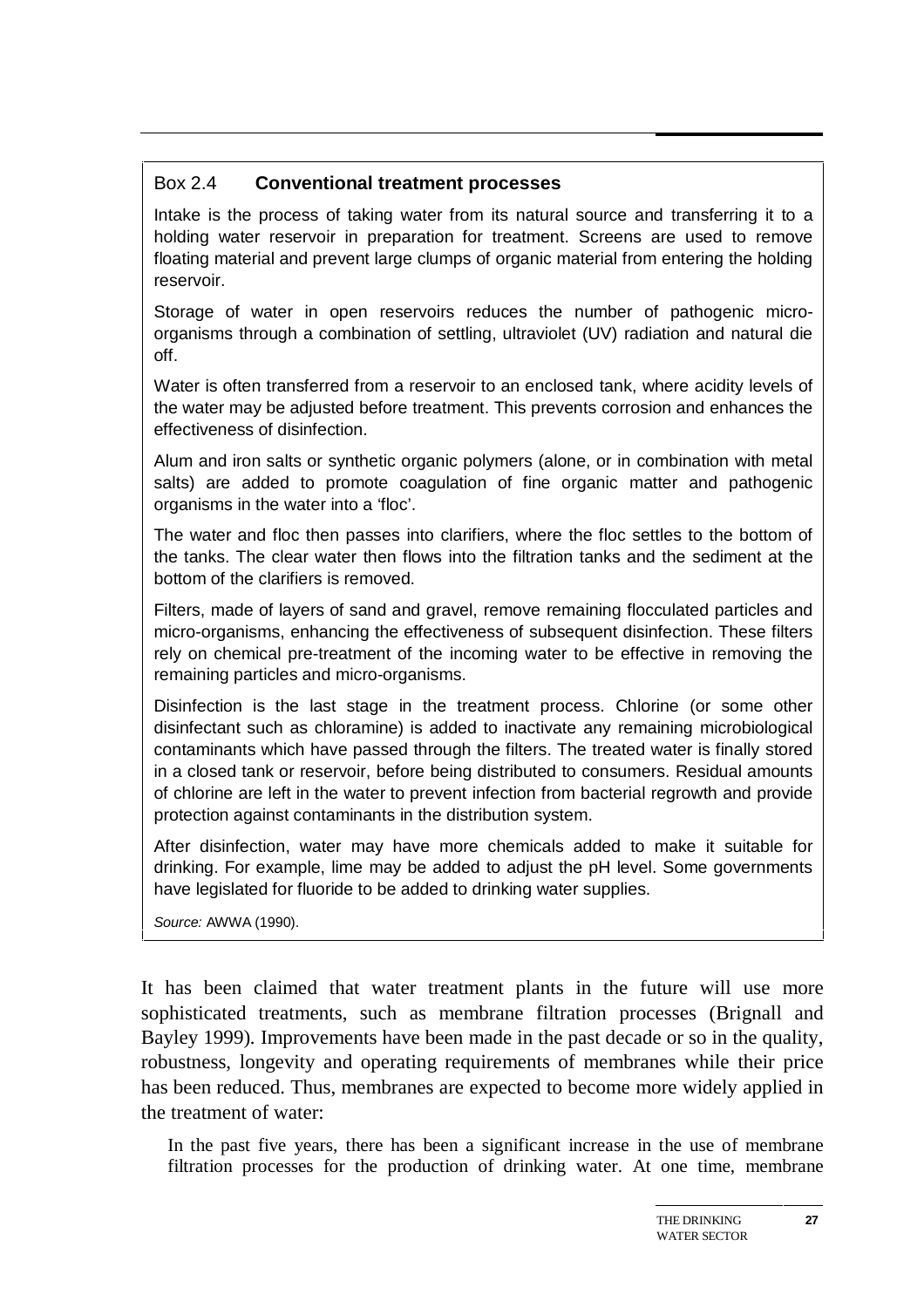processes were considered inappropriate or too costly for municipal water treatment … However, the recent commercialisation of back washable hollow fibre membrane systems (that is, microfiltration and ultrafiltration) has resulted in a fundamental change as to how utilities, engineers and regulatory agencies approach water treatment (Pirnie et al 1998, p. 705).

#### Box 2.5 **New and alternative treatment processes**

Raw water sources that are high risk, will generally require treatment other than by conventional means. Alternative water treatment processes include Granular Activated Carbon (GAC), disinfection with Ozone or ultraviolet (uv) radiation, and membrane filtration.

GAC removes residual tastes and odours, and reduces the concentration of dissolved organic material which cannot be removed by sand filters. It does this through an absorption process, causing compounds to stick to the surface of the GAC, protecting treated water from particle penetration. Powder Activated Carbon is also used for this purpose, but is generally not as effective in removing these contaminants.

Ozone used as a disinfectant in conjunction with GAC, is particularly effective in reducing tastes and odours. However, it is not effective in controlling biological contaminants in the distribution system, as residuals cannot be sustained long enough to keep the water free from re-infection before reaching the consumer's tap. Also, ozone is a very powerful oxidising agent, capable of generating carcinogenic byproducts such as bromates and aldehydes. Current conventional and advanced water treatment processes do not remove either bromide or bromate.

Ultraviolet treatment usually requires the prior removal of particulate matter to allow the clear passage of UV radiation. Some bacteria have the ability to repair damage caused by UV irradiation, and thus may potentially 'reactivate'.

Membrane filtration, in the form of microfiltration and nanofiltration, is being used more frequently for treating drinking water. These technologies remove particles the size of Cryptosporidium and Giardia cysts. However, only nanofiltration removes viruses and colour.

Source: Baudish and Merz (1999); Brignall and Bayley (1999); AWWA (1990).

# **2.5 Economics of the industry and water quality regulation**

Water supply in Australia is a significant activity, with an estimated gross value of output over \$6 billion (AATSEIE 1999). It is estimated that 20 million megalitres of water was supplied for consumption and production uses in both rural and urban areas in 1995–96.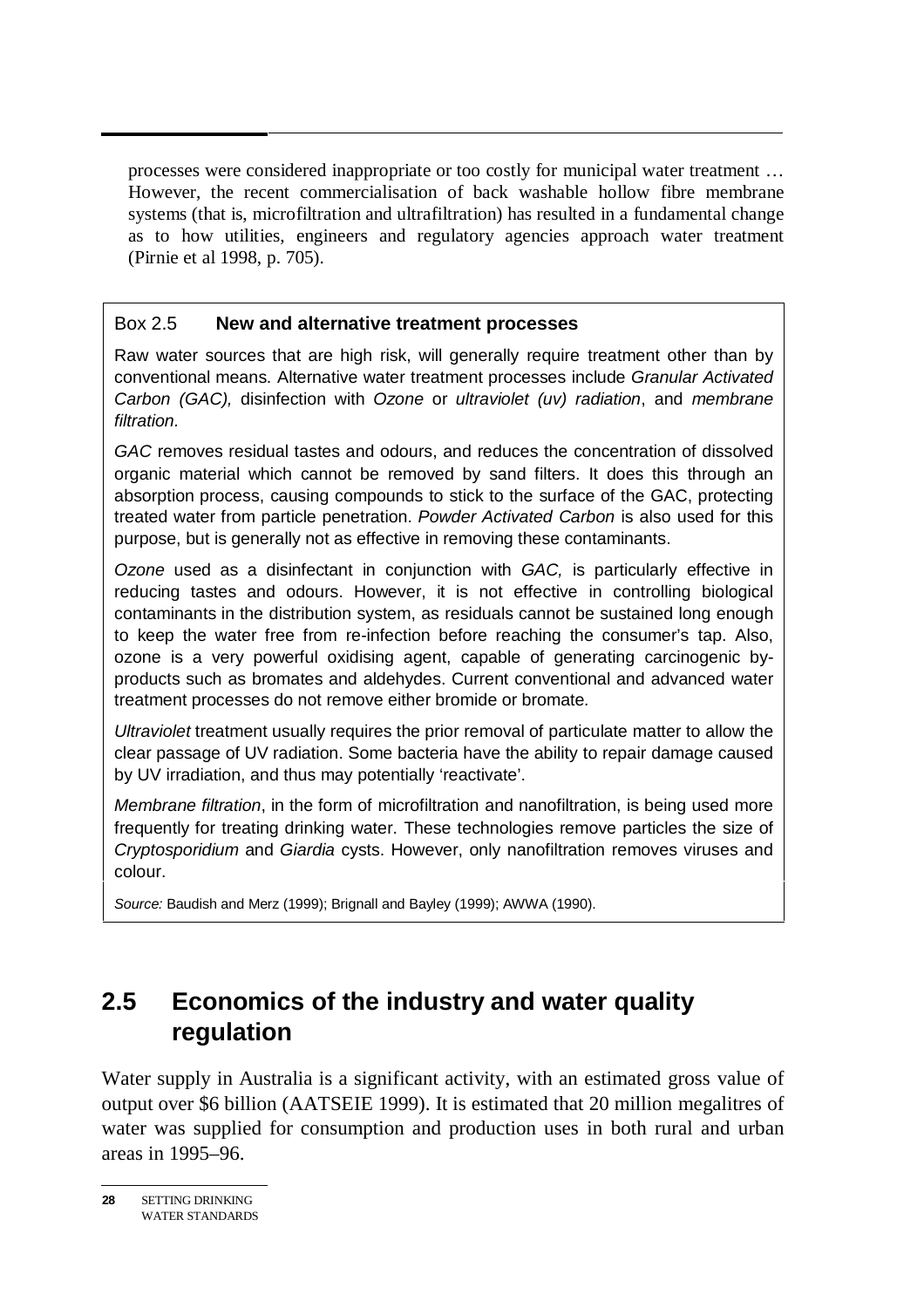Metropolitan urban suppliers service approximately 70 per cent of Australia's population. In 1997–98, their total turnover was around \$4.6 billion. Total operating costs were around \$3 billion (WSAA 1998).

In 1997–98 WSAA members controlled fixed assets with a total written down value of approximately \$20 billion (WSAA 1998).

Of the total amount of water used in Australia, 17.5 per cent is treated for urban uses, including residential, industrial and commercial (AATSEIE 1999). The average annual volume of water supplied per property in 1997–98 was 423 kilolitres, with residential users accounting for 59 per cent of urban water use (WSAA 1998).

Despite accounting for 17.5 per cent of total water use, urban water accounts for about 80 per cent of supply costs (AATSEIE 1999). This is mainly because of the treatment processes that urban water must undergo and the capital cost of the extensive reticulation systems used.

The percentage of treated water used for drinking purposes is estimated to be less than one per cent.<sup>9</sup> In contrast, garden use accounts for approximately 34 per cent of annual domestic use.

# Demand characteristics

 $\overline{a}$ 

Water is a basic necessity with few substitutes (such as bottled water and fruit juices) available. The structure of the industry, with only one supplier for each property, makes it susceptible to monopoly pricing. This helps to explain the provision or regulatory supervision of water services by governments in many developed nations.

Preferences in a market are important in determining an efficient allocation of resources. Governments, in cooperation with the water industry, are trying to improve signals concerning community preferences in relation to the *quantity* of water supplied, through the introduction of user pays pricing.

When there are many customers in a network, one customer's unexpectedly high demand may be offset by another's low demand. Any residual volatility in aggregate demand can be addressed with less reserve capacity, where a network of inter-connected local storages can be drawn upon.

<sup>9</sup> Based on average household consumption of six litres per day.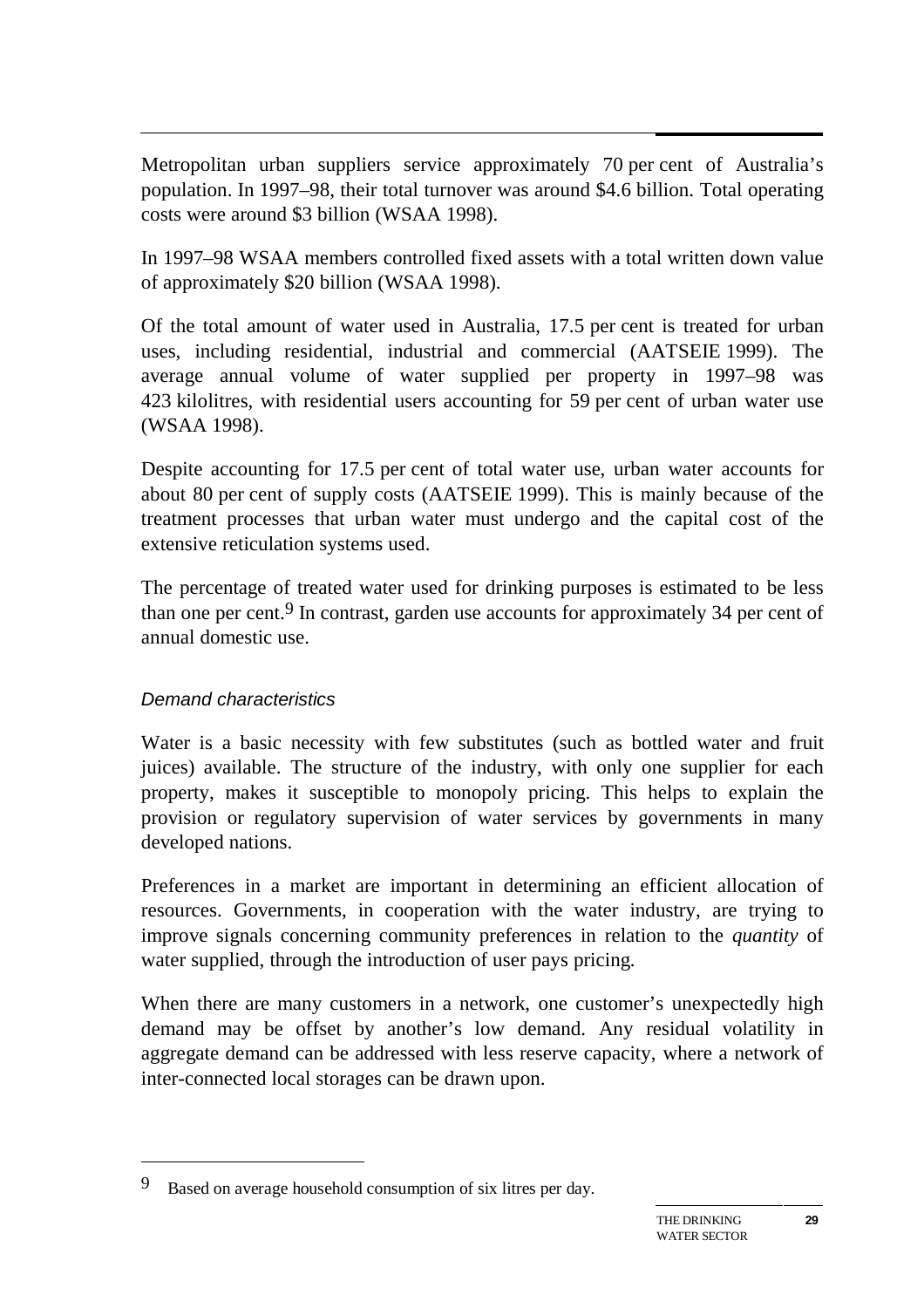With only one supplier, consumers have no practical choice but to buy water from that supplier. It might be expected that demand for higher quality water would increase with income. However, there are information problems and no ready price mechanism to determine the effect of water *quality* on consumption.

Drinking water does not need to be treated to high quality levels for the majority of consumers. However, reducing current guidelines or standards could prove fatal for immuno-compromised people in a community.

### Supply characteristics

The cost of establishing a metropolitan water treatment and distribution system is substantial. Once set up though, operating costs that vary with the level of output are relatively low. This is characteristic of a natural monopoly with economies of scale and scope (see box 2.6).

### Box 2.6 **Economies of scale and scope**

The fixed costs of setting up a distribution system also result in economies of density in distribution — a special form of scale economy related to the throughput in a given geographical area. These economies arise because the costs of supplying water per litre decrease as more water is supplied through a given mains distribution system.

Suppliers of major urban areas in Australia have cost advantages compared with suppliers of smaller areas, as there can be almost twice as many 'customers per kilometre of main'. However, any such advantages may be offset to some extent by the high cost of replacement and repairs in high-density urban areas.

Economies of scope exist in supplying water for urban uses. This is because the same supply infrastructure is used to deliver water to residential and commercial properties. Economies of scope are also present in household consumption. Residents use water from the same pipes for many purposes such as cooking, bathing, washing clothes and watering gardens as well as drinking.

Source: Productivity Commission.

Water is supplied for many purposes that do not require high levels of treatment (see box 2.6). For example, water for garden purposes, does not need to be of high quality. The economies of supplying water are such that there is only one system of dual reticulation in Australia in which water of different standards is supplied.10

 $\overline{a}$ 

<sup>10</sup> Dual reticulation is also used to refer to systems with a re-use component. This would involve the treatment of effluent to a non-potable standard for re-use.

**<sup>30</sup>** SETTING DRINKING WATER STANDARDS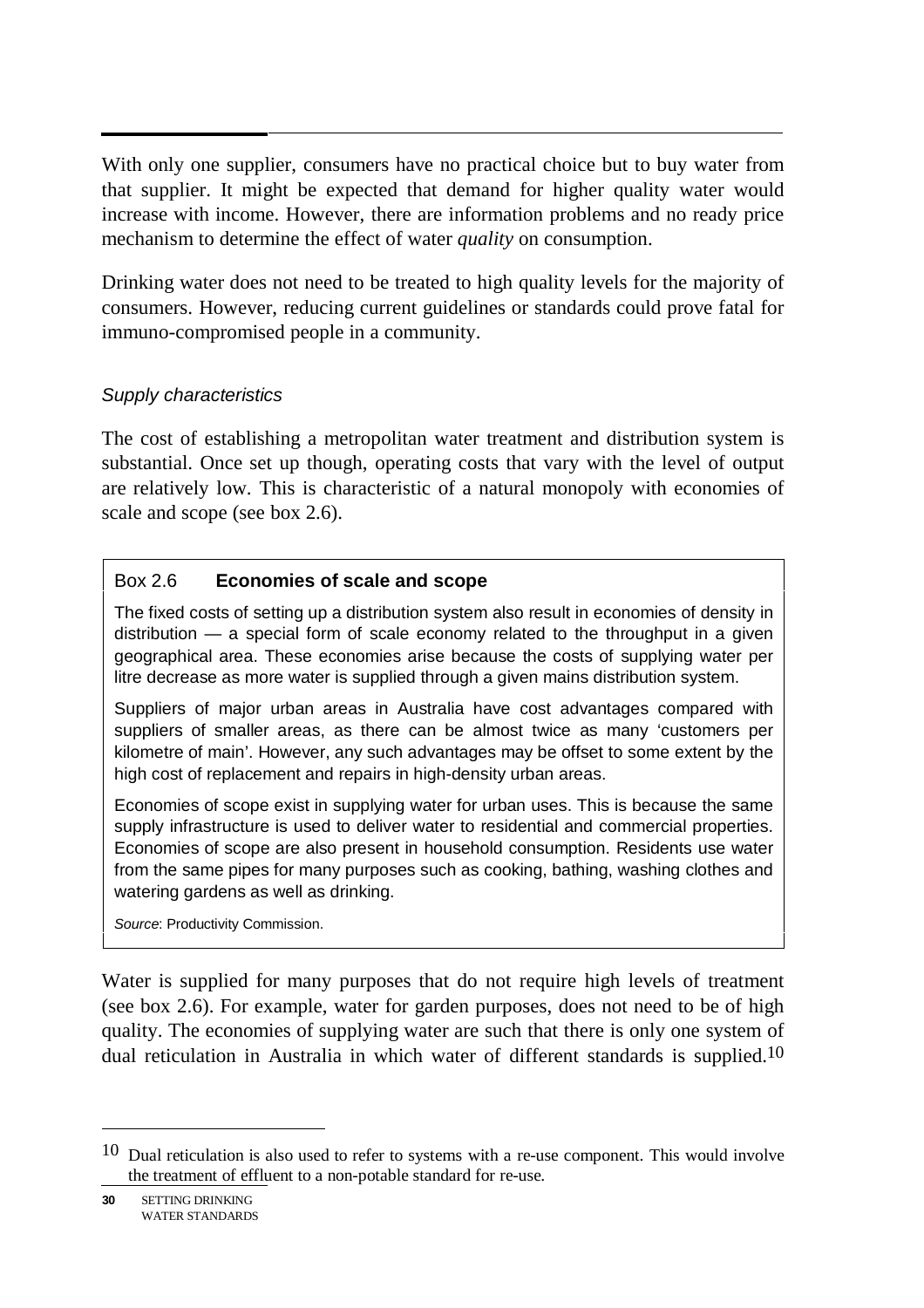The cost of duplicating reticulation in this way is generally considered to outweigh the cost of treating all water to the same high standard.

The New South Wales government is currently undertaking a project at Rouse Hill which is experimenting with the viability of dual reticulation, to test whether or not the costs do outweigh the benefits of such a system (see box 2.7). The Commonwealth Scientific and Industrial Research Organisation (CSIRO) is also undertaking research into alternatives for a coordinated approach to urban drinking water supply and effluent disposal.

### Box 2.7 **Dual reticulation at Rouse Hill**

In the early 1990s, Rouse Hill was one of the areas designated to accommodate projected population growth in Sydney. A dual reticulation system was provided for at the planning stage.

Rouse Hill has its own Sewage Treatment Plant (STP), which was opened in May 1994 for the purpose of supplying water for non-potable uses after extensive treatment. To date only fresh water has been used in the Rouse Hill dual reticulation scheme supply, as initial sewerage treatment processes were unable to meet required guideline values. Additional treatment is being installed so that the dual water supply system can be used for a range of non-drinking purposes such as lawn watering, gardening and toilet flushing.

Rouse Hill is served by the first STP in Australia to be designed to produce effluent of a sufficiently high quality for use as a domestic non-potable water supply.

Source: EA (1999) and NSW Health (pers. comm., 17 February 2000).

#### Treatment costs

 $\overline{a}$ 

Treatment costs are just one component of total operating costs.

In 1997–98, capital expenditure for Melbourne Water Corporation (MWC) totalled \$79.4 million. Water accounted for 16 per cent of this cost, compared with sewerage (48 per cent) and waterways and drainage (32 per cent). A majority of this 16 per cent was on supply infrastructure and not treatment technology (MWC 1998), which is to be expected given that Melbourne's water receives (and is said to require) relatively little treatment.<sup>11</sup>

It is the pipes in the ground that generally comprise the greater part of the cost in supplying drinking water. Nevertheless, the ongoing movement towards more

<sup>&</sup>lt;sup>11</sup> There may be considerable year-to-year variation in the size and purpose of capital expenditure programs.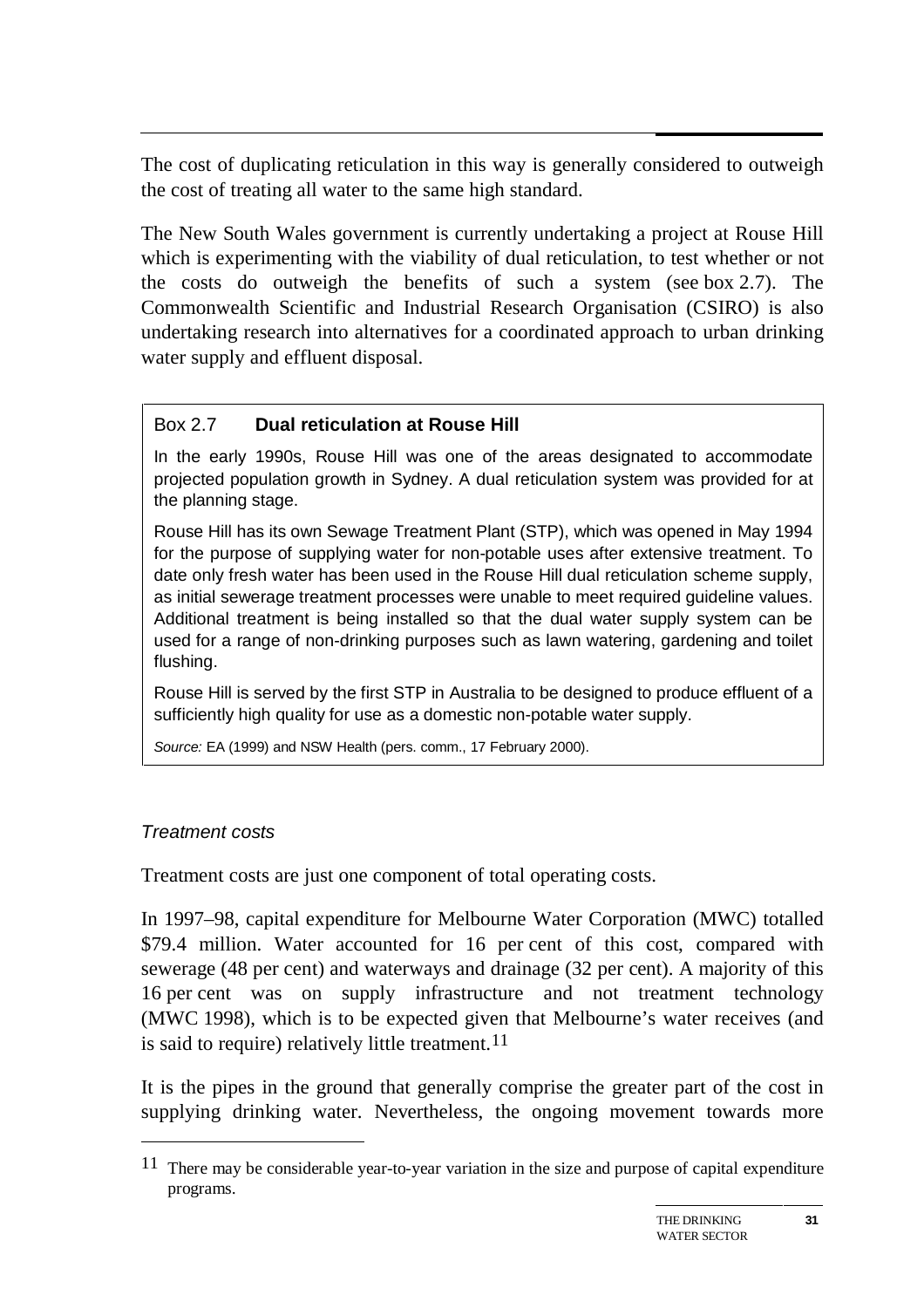stringent guidelines may see treatment become an increasingly larger proportion of the overall cost base.

The average household expenditure on water services — water and sewerage — per week is 0.96 per cent of total household expenditure (ABS 1993). It can be assumed that water supply accounts for half of this expenditure, of which a fifth is attributable to treatment.<sup>12</sup> From this it can be estimated that total expenditure on water treatment processes in Australia is up to \$400 million per annum.<sup>13</sup>

As water treatment costs increase as a proportion of the total, it will become more important for suppliers to separate their treatment costs from total operating costs. This will enable them to identify movements in their total cost structure, resulting from the implementation of increasing levels of treatment.

Operating costs for WSAA suppliers during 1997–98 ranged from approximately \$190/ML to \$560/ML (WSAA 1998). The Commission does not have a separate record of the treatment cost component for WSAA businesses.

A survey of non-metropolitan suppliers conducted in Australia, revealed that operating costs ranged from \$156/ML in Fish River to \$2271/ML in Kalgoorlie, averaging around \$400/ML (AFFA 1999). Treatment costs that were available from the non-metropolitan suppliers surveyed, ranged from \$6/ML in Ballina to \$399/ML in Westernport, averaging around \$50/ML, indicating that treatment costs make up approximately 10–20 per cent of total operating costs (AFFA 1999).

This information demonstrates that treatment costs vary greatly across individual suppliers — reflecting the quality of source water and hence the choice of treatment technologies and the size of water suppliers.

To illustrate the effect that more sophisticated technology and economies of scale have on treatment costs, a simulated costing exercise was conducted for various population sizes (see box  $2.8$ ).<sup>14</sup>

 $\overline{a}$ 

<sup>12</sup> Melbourne Water's treatment costs average between 20-25 per cent of total operating costs as a bulk water supplier (MWC, pers. comm., 17 September 1999).

<sup>13</sup> This is consistent with estimates of treatment costs averaging \$50 per property, with approximately eight million properties in Australia.

<sup>14</sup> Source water from protected catchments is normally of higher quality than that from semiprotected catchments and degraded rivers. As source water quality deteriorates, more sophisticated technologies are required to treat it to the required quality.

**<sup>32</sup>** SETTING DRINKING WATER STANDARDS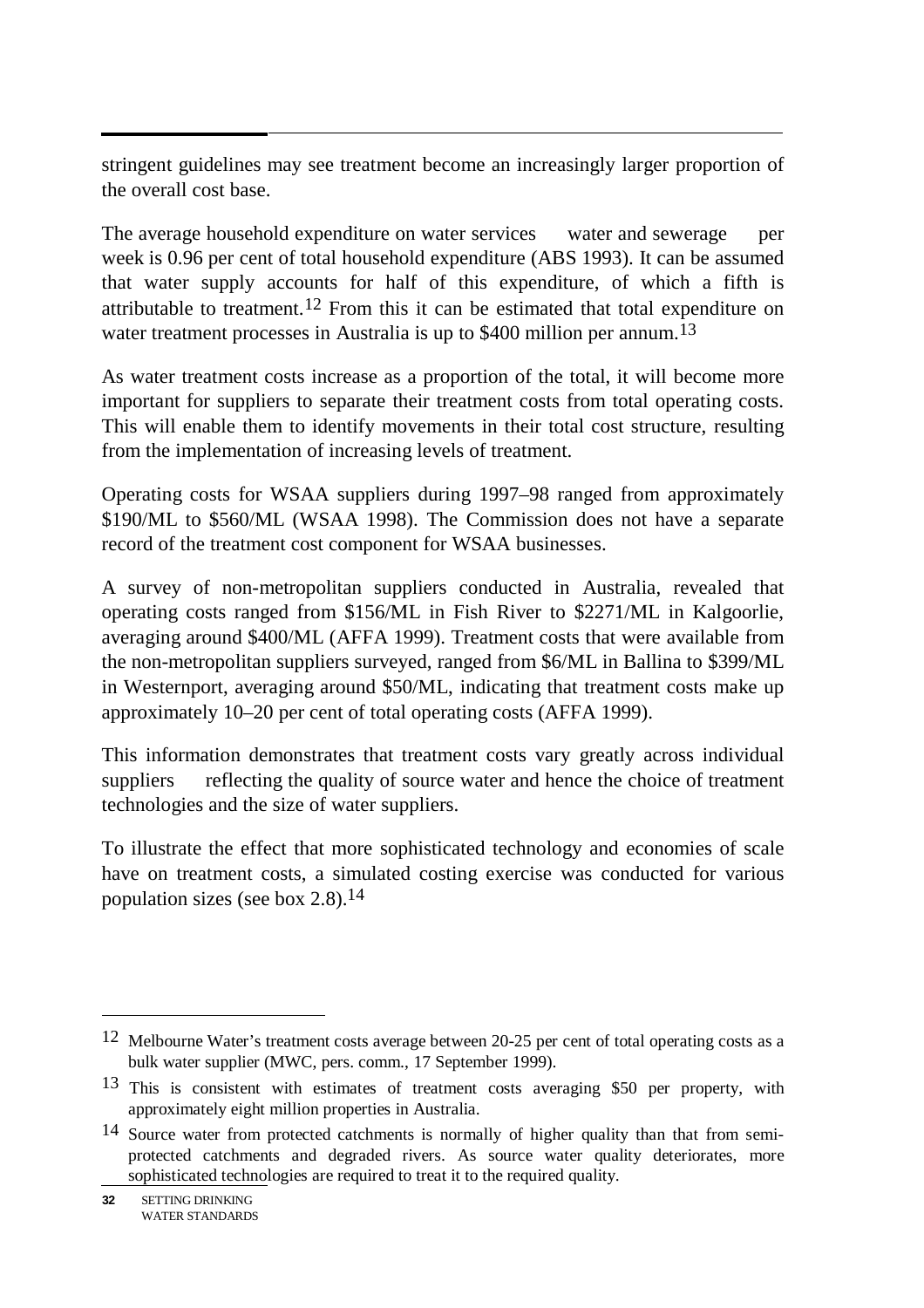#### Box 2.8 **Water treatment plant costing exercise**

Water treatment costs (including sludge handling) for varying technologies and population sizes were simulated by Dr Nic Booker from CSIRO's Molecular Science Division to illustrate the cost differences between treating different quality source water and for different population sizes.

Plant sizes to cope with supplying water to 5000, 20 000, 100 000 and 250 000 people were used in the simulation.**a** The three different source water qualities and five alternative treatment technologies used in the simulations were as follows:

- Protected catchment with chlorination  $(C_2$  only).
- Semi-protected catchment with chemical coagulation, sedimentation, filtration and chlorination (conventional).
- Semi-protected catchment with microfiltration and chlorination (membrane).
- Degraded river system with chemical coagulation, sedimentation, filtration, ozone/biological activated carbon and chlorination (conventional).
- Degraded river system with chemical coagulation, sedimentation, microfiltration, ozone/biological activated carbon and chlorination (membrane).



#### **Water treatment costs (amortised capital and operating)**

The results (expressed as  $\$/m^3$ ) illustrate relative treatment (amortised capital and operational) costs only. They do not take into account catchment opportunity, management and reservoir costs, head works for the protected and semi-protected catchment cases, and transport. Consequently, they are not a comprehensive estimate of the total cost.

**a** Larger populations may have more than one plant per population area – this introduces more complicating factors into the analysis of treatment costs per ML for a given population.

Source: CSIRO Molecular Science, pers. comm., 20 January 2000.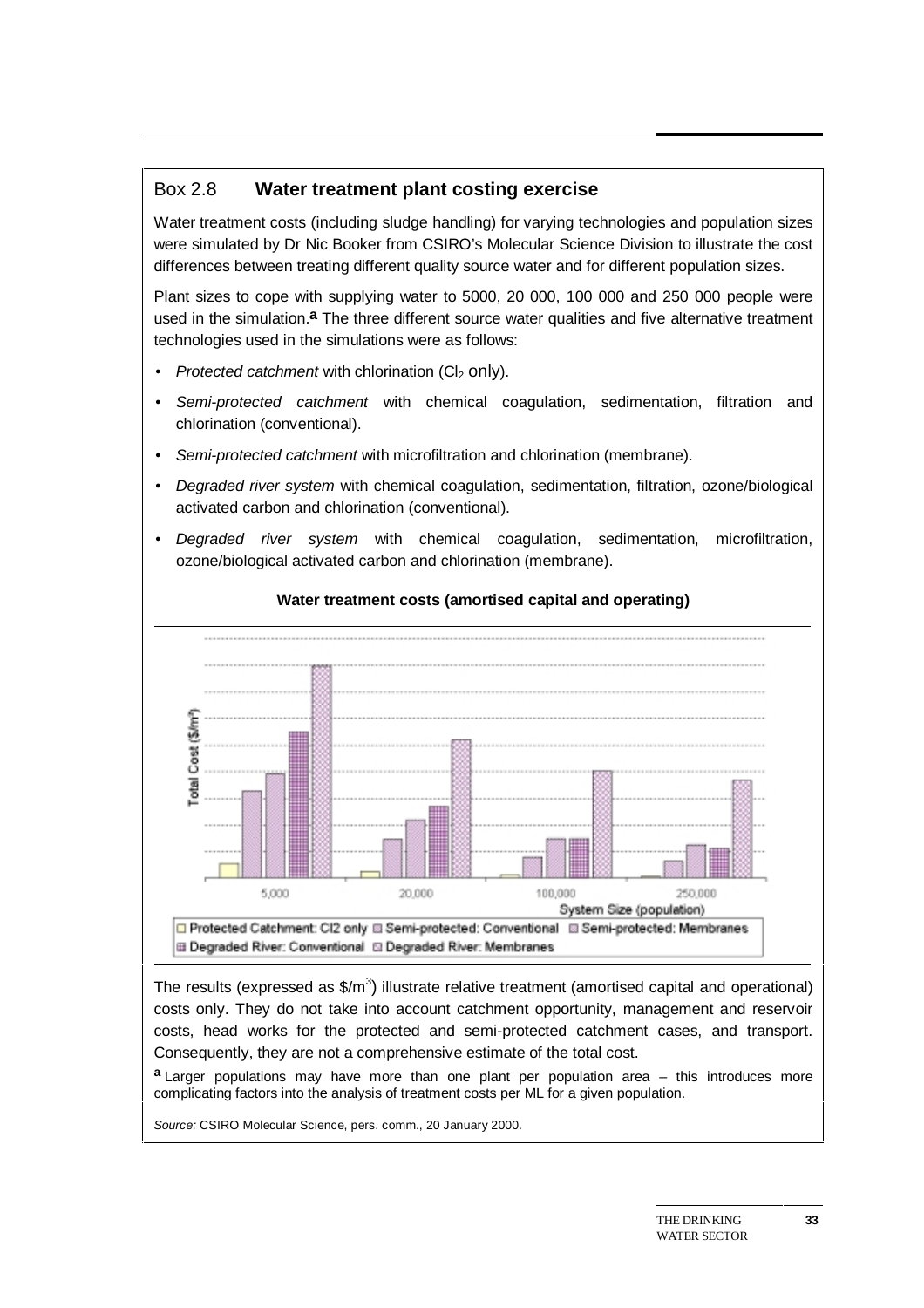The treatment costs shown in the figure in box 2.7 are illustrative of scale and technology effects — they do not reflect actual values.

The illustrative treatment costs of each scenario was derived by adding on the incremental cost of each additional stage used in the treatment process. It can be seen from the figure in box 2.7 that relative treatment costs decrease as the quality of the source water improves. In this particular simulation, the cost of treating water in all scenarios (source and type of treatment processes used) also declines as population and hence the volume of water treated increases — consistent with scale economies.

# Economics of arriving at efficient standards

Government regulation and other rules are established to produce 'better' outcomes for the community. Consideration of the net gain to the community requires an assessment of the cost of administration, compliance and enforcement as well as any unintended consequences.

# *Why are standards set?*

Market transactions may not result in an optimal level of water quality. This can occur because consumers are unable to signal the level of water quality they want — consumers are not well informed about water quality — and because disease can be transmitted beyond the area under immediate consideration.

Consumers cannot signal the level of quality that they want provided in their drinking water because a single supplier of a uniform product services them. In a normal market consumers can determine the quality of good they wish to purchase through choice and the price paid. With a natural monopoly, even if consumers could make informed judgements about the quality of water they would like to receive, they could not change to another service provider.

Information asymmetry exists in the provision of drinking water because consumers and suppliers do not have the same level of information. Consumers are unable to determine quality from direct inspection. Hence, they may receive water of different quality than if they were better informed or had greater choice.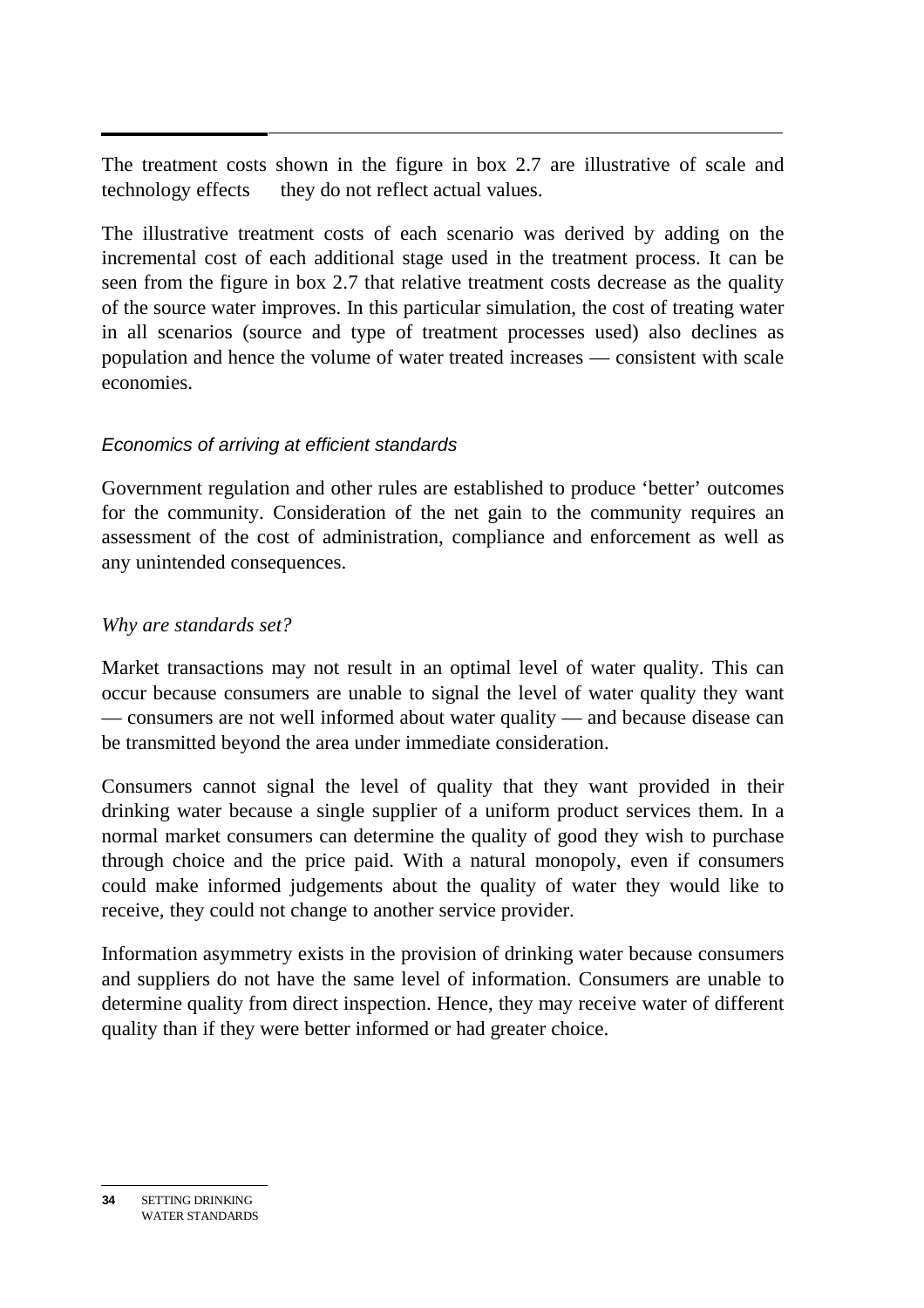Consumers may contract gastrointestinal illness as a direct consequence of drinking contaminated water or indirectly from someone who has.<sup>15</sup> The repercussions of illness in a community are potentially far reaching, in that disease can be transmitted from one person to another. Moreover, poor quality water can lead to deaths. However, it is difficult to prove the water was the cause of illness and thus that the water supplier was liable.

Guideline and standard values provide a measure against which the quality of water provided can be judged and give consumers confidence about the product they are receiving. Guidelines and standards may provide greater certainty that illness and fatalities will be prevented and they eliminate the difficulty and cost for individual consumers in seeking common law redress.

# *Determining an efficient standard*

 $\overline{a}$ 

A structured benefit−cost approach to policy development is required to determine whether regulation meets the dual goals of 'effectiveness' and 'efficiency'. The relevant problem to be addressed and subsequent policy objective should be identified as a first step in the policy development process, followed by consideration of a range of options (including no action) for achieving the objective. The benefits of any regulation should outweigh the costs to the community (ORR 1998).

A benefit−cost assessment should take into account all benefits and costs, including the flow-on effects into other industries. For example, drinking water of a higher quality may require less treatment by the food manufacturing industry.

There are limitations with the benefit−cost assessment of water quality guidelines and standards — mainly because the causal links between water quality and health outcomes are uncertain and therefore the benefits are difficult to measure.

When identifying safe levels of contaminants in drinking water and efficient standards, the probability that exposure will occur, and the consequences of that exposure, are generally unknown. For example, in the case of pathogens such as *Cryptosporidium* and *Giardia*, there is uncertainty about what concentrations of pathogen can cause infection and it is often difficult to determine whether a micro-organism is viable.

<sup>15</sup> Indirect effects are referred to as externalities. An externality exists when an action by either a producer or a consumer affects other producers or consumers, yet is not accounted for in the market price.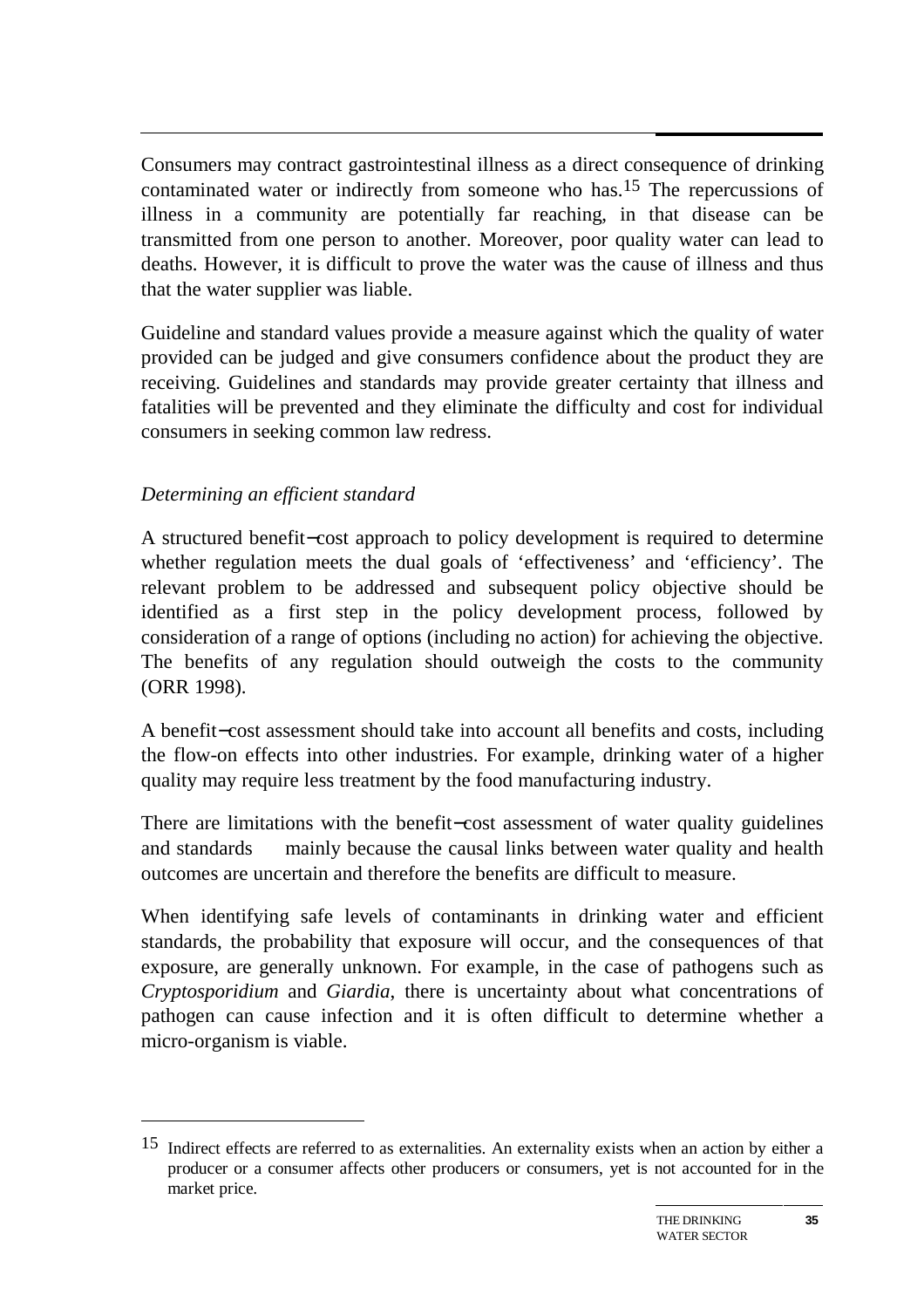#### Box 2.9 **Decision making under uncertainty**

#### Where subjective probabilities can be assigned to outcomes

An approach to decision making under uncertainty is to assign subjective probabilities to outcomes. The approach is based on the maximisation of an individual's expected utility.

One of the limitations of this approach is that not all people have the same preferences. Also the behavioural assumptions underlying the theory do not always hold. Individuals show a preference for situations in which there is some certainty. Such behaviour has been called 'uncertainty aversion'. Behavioural studies have revealed that individuals have stronger aversions to events that are out of their control as compared to those in which they have control. Individuals generally prefer a lower level of risk when hazards are imposed through actions or events that are out of their control.

One alternative to maximising subjective utility is to base decisions on the 'maximin' approach. According to 'maximin', an action  $b$  should be preferred to another action  $c$  if and only if the worst possible consequence of b is better than the worst possible consequence of c.

Minimising the potential for the worst case still requires sufficient initial information to assign a 'worst case' value. However, even the 'worst case' is estimated with incomplete information, where the range and distribution of outcomes is unknown. It does not seem reasonable to behave in either way for non-repeatable problems or situations where there is little evidence on which to base estimates of probabilities.

Where subjective probabilities cannot be assigned

In the absence of quantifiable or subjective probabilities. the following principles have been formulated to quide decision making.

Reserved rationality: Describes the decision making process where the probability of outcomes is unknown, making it natural to proceed cautiously  $-$  to safeguard initially against the possibility of unexpectedly adverse welfare losses.

The following principles are subordinate principles.

Precautionary principle: A risk management approach that is exercised in a situation of scientific uncertainty where there is a need for action before the results of scientific research are available. For example, the UK has set a standard for the presence of Cryptosporidium despite the uncertainty concerning its infectivity and identification.

Burden of proof: In the absence of scientific certainty about the consequences of a decision, the body wishing to change the status quo is required to show that the possible risk is less than the likely benefits of the change. This principle applies also to those who wish to preserve the status quo — that is, not follow the precautionary principle. The 'double blind' study on the health outcomes of Melbourne's water compared to filtered water is an example of accepting the burden of proof. This study may influence whether Melbourne's water remains largely unfiltered.

Source: ECDG XXIV (1998); Kesley (1993 and 1994); Kesley and Quiggan (1992); Perrings (1991); Wills (1997); Woodward and Bishop (1997).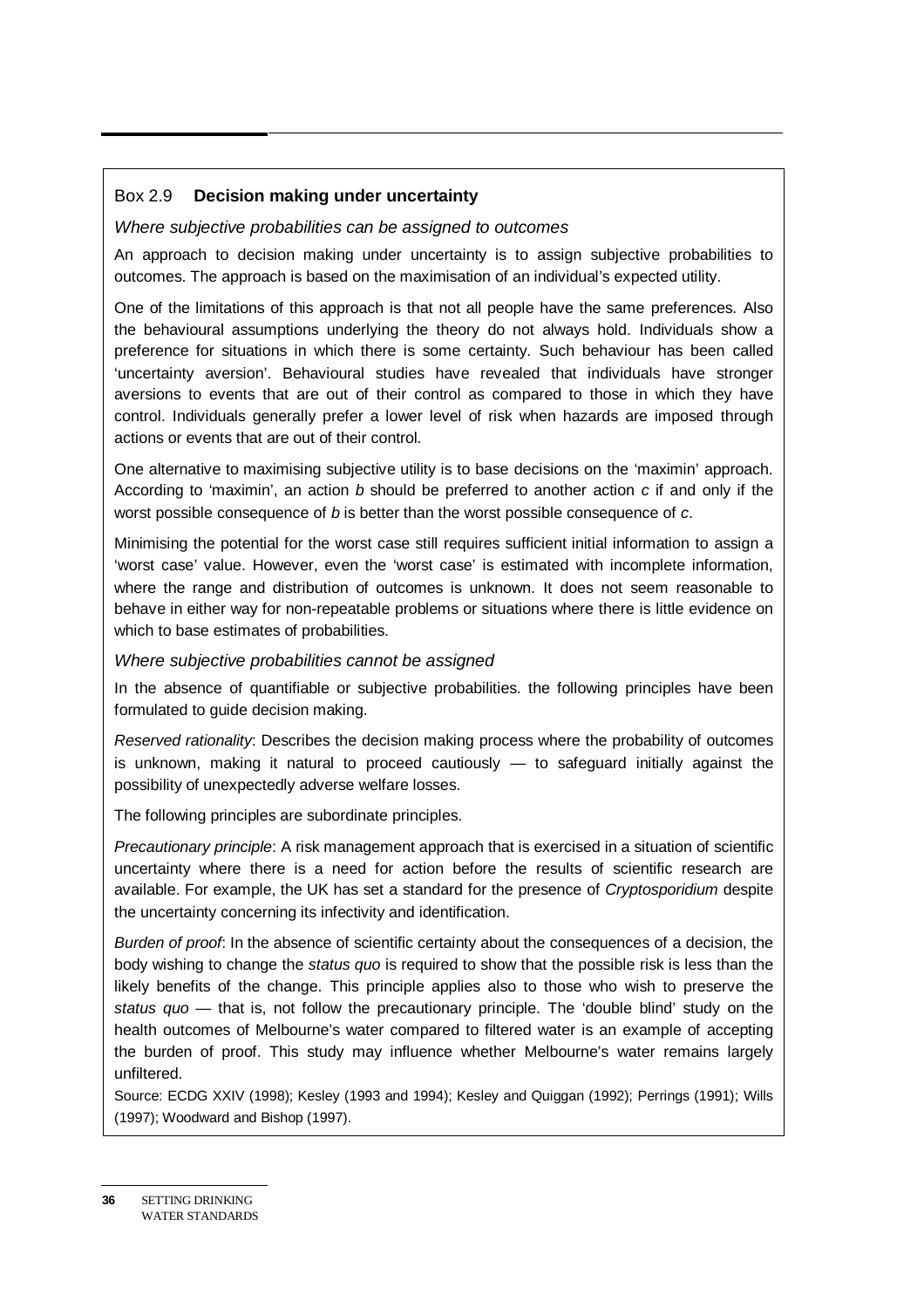A consequence of the uncertain nature of the link between standards and health outcomes is that the techniques used for economic decision making under 'risk' cannot be applied. Probabilities of outcomes are measurable under risk, and decision can be made on the basis of probabilistic benefits and costs.16 However, in the case of uncertainty, other decision making principles are followed (see box 2.9).

Governments are usually expected to make a judgement on behalf of the community not to refuse to act because of that uncertainty. A government may choose to determine strict guidelines and standards that eliminate all risk to consumers, including those consumers that would be particularly affected by contaminated drinking water. Alternatively, governments may judge that such strict guidelines or standards are impracticable or not economically justified given the risk involved.

That said, there is a tradeoff between removing all likelihood of contamination and an 'after the event fix' approach. This tradeoff arises because compliance costs increase with the stringency of standards and the benefits at some level begin to decrease.

Consideration must also be given to the cost of enforcement. There is also a cost burden of meeting the monitoring requirements for enforcement. These monitoring and enforcement costs are additional to the cost of complying with standards.

# **2.6 In summary**

 $\overline{a}$ 

Provision of safe drinking water is seen as an essential service in developed countries because of its importance to public health outcomes.

Over the last twenty years, the scope and stringency of quality requirements and monitoring regimes in developed countries, including Australia, has increased. This has been in response to increased awareness of the toxic impact of chemicals, pesticides and radiological compounds. Developments in the science of detecting contaminants and the technology to remove them may also have played a role.

Drinking water quality depends on the quality of the raw source water supply and the treatment processes that this raw water undergoes prior to human consumption. Both the type and level of contaminants in source water, drive the choice of treatment technologies and hence investment decisions. With the ongoing

<sup>16</sup> A situation is said to involve *risk* if the randomness facing an economic agent can be expressed in terms of specific numerical probabilities (these probabilities may either be objectively specified, as with lottery tickets, or else reflect the individual's own subjective judgements). On the other hand, situations where the agent cannot (or does not) assign probabilities to the alternative possible occurrences, are said to involve *uncertainty* (Palgraves 1987).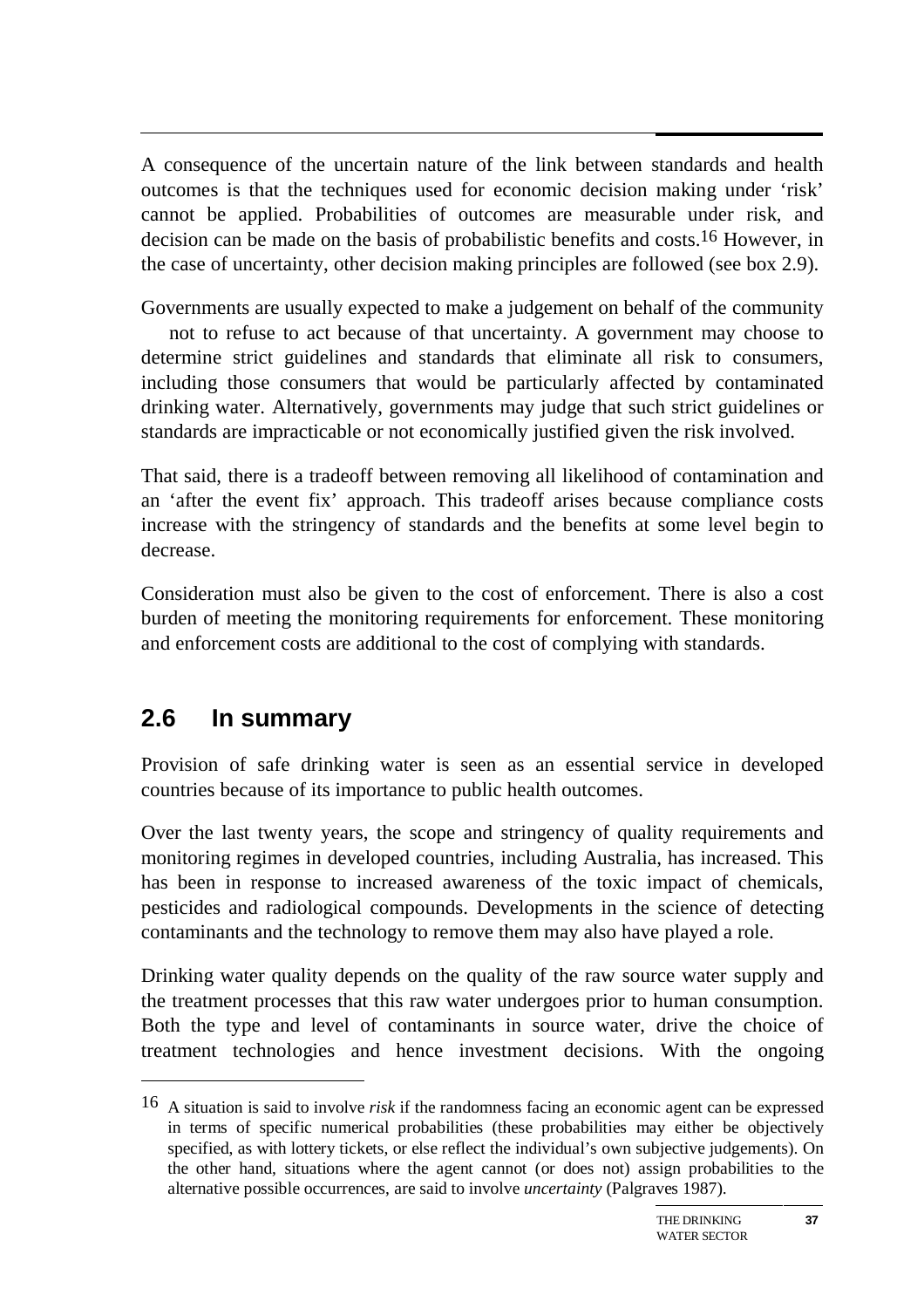movement towards higher water quality standards, the cost of treatment can be expected to increase.

Governments have responsibility for setting guidelines and standards that are practicable and economically justified, given the level of risk involved. In doing so, they should consider the cost of compliance, monitoring, and enforcement.

A benefit–cost assessment should ideally be undertaken to ensure that regulation meets the dual goals of 'effectiveness' and 'efficiency'. However, there are limitations with the benefit−cost assessment of water quality standards.

The benefits of applying a guideline or standard are uncertain because of incomplete knowledge about the links between water quality and health outcomes. Consequently, judgements are necessary — such as, whether it is appropriate to set high guidelines or standards to prevent sickness or set lower guidelines or standards and address some adverse health outcomes as they arise.

In making judgements about the level at which to set guidelines or standards, community preferences cannot be readily determined. Consumers are unable to express their preferences for a particular quality product through traditional market choice mechanisms  $\frac{a}{b}$  as they can, for example, through the purchase of fruit and vegetables.

There are also equity and public health issues to be resolved. High quality drinking water that protects all consumers, including immuno-compromised people, may not be affordable to the entire population and may require additional resources.

Given that the decisions in setting guidelines or standards involve difficult judgements, it is important that those responsible are accountable for their decisions. This can be done by ensuring that the institutional arrangements promote decision making that is in the public interest.

Institutional accountability depends on a high level of transparency and clearly defined and delineated responsibility and accountability arrangements. These attributes are discussed in the following chapter.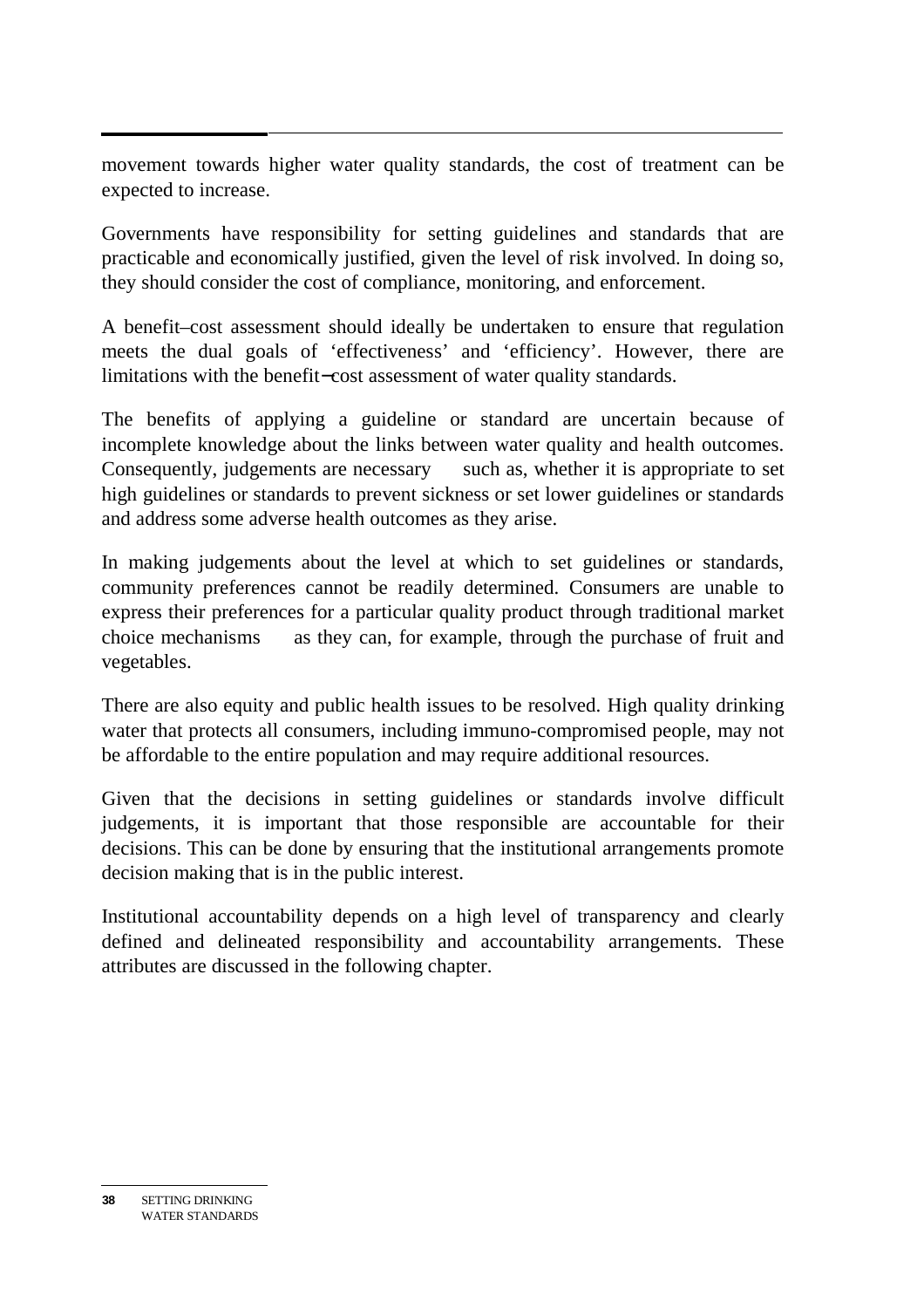# 3 Regulatory practices and institutions

The institutions involved in developing drinking water guidelines and standards and their regulatory practices are discussed in this chapter. The arrangements vary significantly among Australian jurisdictions and the overseas countries included in this study.

The process for setting safe levels for individual contaminants is described in chapter 4. The regulatory instruments used and the enforcement and monitoring procedures in place are assessed in chapter 5.

# **3.1 Drinking water guidelines and standards**

A regulatory approach to drinking water quality was first developed in the nineteenth century, in response to public concern about water quality (see chapter 2).

Guidelines and standards establish quantitative limits or values for individual drinking water contaminants (for the distinction between guidelines and standards see box 1.1). In the case of chemicals, these values generally represent the concentration of a contaminant that would not result in any significant risk to health if consumed over a lifetime.

Guidelines are non-enforceable with discretionary compliance. Standards have the force of law, must be complied with in a specified timeframe and are usually backed by penalties for non-compliance. Guidelines may be adopted as goals to be achieved over time.

Guidelines may differ from standards in the way they are established. There is no requirement for a Regulatory Impact Statement (RIS). However, good practice is to produce a RIS for standards.

Ideally, an assessment framework should be in place to determine whether the guidelines or standards are effective and efficient, that is, they meet the community's objectives. Such a framework would be capable of accommodating health, economic and social (including equity) objectives.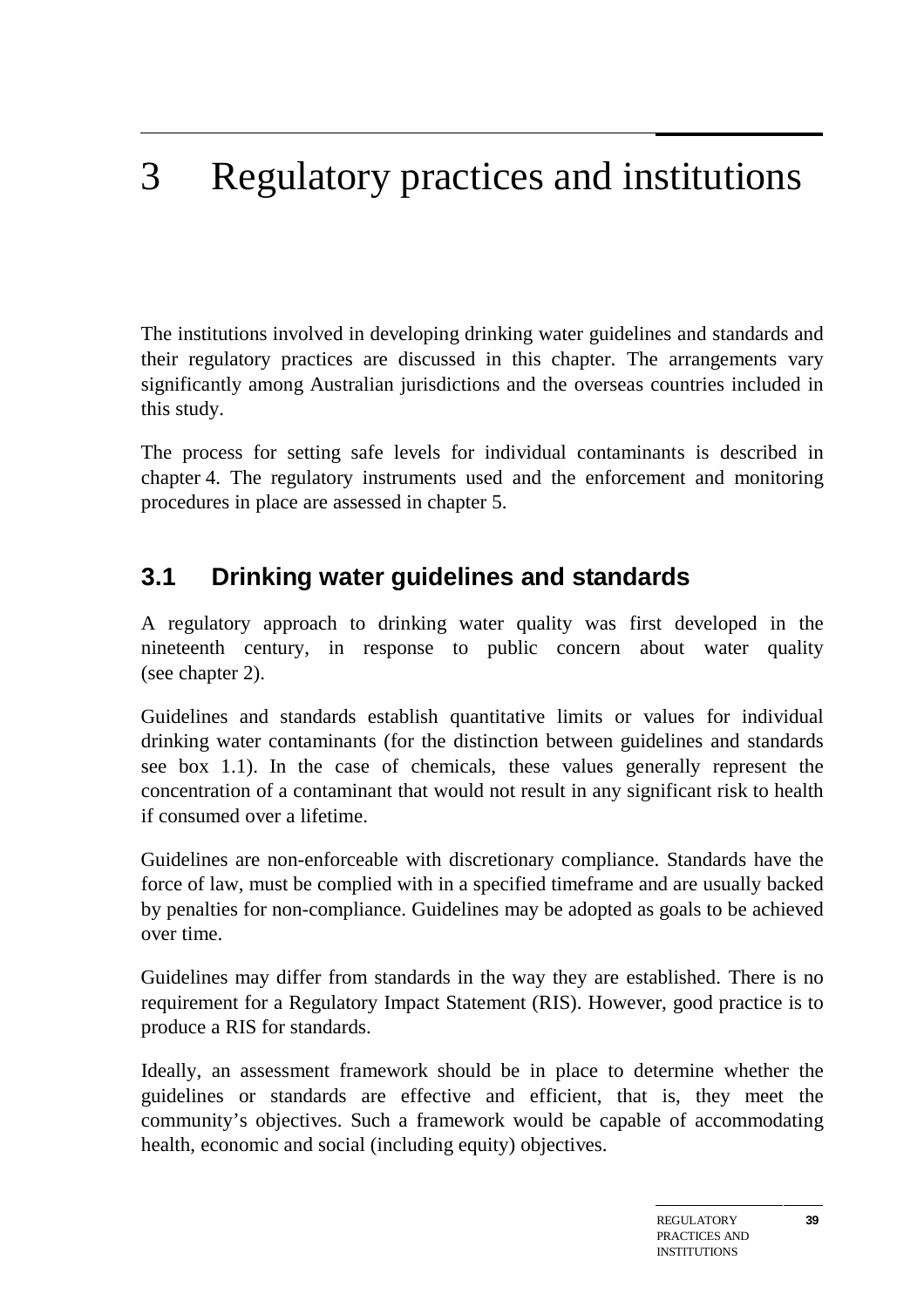In Australia, there is no framework at the national, State or Territory level which ensures that all objectives are examined. The Commonwealth Government coordinates the development of drinking water guidelines through a joint committee of the NHMRC and ARMCANZ. However, only health objectives are considered in the process. Economic and social objectives are the responsibility of the State and Territory governments, but it is unclear to what extent they consider these objectives.

In contrast, the US Environmental Protection Agency (US EPA) is required by law to consider all these objectives. In particular, it must consider the ability of a supplier and its customers to support the cost of compliance in developing more stringent standards. Further, in recognition of the inequities between small and large suppliers, small suppliers benefit from measures to comply with higher standards.

In all of the benchmarked countries, guidelines or standards (in the absence of guidelines) are set at the national level. Many are derived from World Health Organisation (WHO) recommendations. However, it is unclear whether national guidelines or standards are designed to protect all members of the community, except in the US.

The US EPA is required by law to consider the risk to some groups such as infants, children, the elderly and those who are immuno-compromised. In the 1996 Australian Guidelines, there is no explicit reference to setting guidelines for these groups. However, the NHMRC indicate that the Guidelines may not be stringent enough for specialised purposes such as renal dialysis and some industrial uses.

A national regulatory approach is consistent with a universal right to good quality drinking water. However, national standards may not have regard for differences in local community preferences and the economic costs of compliance. In such circumstances, an approach that allows standards to be tailored to local circumstances may be warranted.

## World Health Organisation

The WHO recommends drinking water guidelines for both the developed and developing world. These guidelines published, in 1984 and 1993, are based on the premise that water must be safe to drink and aesthetically acceptable.

The WHO health-based guidelines are for microbiological, chemical and radiological contaminants that may be detected in drinking water. These guidelines are based on an assessment of the risks these contaminants represent for human health.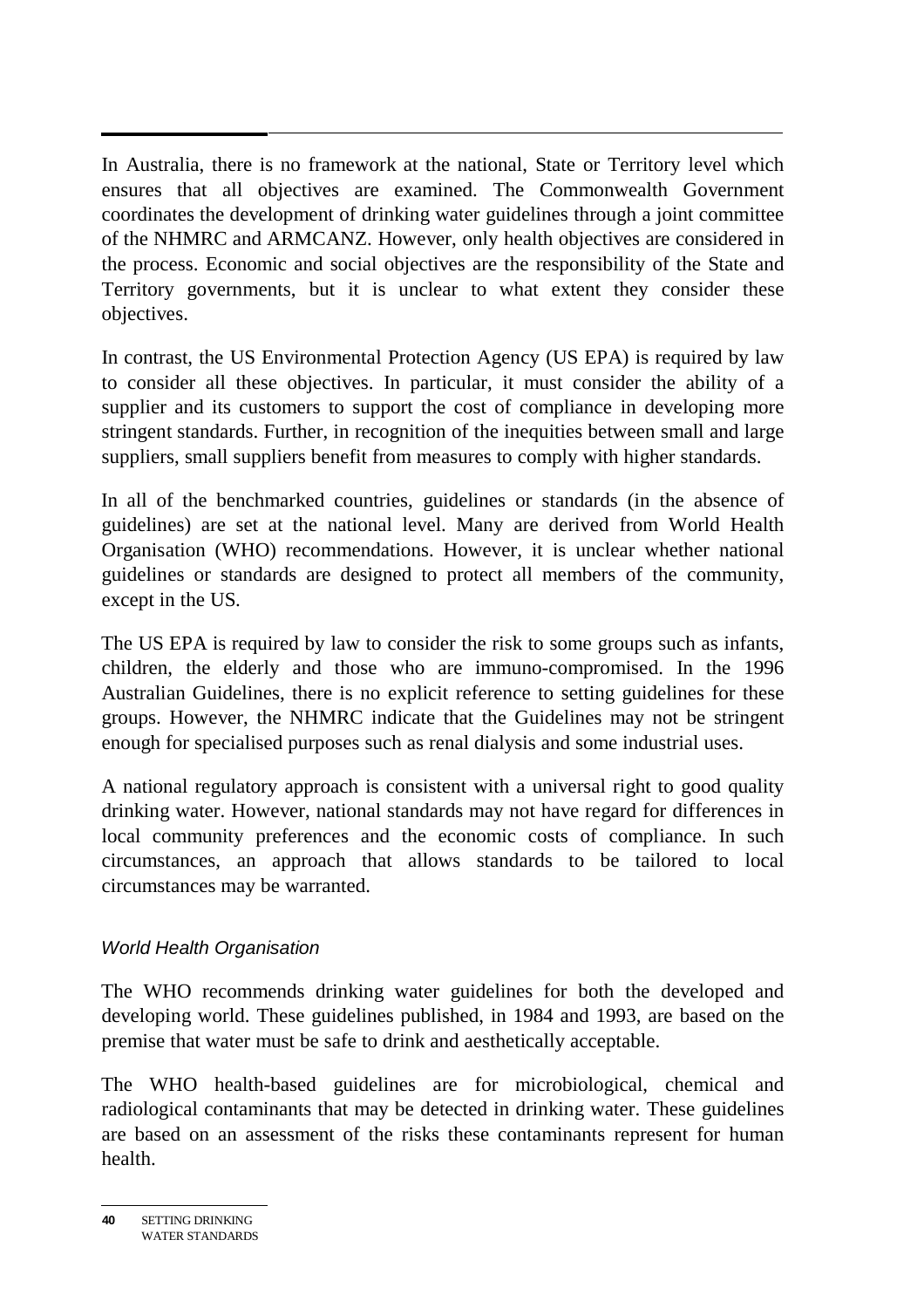The WHO also establishes guidelines for the physical or aesthetic characteristics of water such as colour and turbidity. In doing so, the WHO recognises that aesthetic characteristics even though they may not in themselves be of any direct consequence to health, affect consumers' acceptance of the water supply.

If the aesthetic quality of water is poor, consumers may use water from less safe sources. For example, the WHO notes that it can result in the use of bottled water and home treatment devices, some of which can have adverse effects on water quality (WHO 1993).

The WHO Guidelines are intended to be a basis for the development of national guidelines and standards. If properly implemented, they ensure the safety of drinking water supplies by eliminating or reducing the concentration of contaminants that are known to be hazardous to health (WHO 1993).

The WHO guidelines provide governments with the flexibility to undertake qualitative or quantitative assessments to establish standards to suit local conditions and economic priorities.

In establishing guidelines, the WHO has been able to draw upon the best scientific and human health advice in the world. For example, the preparation of the 1993 *Guidelines for Drinking-Water Quality* involved the participation of 200 leading scientists from nearly 40 developing and developed countries.

## National Health and Medical Research Council

In Australia, the Commonwealth Government has no direct power to make laws relating to the management of water resources or the provision of drinking water, sewerage and drainage. This power rests with the State and Territory governments. However, the Commonwealth Government provides broad policy direction on drinking water quality.

Under the *National Health and Medical Research Council Act 1992* (NHMRC Act), the NHMRC is empowered by the Commonwealth Government, among other things, to foster the development of nationally consistent health standards. This includes the development of drinking water guidelines. However, the NHMRC is not required under its Act to prepare a RIS, that is, to assess the benefits and costs of proposed guidelines.

In the US, the requirement to prepare a RIS for new drinking water standards is specified in the *Safe Drinking Water Act 1974* (SDWA).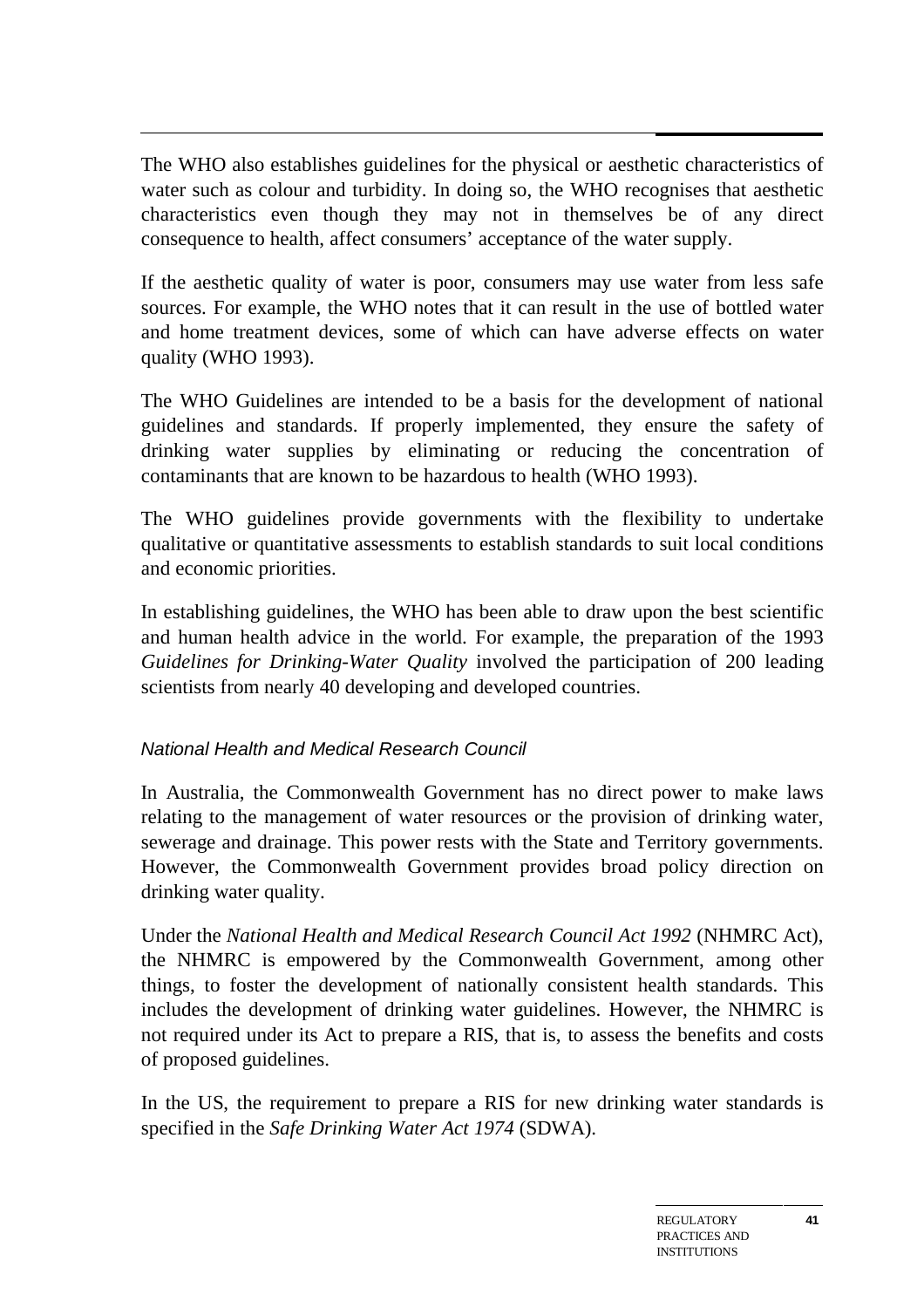In 1997, the Australian Government endorsed *A Guide to Regulation*, which among other things, makes it mandatory for all Commonwealth departments, agencies, statutory authorities and boards making, reviewing and reforming regulations to undertake a RIS that includes a benefit–cost evaluation of regulatory alternatives (ORR 1997). This requirement does not apply to the NHMRC because water quality guidelines do not have regulatory status.

Nevertheless, during the development of the 1996 Guidelines, the NHMRC commissioned the University of Wollongong to undertake an assessment of the Guidelines (Morrison et al 1995). The assessment included consideration of the health, social, economic and environmental consequences of implementing the 1996 Guidelines. However, the assessment by Morrison et al was not as rigorous as assessments undertaken for a RIS.

The study by Morrison et al estimated the costs of implementation, but it was unable to estimate the size of the benefits in monetary terms of a life saved or an illness avoided. In contrast, such estimates are routinely included in similar studies mandated in the US under the SDWA. Without such estimates, it is impossible to determine if there are net benefits in setting particular guideline values.

Implementation of the Guidelines by the States and Territories is at the discretion of the State and Territory Health Departments, usually in consultation with water suppliers. In some jurisdictions, a range of quasi-regulatory instruments such as operating licences, incorporate the Guidelines as standards (see table 3.1). Although the 1996 Guidelines have been adopted by some suppliers, others are working to Guidelines issued in earlier years. Most suppliers aim to comply with the most recent Guidelines.

Where water supply operations have been contracted out, guideline values can be and often are more stringent than those specified in the Guidelines. For example, the contractual arrangements in place between the Sydney Water Corporation (SWC) and its water filtration plant operators go beyond the requirements specified in the 1996 Guidelines that the SWC has to meet.

The 1996 Guidelines are comprised of two elements  $\overline{\phantom{a}}$  a description of good practice for overall systems management and sets of guideline values for contaminants in water (NHMRC 1996). The NHMRC indicate that these two elements represent an integrated package.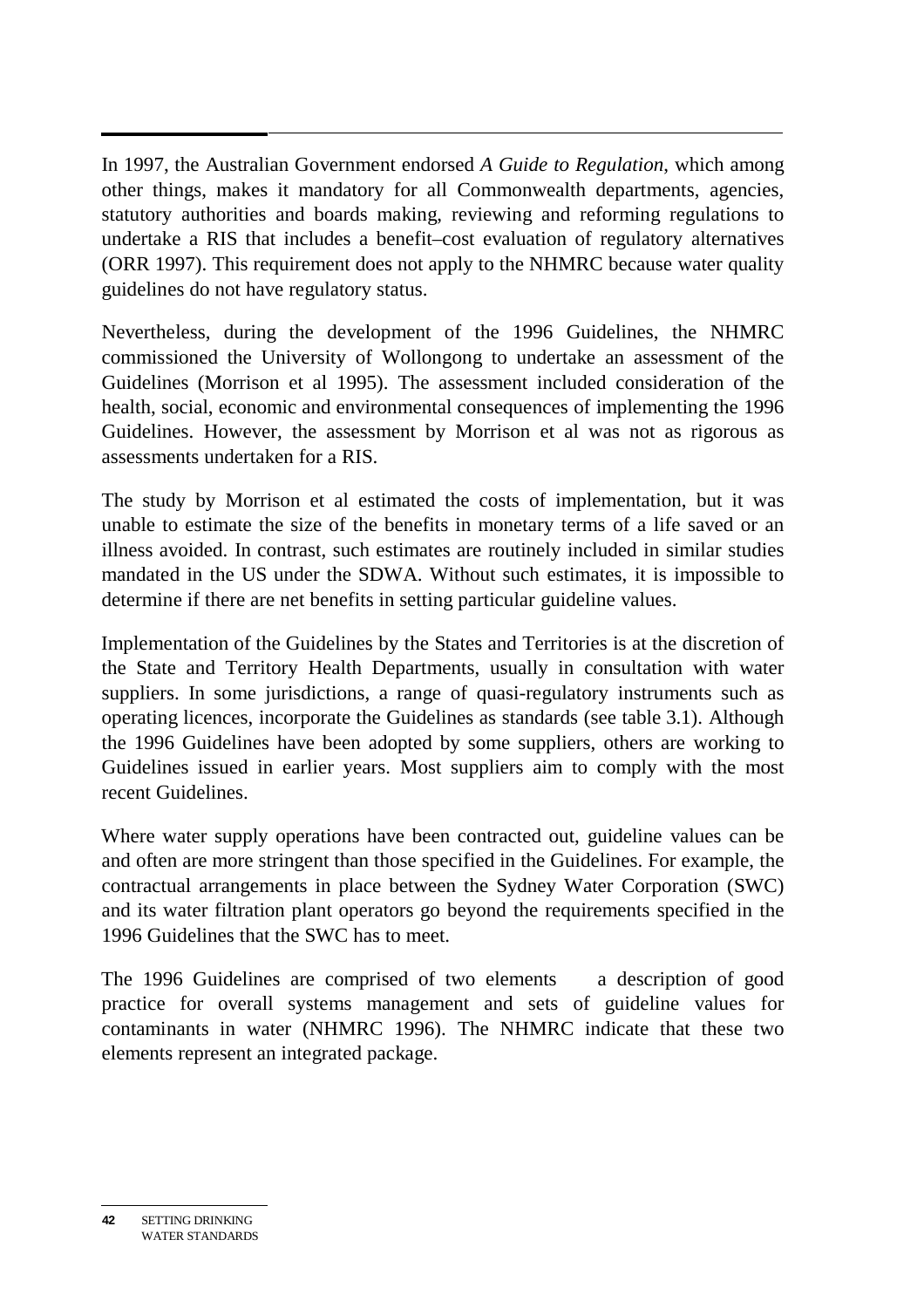| <b>State</b> | <b>Water Suppliers</b>                 | <b>Guidelines</b>                                                                                                           | <b>Standards</b>                                                                                                    |
|--------------|----------------------------------------|-----------------------------------------------------------------------------------------------------------------------------|---------------------------------------------------------------------------------------------------------------------|
| <b>NSW</b>   | <b>SWC</b>                             |                                                                                                                             | Required by Operating Licence to<br>comply with 1996 Guidelines                                                     |
|              | <b>HWC</b>                             |                                                                                                                             | Required by Operating Licence to<br>comply with draft 1994 Guidelines                                               |
|              | Wyong Shire Council                    | Comply with 1996 Guidelines as<br>set out in the Water Supply<br><b>Business Plan</b>                                       |                                                                                                                     |
|              | Gosford City Council                   | Comply with 1996 Guidelines                                                                                                 |                                                                                                                     |
|              | Non-metropolitan<br>suppliers          | Comply with 1987 & 1996<br>Guidelines                                                                                       |                                                                                                                     |
| Vic          | <b>MWC</b>                             | Comply with 1987 Guidelines                                                                                                 |                                                                                                                     |
|              | <b>CWW</b><br><b>SEW</b><br><b>YVW</b> |                                                                                                                             | Required by Operating Licence to<br>comply with 1987 Guidelines                                                     |
|              | Non-metropolitan<br>suppliers          | Comply with 1984 WHO<br>Guidelines under MoU with<br><b>DNRE</b>                                                            |                                                                                                                     |
| <b>SA</b>    | SA Water                               | Under performance agreement<br>with SA Government, required<br>to achieve compliance with<br>health related 1996 Guidelines |                                                                                                                     |
|              | <b>United Water</b>                    |                                                                                                                             | Commercial contract with SA Water<br>to comply with 1996 Guidelines                                                 |
|              | Riverland Water                        |                                                                                                                             | Water Treatment and Economic<br>Development Agreement with SA<br>Water to comply with 1996<br>Guidelines            |
| <b>WA</b>    | All water suppliers                    |                                                                                                                             | Required by Operating Licence to<br>comply with the 1987 Guidelines                                                 |
| $\rm{ Tas}$  | Suppliers of potable<br>water          | Comply with the 1996<br>Guidelines                                                                                          | Required by the Public Health Act<br>1997 to comply with the sampling<br>regime for microbiological<br>contaminants |
| Qld          | <b>SEQWB</b>                           | Comply with 1996 Guidelines                                                                                                 |                                                                                                                     |
| NT           | Power and Water                        | Comply with 1987 Guidelines                                                                                                 |                                                                                                                     |
| <b>ACT</b>   | <b>ACTEW</b>                           | Comply with 1996 Guidelines <sup>a</sup>                                                                                    |                                                                                                                     |

#### Table 3**.**1 **Regulatory practices in Australia**

**a** In the ACT, it is envisaged that ACTEW will be required to comply with a Code of Practice that is enforceable and backed with substantial penalties.

Source: SWC (1998a); HWC (1995); WSC (1999); Gosford Council, NSW, pers. comm.,1999; DLWC, NSW, pers. comm., 1999; CWW (1998c); SEW (1998a); YVW (1998b); DNRE (1997); SA Water (1998); OWR (1998); Public Health Act 1997 (Tasmania); Power and Water, NT, pers. comm., 1999.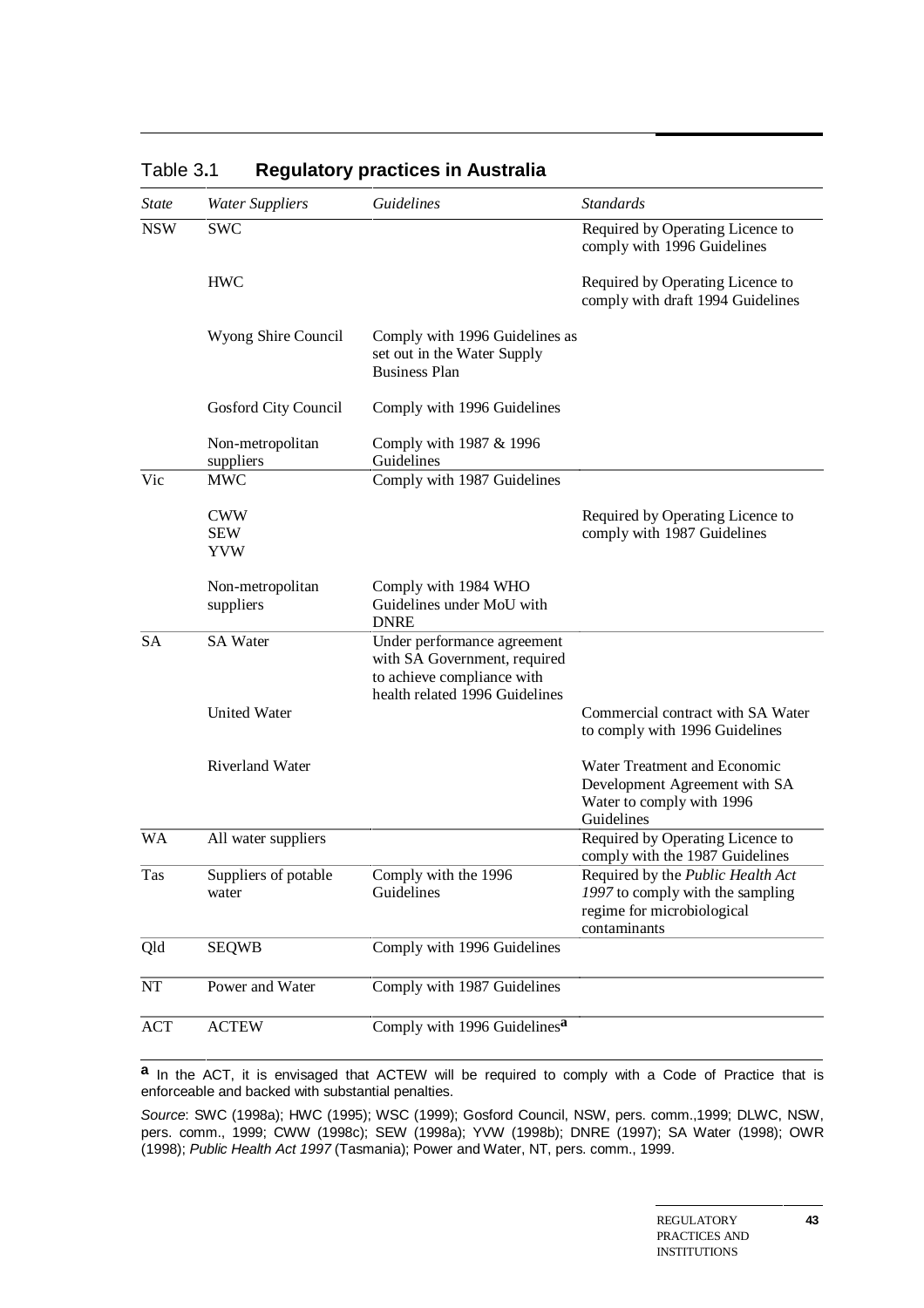Good practice is defined in the Guidelines to include:

- the use of effective barriers to prevent contamination of the water at source or within the distribution system;<sup>1</sup>
- regular inspections of catchment areas to identify the chemicals being used, and how they are applied;
- control of industrial, mining, forestry, agricultural and human activities within catchment boundaries;
- an effective maintenance program for plant and equipment used in the water supply system;
- use of appropriately skilled and trained personnel in the operation of water supply systems; and
- public awareness and education programs so that people know what is being done to protect their water supply.

The second element comprises recommended guideline values for physical, microbiological, chemical (including organic and inorganic chemicals and pesticides) and radiological contaminants which affect water quality. The guideline values are used in two separate but complementary ways  $\frac{1}{x}$  as the basis for assessing how well a water supply system is performing and as 'action levels', which trigger an incident management response when they are exceeded (see appendix B).

The incorporation of good management practices occurred for the first time in the 1996 Guidelines. Previous versions focussed on guideline values only.

In developing the current 1996 Guidelines, the NHMRC based the guideline values primarily on the recommendations of the 1993 WHO Guidelines. Specialist panels representing Australian and New Zealand suppliers, State and Commonwealth departments of health and water resources, the Commonwealth Scientific and Industrial Research Organisation (CSIRO), universities and private industry were consulted (NHMRC 1996).

<sup>&</sup>lt;sup>1</sup> These may include measures that protect the source water from contamination by human or animal faeces; the pre-treatment of water by detention in reservoirs for sufficient time to allow micro-organisms to die off; protection of water storages; coagulation, settling and filtration; disinfecting the water before it enters the distribution system; maintaining an adequate disinfectant residual throughout the distribution system; and securing the distribution system against possible re-contamination which involves ensuring the integrity of the pipe system, vermin-proofing water tanks and preventing backflow.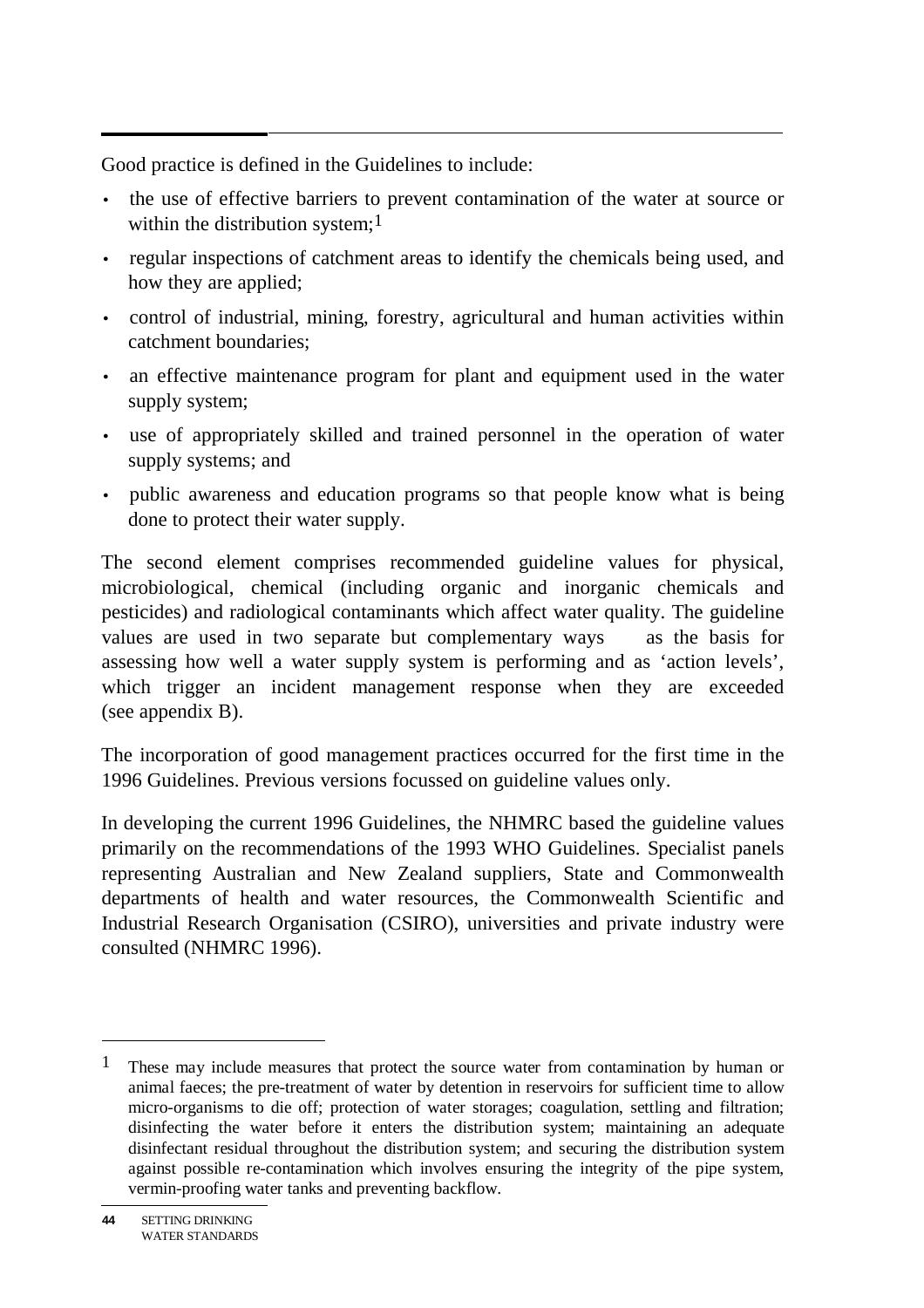The NHMRC, like the WHO, also recommend guideline values for the aesthetic characteristics of water.2 The guideline values are recommended minimum concentrations for these characteristics. In contrast, the WHO approach provides a greater degree of flexibility for developed and developing countries to adopt higher or lower values for their own aesthetic characteristics.

The NHMRC and ARMCANZ Ministers are committed to re-emphasising the need for suppliers to develop and implement drinking water quality management systems of the kind outlined in the 1996 Guidelines. However, many suppliers are still working to pre-1996 Guidelines (see table 3.1).

A framework providing guidance for establishing these systems is currently being developed through the ongoing review process associated with the Guidelines. The framework builds on the quality management actions already outlined in the Guidelines. In addition, it includes Hazard Analysis and Critical Control Points (HACCP) principles, similar to those currently being introduced in the food industry (see chapter 6).

The development of a water quality management system is designed to minimise the risk of contaminated water over the entire supply chain. This is also true of the proposed regulatory approach to food regulation in Australia, which addresses health outcomes by focussing on food handling practices (see box 3.2).

The proposed national food regulations require businesses to institute programs that identify hazards, assess risks and implement measures to minimise risk as far as practicable. Suppliers are required to take measures that ensure that the concentration of contaminants should not exceed guideline or standard values. Guidelines on good risk mitigation practice are recommended, but are not mandated as specific requirements.

# The United States Environmental Protection Agency

 $\overline{a}$ 

In contrast to the WHO and the NHMRC, the US EPA is required under the SDWA to set National Primary Drinking Water Standards and Secondary Drinking Water Guidelines based on a comprehensive economic evaluation and risk assessment process.

Primary standards are enforceable standards for health-related drinking water contaminants and apply to all suppliers (except those households on private wells). Suppliers can be penalised for non-compliance.

<sup>2</sup> The aesthetic characteristics of water include colour, turbidity, hardness, total dissolved solids, pH, temperature, taste, odour and dissolved oxygen.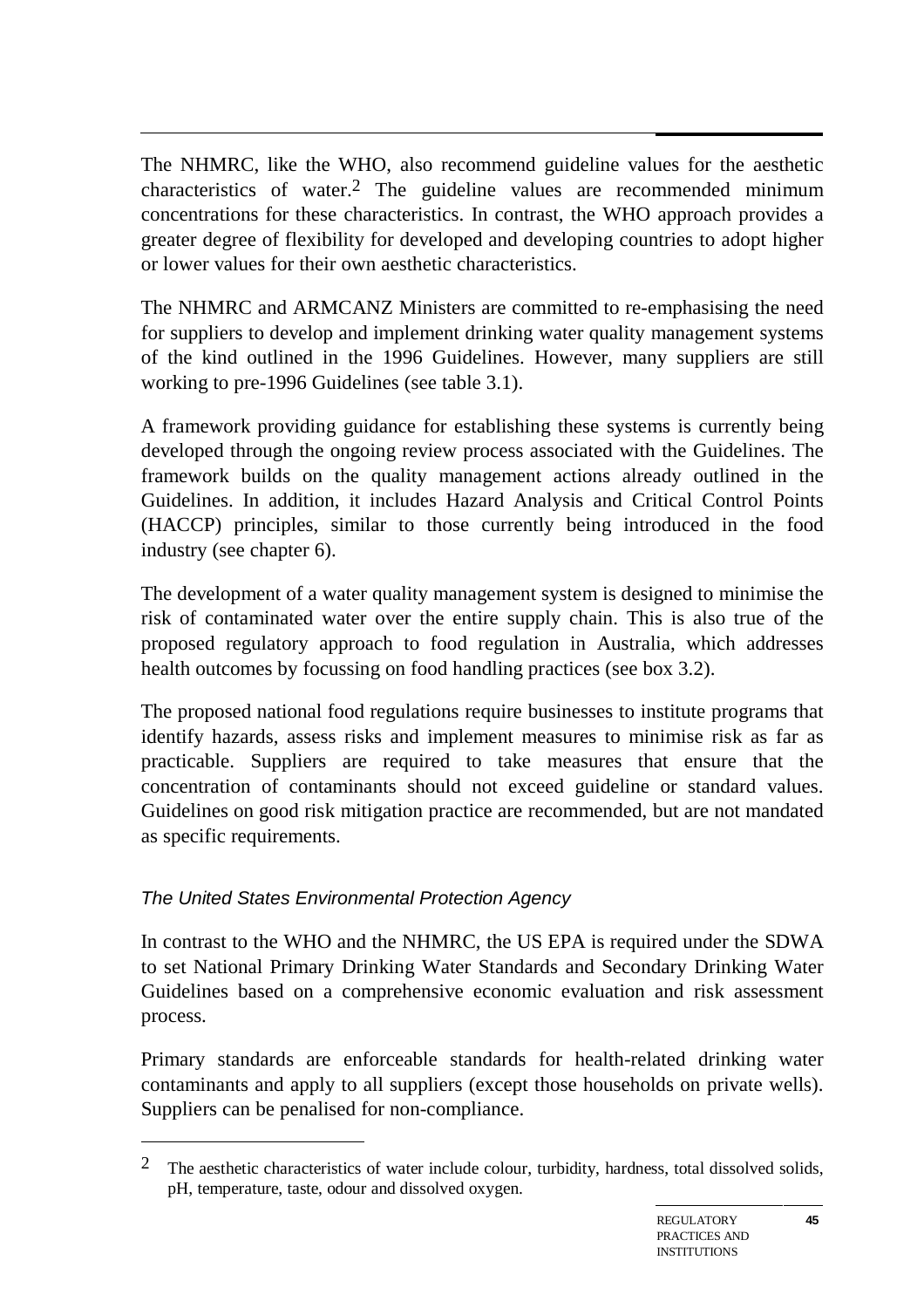#### Box 3**.**2 **Proposed food regulation mechanisms**

In May 1999, the Australia New Zealand Food Authority issued an analysis of the regulatory impact of proposed national food safety reforms. The standards proposed under the reform cover:

- programs to identify hazards;
- practice (handling, cleaning, sanitising and personal hygiene), notification, food recalls and training; and
- design and construction parameters for food premises and the equipment used.

The proposed regime is intended to unify standards. The standard requirements are minimised to just those that are effective and necessary to achieve safe food, replacing overly prescriptive and inconsistent requirements. They require producers to systematically minimise food contamination by controlling microbiological, chemical and physical hazards using a Hazard Analysis and Critical Control Points (HACCP) approach.

The proposed safety standards are claimed to be outcome-based — that is, promoting health outcomes. In their formulation it was recognised that prescription is inappropriate because the desired outcomes can be achieved by particular businesses in a variety of ways.

General requirements that are generic to all food handling and processing are specified — for example, the temperatures at which food must be maintained.

Source: ANZFA (1999).

In setting primary standards, the US EPA must first establish a non-enforceable health-related Maximum Contaminant Level Goal (MCLG) for a contaminant (see appendix  $D3$ ).<sup>3</sup> Once the MCLG is determined, the US EPA must concurrently set, either an enforceable Maximum Contaminant Level (MCL) or a treatment technique in lieu of establishing a MCL.4

MCLGs are based on public health considerations. For chemicals which are noncarcinogenic, the MCLG is based on the Reference Dose (RFD). A RFD is an estimate of the amount of a chemical that a person can be exposed to on a daily basis, that is not anticipated to cause adverse health effects over a person's lifetime. The US EPA's policy is to set MCLGs for carcinogenic and microbial contaminants

 $3$  The US EPA conducts a risk assessment for each contaminant, which determines the level at which a MCLG will be set.

<sup>&</sup>lt;sup>4</sup> When it is not economically or technically feasible to set a MCL for a contaminant  $-$  for example, when the contaminant cannot be easily measured — the US EPA may set a treatment technique. This is an enforceable procedure or level of technological performance which water suppliers must follow to ensure control of a contaminant.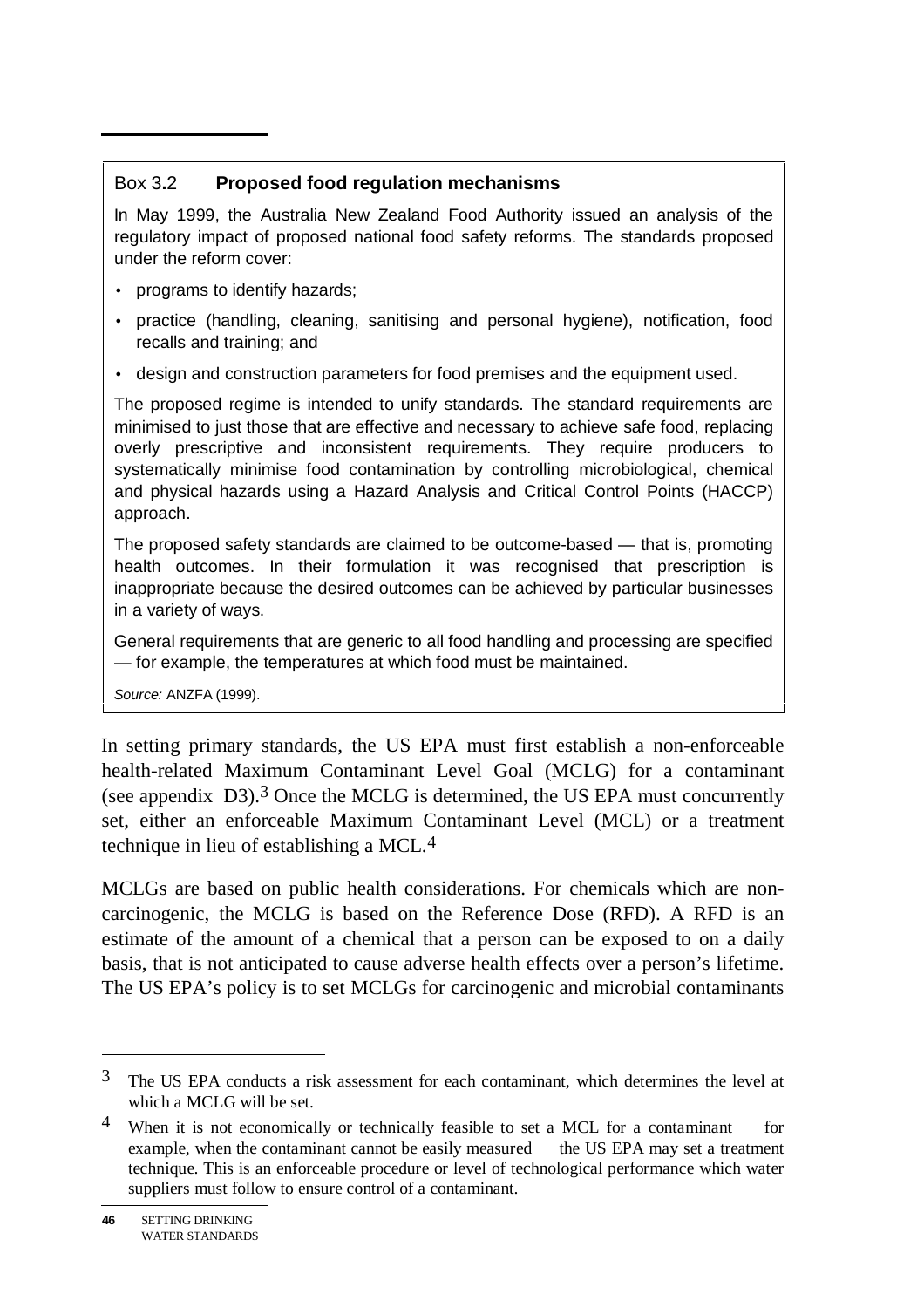at zero. However, zero is often not measurable nor feasible using Best Available Technology (BAT), nor is it practicable when costs constraints are severe.

The SDWA defines a feasible level as that which may be achieved with the use of BAT, treatment techniques, and other means which the US EPA finds available, taking cost into consideration.

This explicit recognition of cost as a constraint is a distinguishing feature of the US arrangements. It effectively draws together both risk analysis and benefit–cost analysis in the setting of MCLG and MCL values.

Suppliers have three years to comply with new national primary drinking water standards from the date they are promulgated. However, if capital improvements are required, the US EPA, or the administering State, may allow this period to be extended by up to two years.

As drinking water regulations have become more stringent and complex, small suppliers have found it increasingly difficult to comply and provide safe water at affordable costs. To address this situation, small suppliers receive special consideration and funding support from the US EPA and their State governments (see appendix D3).

In addition to health-related enforceable standards, the SDWA requires the US EPA to set secondary or non-enforceable national guidelines for contaminants that may adversely affect the aesthetic quality of drinking water. The States are encouraged to adopt these secondary guidelines, but may establish higher or lower values depending on local conditions, provided that public health is not adversely affected.

The 1996 SDWA amendments require each supplier to adopt a multiple barrier approach which includes systems management procedures for drinking water protection. Each supplier must assess and protect drinking water sources, protect wells and collection systems, make sure water is treated by qualified operators, ensure the integrity of distribution systems, and make information available to the public on the quality of their drinking water (see appendix D3).

In recognition of some shortcomings in the regulatory approach to setting drinking water standards in the US, the Partnership for Safe Water was formed in 1995.<sup>5</sup> This Partnership is a voluntary initiative between the US EPA, the American Water Works Association and several national organisations.

<sup>5</sup> The failure to provide safe drinking water to 12 per cent of the population in 1994 combined with an outbreak of *Cryptosporidosis* in 1993, was the catalyst for the formation of the Partnership for Safe Water.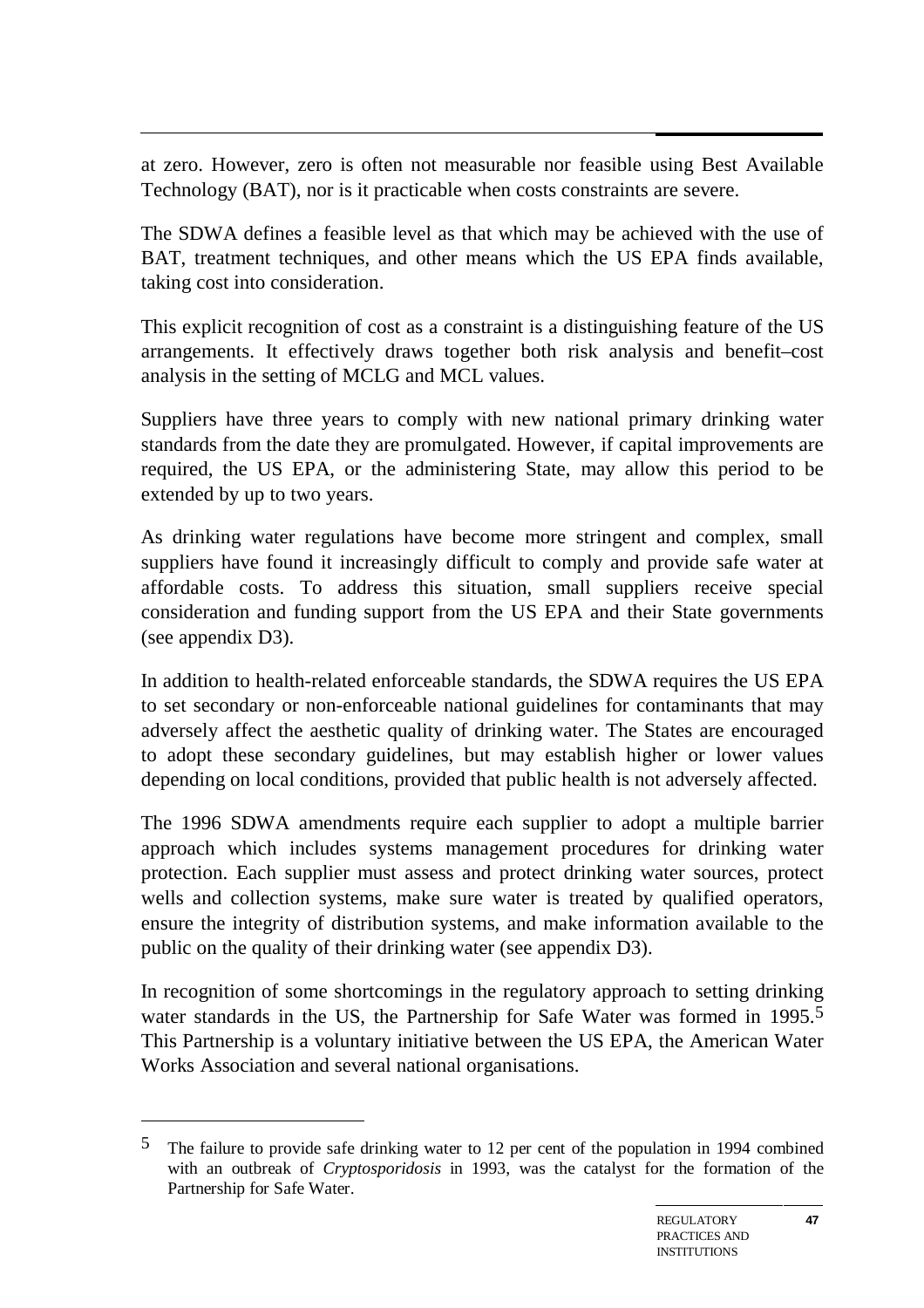The goal of this partnership is to provide a new measure of safety by implementing prevention programs. The preventative measures are based on optimising treatment plant performance and increasing protection against microbial contamination.

Among other things, such partnerships allow suppliers to provide safe water without regulatory coercion and to solve internal problems in a cost effective manner through the free exchange of information.

## Other benchmarked countries

Unlike the US, the other benchmarked countries (Canada, New Zealand, the European Union (EU), United Kingdom (UK) and France) have adopted variants of the WHO Guidelines to suit local conditions and community preferences. In some cases, the status of these variants has been elevated from guidelines to that of standards (see table 3.2).

- In Canada and New Zealand, all suppliers comply with guidelines (except in three Canadian provinces where standards apply).6
- In the EU, guidelines developed by the WHO have been incorporated in the Drinking Water Directive 98/83/EC and are enforced as standards under national legislation by EU member countries. Although there is a requirement under the EC Treaty to assess the benefits and costs of new environmental proposals, a RIS was not undertaken. As with the US legislation, the EU Directive specifies a date that Member States must comply with new drinking water standards.
- In the UK, the Secretary of State is required by the *Water Industry Act 1991* to set drinking water regulations based on the standards specified in the EU Drinking Water Directive.<sup>7</sup> The standards may exceed but must not be below the levels set by the EU. The UK does not normally prepare a RIS on legislation put in place as a result of an EU Directive. However, if the UK develops legislation over and above EU requirements, a RIS is prepared — this occurred in 1999 with the establishment of a standard for *Cryptosporidium*.
- In France, drinking water standards are specified in the Decree 89.3 (1989) and are based largely on the EU Drinking Water Directive.8 Like the UK, France does not prepare a RIS on legislation put in place as a result of an EU Directive.

<sup>6</sup> Although the New Zealand guidelines are referred to as standards, they are non-enforceable and are therefore classified as guidelines for the purposes of this report (see appendix D5).

<sup>7</sup> The UK drinking water regulations are currently being amended to incorporate most of the standards established in the EU Drinking Water Directive 98/83/EC. It is envisaged that this process will be completed by December 2003.

 $8$  The French Health Ministry is currently amending Decree 89.3 following the introduction of the EU's Drinking Water Directive 98/83/EC.

**<sup>48</sup>** SETTING DRINKING WATER STANDARDS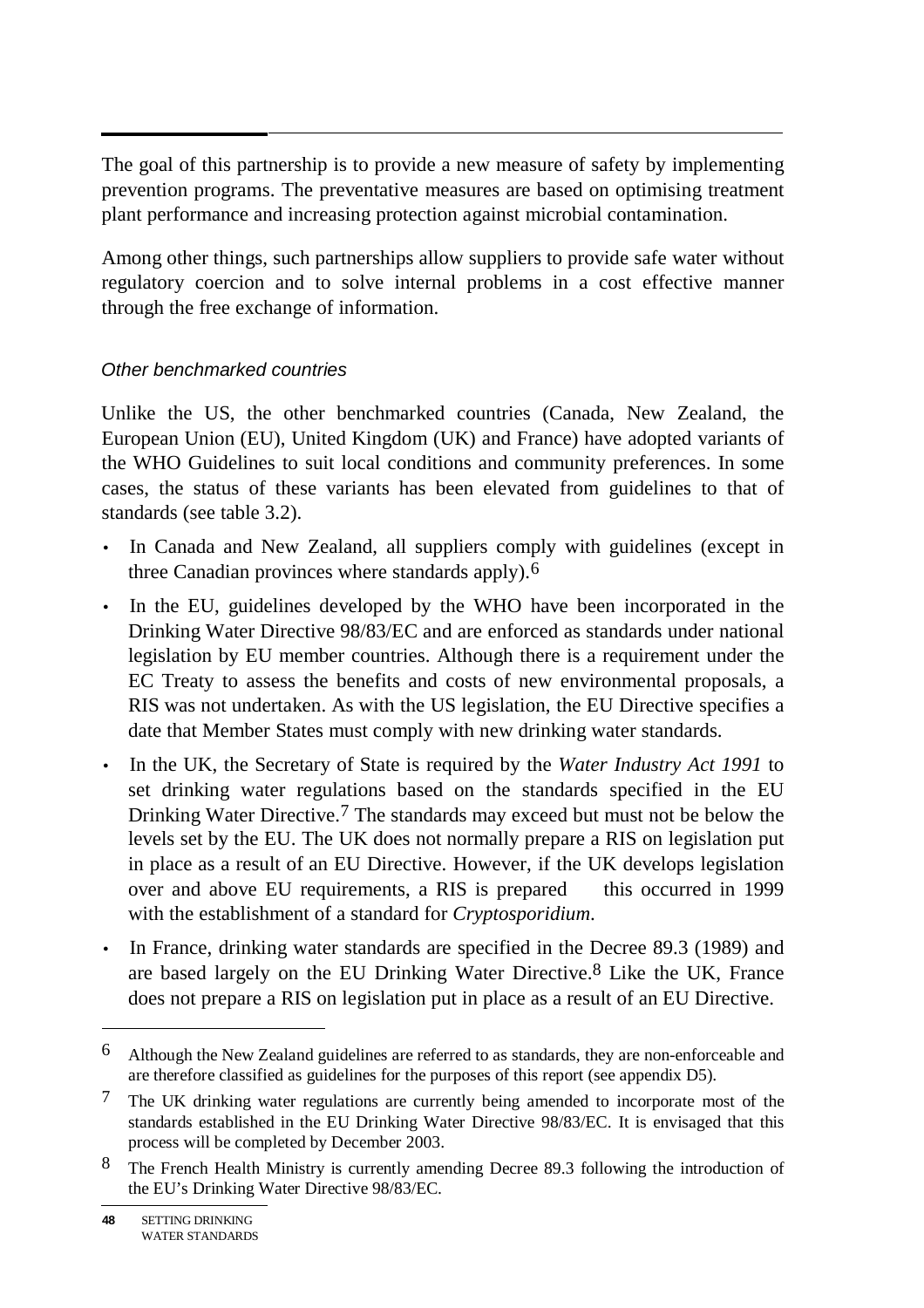| Country              | Guidelines                                                                                                                                        | <b>Standards</b>                                                                                      |
|----------------------|---------------------------------------------------------------------------------------------------------------------------------------------------|-------------------------------------------------------------------------------------------------------|
| Canada               | National Guidelines (except<br>Alberta, Quebec and British<br>Columbia where standards apply)                                                     |                                                                                                       |
| European Union       |                                                                                                                                                   | Required by the Treaty of<br>European Union (1992) and<br><b>Drinking Water Directive</b><br>98/83/EC |
| France               |                                                                                                                                                   | Required by the Decree 89.3<br>(1989)                                                                 |
| United Kingdom       |                                                                                                                                                   | Required by the Water Industry<br>Act 1991 and the Water Supply<br>(Water Quality) Regulations 1989   |
| New Zealand          | <b>National Guidelines</b>                                                                                                                        |                                                                                                       |
| <b>United States</b> | National Guidelines for Secondary Required by the Safe Drinking<br>Drinking Water Regulations<br>(optional can be enforced at the<br>state level) | Water Act 1974 and National<br><b>Primary Drinking Water</b><br>Regulations                           |

#### Table 3**.**2 **Regulatory practices in overseas benchmarked countries**

Source: Safe Drinking Water Act 1974; MoH (1995); Water Industry Act 1991 (UK); EU (1998).

# **Forms of regulation**

The regulatory forms used by governments to provide safe drinking water may include output, input, process and outcome regulation (see box 3.3).

Governments sometimes use only one of these regulatory forms but more often use a combination to achieve the desired objective. What combination governments use depends on a number of factors such as the practicalities of implementation and the costs associated with enforcement.

In Australia and all the benchmarked countries, output regulation is the most commonly used regulatory form. Output regulation is an efficient way to regulate drinking water if a contaminant is measurable and it is supported by effective enforcement mechanisms. Although the Australian Guidelines rely mainly on an output-based approach, it is not always supported by effective enforcement mechanisms.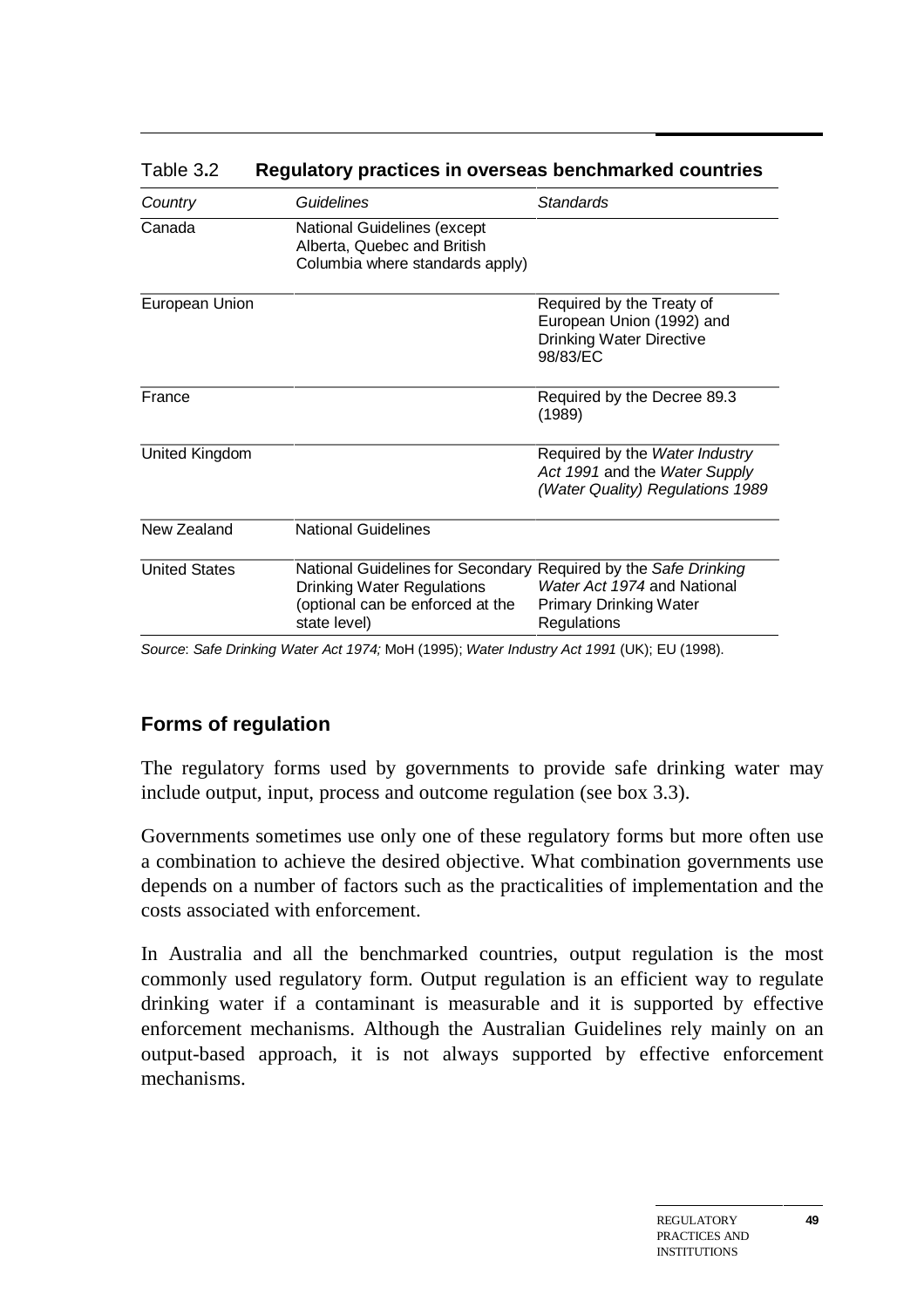#### Box 3**.**3 **Forms of regulation**

To achieve regulatory objectives, governments may use output, input, process or outcome regulation.

Governments use output regulation where they require an industry's final product to be of a certain type or meet certain quality criteria. Output regulation is the most common form of regulation used in the water industry and comprises the numerical guideline values or standards that drinking water must meet.

Governments use input regulation to manage the type and quality of inputs used in a production process. Within the water industry, input regulation may constitute catchment management requirements, for example. This form of input regulation aims to influence the quality of the source water used in the water treatment process.

Process regulation refers to government management of the operation of a production process. In terms of water treatment, governments may require water suppliers to use certain processes or technologies within their water treatment and distribution systems. Governments may also lay down maintenance schedules or operator certification requirements to protect the integrity of the water supply systems and ensure their effective operation. The US EPA's Interim Enhanced Surface Water Treatment Rule, which specifies a treatment technique for the removal of *Cryptosporidium*, is an example of a process regulation.

Outcome regulation frames regulatory requirements in terms of meeting an objective, defined as a measurable improvement in a performance indicator — say an upper limit on the proportion of the population made sick through contaminated drinking water. Judgements about which contaminant causes such illness, or the levels to which such contaminants should be reduced, are left to those subject to the regulation.

This form of regulation maximises compliance flexibility, in that the means of achieving the regulated outcome are left to the water supplier. However, in doing so the supplier must address the scientific uncertainties involved in selecting a means of achieving the regulated outcome. In contrast, if output regulation is used and particular contaminant levels are specified, the scientific uncertainties are borne by the regulator.

Selection of output or outcome regulatory forms is likely to be influenced by the ease to which contaminant levels or sickness respectively, can be measured. It may also be influenced by the extent to which a regulator can be held accountable for compliance with either of these two forms of regulation.

Source: Productivity Commission.

Output regulation provides suppliers with the flexibility to achieve the required output by selecting the least costly means of compliance. However, one of the criticisms of output regulation when it is universally applied, is that it does not allow for flexibility to tailor standards to meet the particular characteristics of different water systems.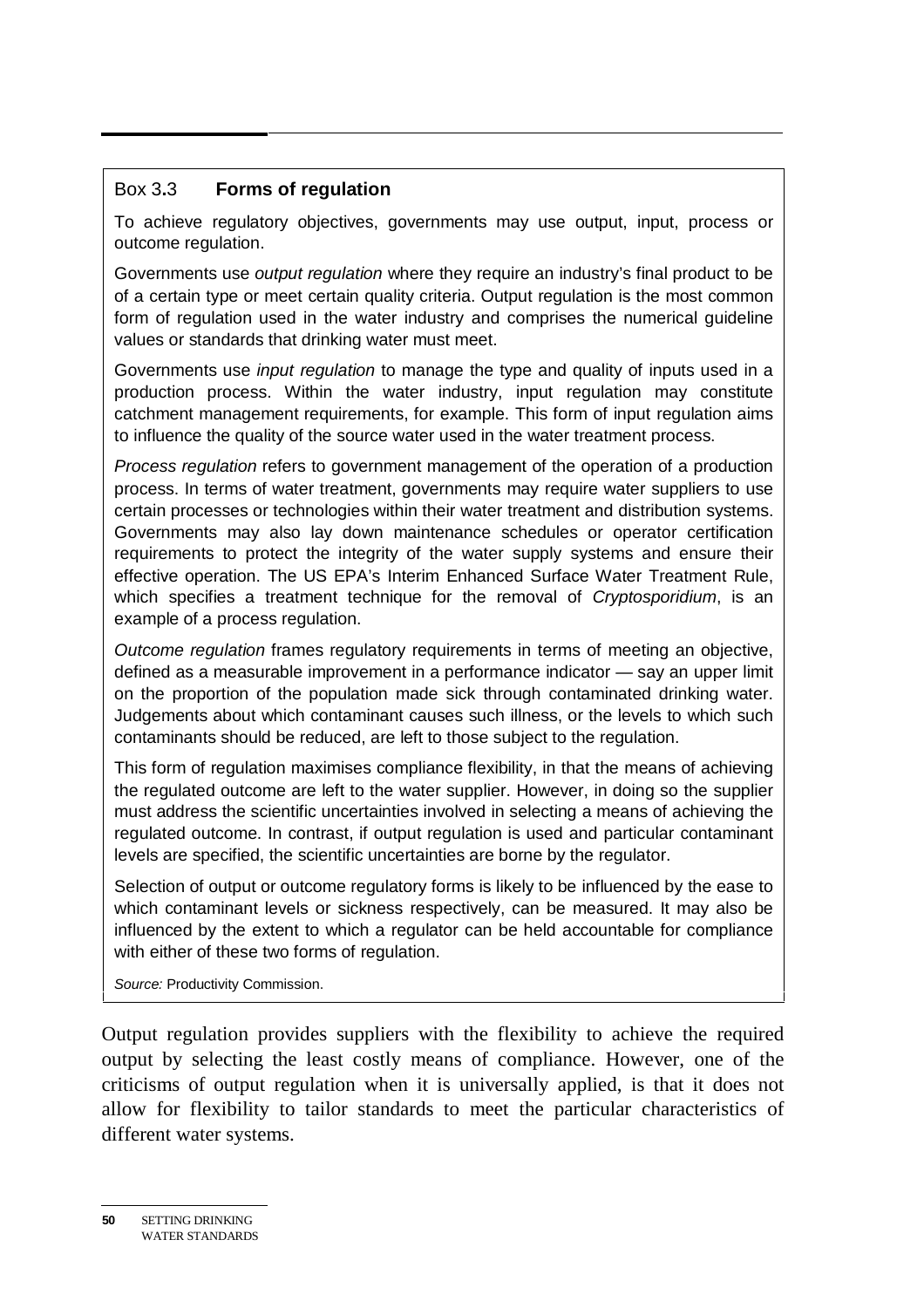Output regulation is of dubious effectiveness in the prevention of microbiological contamination such as *Cryptosporidium*, because it is very difficult to measure. Accordingly, Australia and the US have not established a guideline or standard value for *Cryptosporidium* at present.9

Process regulation is seen by most regulators as a more appropriate alternative to reduce the risk of *Cryptosporidium* outbreaks. For example, the US EPA has specified a treatment technique for minimising levels of *Cryptosporidium*.

In Australia, the NHMRC propose to recommend that suppliers develop and implement a water quality management system based on the approach used in the food industry. This is seen as part of a multiple barrier approach that will address water quality in situations such as *Cryptosporidium* contamination.

Regulatory forms that prescribe particular inputs and processes may impose high compliance costs, stifle innovation, prevent the evolution of best practice and continuous improvement (IC 1995).

Outcome regulation is probably the least frequently used because it is the most difficult type of regulation to implement. Outcomes are difficult to measure because the precise relationships between water quality and health outcomes is often unknown.

# **Status of guidelines and standards**

 $\overline{a}$ 

There have been four versions of the Australian Guidelines  $-$  1972, 1980, 1987 and 1996. Although the State Health Departments encourage their respective suppliers to comply with the latest Guidelines, in reality there is no uniform adoption of the Guidelines by suppliers within and among States and Territories in Australia (see table 3.1).

The NHMRC emphasise that the Guidelines are not legally enforceable. However, consumer protection from the risk of contaminated drinking water can be achieved in a combination of ways  $\frac{a}{x}$  a common law duty of care, a statutory duty of care, drinking water regulations, or Commonwealth legislation pursuant to the *Trade Practices Act 1974* (TPA) and complementary State and Territory legislation (see box 3.4 and appendix E).

<sup>9</sup> The UK has established a standard value for *Cryptosporidium* but many commentators believe it is impracticable to enforce.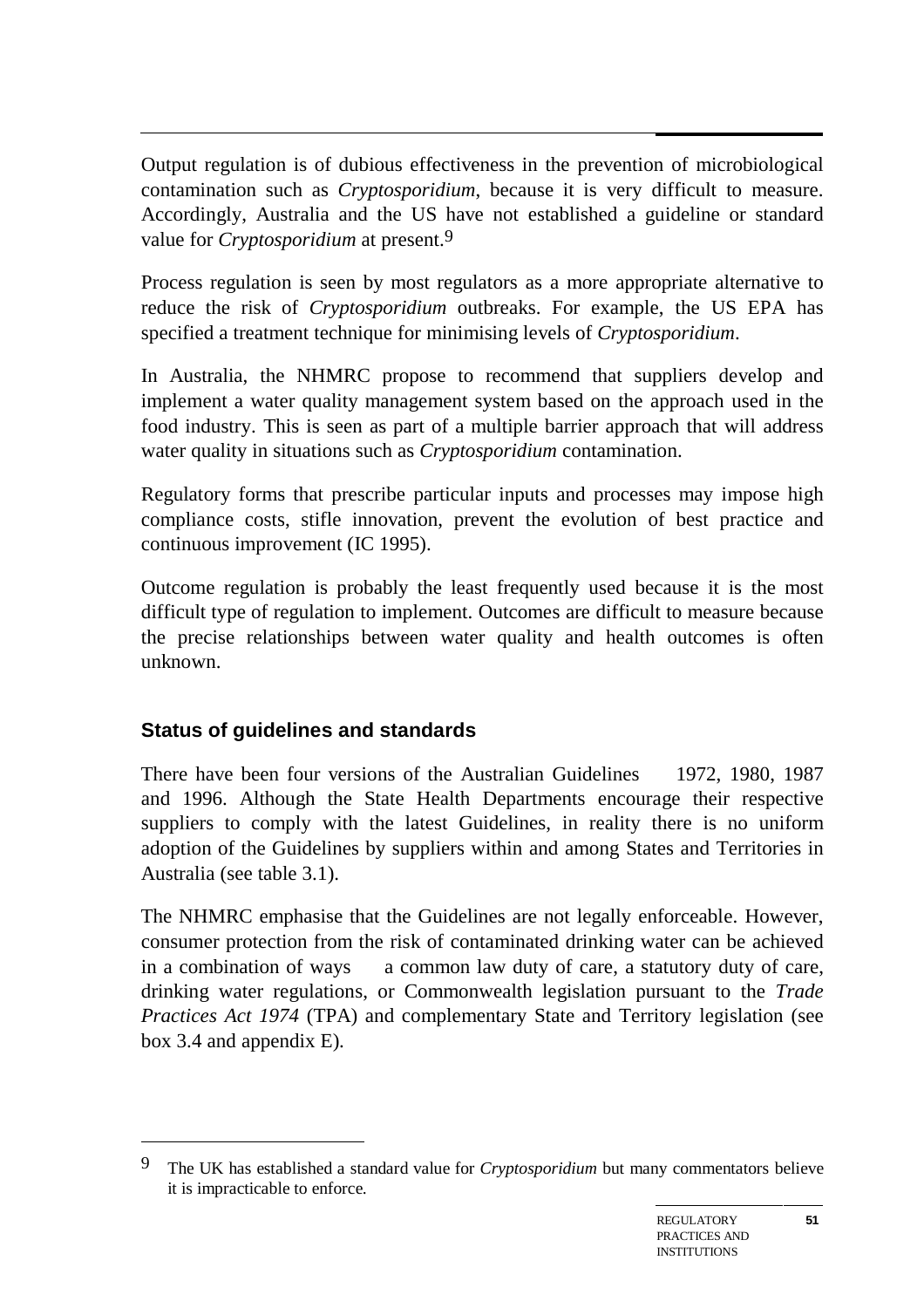Measures to protect consumers can take the form of both the recovery of compensation for contaminated drinking water, or statutory rules and regulations that prescribe potential criminal offences.

#### Box 3**.**4 **Consumer protection**

A common law duty of care requires a person to exercise reasonable care in the conduct of an activity. However, under common law, there must be some damage to a person or property before a person may bring an action alleging a breach of the duty (IC 1995). The harm can be physical, serious nervous shock or economic loss. The real burden for a plaintiff in a water pollution case is proving that there was a breach of duty and that the illness came from the water. In cases related to cancer this is difficult. For some illnesses it will be easier to prove the causal link.

Where a common law duty of care exists there are high transaction costs involved when seeking redress (compensation for breach of duty) through the legal system.

Generally, a statutory duty of care is expressed in similar terms to the common law duty of care and encourages a broader view of responsibilities than those imposed by detailed regulation. A statutory duty of care is put in place to make environments safer, and to codify and formalise good practice (Reynolds 1995).

Unlike common law duty of care, if a statutory duty appears to be breached, action can be taken to enforce the Act and make drinking water safe before illness occurs — for example, failure to install a cover on a storage tank. A breach of the statutory duty does not have to be associated with an accident or illness (IC 1995).

Drinking water regulations in most cases prescribe outputs rather than how they are to be achieved. Compliance is supported by effective enforcement mechanisms. This approach is aimed at preventing contamination before it occurs.

Drinking water regulations provide a mechanism to reduce the possibility of noncompliance, and avoids the cost burden on individuals seeking legal redress. However, the costs of effective enforcement can also be high. Further, the potential compliance burden and disincentives to use efficient technologies (where a process rather than an output is prescribed) may impact on efficient service delivery.

(Continued next page)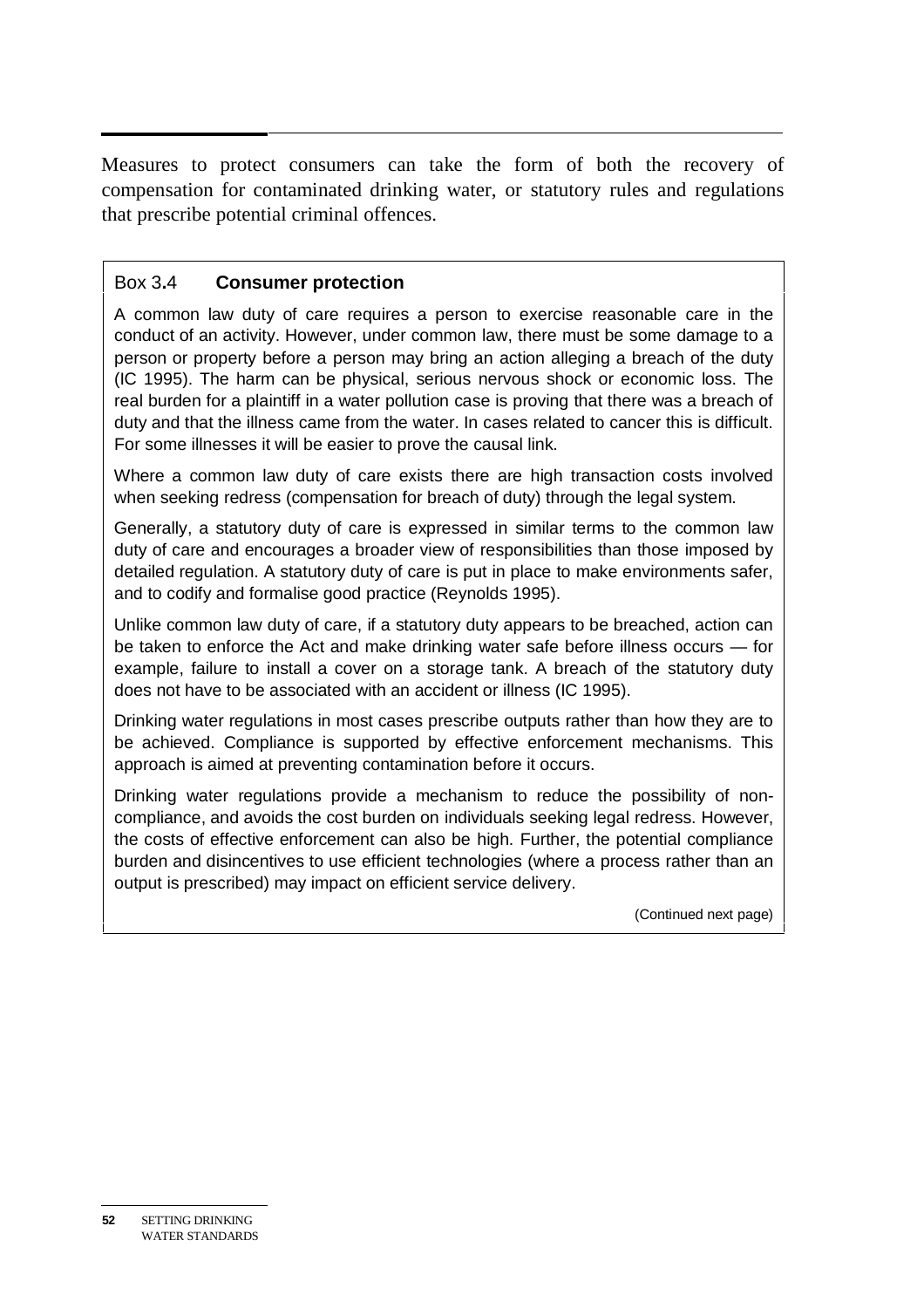#### Box 3.4 (continued) **Consumer protection**

The Trade Practices Act (TPA) applies to conduct involving corporations, but under certain circumstances, it can also apply to individuals.**a** 

The consumer protection provisions of the TPA which are most relevant to contaminated drinking water include Part V (s. 52, s. 71(1) and (2), s. 74B, s. 74D), Part VA and Part VI (s. 87B) (see appendix E).**b**

Under Part V provisions:

- s. 52 prohibits misleading and deceptive conduct.
- Under s. 71 there is an implied condition that goods supplied under contract are of merchantable quality**c**, and fit for a purpose**d** communicated by the consumer to the manufacturer. The remedy for a breach of s. 71 is to sue for breach of the implied condition of the contract rather than to proceed for remedies such as damages under s. 82. Section 71 only allows the consumer to sue the retailer for breach of contract but not the manufacturer.
- Provisions under s. 74B and s. 74D are similar to s. 71. However, consumers' rights are extended to allow consumers to sue the manufacturer and other retailers further up the chain of distribution.

In addition to Part V, the TPA also includes provisions under Part VA which relates to the liability of manufacturers and importers of defective goods. A person who is injured, or whose property is damaged by a defective product, has a right to compensation by the manufacturer of the product. Individuals can bring actions, or the Australian Competition and Consumer Commission (ACCC) can bring representative actions on behalf of one or more persons.

Further, under Part VI (s. 87B) consumer protection can take the form of enforceable undertakings provided by a water supplier to the ACCC.

**a** For example, the Act may apply (in some circumstances) to individuals such as doctors, dentists, architects, engineers, accountants, chemists, teachers, solicitors and other professional persons who, in trade or commerce in any of the Territories, engage in misleading or deceptive conduct. **b** All States and Territories have enacted their own Fair Trading legislation (covering misleading and deceptive conduct) and Sale of Goods legislation (covering merchantable quality and fitness for purpose provisions) which complements Part V of the TPA. State and Territory legislation can protect a consumer when the seller of a good or service is not a corporation. **c** Saleable and fit for the market, sound and undamaged, such as is generally sold in the market. **d** 'Fit' in this context means suitable or appropriate.

Source: Miller (1999); IC (1990).

In Australia, a common law duty of care always exists, unless explicitly over-ridden by particular statutes. These statutes can include specific provisions established in the Commonwealth TPA or in State and Territory legislation.

Irrespective of whether a jurisdiction has adopted the Guidelines or elevated the status of the Guidelines to standards, suppliers have a common law duty of care to identify hazards, minimise the risks of harmful contamination and monitor the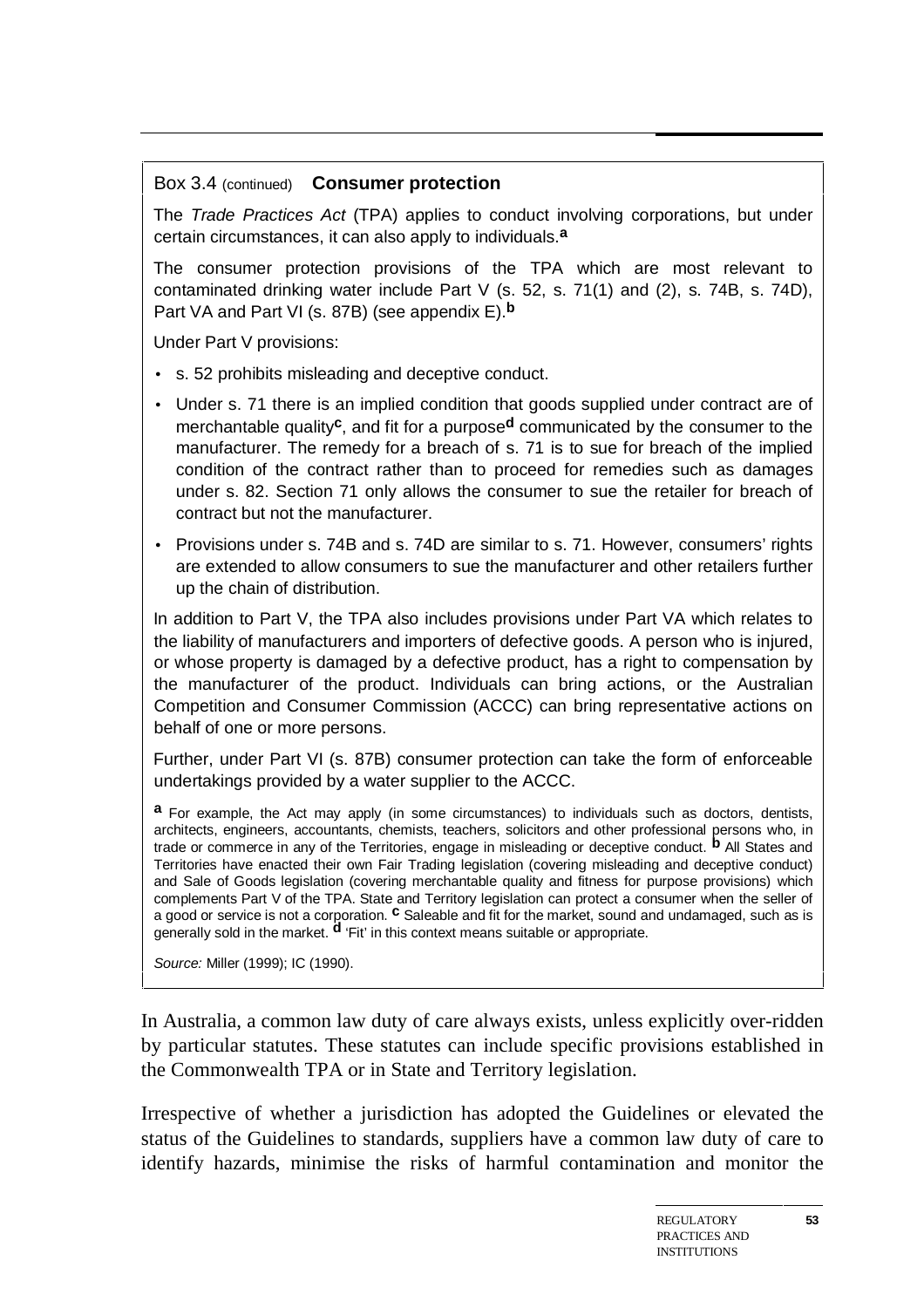performance of water quality. Further, they have a duty to investigate the cause and, if appropriate, take practical steps to eliminate or reduce risk.

The duty of care need not necessarily be limited to one person or entity, it may be apportioned. For example, a contamination incident may have been averted but for the incorrect readings from a science laboratory contracted by a water supplier to carry out testing. The science laboratory may have failed because of faulty equipment received from a supplier. It is conceivable that the water supplier, the science laboratory and the equipment supplier may all be found to owe a duty of care to the consumer.

The inclusion of a statutory duty of care in legislation can strengthen consumer protection if it formalises good practice. However, the existence of a right of action depends entirely on the interpretation of the particular statute or regulation in question. A supplier will not be liable unless the statute or regulation is couched in such terms as to impose liability on the supplier (Balkin and Davis 1996).

In Australia, statutory provisions may provide consumers with additional protection from contaminated drinking water. For example, under s. 73 of the Victorian *Water Industry Act 1994*, a licensee must cause as little damage and inconvenience as possible in the performance of its functions. It is specified that a licensee is liable to compensate any person who has sustained pecuniary losses or incurred any expense as a direct, natural and reasonable consequence of the licensee's functions. A limitation of this provision is that the Act only applies to the three Melbourne water suppliers.<sup>10</sup>

The use of national drinking water regulations in the EU, UK and the US is supported by strong enforcement procedures including the threat of criminal prosecutions and jail terms. This can act as an effective deterrent which provides consumers with greater certainty that their drinking water will not be contaminated.

In Australia, some governments have elevated the status of the Guidelines to standards for metropolitan suppliers. Where this has occurred, some consumers are also protected by an implied customer contract.<sup>11</sup>

Implied customer contracts provide rights and obligations to the supplier and consumer. If a supplier fails to meet its obligations under the implied customer

<sup>10</sup> An earlier Victorian statute, the *Water Act 1989*, includes an indemnity provision for water suppliers which may negate protection from contaminated drinking water otherwise provided to consumers. However, the precise scope of this indemnity is unclear as it has not yet been judicially considered (see box E.1 and appendix E).

<sup>11</sup> The contracts are 'implied' as they are deemed under an Act of Parliament rather than having been expressly made by the parties.

**<sup>54</sup>** SETTING DRINKING WATER STANDARDS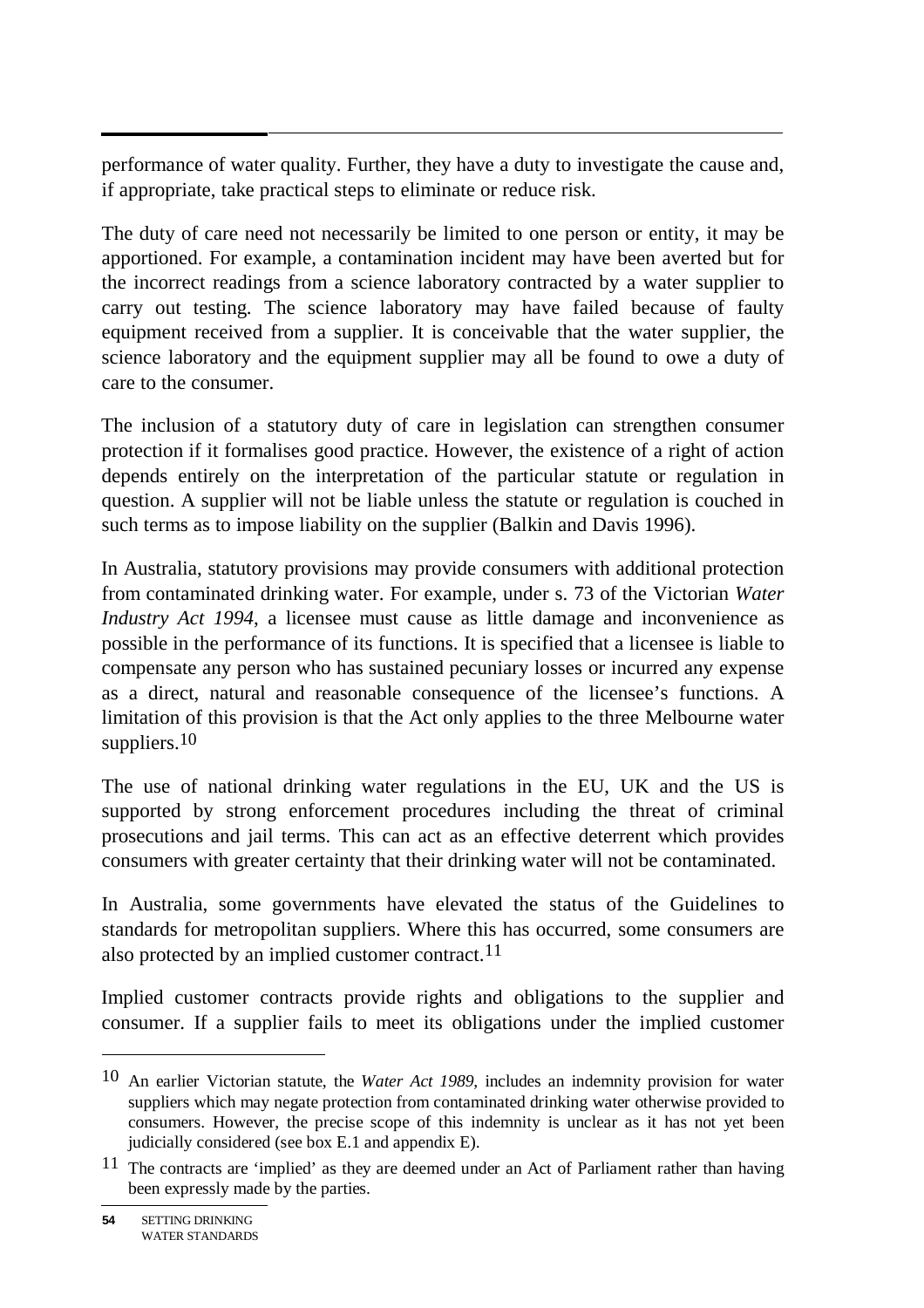contract, consumers have legal redress for breach of an implied customer contract (see appendix  $E$ ).<sup>12</sup>

The Sydney water incident in 1998 provides an insight into the legal obligations which have been and may be imposed on the SWC. Although consumers have been compensated under customer contracts, there are class action cases which have not been concluded (see box 3.5).

In response to this incident, the provision of water in the Sydney metropolitan area was vertically separated to create the Sydney Catchment Authority as a wholesale supplier of water to the SWC. While vertical separation may improve accountability and transparency, it can have an unintended effect of complicating legal responsibilities if contaminated drinking water is supplied to consumers in the future.13

## **Link between guidelines, standards and health outcomes**

The primary objective of a guideline or standard is to minimise exposure to a drinking water contaminant that would result in a known or potential adverse effect on human health (Sidhu 1991). To achieve this objective, the link between guidelines or standards and health outcomes must be thoroughly understood.

Despite enhanced efforts to measure the health effects of drinking water, there is still a great deal of uncertainty about the causal relationship between guidelines or standards and health outcomes. This is largely because of insufficient scientific evidence and the imprecision of detection.

Although the NHMRC establish guidelines for chemical contaminants on scientifically demonstrated health effects, they indicate that values are promulgated in the face of great uncertainty. For example:

A number of epidemiological studies have suggested an association between water chlorination by-products and various cancers. This association has been most consistent in relation to cancer of the bladder and rectum, but there are insufficient data to determine concentrations at which chlorination by-products might cause an increased risk to human health (NHMRC 1996, p. 3-3).

<sup>12</sup> In Australia this form of consumer protection is currently limited to the three Melbourne retail water suppliers, the SWC and the HWC.

<sup>&</sup>lt;sup>13</sup> This situation could equally apply in the Melbourne metropolitan area, where the Melbourne Water Corporation supplies bulk water at the wholesale level to the three retail water companies.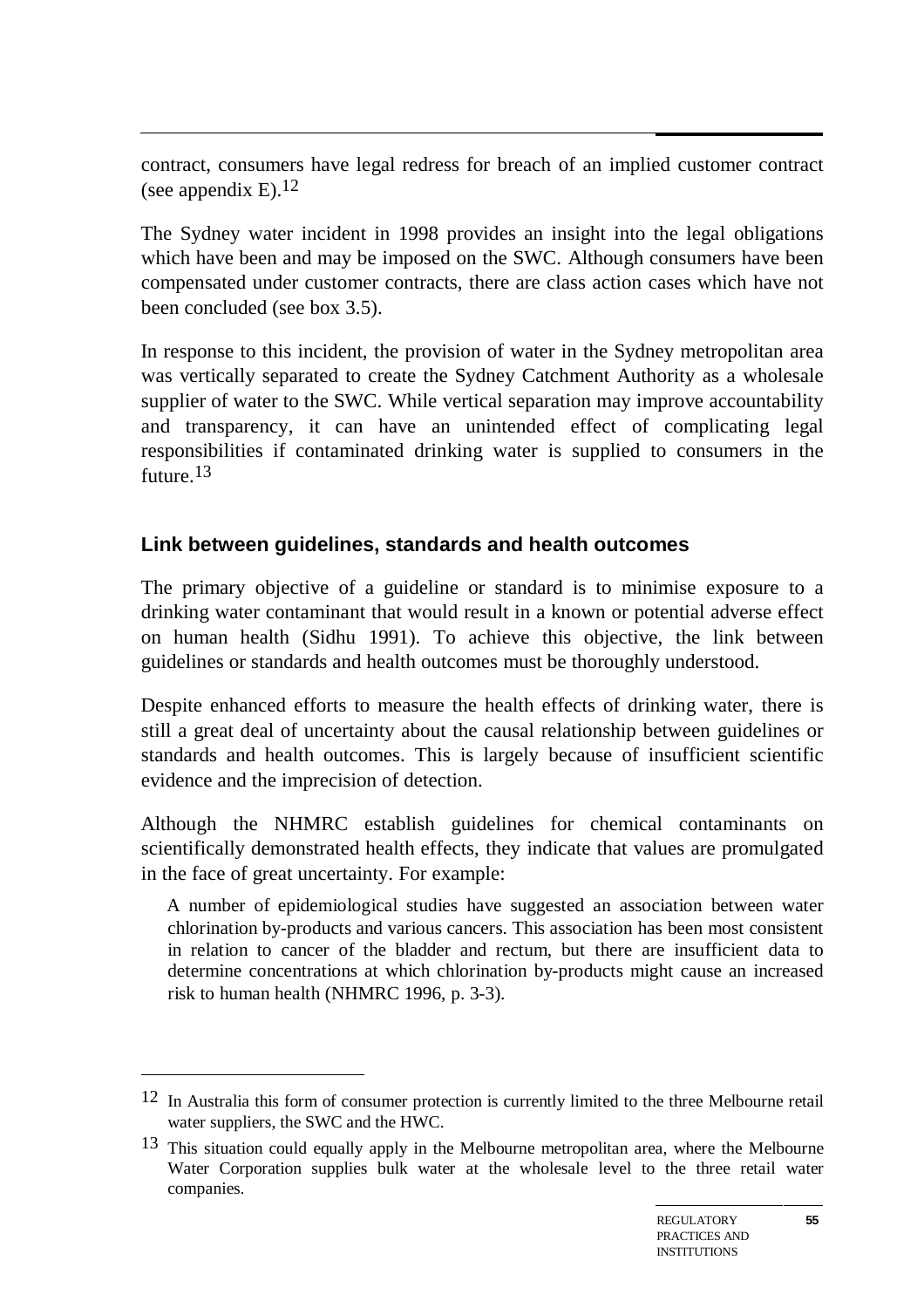#### Box 3**.**5 **Sydney water incident**

In 1998, Cryptosporidium and Giardia were detected in Sydney's water supply. A number of boil water alerts were issued to consumers in the affected areas.

Despite Sydney water being declared unfit to drink, it still met the health requirements of the Australian Guidelines.

This is because Cryptosporidium and Giardia are difficult to measure and at present there is no requirement for routine monitoring. Nor is such routine monitoring recommended in the draft 1999 Guidelines on Cryptosporidium and Giardia released for public comment by the NHMRC after the Sydney water incident. Rather, the draft Guidelines rely on a multiple barrier approach to prevention, supplemented by investigative testing when contamination is suspected.

Under these circumstances, compliance with the Guidelines could be seen as all that was practicable and required of the SWC to discharge its responsibilities in 1998. However, consumers have a number of avenues to seek compensation from the SWC for failure to protect the public from the risk of contaminated drinking water.

The SWC is required by law to establish a customer contract. This contract provides for a rebate on the service availability charge and compensation if it can be demonstrated that the SWC failed to provide the services set out in the contract.

In response to the Sydney water incident, the Independent Pricing and Regulatory Tribunal of New South Wales determined that consumers should receive a A\$15 rebate on their service availability charge. In addition, an increase in the water usage charge has been deferred until the relevant authorities are satisfied that the problem affecting delivery of filtered water has been satisfactorily resolved.

Consumers also have an option to seek redress through class action. First, consumers could claim a breach of contract if a supply authority agreed to supply householders and businesses with safe water and failed to do so. Second, it could be argued that the product was defective and that the SWC had engaged in misleading conduct when they implied that the product was safe under the Trade Practices Act 1974. Finally, it could be argued that the SWC was negligent under a common law duty of care (ABCRN 1998).

According to newspaper reports, about 9000 businesses have registered compensation claims under a class action scheme approved in December 1998 by the Federal Court. Payouts under this scheme are expected to amount to several million dollars, with claimants being mainly from the food and hospitality industries. These claims are in addition to settlements totalling about A\$700 000 already paid to 3000 businesses and individuals by the SWC (CRCWQT 1999b).

Further, the International Agency for Research on Cancer has reviewed the available data and concluded:

… that there is inadequate evidence to determine the carcinogenicity of chlorinated drinking water to humans (NHMRC 1996, p. 3-4).

**<sup>56</sup>** SETTING DRINKING WATER STANDARDS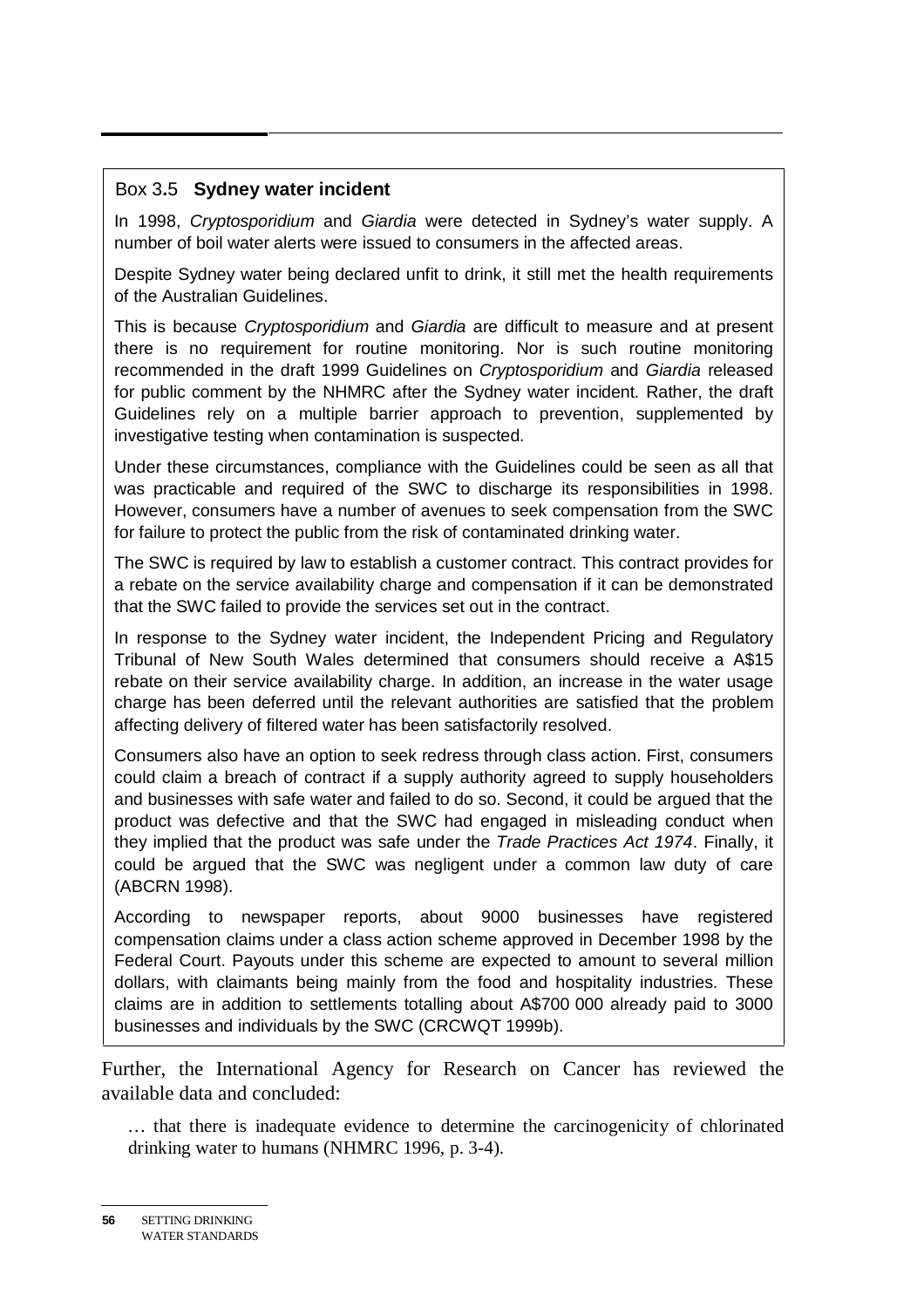Notwithstanding this uncertainty, the Australian Guidelines contain guideline values for chlorination by-products.

In Australia, guideline values for organic and inorganic compounds, including pesticides, are generally based on epidemiological or toxicological data. However, as noted in the Australian Guidelines:

Interpreting these data and extrapolating from them to human populations can be difficult, as health effects vary with dose, route of exposure (that is ingestion, inhalation or skin absorption), frequency or duration of exposure, and the species, sex and age of the exposed population (NHMRC 1996, p. 3-6).

Historical data is normally available indicating the type of disease that results from consumption of a particular microbiological contaminant. However, there is often uncertainty about infectivity or the number of organisms required to cause disease.

Large numbers of bacteria are generally required to cause disease, but there is uncertainty about the infective dose of protozoan parasites such as *Giardia* and *Cryptosporidium*. For these micro-organisms, it is believed that small numbers of parasites may infect much of the population. However, there are many confounding factors, including immunity.

In relation to infectivity, the WHO has concluded that:

The multifactorial natures of infection and immunity mean that experimental data from infectivity studies and epidemiology cannot be used to predict infective doses or risk precisely (WHO 1993).

In the context of such uncertainty, a judgement has to be made whether to err on the side of caution and set a guideline or standard with a higher factor of safety. However, this approach may lead to an inefficient use of resources. For example, a high level of capital expenditure may be required for no real reduction in risk.

The alternative is to set a guideline or standard with a low factor of safety, accepting that there is a possibility that some people may become ill, and adopting other health-based measures to address these problems if and when they occur.

# **3.2 Linkages between standards and monitoring and response**

Monitoring programs and response protocols are a necessary part of implementing drinking water guidelines and standards. Monitoring programs are essential to provide the final check that guidelines and standards are being met  $-$  by ensuring that the various values are not exceeded at the time of sampling.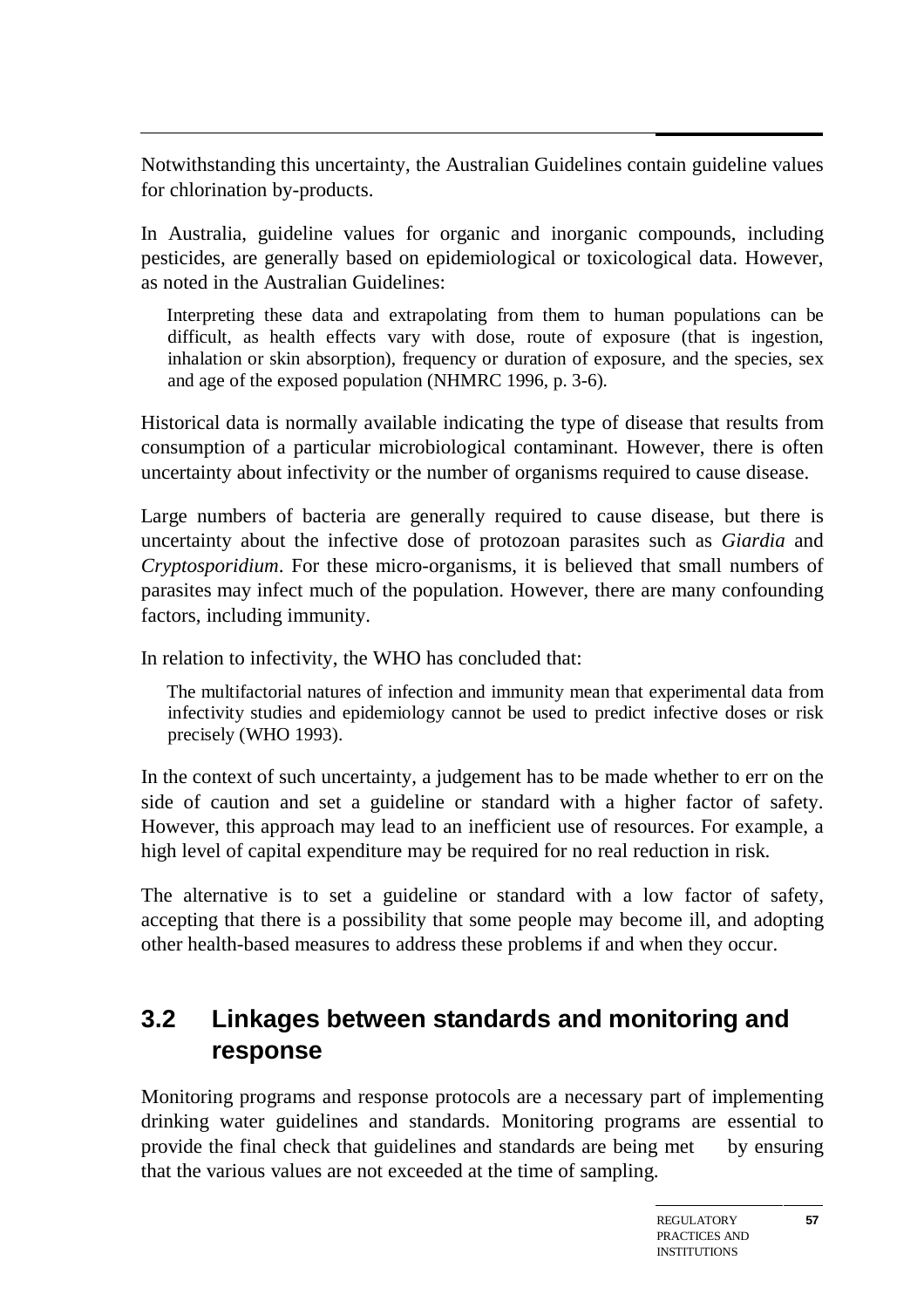Operational and notification responses, such as increased chlorination or boil water alerts, depending on the nature of the problem, can be triggered if monitoring data indicate that values are exceeded.

A monitoring program should be assessed on the basis of its effectiveness and efficiency. An effective monitoring program should have clear linkages to a set of well defined objectives. The absence of a clear purpose can lead to monitoring data being collected without a definite use.<sup>14</sup> If a program is efficient, the benefits must outweigh the cost burden of monitoring  $\sim$  costs borne initially by suppliers are passed on to consumers.

A monitoring program may be undertaken for regulatory, public health and operational purposes.

- For regulatory reasons, monitoring is required to assess compliance with guideline or standard values or agreed levels of service.
- For public health reasons, monitoring is required to assess the ongoing effectiveness of catchment management and treatment processes in providing barriers to the risk of contamination in drinking water. The data generated can indicate if consumers' health is at risk and if so, be used to determine public health responses, including boil water alerts.
- For operational performance reasons, monitoring is used to check that all the key processes and equipment are working properly. The data can be used, if necessary, as a trigger for immediate short term corrective action but they are not used for assessing compliance with guidelines or standards or agreed levels of service.

Irrespective of whether monitoring is required by law or by cooperative arrangements, it typically covers nominated physical, microbiological, chemical and radiological contaminants. However, the nature of the monitoring (routine, continuous, investigative, random or event based) and its frequency (hourly, weekly, monthly, annually) varies according to the potential hazard and the probability of a system problem occurring.15 Generally, the greater the hazard and the risk of it occurring, the higher the rate of monitoring required.

<sup>14</sup> A situation commonly referred to as data rich but information poor.

<sup>15</sup> Routine monitoring involves regular sampling at set sites with no specified time or termination. Continuous or real time monitoring uses instrumentation that allows continuous reading of certain values, rather than having to send samples away and wait for several days before laboratory results are available. Investigative or random monitoring has a specific information purpose related to a particular water quality problem and has a set timeframe.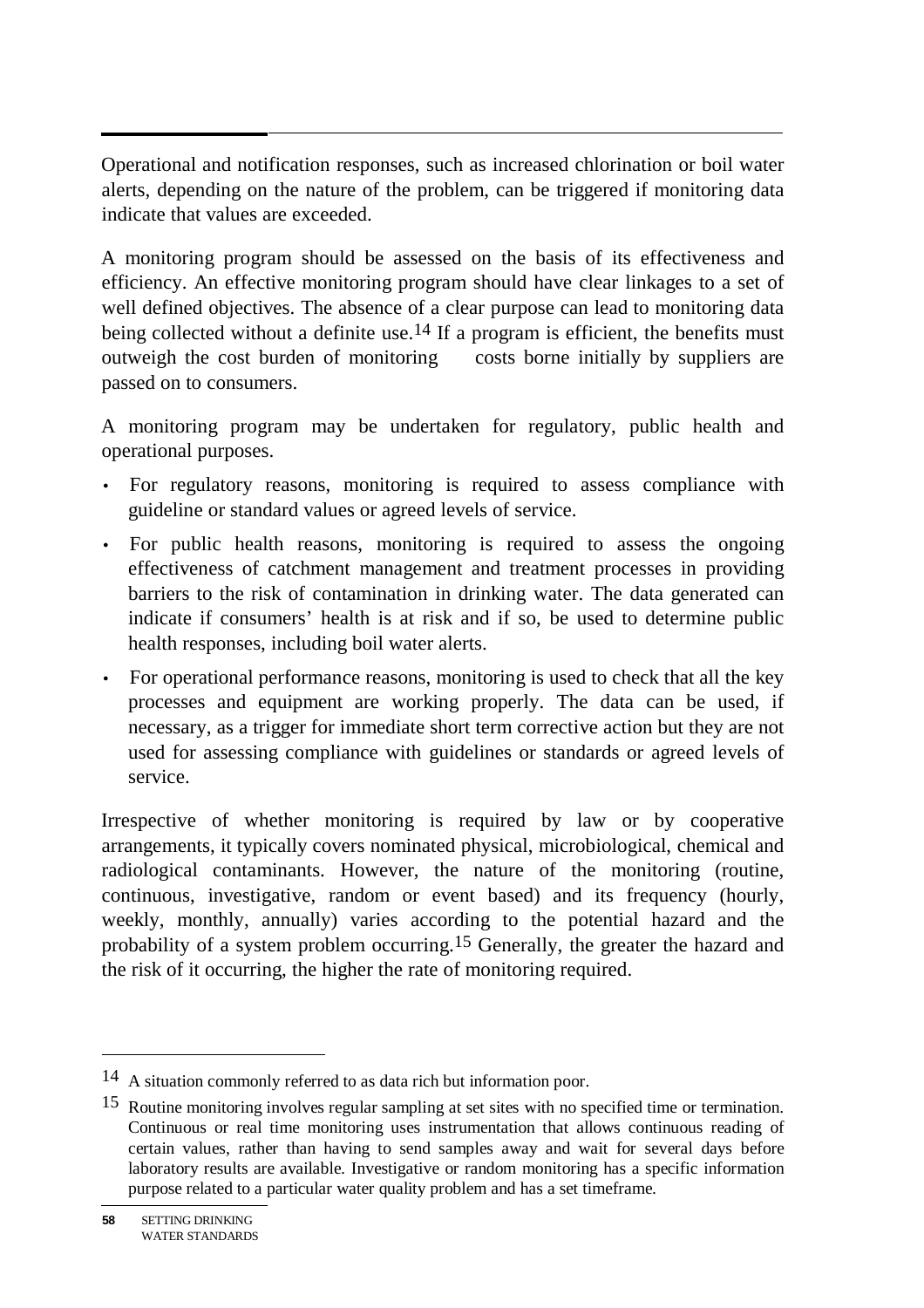Although routine monitoring may be recommended for chemical and microbiological contaminants, the frequency will vary. Brief periods of exposure at levels above established values, may be of limited public health concern in the case of chemical contaminants. This is because monitoring of chemical contaminants is set at frequency levels consistent with the objective of ensuring that a lifetime of consumption will not cause illness. Hence, frequent monitoring is generally not required.16 There are exceptions, most notably chemicals modified by water treatment operations and which should be monitored frequently.

In contrast, even brief exposure to microbiological contaminants may be a serious public health concern and more frequent monitoring may be justified  $-$  in particular the effects of microbiological contaminants can be immediate, potentially fatal and widespread throughout the community.

## Sampling protocols

 $\overline{a}$ 

Monitoring programs involve collecting water samples from identified locations throughout the water supply system, and analysing turbidity levels, chemical pollutants and microbiological indicator organisms to determine if they meet the required guideline or standard value.<sup>17</sup>

Sampling frequency, that is, the number of samples to be collected, is usually determined by factors such as population size, the source and quality of water, the treatment the water receives, the risks of contamination, the previous history of the supply and the knowledge of the water supply system's operation.

To be effective, the quality of the water sampled must be representative of that being delivered to the consumer. This requires identifying sampling locations that are representative of each part of the water supply system (see appendix B).

Sufficient samples must be collected over a representative period to enable the data for each contaminant to be statistically evaluated, significant trends identified, and performance against the guideline or standard value assessed. In framing the Guidelines on monitoring, the NHMRC recognised that sufficient data for statistical

<sup>16</sup> There are few chemical contaminants that lead to acute and immediate health problems, except through massive accidental contamination of a water supply. The problems associated with chemical contaminants arise primarily from their ability to cause adverse health effects after prolonged periods of exposure  $\sim$  of particular concern are contaminants that have cumulative toxic properties, such as heavy metals, and substances that are carcinogenic (WHO 1993).

<sup>&</sup>lt;sup>17</sup> Output monitoring excludes operational monitoring to check that processes and equipment are working properly.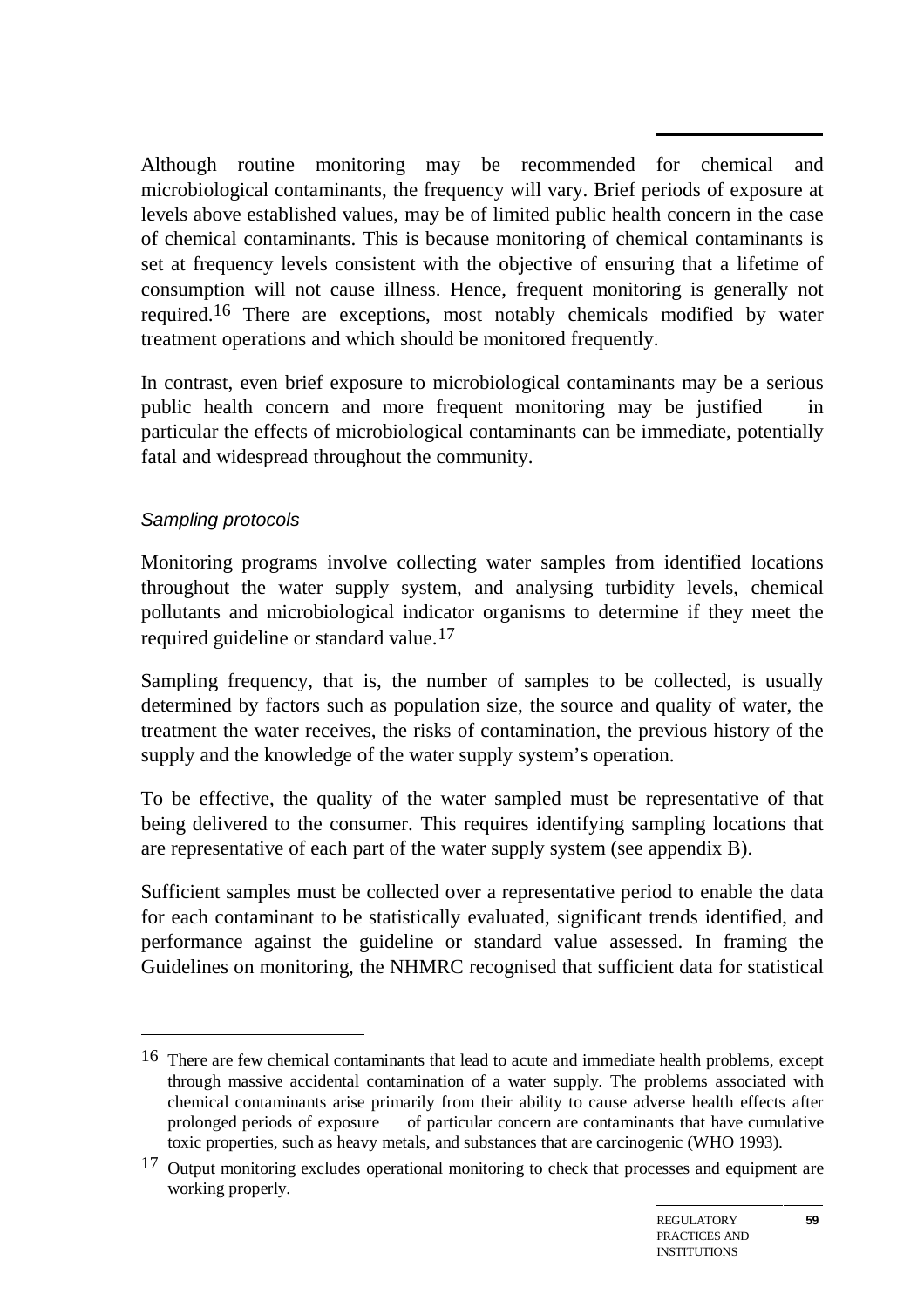evaluation may take time to collect in small supplies and, therefore, reporting over a five year period (rather than annually) may be more appropriate.

Sampling frequencies for large and small suppliers tend to differ in practice. Small suppliers are less able to meet the costs of treatment and monitoring. Consequently, this often means that only untreated water can be supplied or sampling is infrequent or not conducted at all.18

Notwithstanding the constraints faced by small suppliers, the NHMRC emphasised that microbiological safety of drinking water should not be compromised. In such circumstances, the NHMRC recommended that small suppliers:

- undertake regular sanitary inspections of their water supply; and
- use the guideline values, and in particular the microbiological guidelines, as a goal for progressive improvement.

## Limitations of monitoring for microbiological contaminants

It is impracticable to monitor for every possible microbiological contaminant such as bacteria, protozoa and viruses. Although it is now possible to detect the presence of these contaminants, the methods of isolation and enumeration are often complex, expensive, time-consuming and the laboratory results are frequently unreliable. Consequently, monitoring of microbiological quality has continued to rely on 'bacterial indicator organisms', namely *thermotolerant coliforms* (or alternatively *E*. *coli*) and *total coliforms,* as surrogate measures of overall microbiological water quality (see box 3.6).

As noted in the Guidelines, *total coliforms* can occur naturally in soil and vegetation and are therefore not always indicative of faecal contamination. For this reason, the guideline value for *total coliforms* was relaxed in the 1987 Guidelines for closed catchments. However, the values were subsequently restored in the 1996 Guidelines. Despite this amendment the Australian Guidelines indicate that:

Where the health authority is satisfied that it has been demonstrated that the coliforms are not faecally derived, their persistence may be tolerated provided there is a level of microbiological monitoring sufficient to detect any change in the pattern of coliform occurrence (NHMRC 1996, p. 2-13).

At face value, some suppliers such as the Melbourne Water Corporation (MWC), appear to have difficulty in meeting the 1996 *total coliform* test and it has been estimated that the MWC might have to spend around A\$500 million on filtration to comply with the 1996 Guidelines (see chapter 1). However, if the MWC can

<sup>18</sup> Small suppliers are defined here as those serving less than 1000 people.

**<sup>60</sup>** SETTING DRINKING WATER STANDARDS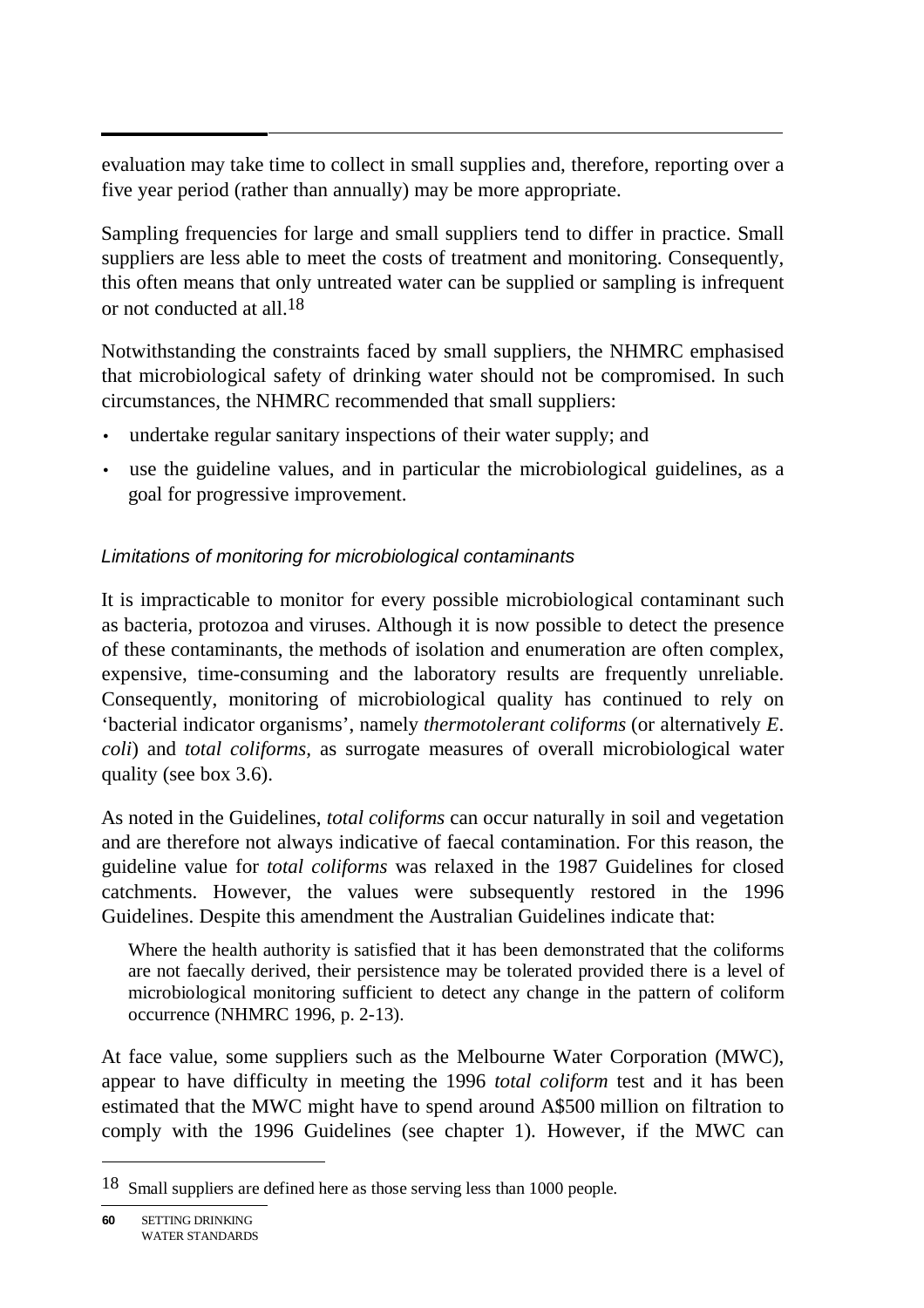demonstrate that these *total coliforms* are not faecally derived, then it seems that the Corporation would be deemed to have satisfied the 1996 Guidelines.

## Box 3**.**6 **Bacterial indicator organisms**

- In developed countries, including all those in this study, the microbiological quality of drinking water has traditionally been measured by the concentration of two types of indicator bacteria. The indicator bacteria used are the concentration of total coliforms and the sub-class known as thermotolerant coliforms.
- Total and thermotolerant coliforms are used as indicators of faecal contamination and hence the possible presence of pathogens.
- A major output from monitoring indicator organisms is that it provides a measure of the effectiveness of disinfection, because all indicator organisms should be killed during the disinfection stage of drinking water treatment. If the indicator organisms have not been killed, then there is the possibility that other microbiological contaminants, also intended to be killed by disinfection, have passed into the distribution system. Alternatively, their detection at the consumers' tap may indicate regrowth within or penetration of the distribution system.
- In the 1996 Australian Guidelines, the NHMRC recommend that no sample should contain any total coliforms or thermotolerant coliforms. The Guidelines also contain a schedule prescribing minimum values for sampling frequency, that varies according to the population within the supply area. For assessing overall system performance during any preceding 12 month period, the Guidelines state that 95 per cent of samples tested during that period should be free of total coliforms and 98 per cent should be free of thermotolerant coliforms.
- The 1996 Australian Guidelines indicated that the system performance measure is set at 95 per cent for total coliforms, rather than 100 per cent, because they occur naturally in soil and vegetation and are sometimes present in the absence of faecal contamination. However, although the NHMRC conceded that total coliforms may occasionally be isolated from drinking water, they indicated that any persistence of total coliforms, even at low numbers, should trigger follow up action.
- The more stringent 98 per cent figure for thermotolerant coliforms reflects the greater specificity of this organism as an indicator of faecal contamination. It is also set at less than 100 per cent, to provide some allowance for sporadic contamination resulting from occasional lapses in laboratory testing procedures. However, the NHMRC also indicated that any detection of thermotolerant coliforms should trigger follow up action.

Source: NHMRC (1996).

The NHMRC recommend routine monitoring of the two indicator organisms as an effective means of identifying faecal contamination and where appropriate, alerting public health authorities to the possibility of disease outbreaks.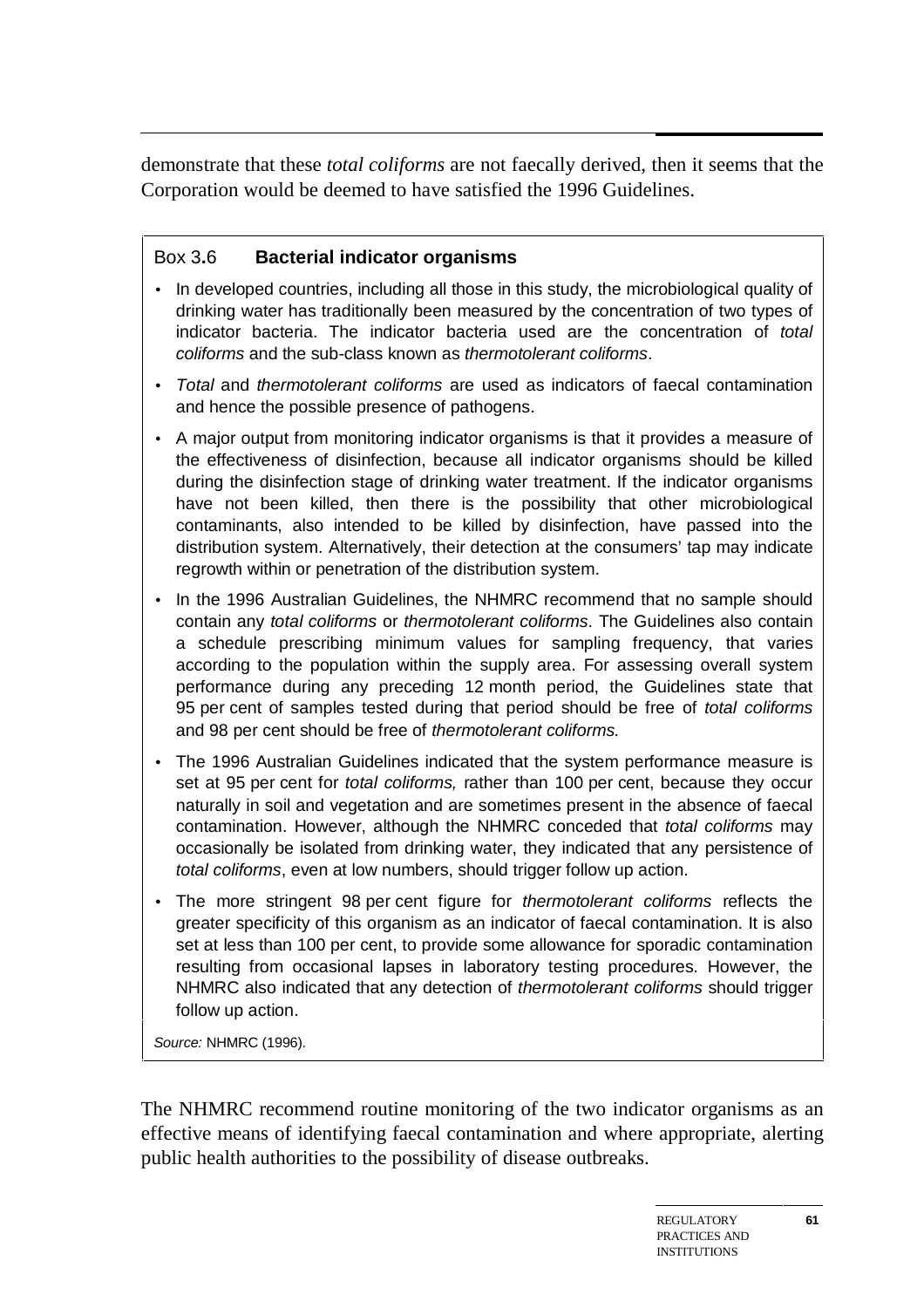Although the presence of these indicator organisms usually confirms the breakdown of disinfection procedures, their absence does not guarantee the safety of drinking water. Research is demonstrating that *Cryptosporidium*, for example, will not be killed by doses of chlorine that can be used in drinking water, and therefore it may survive, even though indicator organisms are killed.

The risks from microbiological contaminants can never be entirely eliminated. Even with relatively frequent sampling, the passage of a brief surge in concentration of a harmful contaminant may not be detected. Therefore, monitoring traditional indicator organisms is increasingly being seen as an aid to confirming that drinking water quality is unlikely to be injurious to health.

Further, real time monitoring, which is designed to provide immediate testing results, may be technically impracticable. Monitoring is not regarded as a fully effective response to contamination by *Cryptosporidium* for example, and hence there is a greater interest in preventative measures.

In the event that it is not efficient to remove all contaminants from drinking water, it may be more cost effective to respond to health problems if and when they occur.

# Cryptosporidium and Giardia

In contrast to the UK and the US, there have been no reported deaths from *Cryptosporidiosis* and *Giardiasis* in Australia.19 More importantly, there have been no outbreaks of these two diseases associated with drinking water in Australia, although there have been outbreaks of *Cryptosporidiosis* attributed to swimming pool exposures.

Monitoring for specific levels of *Cryptosporidium* and *Giardia* is agreed by most scientific experts to be impracticable at present, principally because the particular organisms that are infectious to humans cannot be easily detected.

There is a trend in parts of Europe and the US toward developing more stringent measures to reduce *Cryptosporidium* oocysts to levels that can be regarded as safe, without necessarily trying to eliminate it completely.

In the UK, a number of experts have reportedly concluded that it is impossible to eradicate all risk of *Cryptosporidium* oocysts entering drinking water supplies although technologically feasible with modern absolute barrier techniques, the costs would be prohibitive and unjustified by the magnitude of the risk (Attenborough and Campbell 1998).

<sup>19</sup> *Cryptosporidiosis* and *Giardiasis* are the diseases that arise from *Cryptosporidium* and *Giardia*.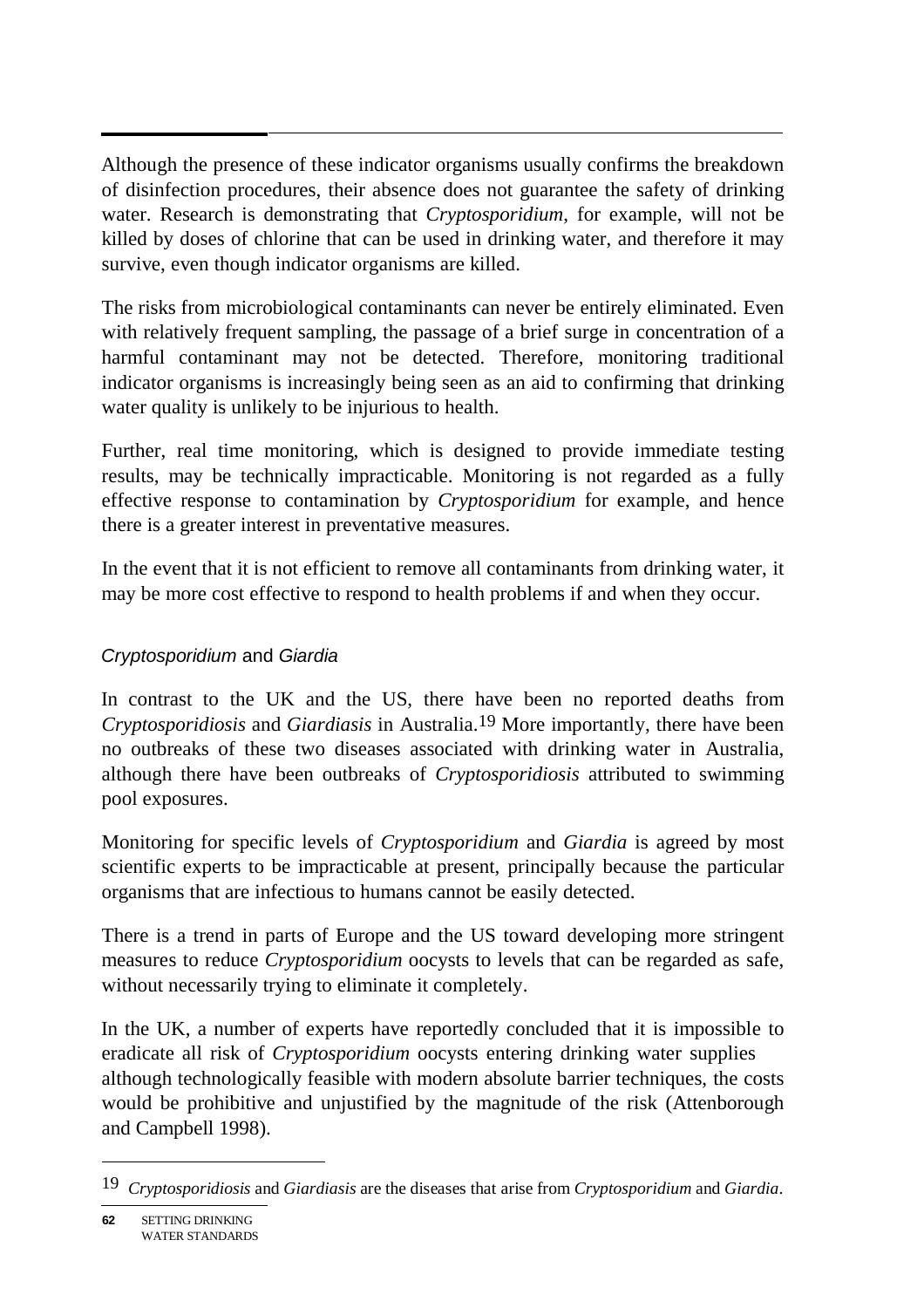The UK Government has nonetheless established a standard value for *Cryptosporidium*. Legislation has also been introduced to impose compulsory monitoring for this contaminant in some water supplies, combined with heavy penalties for exceeding a standard value (see appendix  $D2$ ).<sup>20</sup> However, with the present incomplete understanding of *Cryptosporidium*, there is some doubt about the rationale for implementing this regulation.

In contrast with the UK approach, the US EPA has established the Interim Enhanced Surface Water Treatment Rule (IESWTR) which specifies a treatment technique for *Cryptosporidium* based on a turbidity criterion,21 which, if complied with, is expected to achieve a 2 log (99 per cent) removal of *Cryptosporidium* oocysts (US EPA 1998a).22

In the US, suppliers are deemed to comply with this level of *Cryptosporidium* removal, even if they are using conventional filtration methods, provided that such filtration systems satisfy strengthened rules concerning filter performance.<sup>23</sup> In promulgating this new rule, the US EPA has implicitly acknowledged that complete removal of *Cryptosporidium* is impracticable, even if it is technologically possible.

In Australia, a guideline value or treatment technique for *Cryptosporidium* has not been set. Also, routine monitoring for this contaminant has not been recommended 'due to the time and complexity of testing' (NHMRC 1996).

In July 1999, revised draft Guidelines for *Cryptosporidium* and *Giardia* were released for public comment. Guideline values or routine monitoring were not recommended. Rather, the draft Guidelines recommended implementation of a multiple barrier risk management strategy from catchment to tap (NHMRC 1999).

<sup>20</sup> The standard value must not exceed one oocyst per 10 litres of water.

<sup>21</sup> The IESWTR specifies a turbidity level of one Nephelometric Turbidity Unit (NTU) for filtered water as a measure of process performance. In the Australian Guidelines, turbidity of less than one NTU is said to be 'desirable' for any water supply irrespective of treatment. This more relaxed Australian position is not related to *Cryptosporidium* or *Giardia per se,* but is discussed in terms of higher turbidity levels having potential to jeopardise the effectiveness of disinfection.

<sup>22</sup> The IESWTR applies to all *Cryptosporidium* species, not only *C. parvum* (the species known to cause illness in humans), as it is recognised that detection techniques are not yet reliable enough to provide identification of particular oocyst species.

<sup>23</sup> The US EPA observed that when the performance of traditional filtration systems is optimised to achieve compliance with the IESWTR turbidity levels, then 2 log removal of *Cryptosporidium* can be achieved. Thus, turbidity is in effect being used as a proxy measure of *Cryptosporidium* levels, because it is impracticable to routinely monitor for *Cryptosporidium* directly.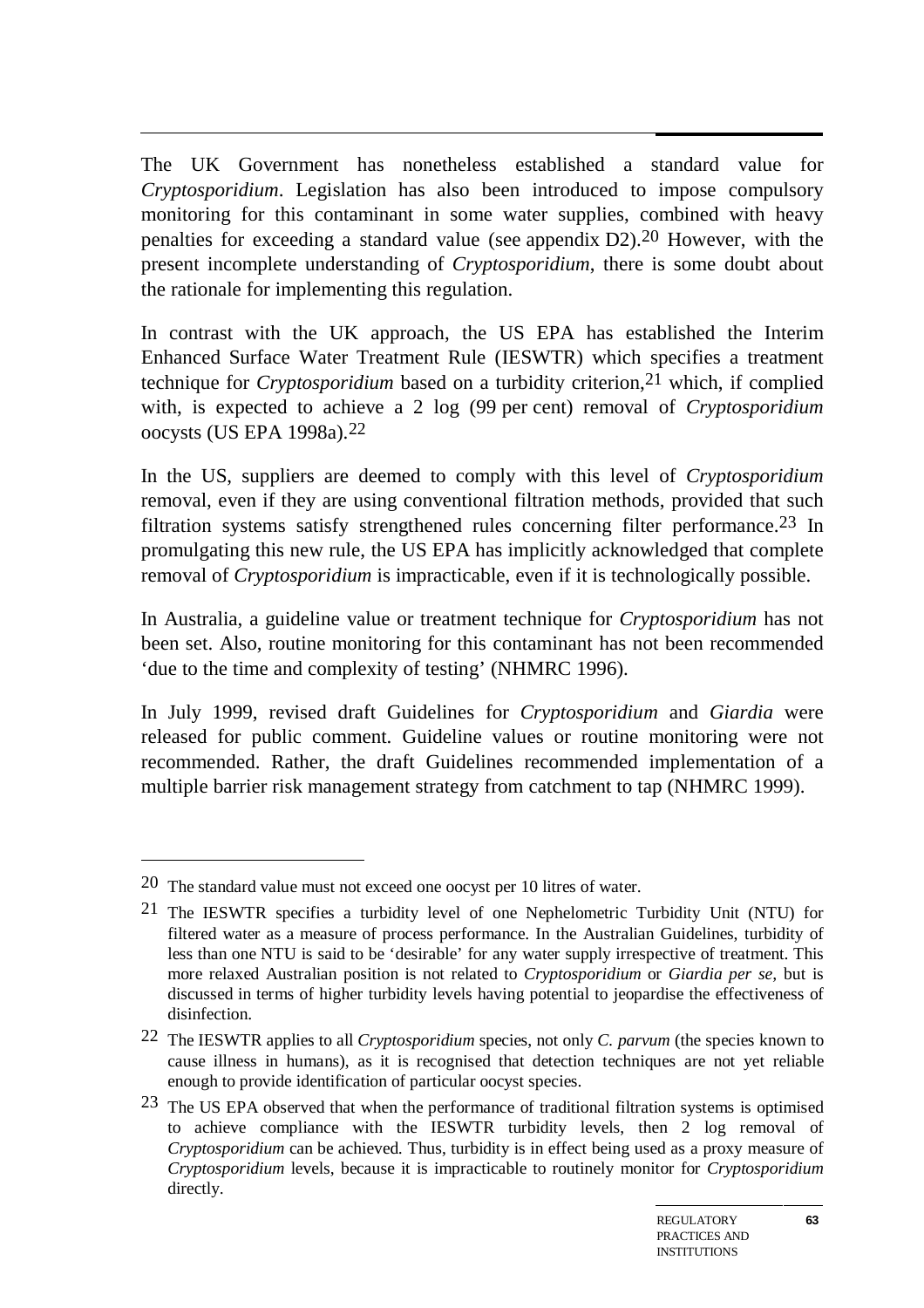The NHMRC recommended that investigative testing should be used in response to events that increase the risks of contamination by *Cryptosporidium* and *Giardia.* Such events could include heavy rainfall leading to a marked increase in turbidity and numbers of *Cryptosporidium* and *Giardia* in source water or treatment plant failures (NHMRC 1999).24

The ability to effectively monitor for *Cryptosporidium* and *Giardia* in drinking water remains an unresolved issue. Consequently, routine monitoring of Australian drinking water supplies is generally confined to the traditional indicator organisms. In Australia, emphasis remains on preventing contamination and optimising water treatment operations, supported by investigative and event based testing if there are reasons to suspect contamination.

## Preventing contamination

The limitations of monitoring for indicator organisms as a method of detecting and subsequently preventing certain forms of contamination, mean that other approaches assume greater importance.

A favoured approach in Australia and overseas toward preventing contamination, has been to adopt comprehensive risk management strategies. According to the WHO:

Pathogen-free water is attainable by selection of high-quality uncontaminated sources of water, by efficient treatment and disinfection of water known to be contaminated with human or animal faeces, and by ensuring that such water remains free from contamination during distribution to the user. Such a policy creates multiple barriers to the transmission of infection (WHO 1993).

Preventing contamination as close as possible to the source water and prior to final stage disinfection is seen as a desirable strategy.

The multiple barrier concept of water treatment requires that the removal of pathogens and of pollutants and biodegradable compounds should be as nearly complete as possible before terminal disinfection (WHO 1993, p. 21).

Source water protection and improvement can be achieved by active catchment management and by the control of human activities within catchment areas. Each stage of a water supply system is linked. For example, if a major improvement can be made in the quality of source water, less treatment may be required.

<sup>24</sup> In response to the Sydney water incident in 1998, the SWC is required to undertake investigative testing for *Cryptosporidium* and *Giardia* until the NSW Health Department is convinced that there is no further threat of contamination to the public.

**<sup>64</sup>** SETTING DRINKING WATER STANDARDS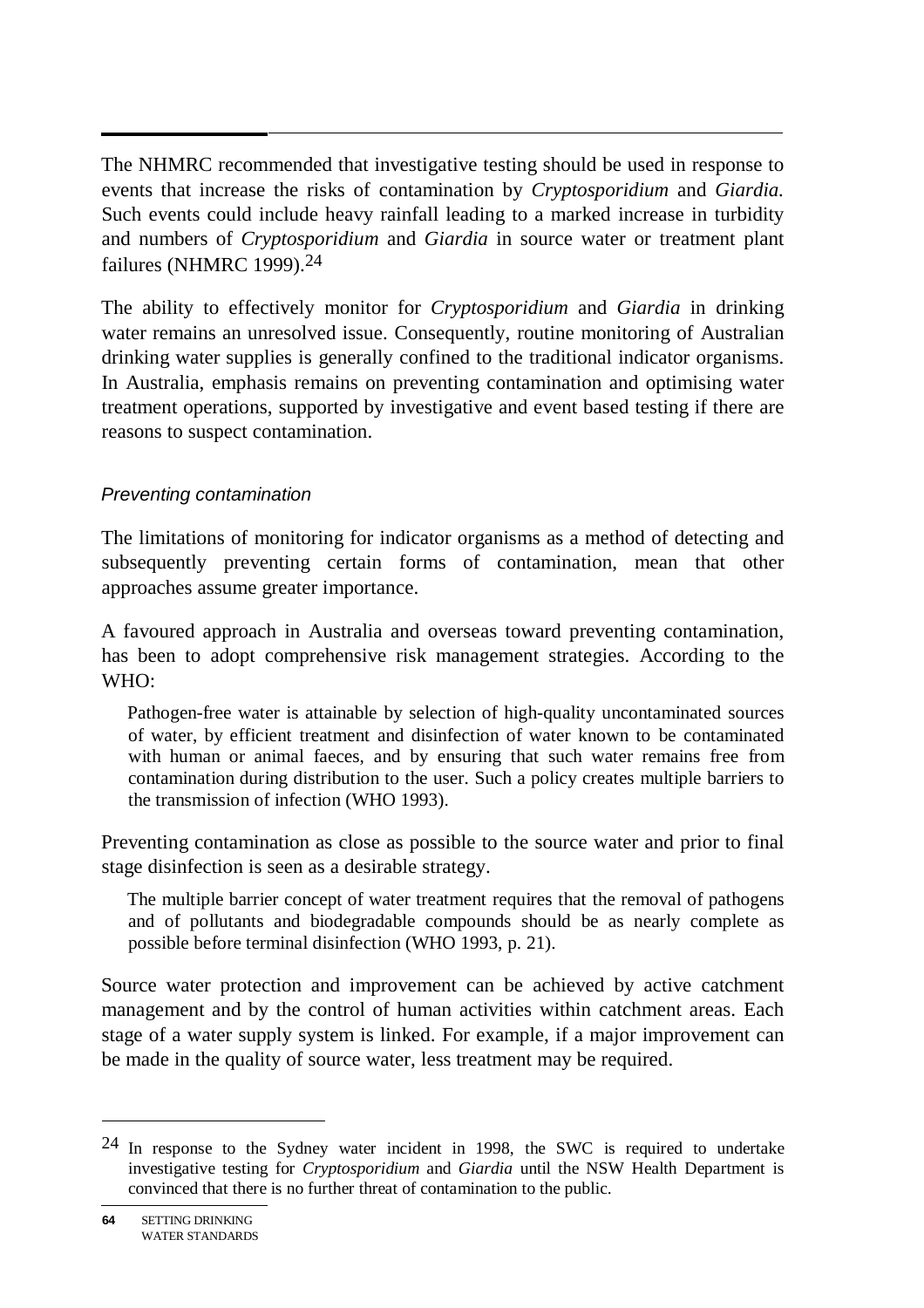The MWC relies heavily on the relatively pristine state of its catchments to prevent contamination of its water supply (see appendix C2). It was not until 1978, that Melbourne's water was disinfected. This option would not have been available in other parts of Australia, or in most countries, because of the relatively poorer quality of their source water.

Preventing re-infection during distribution, and the suppression of re-growth bacteria by maintaining an effective disinfectant residual, are other common preventative strategies used in Australia and the other countries in this study.

# **3.3 Transparency, accountability and consultation**

Drinking water objectives that are clearly and explicitly stated in legislation or regulation provide guideline or standard setters with certainty about their responsibilities.

Ideally, the process by which a drinking water guideline or standard is developed should be transparent and provide for public consultation. Specifically, a RIS which formalises the steps taken in developing a standard should be published.

A RIS helps to ensure that options to address a perceived public health risk are canvassed in a systematic, objective and transparent manner, with options ranked according to their net economic and social benefits (ORR 1998). By publishing a RIS with the rationale for a guideline or standard, and involving interested parties in the process, not only is there a more consultative and transparent process, but the quality of policy development and decision making is also likely to be improved.

Consultation allows for the injection of information on community preferences into economic decision making, as well as ensuring that proposed guidelines or standards are rigorously developed and scrutinised. In this way, it makes guideline or standard setting bodies more accountable to those affected by their decisions.

There should be clear delineation in the responsibilities of those agencies involved in the enforcement of guidelines or standards. It is clearly inappropriate to have one agency acting as both service provider and regulator. Such a dual role creates a potential conflict of interest between advancing the commercial interests of the agency and advancing wider public interests through the exercise of regulatory powers. Further, in a competitive environment, this might present opportunities for incumbents to misuse control over guidelines or standards to frustrate the actions of actual or potential competitors (Hilmer 1993).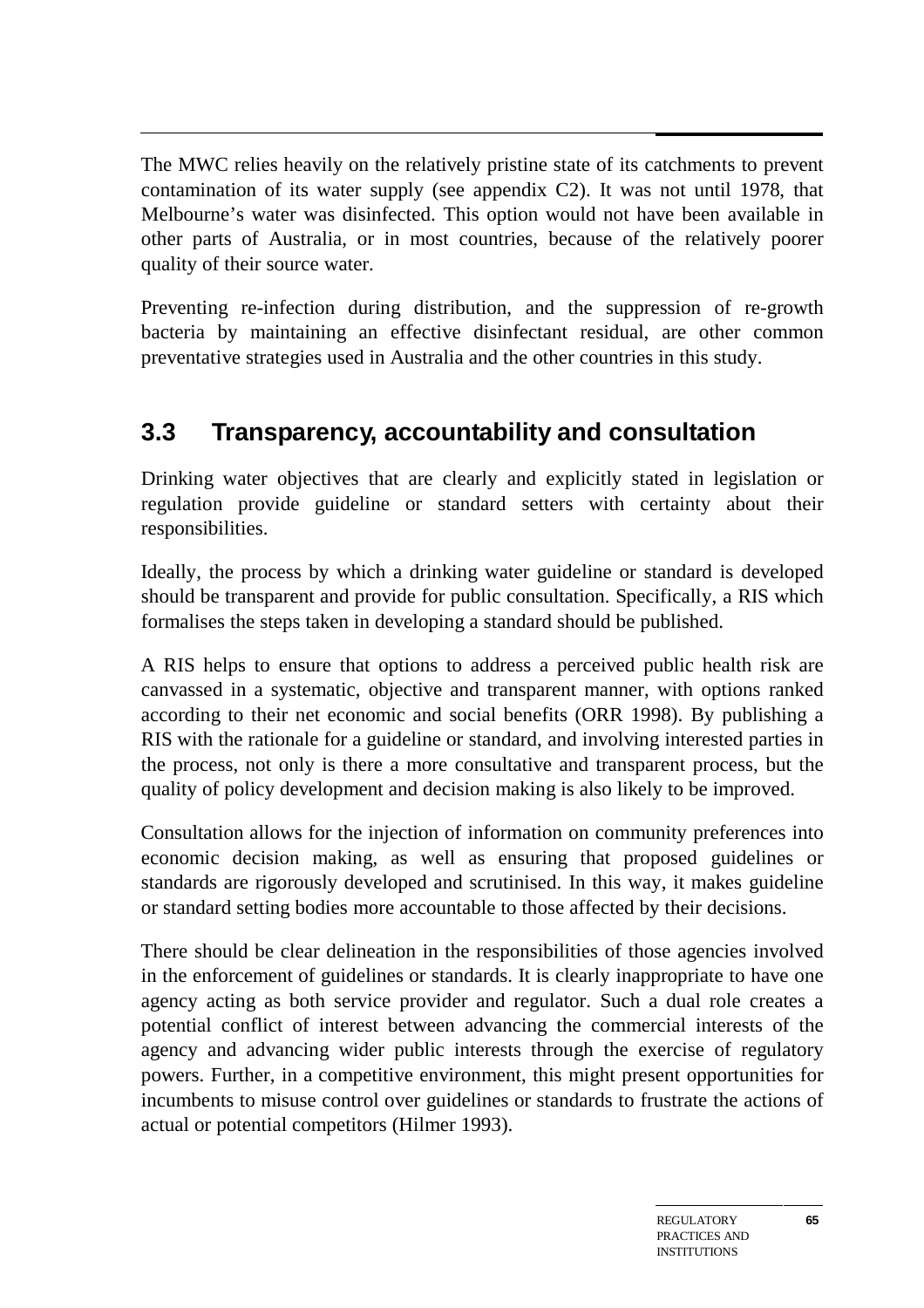## **Transparency**

Decision making must be linked to clearly specified objectives and it must also be transparent for organisations to be held accountable for those decisions. In Australia, the process for setting guidelines is less transparent than in some of the benchmarked countries.

Best practice evaluation processes will help to prevent public money being wasted on the purchase of inappropriate or unnecessary water treatment technology. In the absence of a robust decision making framework, the effectiveness and efficiency of drinking water guidelines or standards cannot be adequately assessed. Further, it is more difficult to resist commercial and political pressures to adopt new treatment technologies that may not be cost effective and efficient.

Although the NHMRC is responsible for developing national drinking water guidelines, there are no clearly defined objectives in legislation concerning the quality of drinking water. The NHMRC Act only refers to generic health objectives and not drinking water quality specifically. Without nominated objectives, the effectiveness of the guidelines cannot be gauged.

Unlike Australia, in most of the benchmarked countries, drinking water objectives are clearly defined in legislation. In the case of the EU, they are defined in the Drinking Water Directive. The objective of the Directive is 'to protect human health from the adverse effects of any contamination of water intended for human consumption by ensuring that it is wholesome and clean'. Water is wholesome and clean if it:

- is free from any micro-organisms and parasites and from any substances which, in numbers or concentrations, constitute a potential danger to human health; and
- complies with the microbiological, chemical and indicator parameters and parametric values listed in the Directive (see appendix D1).

In the US, drinking water objectives are explicitly described and defined in the SDWA. The objectives outline the responsibilities of the US EPA in setting drinking water standards and regulations. In particular, the US EPA is authorised to set a MCLG and a National Primary Drinking Water Regulation for contaminants that may 'have an adverse effect on the health of persons,' that are 'known to occur or there is a substantial likelihood that the contaminant will occur in public water systems with a frequency and at levels of public health concern' (SDWA Section  $1412(b)(1)(A)).$ 

In addition, the US EPA is required to take into consideration the effects of contaminants on infants, children, pregnant women, the elderly and individuals with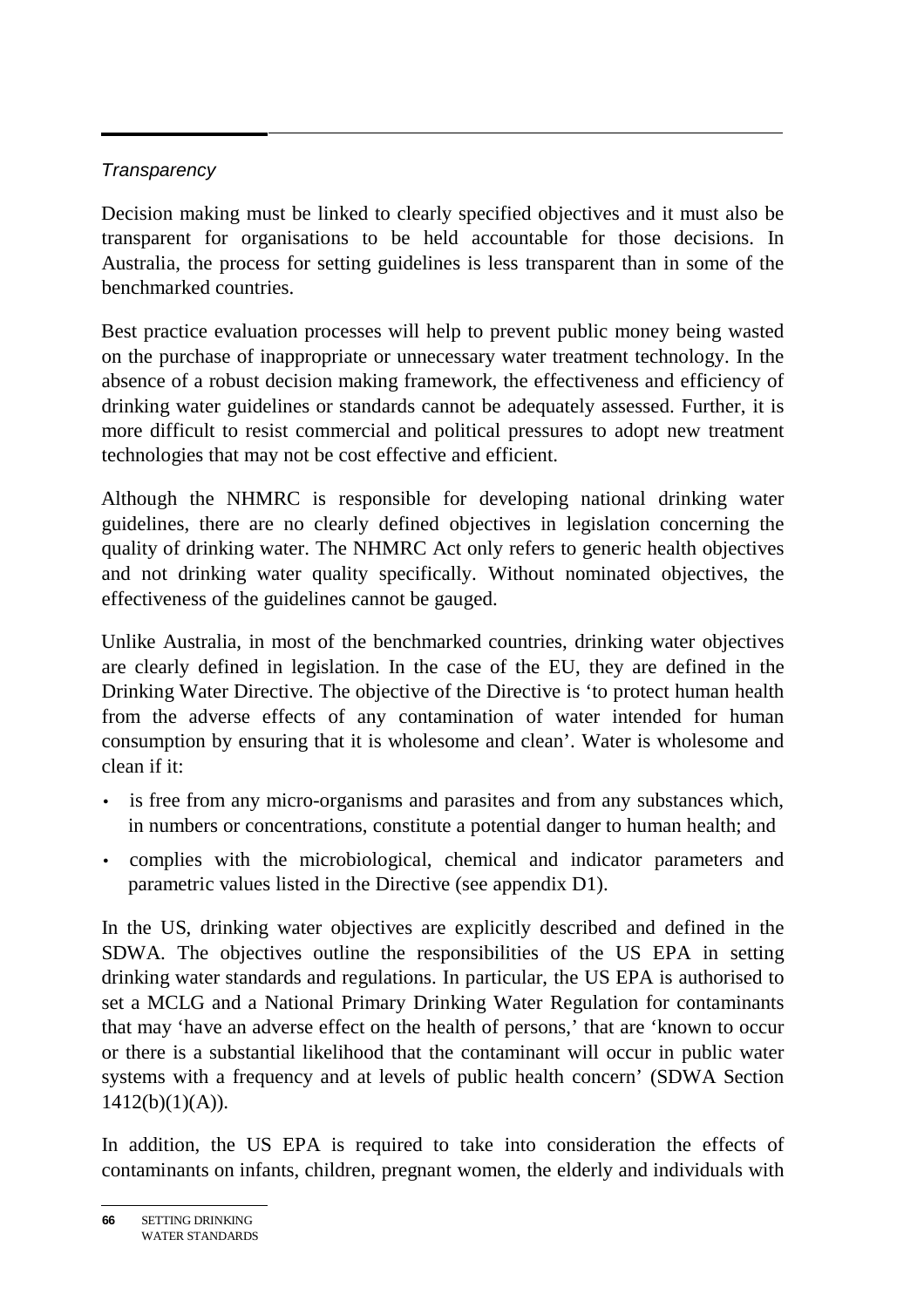a history of serious illness, and other relevant factors (SDWA Section 1412(b)(3)(C)).

## **Accountability**

 $\overline{a}$ 

In Australia, accountability appears to be weaker than in some of the benchmarked countries. In part this reflects a failure to clearly delineate and define the roles and responsibilities of those involved in the development of drinking water guidelines.

Accountability is further weakened when standards are not specific concerning their requirements.

The NHMRC is only responsible for developing, not implementing the Guidelines. The development of drinking water guidelines involves rigorous scientific assessments and consultation with stakeholder groups. However, the NHMRC and the ARMCANZ have limited accountability for their decision making processes or for the compliance costs which the Guidelines potentially impose when subsequently adopted by the States as standards.

Any decision to recommend more stringent guidelines is not supported by a published assessment of the public health benefits and costs. Nor are they explicitly assessed in relation to their priority *vis-a-vis* other public health priorities.

At the State level, responsibilities are often shared between agencies implementing guidelines or standards. Although the Health Departments in most States and Territories are responsible for recommending new or more stringent drinking water guidelines or standards, there is often divided responsibility for implementation. For example, in Victoria, the Health Department, the Office of the Regulator General, the Water Agencies Branch and suppliers, all have a role in setting drinking water standards.25

In recommending new or more stringent guidelines or standards, there are benefits and costs of complying with them. However, it is not clear how or whether most Australian Health Departments undertake an evaluation of compliance costs. In these circumstances, Health Departments cannot be held accountable for the compliance costs which they impose. Nor is there evidence to suggest that State and Territory governments have prepared a RIS when promulgating quasi-regulatory instruments such as operating licences, which incorporate the Guidelines as

<sup>25</sup> The Water Agencies Branch is part of the Department of Natural Resources and Environment.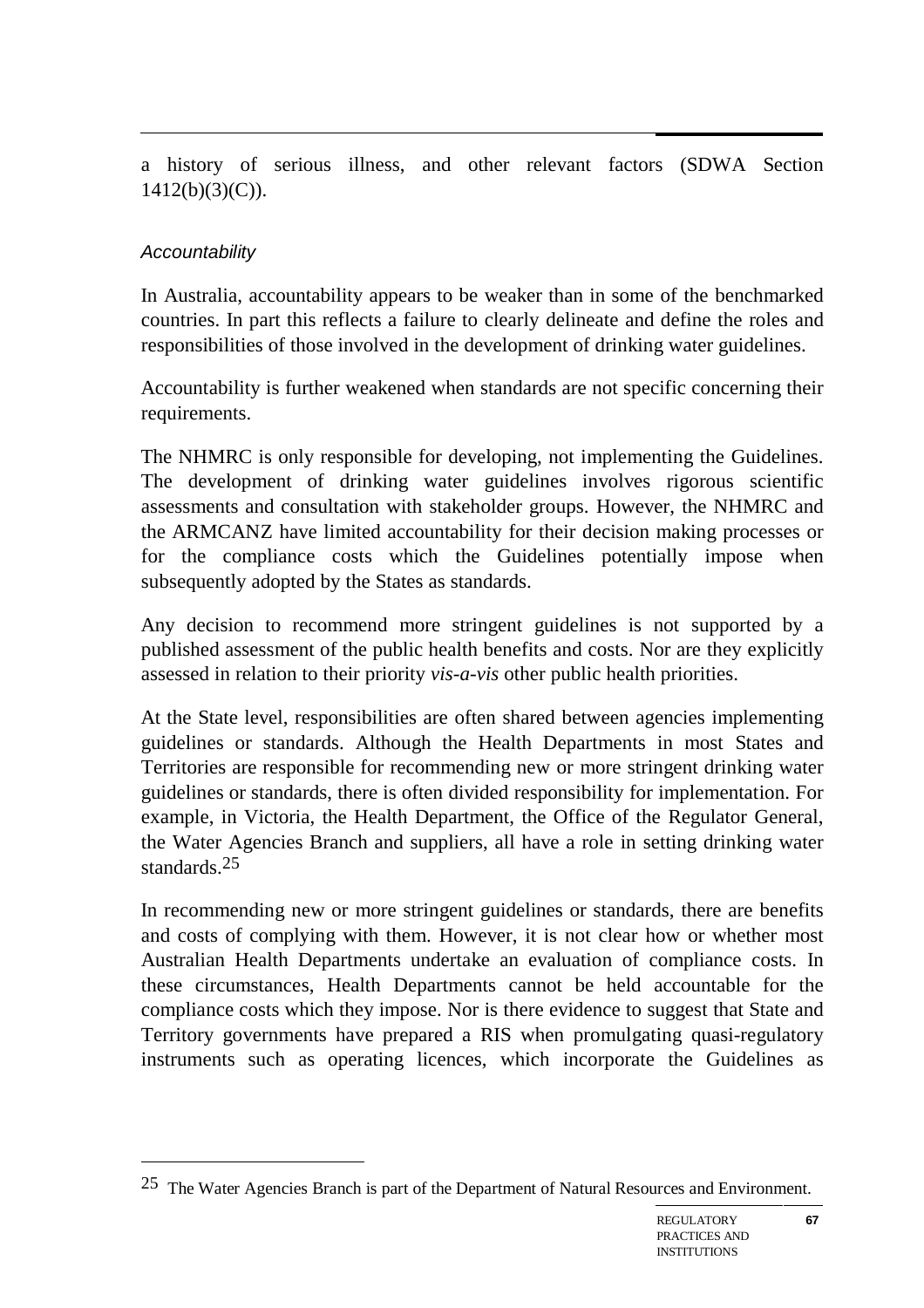standards.26 In bypassing a RIS, standards are not subject to a detailed and formal review to determine whether they are effective and efficient.

In the US, there are much stronger accountability mechanisms in place for the organisation responsible for imposing standards. In particular, in developing more stringent standards, the US EPA is required by the SDWA to consider the ability of a supplier and its customers to support the cost of compliance.

There are several steps in the US accountability mechanism. For example, the 1996 SDWA amendments directed the US EPA to conduct a survey of the infrastructure needs facing suppliers if they were to satisfy more stringent standards. The first survey, released in 1997, estimated that suppliers would need to invest US\$138.4 billion over a 20 year period to ensure the provision of safe drinking water consistent with US EPA standards. However, only a portion of these funds are required for compliance with the SDWA (US EPA 1999a).27

In recognition of the compliance costs imposed by the US EPA's standards, there is a provision in the 1996 SDWA amendments for financial assistance. This is done through the Drinking Water State Revolving Fund (DWSRF) to assist suppliers to make improvements that allow them to comply with revised standards. Between 1994 and 2003, the SDWA authorises US\$9.6 billion for the DWSRF program and related programs (see appendix D3).

Of the other benchmarked countries, stronger accountability has become an issue in the UK. The EU is not directly accountable for the cost implications of its recommendations. The OFWAT National Consumer Council (ONCC) is pressing for the full assessment of benefits and costs of the EU's proposals for higher standards, prior to their implementation. ONCC is pressing for the establishment of an affordable program and an assurance that customers' interests are taken into account, alongside those of environmental and other interest groups (ONCC 1998).

<sup>26</sup> The preparation of a RIS is mandatory for all reviews of existing regulation, proposed new or amended regulation and proposed treaties involving regulation which will directly affect business, have a significant indirect effect on business, or restrict competition (ORR 1998).

<sup>27</sup> SDWA projects often include components that are not required for compliance but are undertaken at the same time to realise efficiencies in operation as well as savings in design and building costs. For example, a state-of-the-art computerised system for monitoring and control of operations in the entire system may be included in a project for a new filter system. Only the filter plant and the component of the computer system used for the filter plant is a SDWA need, but the Needs Survey is likely to have recorded the need for both as one SDWA project.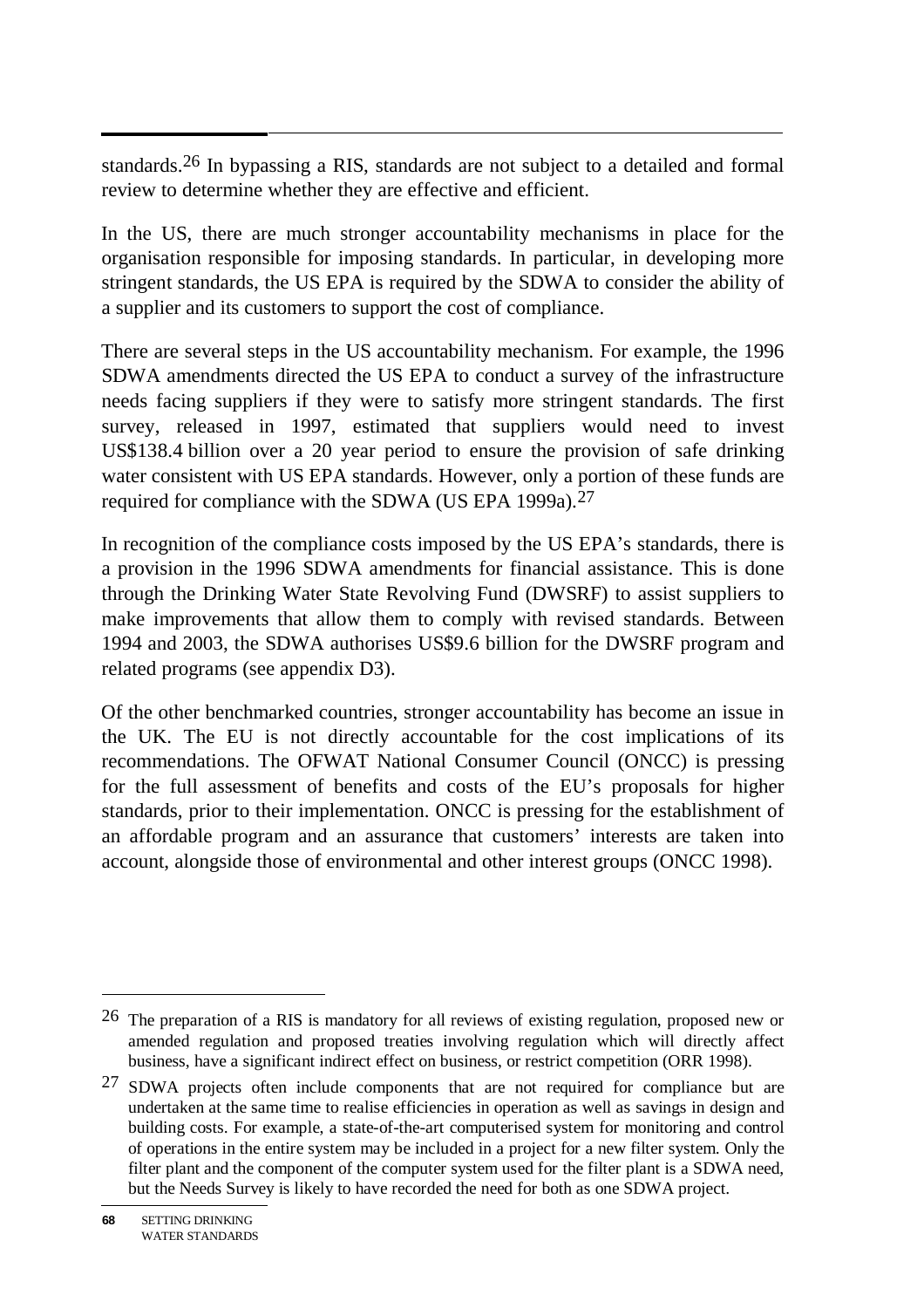#### **Consultation**

Consultation improves decision making by gathering input from a range of interested parties. It also facilitates the gathering of information on community preferences and addresses the right of individuals affected by decisions to have a say in those decisions.

In Australia, there are some safeguards in the guideline setting process at the national and State level, that provide for public consultation. The process used by the NHMRC to develop the Guidelines involves public and ministerial consultation prior to finalising the Guidelines. Given that State and Territory jurisdictions have input to the process and translate these guidelines into their own requirements, it could be argued that the guideline values have also received scrutiny by State and Territory governments.

Section 12 of the NHMRC Act provides that, whenever the NHMRC proposes to develop guidelines or recommendations, it must publish a notice to that effect, seek submissions from the public and interested bodies on the matter, publish draft recommendations, and seek further submissions before issuing a definitive report.

Specification of consultative procedures in legislation can improve accountability for effective consultation, by ensuring procedures are followed. Legislative provisions for consultation safeguard 'due process'. However, if these provisions are not adhered to, court action is possible. For example, in 1996, the NHMRC was subjected to a Court challenge by the tobacco industry, claiming that the Council had not followed the procedures specified in its Act (see box 3.7).

## Box 3**.**7 **Tobacco industry challenge**

In 1996, the Tobacco Institute of Australia (TIA) Ltd initiated court action against the NHMRC, claiming deficiencies in discharge of procedures specified in the NHMRC Act. The court decided that the NHMRC Working Party on Passive Smoking had erred significantly in the consultative procedure it used. Early in its deliberations the Working Party had decided that, in responding to its terms of reference requiring it 'to review the relevant scientific evidence linking passive smoking to disease in adults and children', it would only consider evidence that had been published in the peer-reviewed scientific literature. The submission received from the TIA was not considered to be peer reviewed material.

Justice Finn ruled that the Working Party 'failed to have regard to the submission received' from the TIA, in that it was obliged to but failed 'to give positive consideration to their contents as a fundamental element in its decision making'. Justice Finn also found that the NHMRC Act did not provide for the Working Party to dismiss a submission on the basis that the material contained therein was not peer reviewed. Source: Jamrozik et al (1997).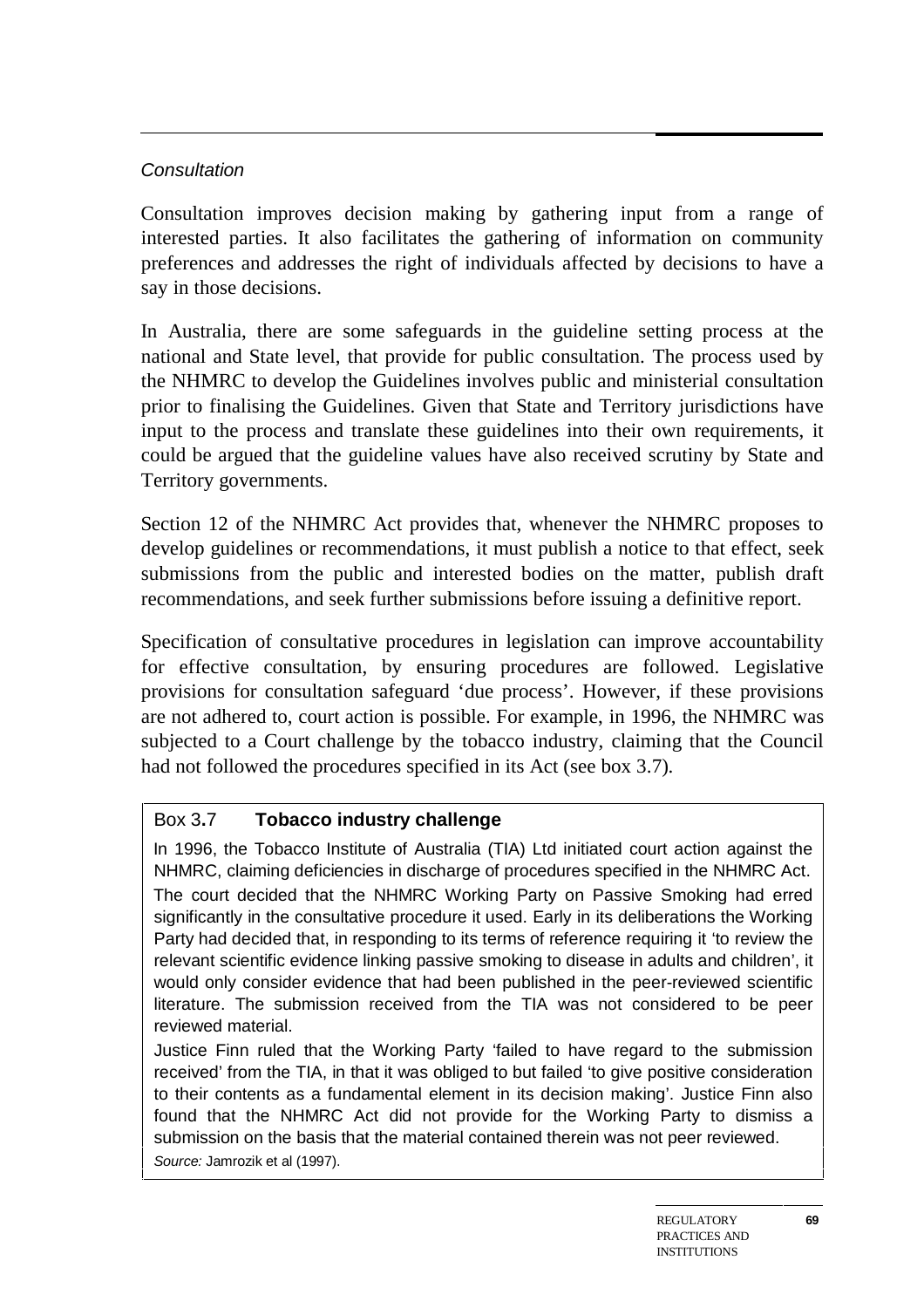In contrast to Australia, the US has a more formalised consultative process (see box 3.8). One of the formal means by which the US EPA solicits the assistance of its stakeholders is the National Drinking Water Advisory Council (NDWAC). The NDWAC advises the US EPA's Administrator on all of the agency's activities relating to drinking water. The Science Advisory Board is also mandated by the SDWA to comment on drinking water regulations prior to promulgation.

The US EPA also encourages public input into its decision making process by seeking comments on the US EPA's proposed regulations and encouraging participation in public meetings. Proposed regulations are published in the *Federal Register* and can be accessed on the US EPA's web site.

#### Box 3**.**8 **US EPA consultative procedures**

Throughout the standard setting process the US EPA considers input from many diverse sources. These include:

- The National Drinking Water Advisory Council (NDWAC) created in 1974 by the SDWA. The 15 member committee comprises members of the general public, State and local agencies, and private organisations and groups (including two members who are associated with small rural suppliers).
- To receive more formal input from stakeholders, the US EPA has increased the scope of the Council. NDWAC working groups have been formed that will make recommendations to the full Council, which in turn will advise the US EPA on individual regulations, guidances and policy matters. These NDWAC working groups consist of approximately 20 members with a variety of viewpoints. All NDWAC working group meetings and full NDWAC meetings are open to the public.
- The Science Advisory Board (SAB) was mandated by the 1996 SDWA amendments. The SAB provides independent scientific and engineering advice to the US EPA's Administrator on the technical basis for US EPA regulations.
- The US EPA also consults with the Secretary of the Federal Department of Health and Human Services (DHHS). The US EPA may use information provided by the DHHS, or may ask for input from the DHHS when developing a regulation (or when an already final regulation comes into question).
- In addition to the NDWAC, SAB and DHHS, representatives from water suppliers, environmental groups, public interest groups, States, Indian tribes and the general public are all encouraged to take an active role in shaping the regulations, by participating in public meetings and commenting on proposed rules. Special meetings are also held to obtain input from minority and low-income communities, as well as representatives of small business.

Source: US EPA (1997a, 1998b).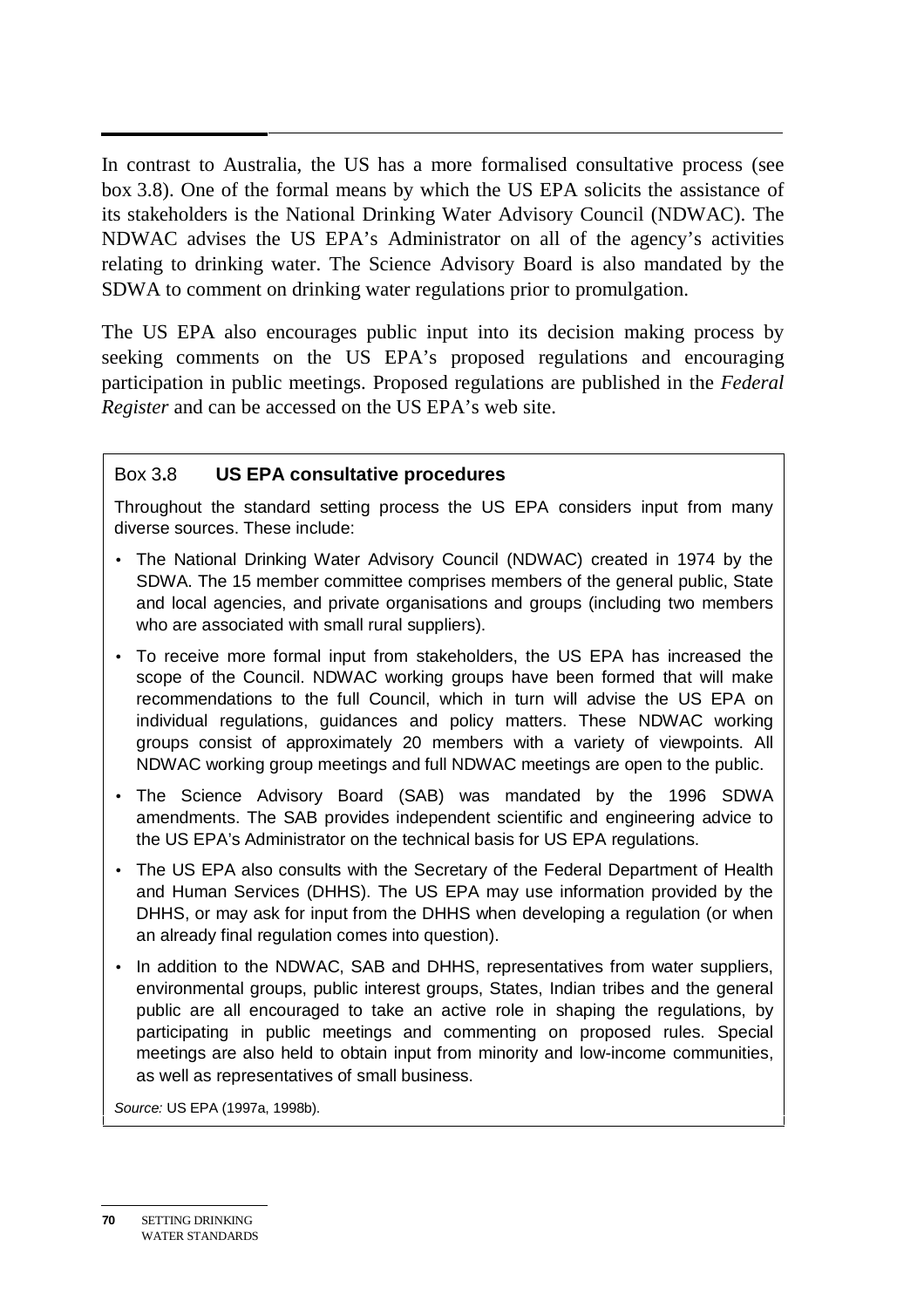# **3.4 Incident plans and response protocols**

Incident plans and response protocols are both important elements of overall risk management. They are developed in recognition that the risks of supplying contaminated drinking water cannot be eliminated entirely, despite the measures put in place to protect public health (by monitoring and treatment) — that is, some residual risk has to be borne by the consumer.

Incident plans are developed by suppliers to address an incident or event, or a series of events, when the quality of water deteriorates. They may be as simple as setting out the procedures for notifying a health authority that the quality of water is, or is likely to become, a threat to public health. Alternatively, an incident plan may be a comprehensive document covering a range of management responsibilities including communication, coordination and emergency training protocols.

Response protocols are generally developed by government agencies and set out procedures for addressing a notifiable incident that has already occurred. These incidents may relate to a fault or breakdown in preventative measures such as catchment protection, filtration and disinfection, that could present a risk to the general population.

## Incident plans

The NHMRC recommended in the 1996 Guidelines that suppliers develop incident plans for emergency situations, including procedures for notification when water quality poses a health risk. More specifically, they recommended that these plans should specify coordination responsibilities, communication and notification plans, and plans for providing emergency water supplies (NHMRC 1996).

In Australia, the development of incident plans by suppliers varies significantly across State and Territory jurisdictions. Tasmania, Victoria and South Australia are the only jurisdictions where incident plans are supported by legal obligations. In NSW, incident plans have been developed by the SWC and the HWC.

In Tasmania, suppliers are required by the *Public Health Act 1997* to:

- notify the Director of Health that the quality of water is, or is likely to become, a threat to public health;
- develop in consultation with the Director of Health, a protocol for advising the users of water under their control on water quality issues; and
- prepare an incident plan for public reticulated potable water as part of its management responsibility.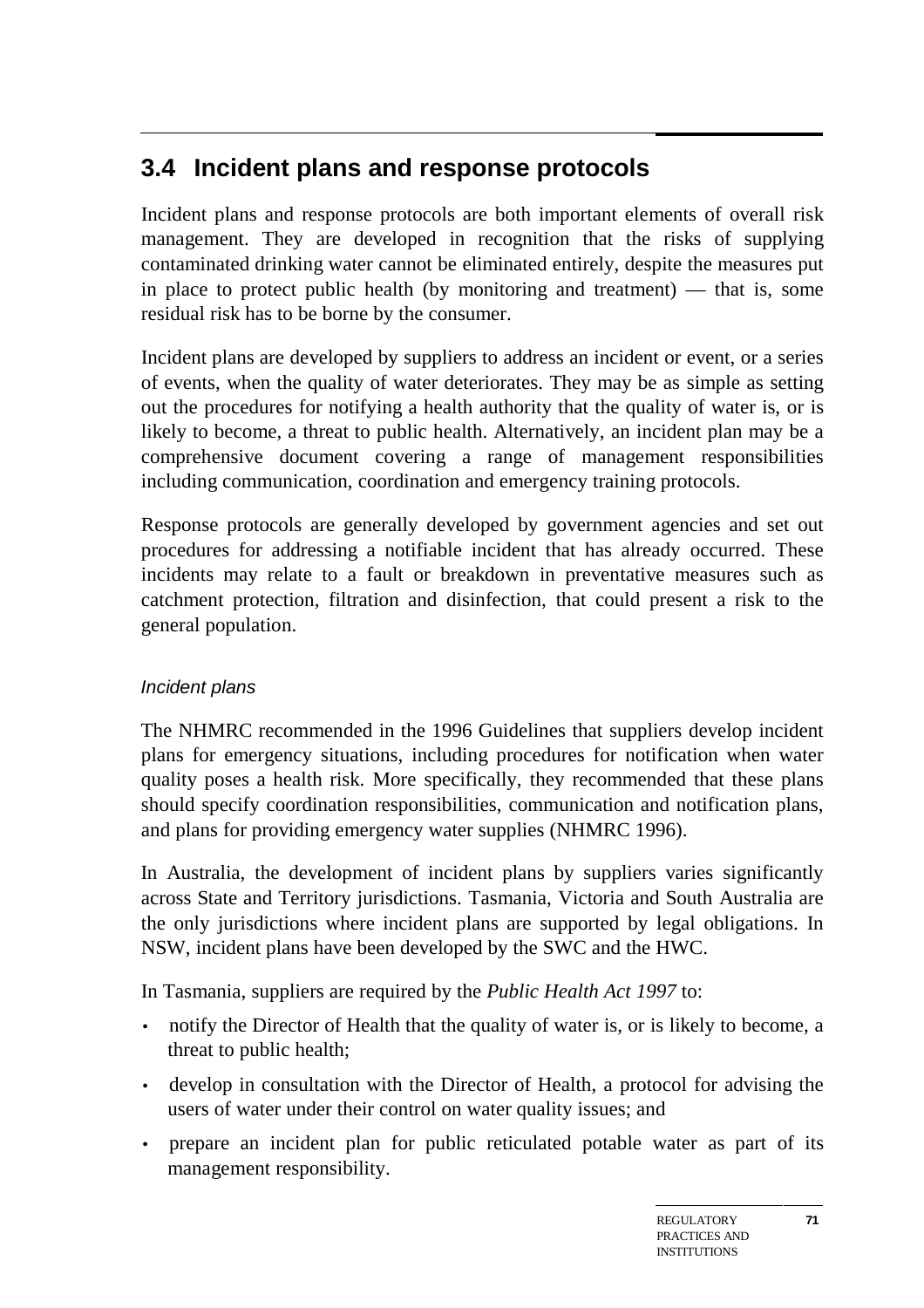In Victoria, only the three retail suppliers are required by their respective operating licences to have in place a plan to effectively and efficiently respond to potential emergencies.

In South Australia, United Water and Riverland Water are required by their contracts to prepare emergency response and contingency plans for management of operational incidents, including water quality incidents.

In NSW, the SWC and the HWC have developed incident plans under the umbrella of a Memorandum of Understanding (MoU) with NSW Health.28 The MoU, among other things, establishes the responsibilities of each party in dealing with events of public health significance.

The SWC's Drinking Water Quality Incident Management Plan contains procedures and protocols for the coordinated management of incidents, including the notification of public health advice to customers and media communication of public health information. The protocol requires the SWC to notify NSW Health immediately on the detection of contamination and provide information about the concentration and the likely affected areas.

In the benchmarked countries, particularly the UK and the US, incident procedures are set out in legislation.

UK suppliers are required by the *Water Industry Act 1991* to develop and implement incident management procedures. It is also mandatory for suppliers to notify the relevant authorities of events and incidents. This notification rule applies to any event that is likely to give rise to a significant risk to consumers, but also to events that may be of national significance, have attracted publicity, or may have caused significant concern to consumers (McClellan 1998).

In the US, the SDWA outlines public notification requirements relating to violations of the national primary drinking water regulations. Suppliers are required to inform consumers, the US EPA Administrator, or the head of the State agency that has primary enforcement responsibility for violations of drinking water standards.

<sup>28</sup> With recent amendments to the *Public Health Act 1991*, NSW Health has the powers under its own legislation and the *Sydney Water Act 1994* to enforce the MoU obligations. The HWC is not required by law to enter into a MoU with NSW Health — this is a voluntary procedure and hence the contents may not be enforceable.

**<sup>72</sup>** SETTING DRINKING WATER STANDARDS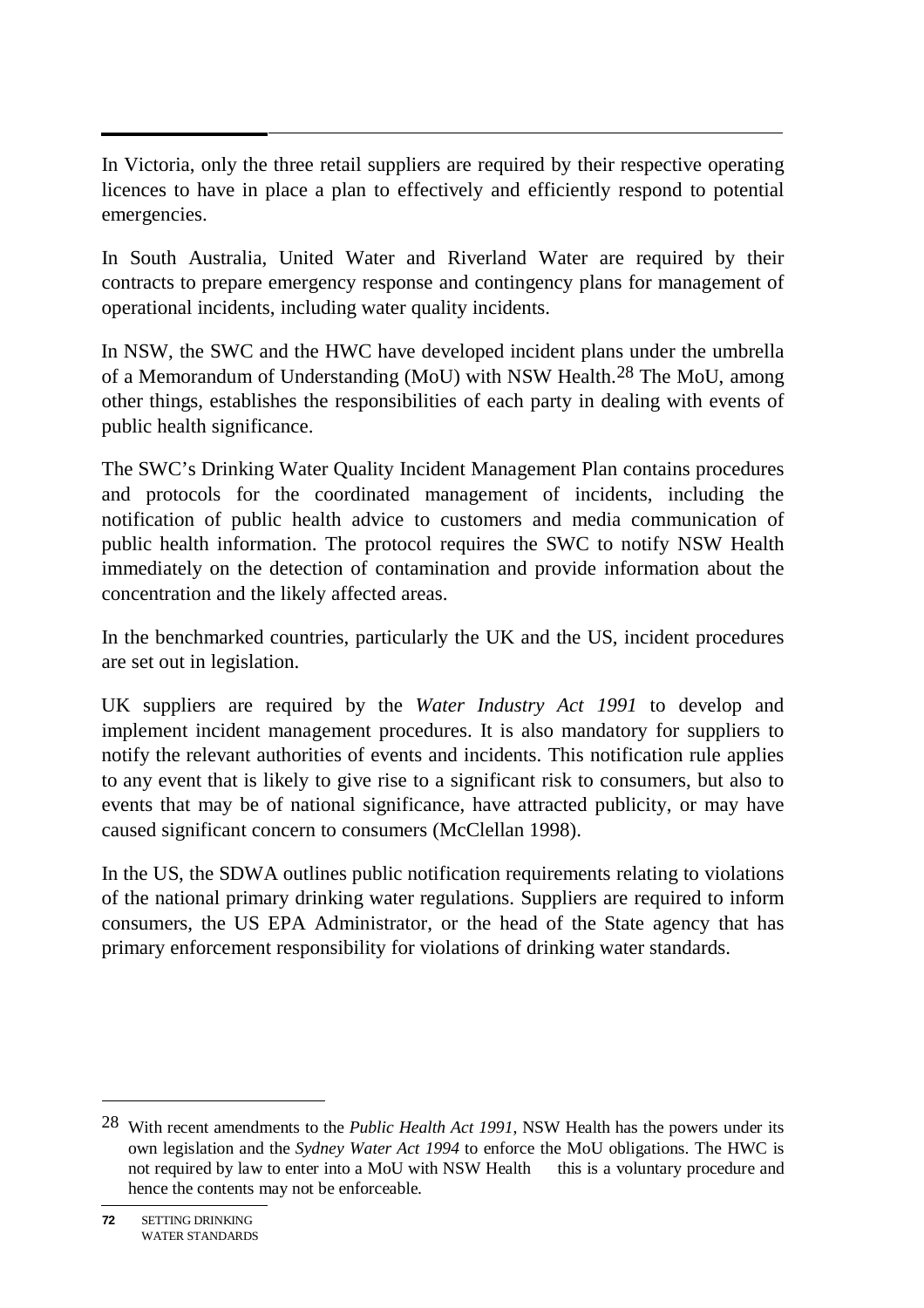#### Response protocols

 $\overline{a}$ 

In Australia, health authorities in each State and Territory are responsible for addressing a notifiable incident. In doing so, they are usually guided by an established response protocol. In NSW, Victoria, Tasmania and South Australia, response protocols have been established in legislation and regulation.

A response protocol outlines action procedures which must be communicated to both the supplier and the community. These procedures may include issuing a boil water alert.

In some jurisdictions the responsibility for advising the community to boil water is delegated to the supplier. For example, in Victoria, if the health department is satisfied that the water supplied may be contaminated, and that there is a substantial risk to public health, it may:

- direct the supplier to issue a boil water alert; and
- direct the supplier to purify the water supply to a standard that is acceptable to the health department.

In South Australia, the government has endorsed a Water and Wastewater Incident Notification and Communication Protocol. The Protocol prescribes water quality criteria for notification (determined by the Health Aspects Water Quality Committee) and time frames for that notification by suppliers to the Department of Human Services (DHS(SA)).29

In addition, the Protocol describes duties of a Water Incident Coordinator (located in the DHS(SA)) who acts as a single point of contact for communication of all water and wastewater incidents and the duties of the Lead Minister (when required). The Lead Minister is responsible for managing communication of serious incidents to the public and the Government. In the event of incidents designated as having potential human health effects, the Lead Minister would be the Minister for Human Services.

In NSW, the Chief Health Officer (CHO) has the sole responsibility for determining whether a boil water notice should be issued in the case of the SWC and the HWC. However, in doing so, the CHO may direct the SWC or the HWC to issue the

 $29$  Type I incidents (serious incidents that could cause risk to human health) require immediate reporting to the DHS(SA) by telephone with a hard copy report to follow within 24 hours. Such incidents are also reported to concerned Ministers. Type  $\Pi$  incidents (incidents that represent a low risk to human health) generally require reporting to DHS(SA) within one business day. Persistent minor operational problems in distribution systems are reported monthly to the DHS(SA).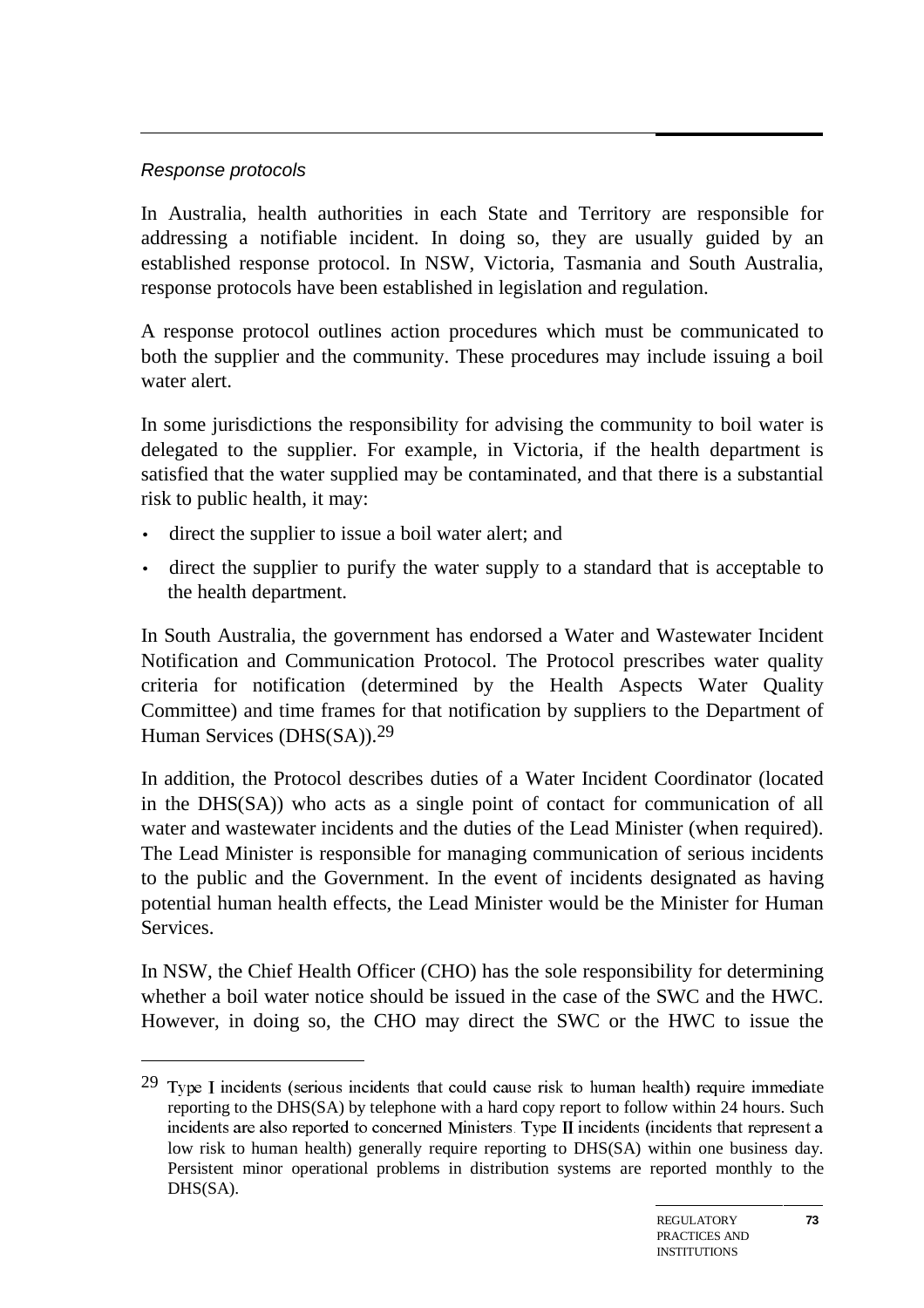notice. Recommendations have been given to non-metropolitan suppliers to contact their regional Public Health Unit (PHU) when a real or potential health risk exists. The PHU is required to advise the Water Unit of NSW Health to help determine the necessity for a boil water notice.

In the US, suppliers are responsible for issuing boil water alerts in consultation with the health authority when a drinking water regulation is violated. A boil water alert is announced through the media as well as details of the violation, the potential adverse effects on human health, and the steps the supplier is taking to correct the violation.

In NSW, Queensland, Victoria, South Australia and the ACT, the health departments have established response protocols to deal specifically with actual and potential outbreaks of *Cryptosporidium* and *Giardia* in drinking water. These protocols define responsibilities and include criteria to guide decisions on public health action. In particular, NSW and Queensland Health consider that any positive *Cryptosporidium* and *Giardia* result constitutes an incident and warrants further investigation.

## **3.5 Regulation review process**

In Australia and most of the benchmarked countries, drinking water guidelines and standards are to be reviewed on a rolling basis rather than as one comprehensive review.

The EU is required to review drinking water parameters and parametric values, the monitoring of parameters, and specifications for the analysis of parameters at least every five years.

The UK and France do not undertake a rolling review of their standards but rely on the outcome of EU reviews and make the necessary amendments to existing legislation*.*

In the US, the EPA is required to review existing regulations every six years to determine if they are appropriate. In addition, the US EPA has a list of unregulated contaminants from which it must examine at least five contaminants every five years.

The advantage of a rolling review over a comprehensive review is that it is less resource intensive because it does not require all guideline or standard values to be reviewed at the same time. It also provides greater opportunity for a guideline or standard setter to act in a more timely and efficient manner. For example, a rolling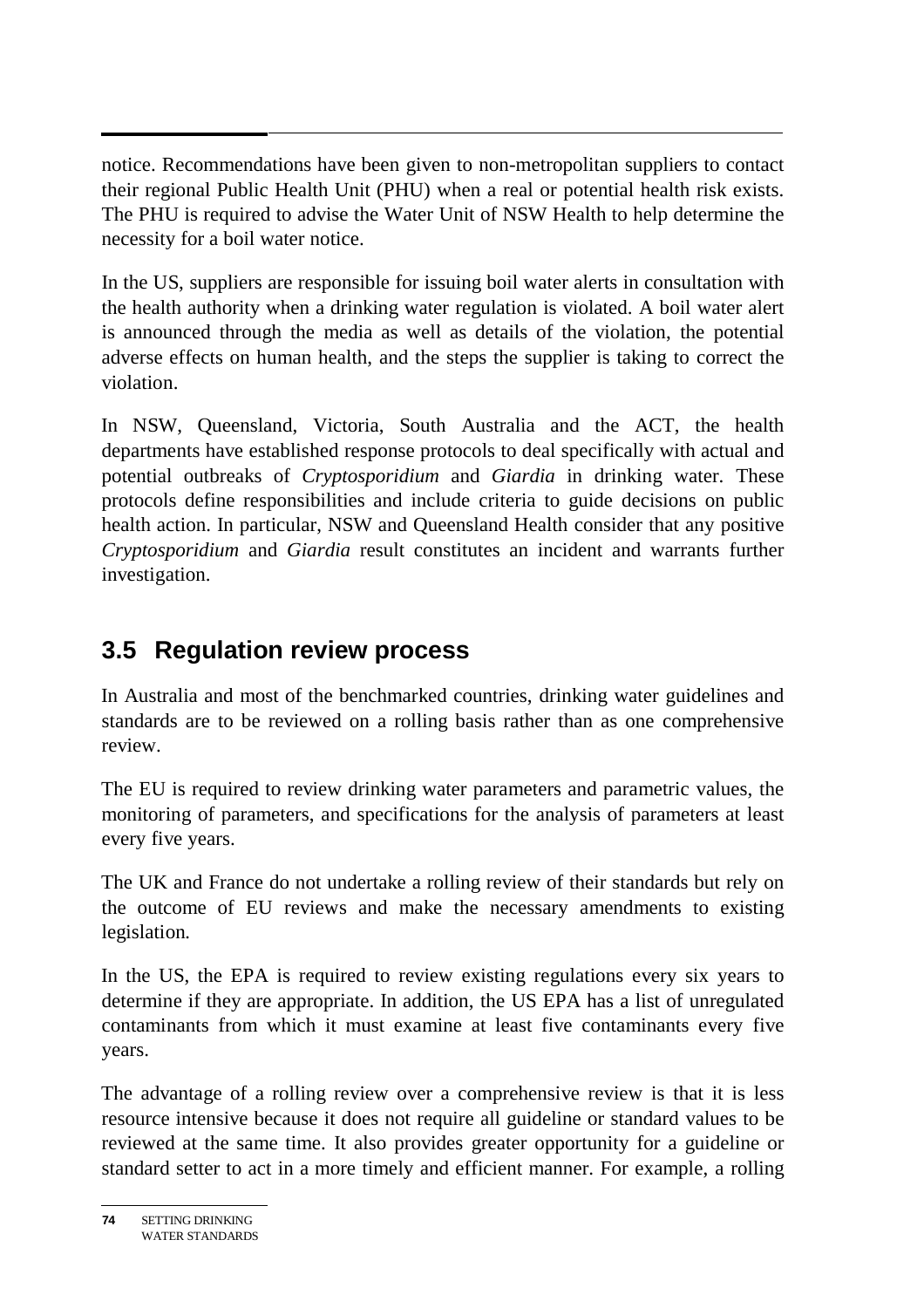revision approach provides greater scope to respond to emerging contamination problems and to amend existing guideline and standard values as new scientific evidence emerges.

## **3.6 In summary**

Guidelines and standards establish quantitative limits or values for individual drinking water contaminants. Their regulatory status depends on their legal form standards have the force of law and are usually backed by penalties for noncompliance, whereas guidelines are discretionary and non-enforceable.

Internationally, there is great scientific uncertainty about the link between guideline or standard values and health outcomes. In particular, health benefits, although real, are difficult to substantiate and quantify.

In Australia, the NHMRC Guidelines comprise sets of guideline values and a description of good practice for overall systems management. Their content is largely drawn from the WHO Guidelines.

Most suppliers in Australia aim to meet the 1996 Guidelines or earlier versions. In some jurisdictions, a range of quasi-regulatory instruments have been used to upgrade the status of the Guidelines to that of standards without undertaking a regulatory impact assessment. The variety of instruments used means that there is a lack of consistency in implementation.

Guidelines are not always set independently of the suppliers. Where MoUs are used for example, the agreed implementation processes are established by mutual consent between the supplier and a regulatory agency.

In Australia, irrespective of whether a jurisdiction has adopted the Guidelines or elevated the status of the Guidelines to standards, suppliers have a common law duty of care to take practicable measures to identify hazards, minimise the risks of harmful contamination and monitor the performance of water quality.

In addition to a common law duty of care, consumers may also be protected from the risk of contaminated drinking water by a statutory duty of care, Commonwealth legislation pursuant to the *Trade Practices Act 1974* and complementary State and Territory legislation. Where the status of Guidelines have been elevated to standards, some consumers are also protected by an implied customer contract.

In contrast with Australia, suppliers in the US, EU, UK and France must comply with national drinking water regulations which are supported by strong enforcement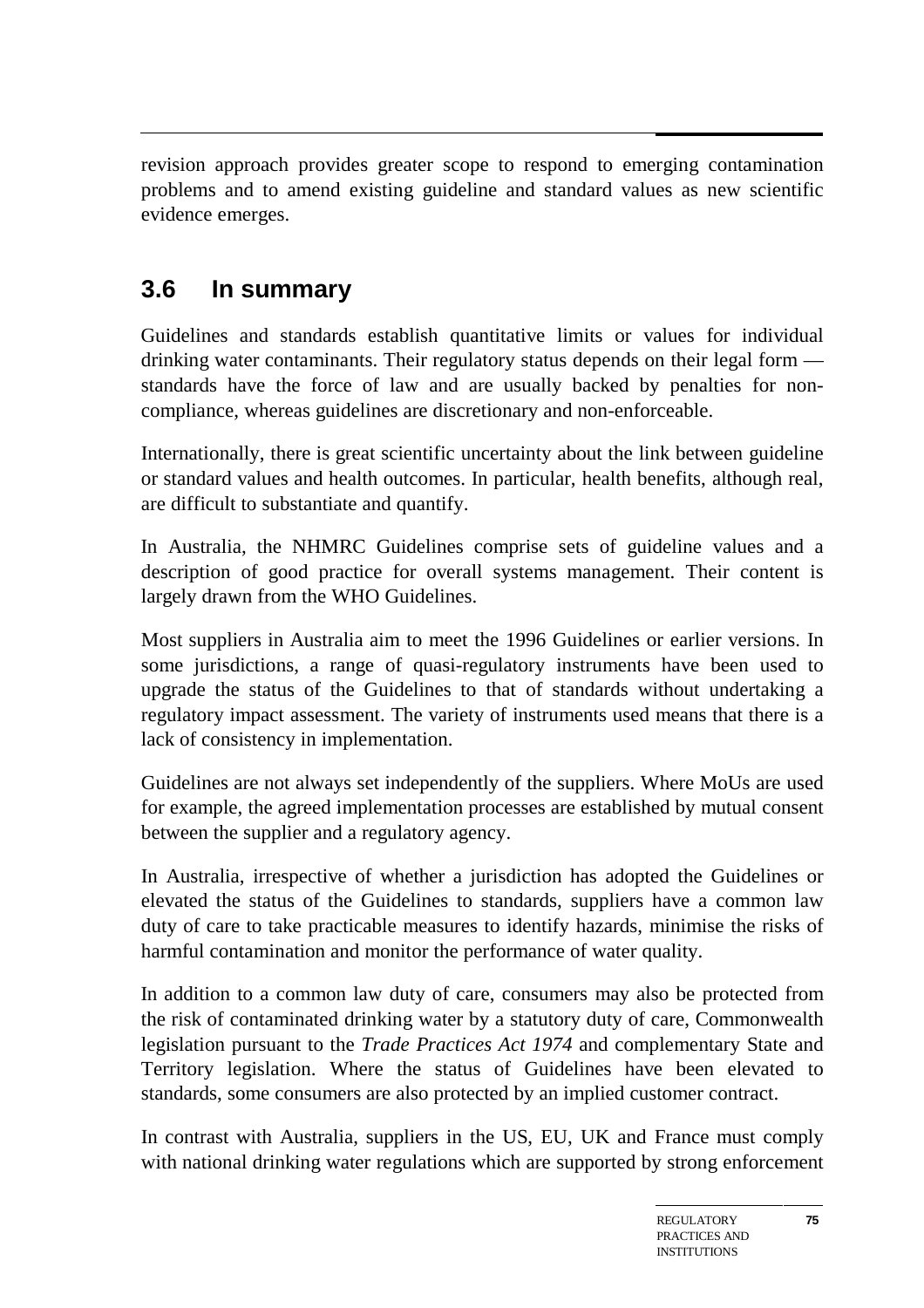mechanisms. This approach provides consumers with more certainty that their drinking water will not be contaminated.

Provision of safe drinking water in the US is covered by specific safe drinking water legislation (SDWA). The SDWA provides a mechanism for explicitly linking health risk assessment and economic evaluation by providing for goals (MCLGs) as well as standards (MCLs). MCLGs are goal levels for what is ideal in public health terms, whereas MCLs are tempered by what is scientifically practicable and affordable. In Australia, risk assessment is undertaken. However, economic evaluation, if done at all, is at best implicit.

Water quality monitoring is a key risk management strategy and necessary to fulfil the duty of care and to operate systems properly.

Monitoring traditional indicator organisms is a form of output regulation that has limitations. Consequently, preventative measures involving risk management and quality assurance have assumed greater importance. These approaches necessitate the adoption of comprehensive catchment to tap strategies.

*Cryptosporidium* and *Giardia* are the two contaminants of greatest contemporary concern. *Cryptosporidium* in particular, has the potential to produce life-threatening illness in immuno-compromised persons. It is not possible to reliably monitor *Cryptosporidium* and knowledge of the organism is incomplete. Consequently, the policy response to its possible presence in drinking water supplies is still emerging. At issue, is whether it is practicable to eradicate all risk of *Cryptosporidium* and to do so at a cost that is justified by the magnitude of the risk.

There are differences between countries in whether a RIS is prepared and an associated benefit–cost analysis undertaken and hence the transparency with which drinking water regulations are developed. Without transparency, accountability is diminished and proper consultation is unlikely to occur.

Of the countries studied, the US seems to have the most transparent and robust regulation-making process. By comparison, there is less rigour in Australia. In particular, there is little evidence to suggest that State and Territory governments have prepared a RIS, despite a mandatory requirement to do so when proposing new or amending regulation. Further, there is no framework at the national, State or Territory level which requires a comprehensive assessment of health, economic and social (equity) objectives to ensure that the recommended guidelines are effective and efficient.

The process for reviewing and updating drinking water guidelines and standards varies between countries, with Australia adopting the practice of a rolling review to

**<sup>76</sup>** SETTING DRINKING WATER STANDARDS